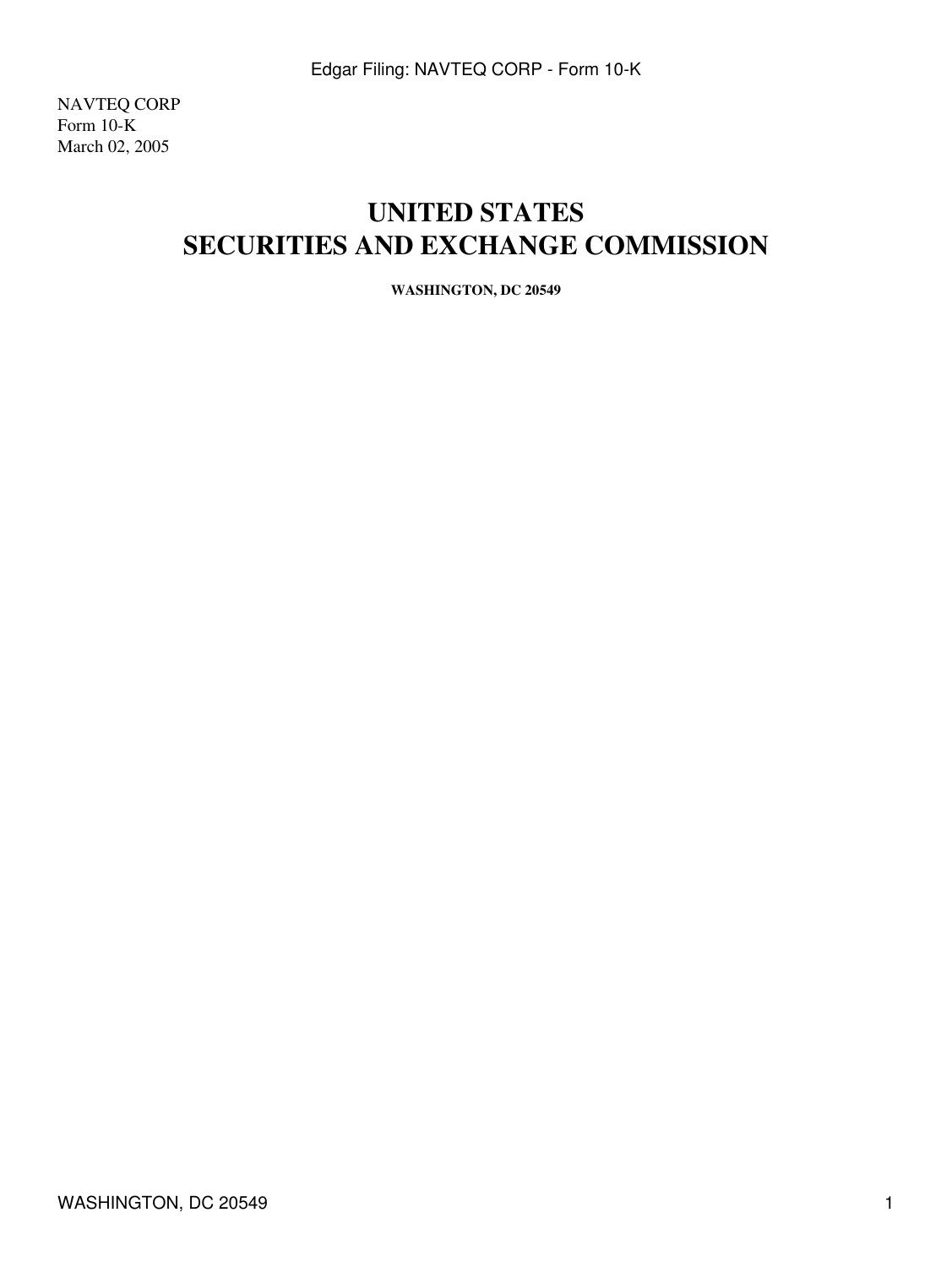# **FORM 10-K**

**(Mark one)**

### **ý ANNUAL REPORT PURSUANT TO SECTION 13 OR 15(d) OF THE SECURITIES EXCHANGE ACT OF 1934**

**For the fiscal year ended December 31, 2004**

**OR**

### **o TRANSITION REPORT PURSUANT TO SECTION 13 OR 15(d) OF THE SECURITIES EXCHANGE ACT OF 1934**

**For the transition period from to** 

**Commission File No. 0-21323**

# **NAVTEQ CORPORATION**

(Exact name of registrant as specified in its charter)

(State or Other Jurisdiction of Incorporation or Organization)

**222 Merchandise Mart Suite 900 Chicago, Illinois 60654** (Address of Principal Executive

Offices, including Zip Code)

**Delaware 77-0170321** (I.R.S. Employer Identification No.)

> **(312) 894-7000** (Registrant s Telephone Number, Including Area Code)

Securities registered pursuant to Section 12(b) of the Act:

**Title of Each Class to be so Registered Name of Each Exchange on Which Registered**

**Common Stock, par value \$.001 per share New York Stock Exchange**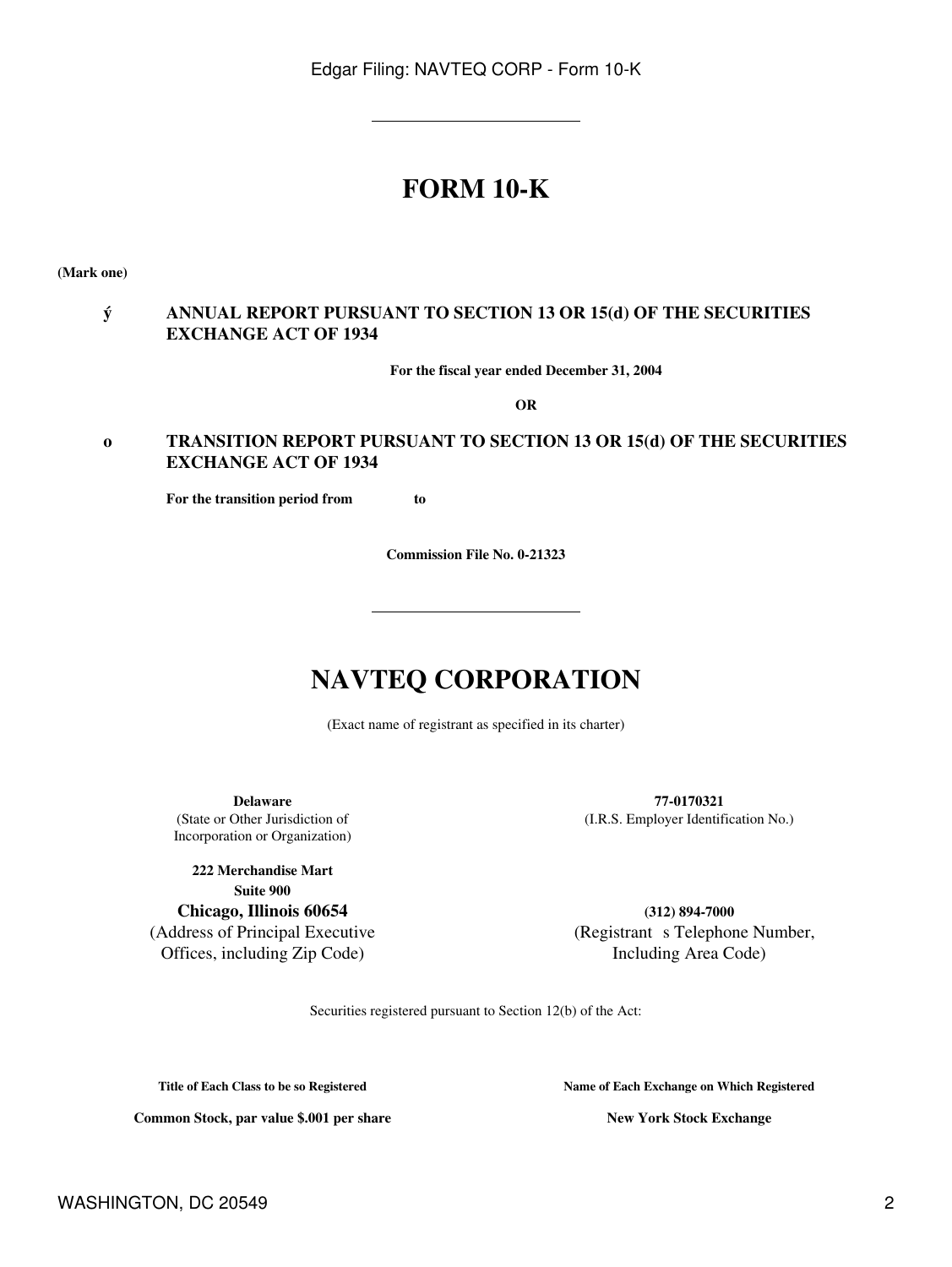Securities registered pursuant to Section 12(g) of the Act: **None**

Indicate by check mark whether the registrant (1) has filed all reports required to be filed by Section 13 or 15(d) of the Securities Exchange Act of 1934 during the preceding 12 months (or for such shorter period that the registrant was required to file such reports), and (2) has been subject to such filing requirements for the past 90 days. Yes  $\circ$  No o

Indicate by check mark if disclosure of delinquent filers pursuant to Item 405 of Regulation S-K is not contained herein, and will not be contained to the best of the registrant s knowledge, in the definitive proxy statement incorporated by reference in Part III of this Form 10-K or any amendment to this Form 10-K. o

Indicate by check mark whether the registrant is an accelerated filer (as defined in Rule 12b-2 of the Act). Yes o No ý

As of February 1, 2005, the aggregate market value of the registrant s common stock held by non-affiliates equaled approximately \$2,215,000,000.

The number of shares of the registrant s common stock, \$0.001 par value, outstanding as of February 1, 2005 was 87,762,637.

#### **DOCUMENTS INCORPORATED BY REFERENCE**

Portions of the registrant s Proxy Statement relating to the registrant s 2005 Annual Meeting of Stockholders, to be held on May 11, 2005, are incorporated by reference into Part III of this Annual Report on Form 10-K where indicated.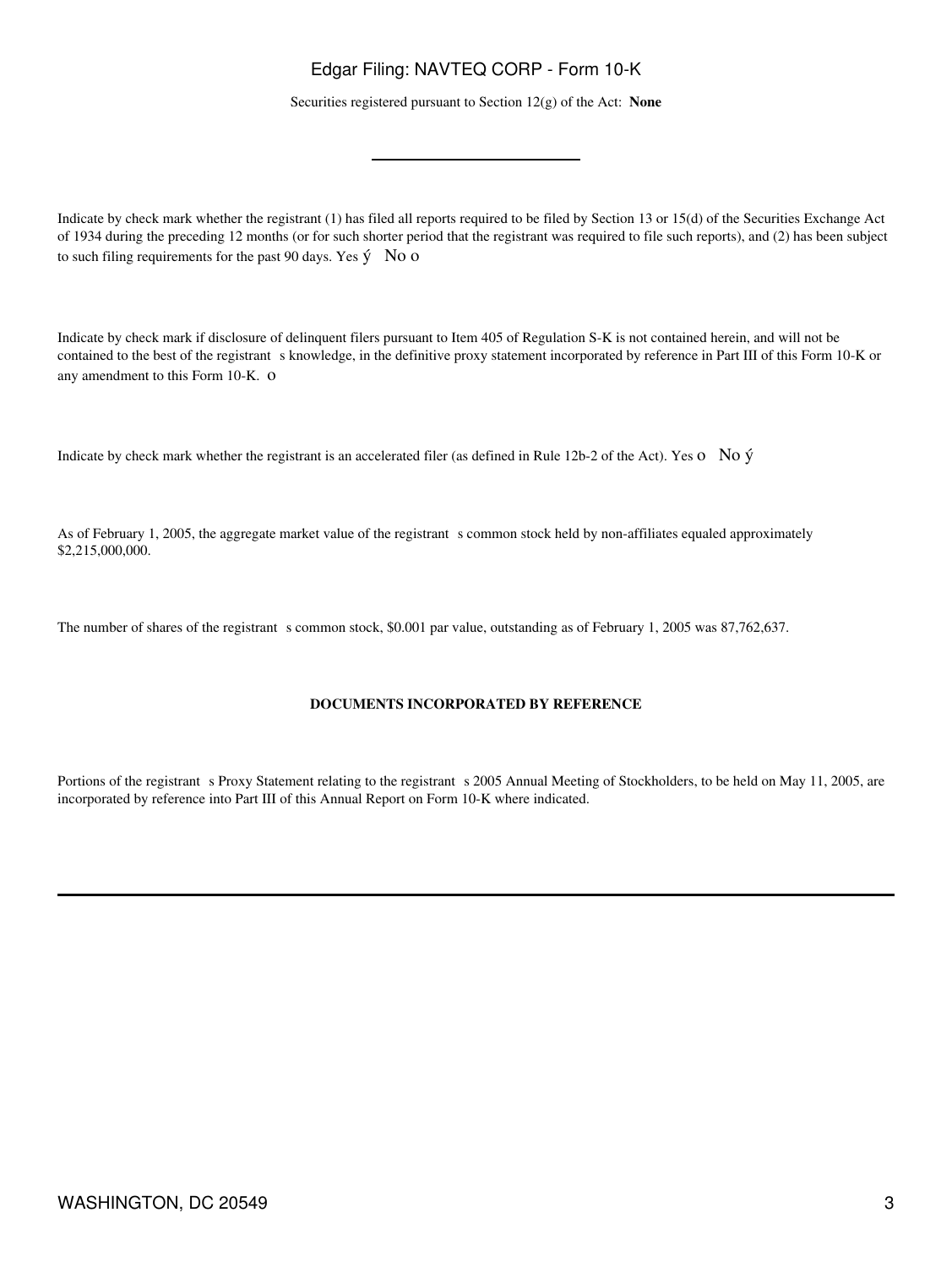#### **PART I**

Certain statements in this document contain or may contain information that is forward-looking within the meaning of Section 27A of the Securities Act of 1933, as amended, and Section 21E of the Securities Exchange Act of 1934, as amended. In some cases, you can identify forward-looking statements by the terminology used for example, words and phrases such as may, should, expect, anticipate, plan, believe estimate, predict and other comparable terminology typically would be deemed forward-looking. Actual events or results may differ materially from those described in the forward-looking statements and will be affected by a variety of risks and factors, including, without limitation, the risks described in this annual report under Item 7. Management s Discussion and Analysis of Financial Condition and Results of Operation Risk Factors. Readers should carefully review this annual report in its entirety, including, but not limited to, the financial statements and notes thereto. NAVTEQ undertakes no obligation to publicly release any revisions to such forward-looking statements to reflect events or circumstances after the date hereof. You should rely only on the information contained in this document. We have not authorized anyone to provide you with information that is different. The information contained herein may only be accurate as of the date of this document.

References in this annual report to NAVTEQ, the Company, we, us, and our refer to NAVTEQ Corporation and its subsidiaries.

**Item 1. Business.**

**Our Company**

We are a leading provider of comprehensive digital map information for automotive navigation systems, mobile navigation devices and Internet-based mapping applications. Our map database enables providers of these products and services to offer dynamic navigation, route planning, location-based services and other geographic information products and services to consumer and commercial users. We believe that our database is the most used source of digital map information for automotive and Internet-based navigation products and services in Europe and North America, and that we are a leading provider of such information for use in mobile devices.

By developing software applications that interface with our map database, our customers offer a broad range of navigation- and geographic-based products and services to consumers and businesses. Our database enables these providers to offer:

 *Dynamic Navigation.* Our map database enables real-time, detailed turn-by-turn route guidance through vehicle navigation systems, as well as through GPS-enabled handheld navigation devices, wireless telephones, and other mobile devices. Customers that use our map database to provide dynamic navigation applications include vehicle navigation systems manufacturers, such as Harman Becker, Alpine and Siemens, and mobile navigation device manufacturers, such as Garmin, Dell and Thales. Every major automobile manufacturer that currently offers a navigation system in North America or Europe uses our database in one or more of its models. Since 1999, over 7 million vehicles have been equipped with navigation systems that use our database. From 2001 to 2004, the number of units of our database incorporated by our customers into mobile devices has increased an average of over 200% annually.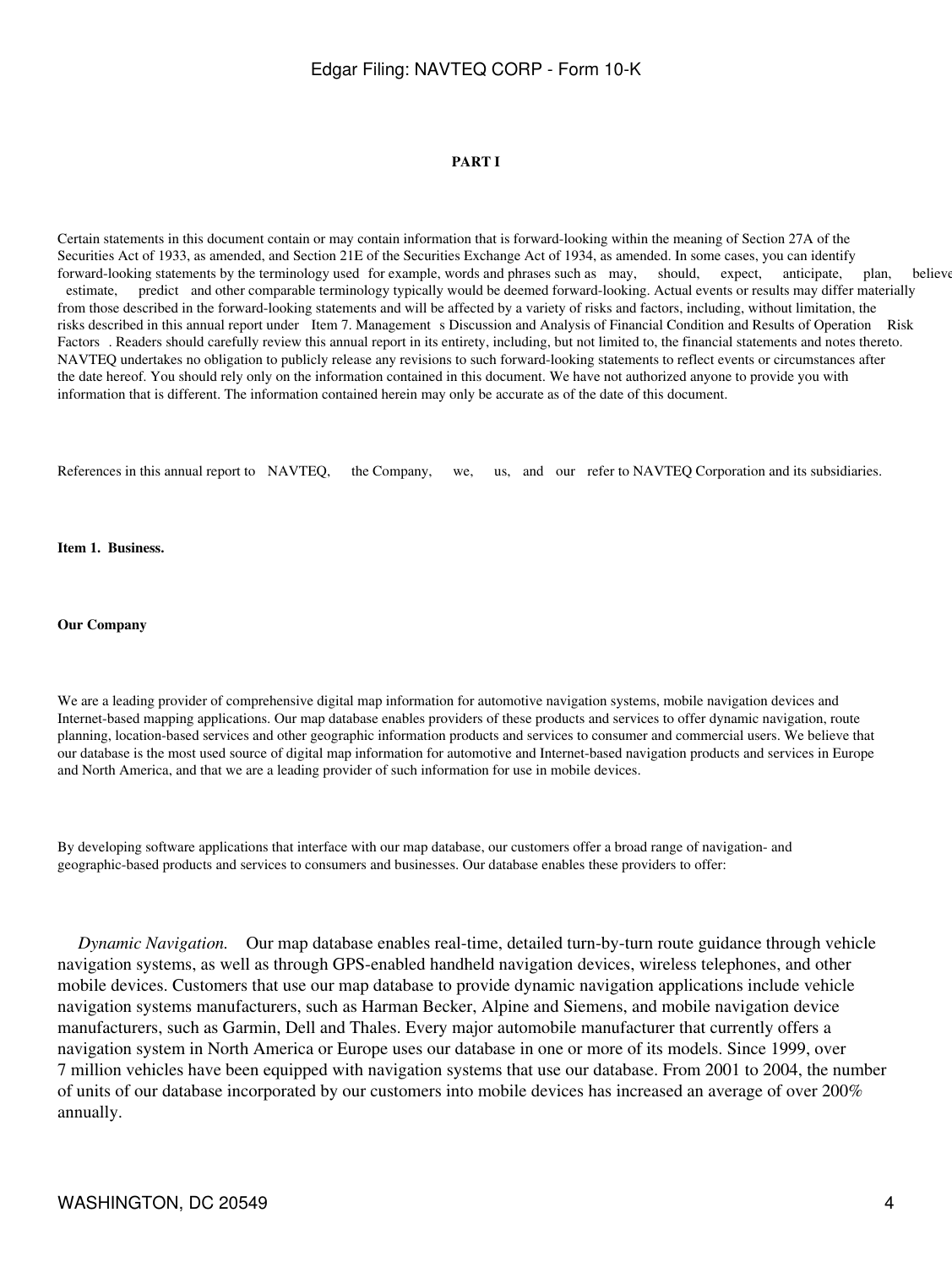*Route Planning.* Our database enables driving directions, route optimization and map display through services provided by Internet portals and through computer software for personal and commercial use. Customers that use our map database to provide route planning applications include leading Internet portals and websites, such as AOL/MapQuest, Microsoft/MSN and Yahoo!, software developers, such as Microsoft and Rand McNally, and leading parcel and overnight delivery service companies.

 *Location-Based Services.* Our database enables location-specific information services, providing geographic information about people and places that is tailored to the immediate proximity of the specific user. Current applications using our map database include points of interest locators, mobile directory assistance services, emergency response systems, and vehicle-based telematics services. Customers that use our map database to provide location-based products and services include directory assistance providers, police and emergency care providers and wireless telephone service providers.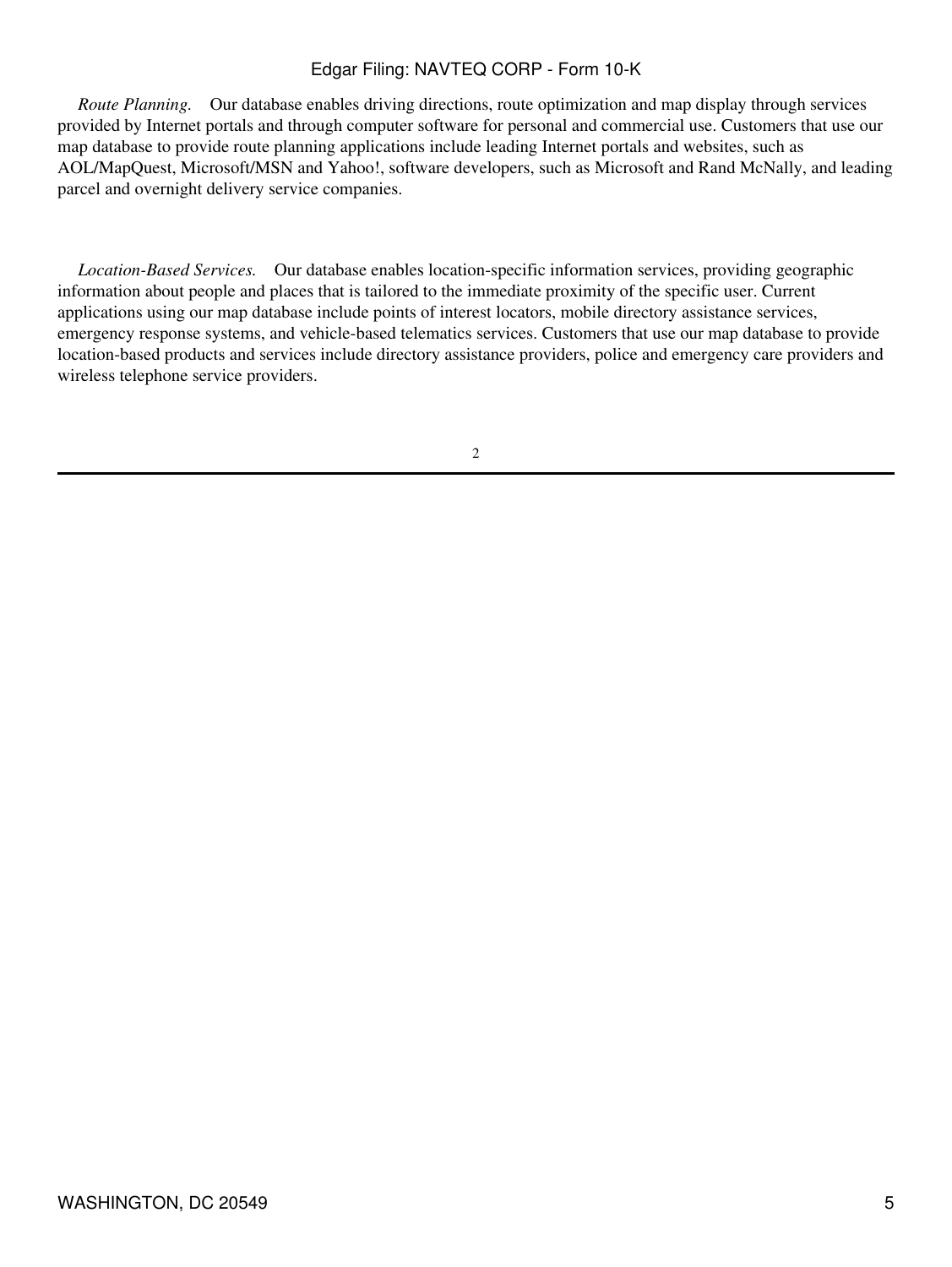*Geographic Information Systems.* Our database enables software applications that render geographic representations of information and assets for management analysis and decision making. Examples of these applications include infrastructure cataloging and tracking for government agencies and utility companies, asset tracking and fleet management for commercial logistics companies and demographic analysis, such as new location identification for restaurants and policyholder and claims analysis for insurance companies.

Our map database is a highly accurate and detailed digital representation of road transportation networks in the United States, Canada, Western Europe and other regions. Our database offers extensive geographic coverage, including data at various levels of detail for 44 countries on four continents, covering approximately 10.2 million miles of roadway. We currently provide coverage relating to approximately 5.9 million miles of roadway in the United States and Canada, which includes detailed coverage in areas in which a majority of the population live and work. In Europe, our database covers virtually all main arterial roads within Western Europe s major highways network and has detailed coverage for numerous cities throughout Europe. Our most detailed coverage includes extensive road, route and related travel information, including attributes collected by road segment that are essential for routing and navigation, such as road classifications, details regarding ramps, road barriers, sign information, street names and addresses and traffic rules and regulations. In addition, our database currently includes over 14 million points of interest, such as airports, hotels, restaurants, retailers, civic offices and cultural sites.

We use a multi-step process to create, maintain and deliver a high-quality database. The process involves utilization of proprietary software and technologies combined with our dedicated field force of approximately 520 employees around the world. Due to the complexity of our database building process and the depth and breadth of the information it contains, we believe it would take substantial time and resources for a new market entrant to build a digital map database with a comparable level of detail and accuracy.

We originally incorporated in the State of California in August 1985 as Karlin & Collins, Inc., and reincorporated in the State of Delaware in September 1987 as Navigation Technologies Corporation. In February 2004, we changed our name to NAVTEQ Corporation. Our principal executive offices are located at 222 Merchandise Mart, Suite 900, Chicago, Illinois 60654, and our telephone number at that address is (312) 894-7000. We maintain a web site at www.navteq.com. Information contained on, or that may be accessed through, our web site is not part of this annual report.

#### **Our Relationship with Philips**

As of December 31, 2004, Philips Consumer Electronics Services B.V. (Philips B.V.), an indirect wholly-owned subsidiary of Koninklijke Philips Electronics N.V. (Philips N.V. or Philips), owned 30,520,875 shares of common stock, or approximately 34.8% of our common stock. Philips has certain call rights with respect to 2,580,430 shares owned by NavPart II B.V (NavPart II), a wholly-owned subsidiary of NavPart I B.V (NavPart I). According to reports furnished to us pursuant to Sections 16(a) and 13(d) of the Securities Exchange Act of 1934, Philips delivered an exercise notice to NavPart I in August 2004 with respect to the aforementioned shares owned by NavPart II. The transfer of these shares was completed in March 2005. Philips ownership as of December 31, 2004, including these shares, would be 33,101,305 shares of our common stock, or approximately 37.7% of our common stock. See Item 13. Certain Relationships and Related Transactions for more information about our relationship with Philips.

#### **Industry Overview**

Consumers have traditionally relied on printed maps for vehicle navigation and route planning information. In more recent years, the use of maps in digital form has proliferated, both as a substitute for the uses provided by paper maps and for more advanced functions. In particular, the development of the digital map database industry has been, and continues to be, accelerated by the commercialization of GPS technology.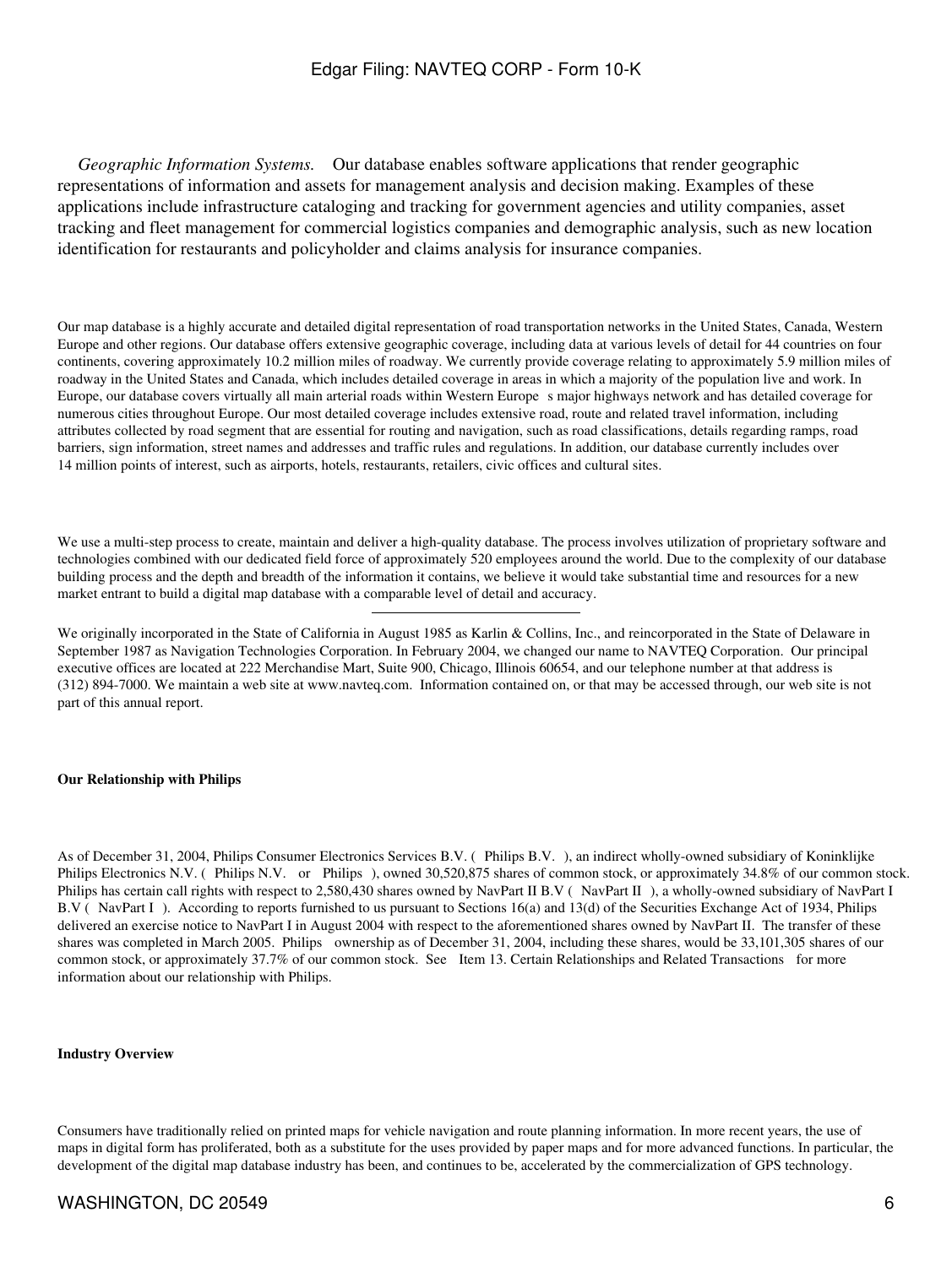Originally developed for military applications, GPS technology has been increasingly used for consumer applications and commercial usage has begun to expand as cheaper and smaller GPS chipsets have been introduced. GPS technology provides a precise latitude and longitude of an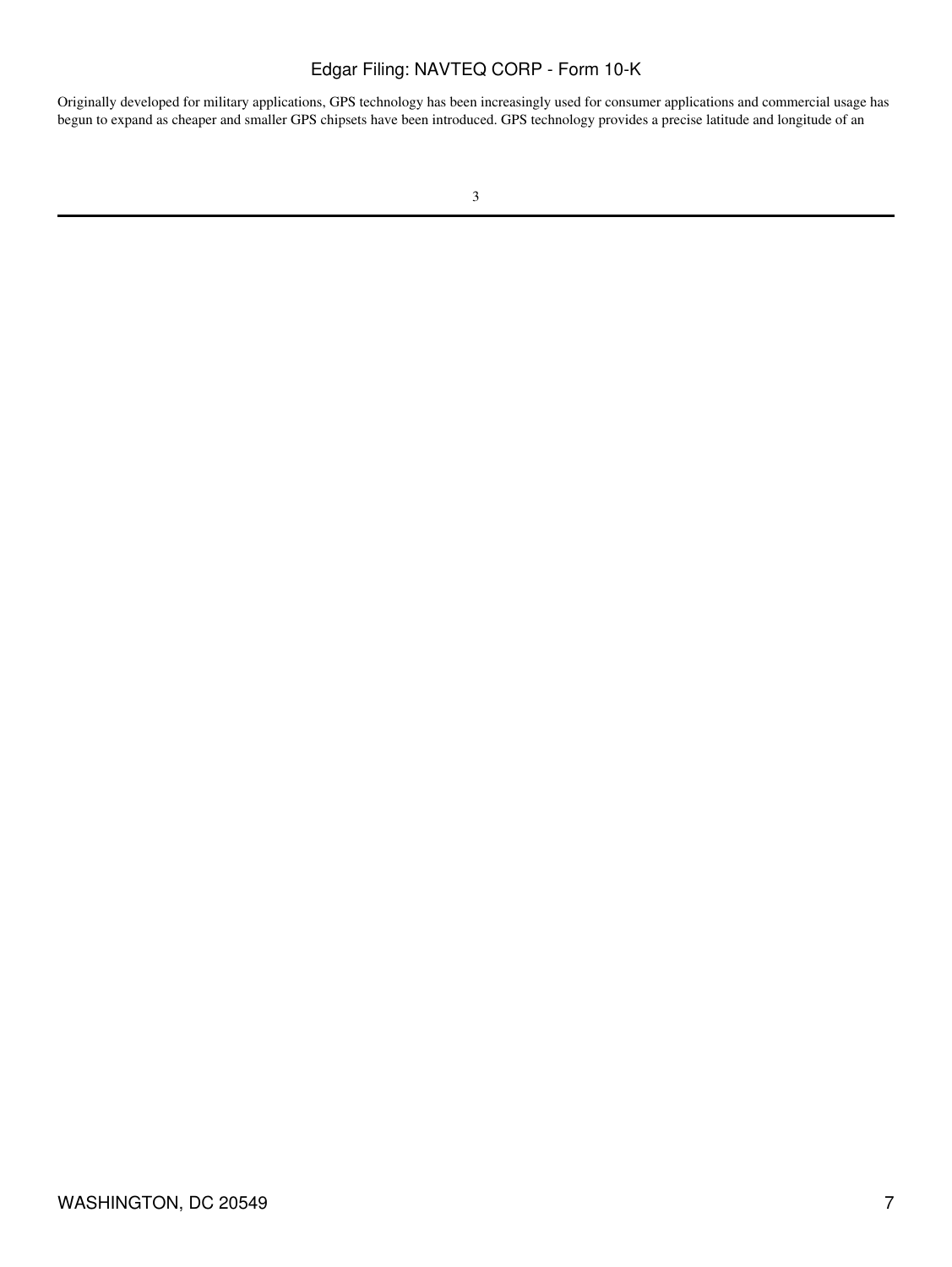object in digital form. The usefulness of this information is enhanced by referencing it to the location of other objects. A digital map database provides a means to accurately reference relative positions of objects to each other in an automated fashion.

We are focused primarily on the segment of the digital map database industry that provides digital map information for a wide range of navigation, mapping and geographic-related applications in vehicle navigation, mobile devices and Internet-based mapping. This segment of the industry is currently experiencing rapid growth as a result of increasing consumer acceptance of navigation systems and route planning services and the active efforts today of a variety of businesses in several industries to develop and market a wide range of applications and services that incorporate a digital map database. Currently, the principal providers of digital map information within this industry segment range from several commercial providers (primarily, NAVTEQ and Tele Atlas N.V.) to numerous governmental and quasi-governmental mapping agencies (such as Ordnance Survey in the United Kingdom) that license map data for commercial use. We believe that we are the number one provider in North America and Europe within this industry segment based on revenue.

We believe that the digital map database industry will grow and evolve due to the rapid adoption of new technologies, applications and products. A variety of businesses in several industries are actively developing and marketing a wide range of applications and services that incorporate a digital map database.

Currently, we provide our digital map database and related services in several primary areas, as described below.

*Vehicle Navigation*

The vehicle navigation industry, consisting primarily of automobile manufacturers and their navigation systems suppliers, is currently our primary channel. The automotive industry led the early adoption of GPS-enabled navigation technologies and is currently the largest consumer of highly detailed digital map databases such as ours. In 2004, more than 80% of our revenue was generated from sales of our map database for use in self-contained navigation hardware and software systems installed in vehicles. Although we expect our revenue generated from sales to the vehicle navigation industry will continue to grow, we expect that these sales as a percentage of our total revenue will decline over time, primarily due to anticipated higher growth rates in the use of our database in GPS-enabled mobile devices. Western Europe and North America are the two principal automotive markets that we currently address.

A number of factors are expected to continue to drive growth in the penetration of navigation systems in the European and North American markets. Technological advancements and manufacturing economies from higher production volumes are expected to lead to a continual decrease in the average price of vehicle navigation systems. Additionally, as competition among automobile manufacturers intensifies, they will increasingly look for ways to differentiate their product offerings. As a result, we expect automobile manufacturers in North America to expand beyond offering navigation systems primarily in the luxury and sport utility vehicle classes to other vehicle classes.

*Mobile Devices*

A variety of mobile devices have been introduced in recent years that are GPS-enabled and capable of supporting dynamic navigation and location-based services applications. These include personal digital assistants (PDAs), wireless telephones, personal navigation devices (PNDs) and laptop computers. In addition, in the United States, the Federal Communications Commission currently has mandated that by December 31,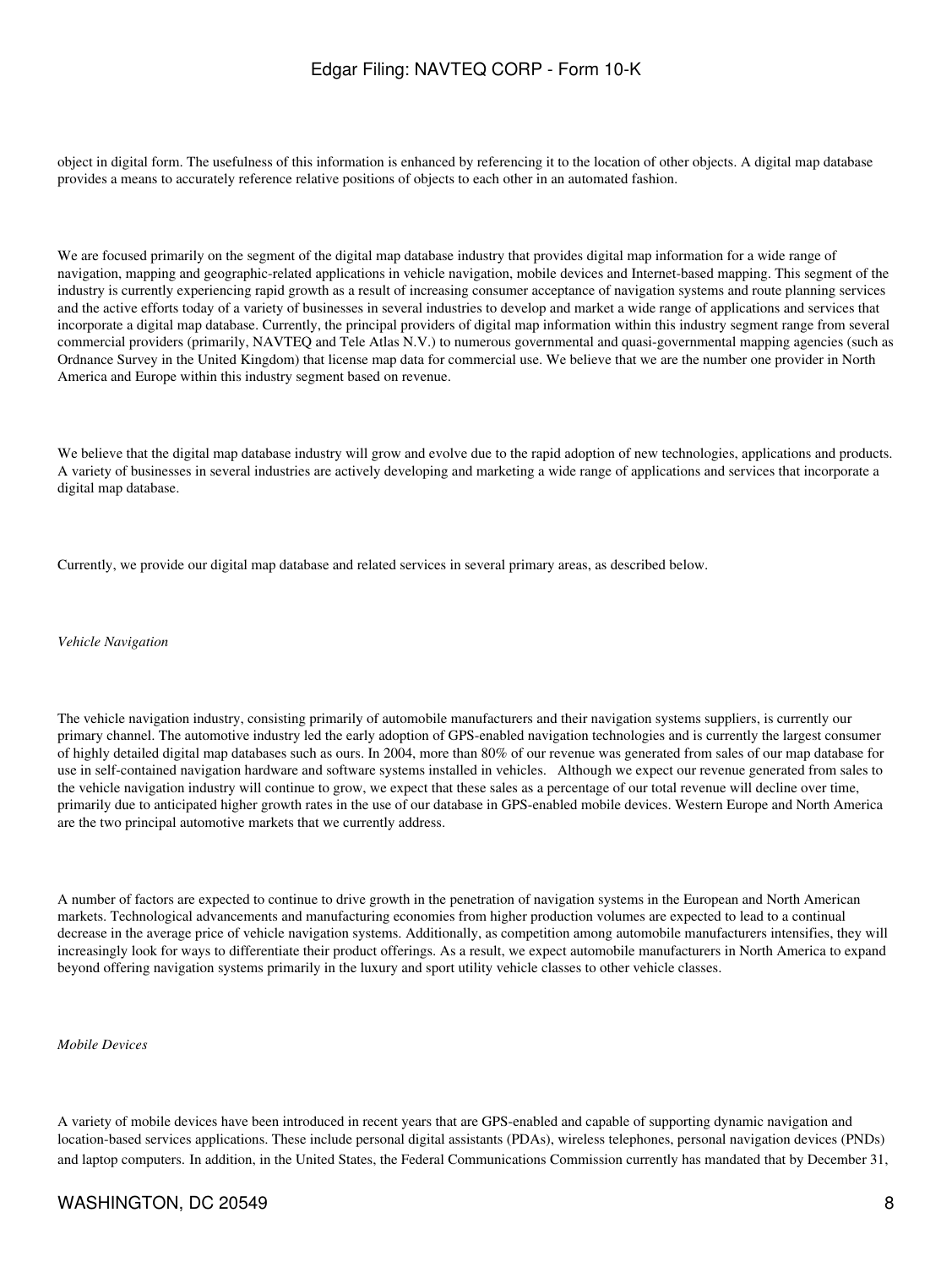2005, all wireless carriers must ensure that 95% of the handsets in a carrier s total subscriber base are location-capable. This mandate is commonly referred to as E911. There is also an initiative called E112 in Europe which encourages wireless carriers to offer location-capable services. We believe that the confluence of nascent market demand for location-based services, government regulation and the desire of wireless service providers to increase their average revenue per user will continue to drive the development of location-based applications and result in accelerated growth in this area in the future.

<sup>4</sup>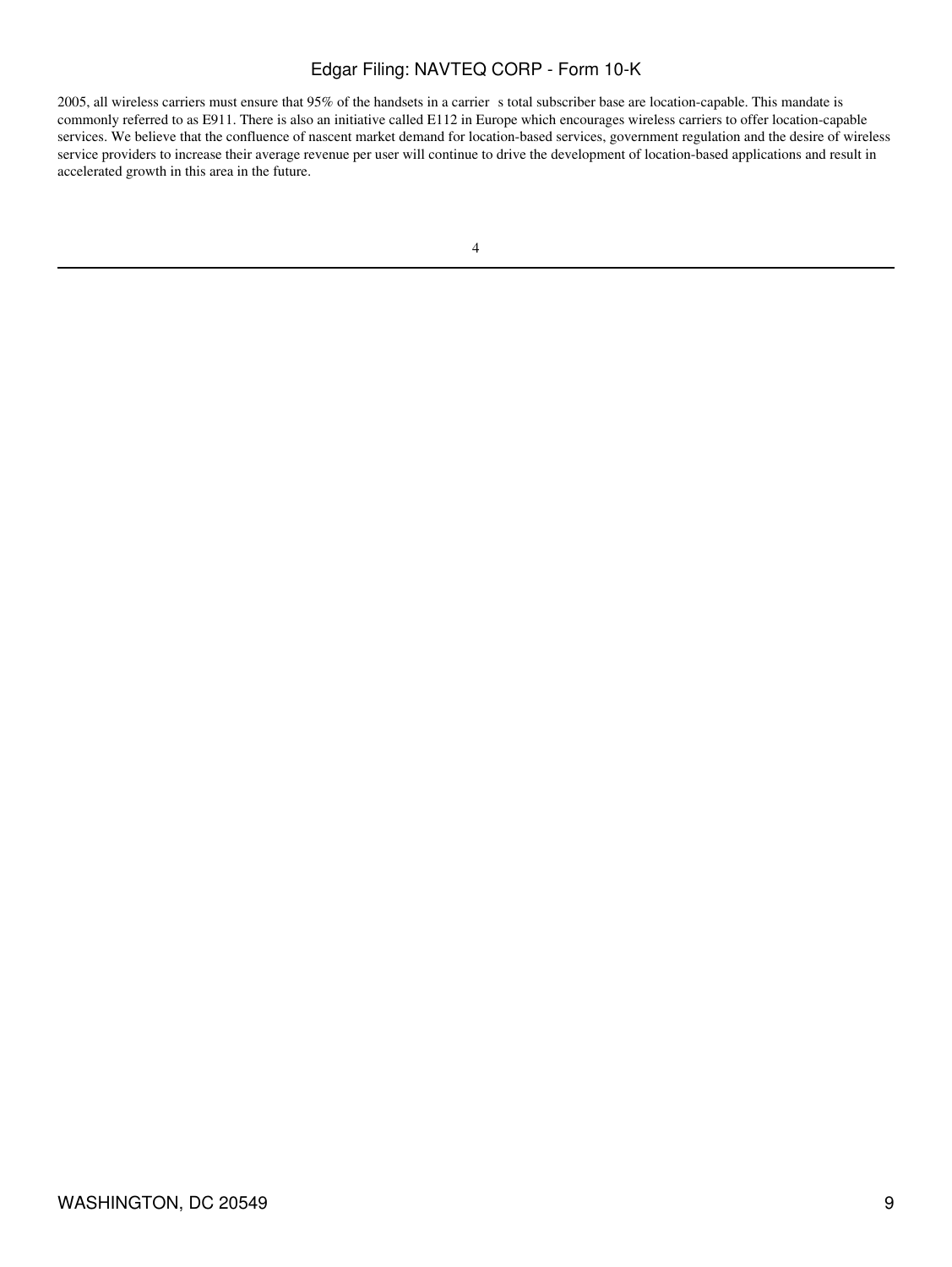#### *Internet-based Mapping Applications*

Leading websites and portals, such as AOL/MapQuest, Microsoft/MSN and Yahoo!, derive a substantial amount of traffic from consumers seeking route planning services such as static digital maps and point-to-point driving directions. Many of the leading websites and portals offering route planning services use our database to provide these services. The revenue we receive from these websites/portals does not represent a substantial portion of our business; however, we view this business to be an important driver of consumer awareness of digital route planning services and increased comfort levels with the more advanced dynamic navigation offerings in the vehicle and mobile device industries.

#### *Other Applications*

Commercial enterprises and government agencies also deploy location-based applications to manage certain aspects of their business. Businesses with large fleets of vehicles benefit from understanding the changing location of the vehicles and optimizing routing in order to achieve fuel and labor efficiencies. Many consumer businesses such as insurers and retailers use geographic information to analyze their customer bases, while utility companies use precise geographic information to understand the location of their assets.

#### **Competitive Strengths**

We believe that we enjoy a number of important competitive strengths that drive our success and differentiate us in the various industries we serve, including:

 *Market Leadership.* We are the leader in providing digital map information to automobile manufacturers and automotive navigation systems manufacturers in Europe and North America. Every major automobile manufacturer that currently offers a navigation system in Europe and North America uses our database in one or more of their models. Since 1999, over 7 million vehicles have been equipped with navigation systems using our database. We believe that we are the leading provider to Internet sites providing route planning services in North America. We also believe that our experience and reputation in serving these markets enhances our ability to penetrate other industries utilizing highly accurate digital map data, such as the emerging GPS-enabled mobile device market.

 *Extensive Global Coverage.* An important consideration to automobile manufacturers, navigation systems suppliers and Internet portals is the ability to provide a comprehensive global product offering. We offer extensive geographic coverage, including 44 countries on four continents covering approximately 10.2 million miles of roadway.

 *Detail and Richness of Our Database.* We offer a highly-detailed database, enabling real-time door-to-door, turn-by-turn route guidance to specific addresses, points of interest and other locations. Unlike basic road maps, our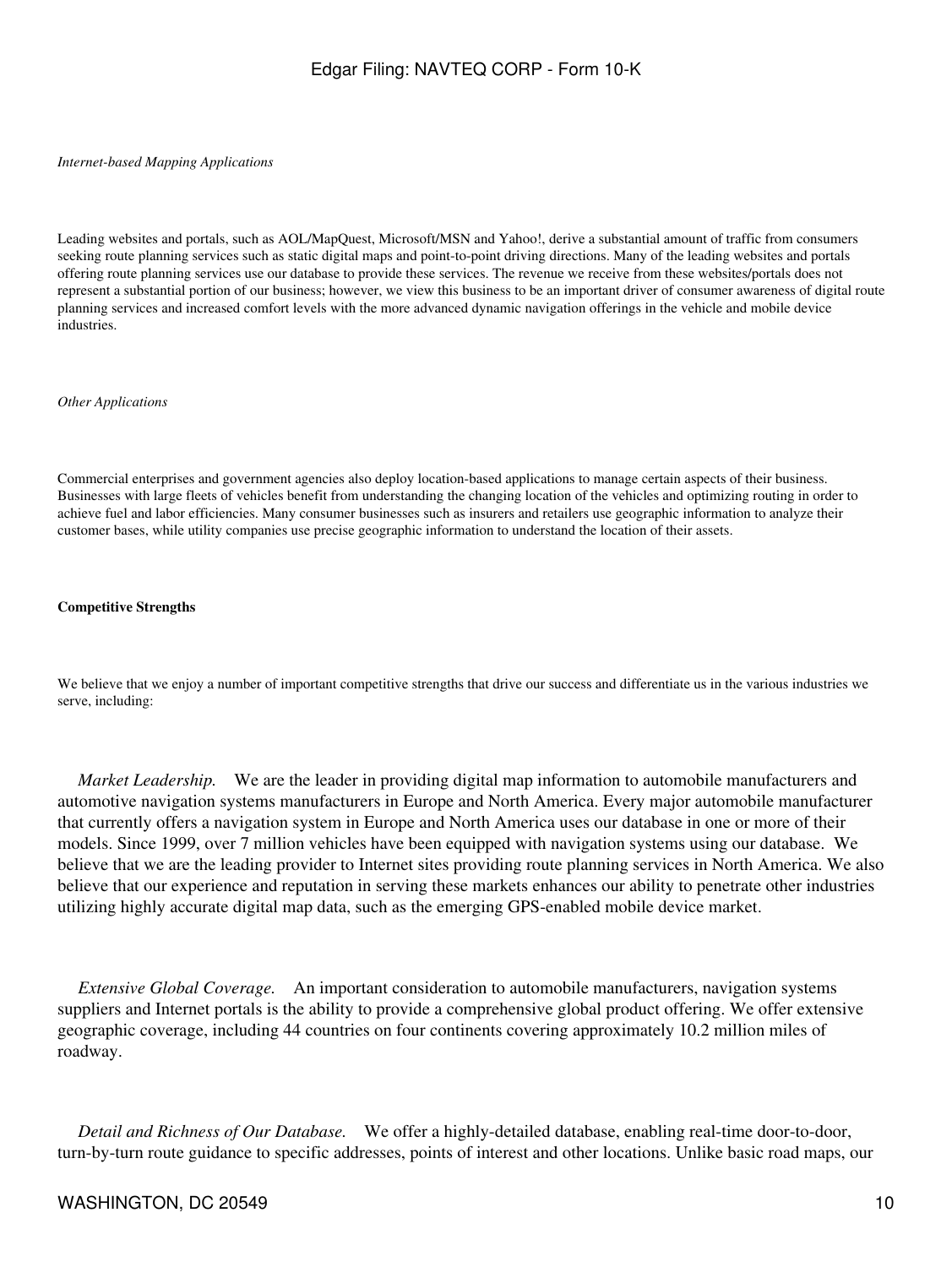map database currently can have over 160 unique attributes for a particular road segment, including details regarding ramps, road barriers, sign information, street names and addresses and traffic rules and regulations. Our database also includes information on an array of points of interest, such as airports, hotels, restaurants, retailers, civic offices and cultural sites. We believe that the inclusion of detailed navigation-related information as well as points of interest make our product more useful and relevant to users, enhancing the overall navigation experience. We continue to expand the detail and breadth of coverage of the database through direct collection and third party sources.

 *Integrated Data Collection Process.* We have a data collection process that combines proprietary technology with a global field force of approximately 520 trained technicians, enabling us to effectively collect, update and verify detailed road network data. We also believe that our data collection process provides superior quality and accuracy, as our field force experiences the roadway in the same manner as end-users, and that this quality and accuracy provides us with a distinct competitive advantage over comparable databases that are aggregated solely from third party sources.

 *Strong Business Relationships.* We have long-standing, collaborative relationships with manufacturers of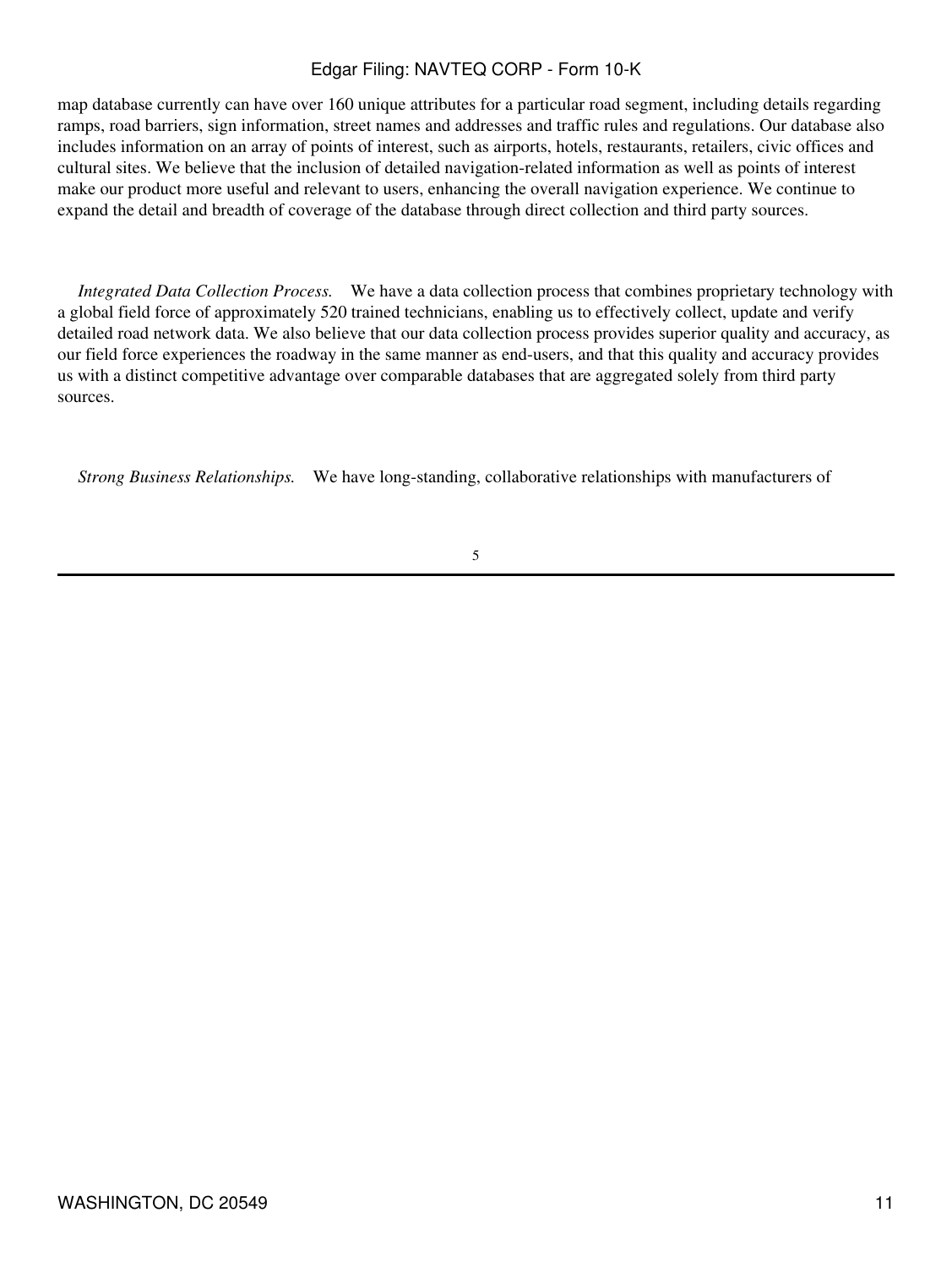automobiles, vehicle navigation systems and mobile devices. We are a direct supplier to a number of the major automobile manufacturers, including BMW, DaimlerChrysler, Fiat, Ford, General Motors, Porsche, PSA Peugeot Citroën, Renault and Volkswagen. We also supply automobile manufacturers indirectly through relationships with the major navigation systems manufacturers, including AISIN AW, Alpine, Harman Becker, Siemens and Mitsubishi. In addition, we have established relationships with a number of GPS-enabled mobile device manufacturers, such as Garmin, Dell and Thales. We work closely with these manufacturers at various points in the product life cycle to facilitate their use of our database. We strive to collaborate with our customers in their engineering, marketing, information technology and sales functions and in any other areas within their organizations that are integral to their use of our map database. We believe this approach improves the product offerings of our customers.

 *Consistent Global Specification.* Our maintenance of common data standards and a uniform digital mapping approach worldwide enables us to deliver highly accurate, timely and consistent data to our customers. Maintaining a consistent global specification not only enables us to rapidly enhance maps and add attributes in new or existing coverage areas, but also allows us to meet our customers objectives of uniform quality and format on a global basis. This minimizes their costs and time required to process our data and incorporate it into their products and services.

#### **Operating Strategy**

We are committed to enhancing the value of our map database to our customers. Key elements of our operating strategy, which is focused on sustaining our market leadership and competitive differentiation, include:

 *Continuing to Improve Detail, Scope and Value of Our Map Database.* We continually improve the detail of the coverage of our database in key regions, such as the United States, Canada and Western Europe. We typically build out our detailed coverage first in more densely populated areas along with the major navigable routes connecting these areas. We then build out detailed coverage for less densely populated areas over time. Concurrently, we remain focused on expanding the scope and improving the value of our database through the addition of new features and attributes, such as speed limits, elevation contours and phonetic data for use in advanced voice guidance.

 *Focusing on Quality and Consistency.* We are dedicated to delivering accurate and consistent information to our customers. We perform a series of quality checks and validation tests for all critical elements throughout the map creation, update and production process. Over 400 discrete validation tests are run prior to each release of the database. We believe this focus on quality and consistency increases customer and end-user satisfaction and enhances our position as a high-quality provider of digital map information. Further, our dedicated field force provides a level of accuracy that we believe cannot be replicated without direct observation of the road network.

 *Providing a Range of Value-Added Services.* We provide our customers with a variety of support services that facilitate the development, marketing and distribution of products that utilize our map database. We provide technical support and consulting services to assist our customers in integrating our data into their products and services. In addition, we provide enhanced distribution services, enabling customers to outsource the production and distribution of storage media containing our database for inclusion with their products. Finally, we offer marketing services that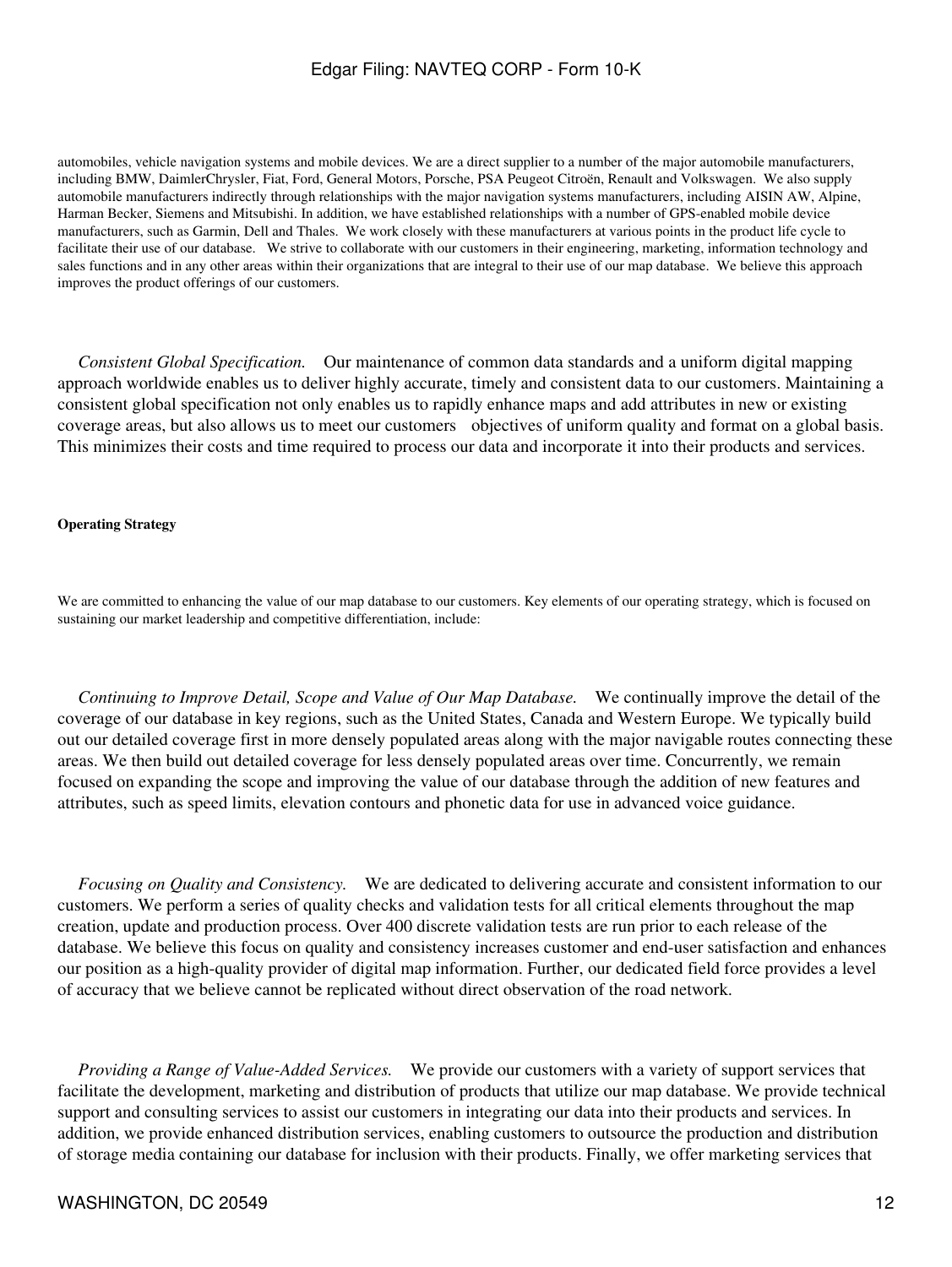assist our customers in selling their navigation products, including automobile dealer education and training, direct mail marketing materials and on-site displays and promotional materials.

 *Improving Collection, Production and Delivery Technologies.* We strive to continually improve our data collection, processing, distribution and deployment capabilities. We are currently migrating to an enhanced database platform that will enable us to support electronic, incremental delivery of map data and reduce latency between data collection, database updates and distribution of information to end-users. The new system will also enable us to provide on-demand delivery to customers of updates to our map databases.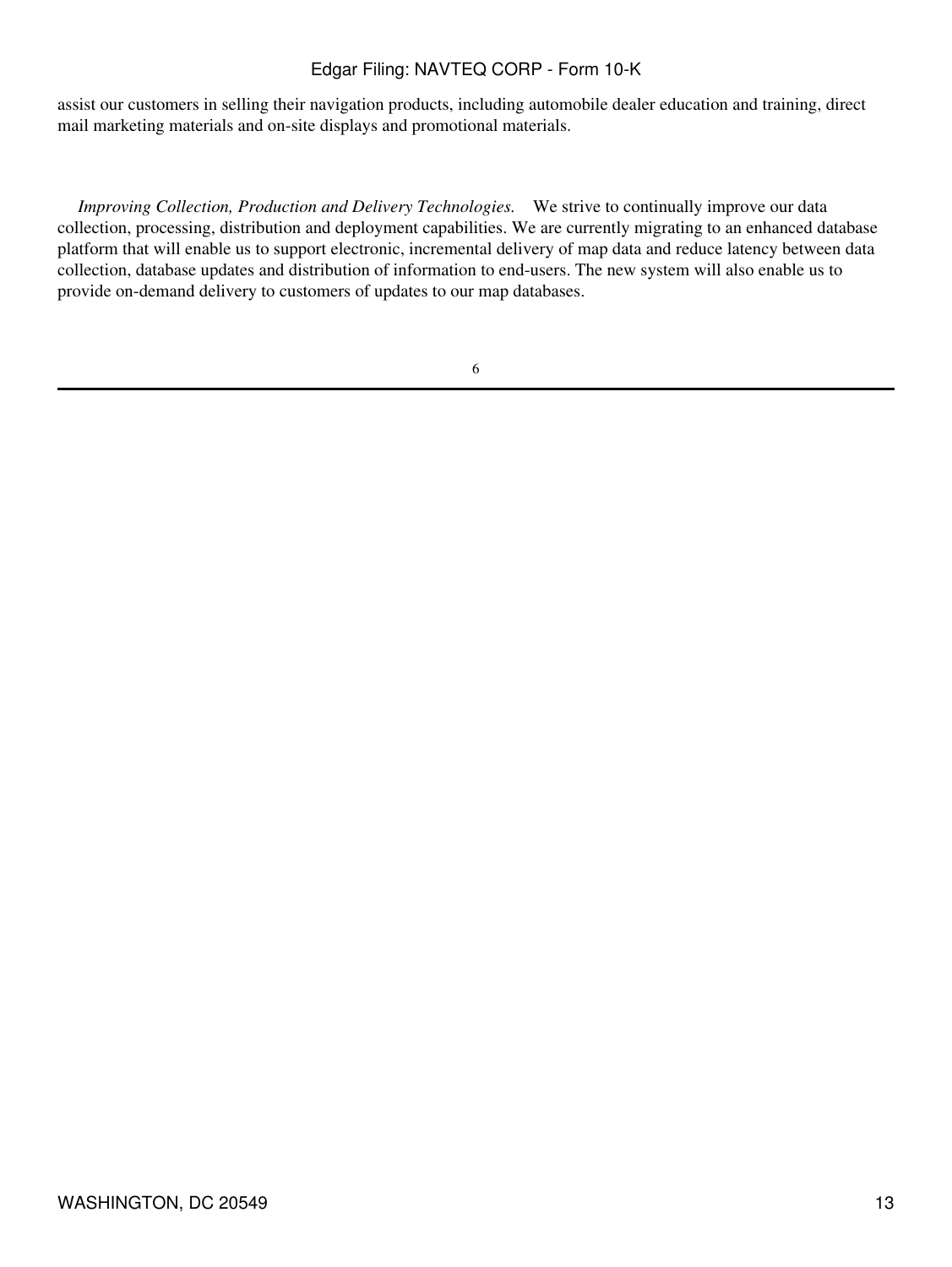#### **Growth Strategy**

Our objective is to be the leading provider of digital map information for navigation and other geographic-information-based products and services. Key elements of our growth strategy include:

 *Capitalizing on Growth in Vehicle Navigation Industry.* We believe a primary driver of our growth will be an increase in the number of vehicles sold with navigation systems. We estimate that less than 5% and 12% of the new vehicles sold in North America and Europe, respectively, in 2004 were equipped with navigation systems. We believe that navigation systems sales will grow as a result of a number of factors, including availability beyond the luxury and sport utility vehicle classes in North America, increased consumer awareness and a decrease in the prices for navigation systems. We intend to leverage our market leadership position and relationships with automobile and navigation systems manufacturers to capitalize on the expected growth of the vehicle navigation market.

 *Facilitating Development of New Consumer Applications.* We believe that the increasing inclusion of GPS capabilities in wireless telephones as well as technological advances in other mobile consumer devices, such as digital organizers and personal navigation devices, are driving the development and adoption of additional navigation, route planning and location-based products and services. We collaborate with various software application developers and mobile device manufacturers to assist them in the development and deployment of navigation, route planning and location-based products and services. We also provide manufacturers with technical support, software tools and marketing services to accelerate time to market for their products, which can reduce their development costs and increase interoperability and standardization of applications that use our database.

*Expanding Geographically.* We intend to strengthen our global presence by expanding into areas that we, in collaboration with our customers, believe have high potential demand. In newer geographic markets, such as Eastern Europe and Asia, we expand coverage by first focusing on establishing detailed coverage of the most populated cities and tourist areas as well as completing links between cities to maximize connectivity along primary navigation routes.

 *Enhancing and Extending Product Offering.* We continually work with manufacturers of automobiles, navigation systems and mobile devices to enhance and extend our database product offering and improve functionality to meet the evolving demands of our customers and end-users. We strive to solicit and respond to feedback from customers and end-users of our database. Future initiatives that we believe offer long term potential include integrated real-time traffic data, enhancements to support advanced driver assistance systems applications that improve vehicle safety and performance, and enriched points of interest information, such as restaurant reviews, hours of operation and parking availability.

*Increasing Sales of Map Updates.* As the use of navigation systems expands and consumers of navigation products become more aware of the availability of more detailed, extensive and current map data, we believe they will place increasing value on purchasing map updates. Accordingly, we believe our installed base provides future growth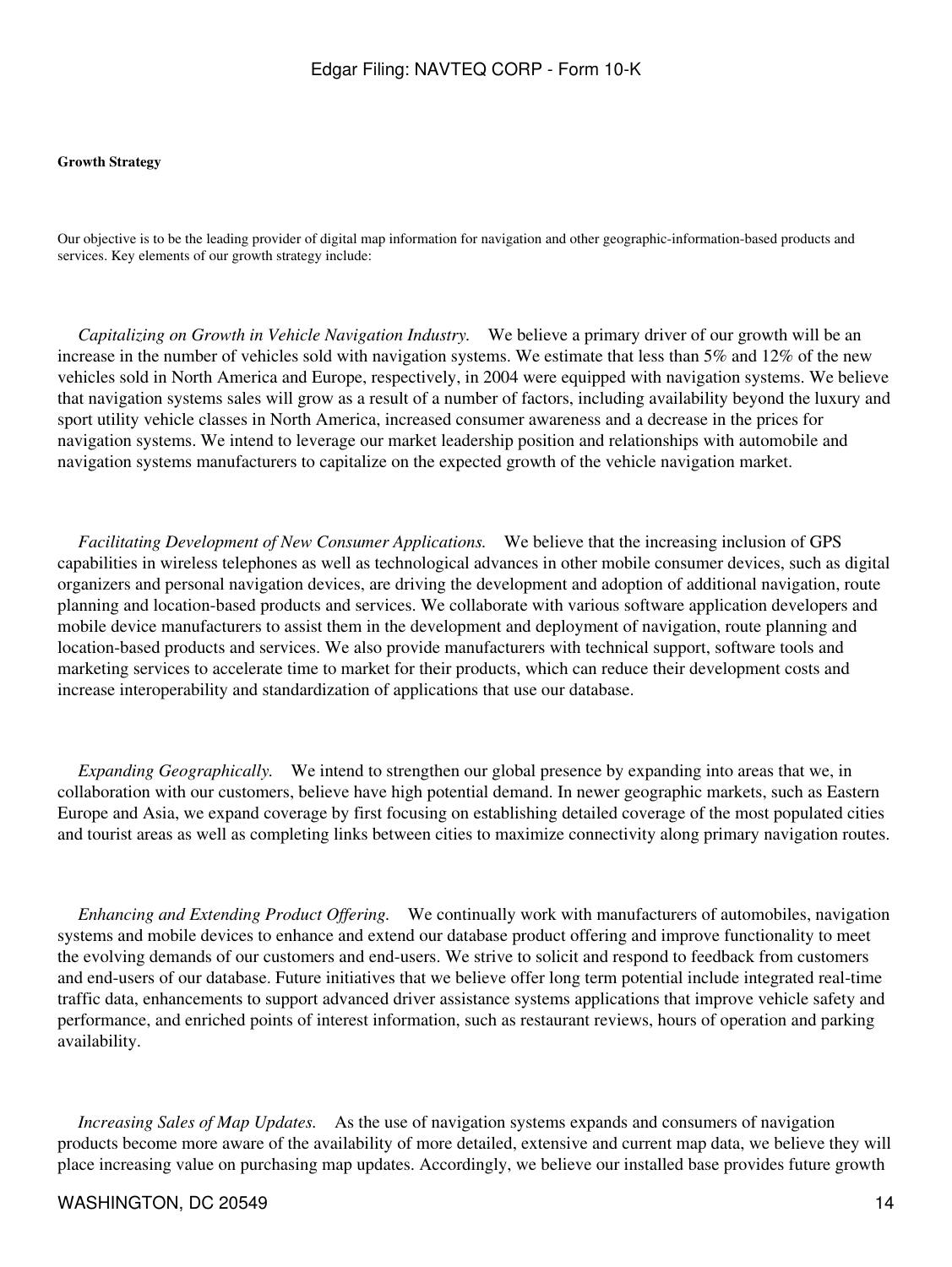opportunities via sales of map updates and we are developing a number of initiatives targeted at increasing consumer awareness and simplifying fulfillment logistics in order to promote update purchases, such as multi-year data update subscriptions.

#### **Our Database**

Our principal product is a map database that is a digital representation of road transportation networks in the United States, Canada, Western Europe and other regions. Our database is constructed to provide the high level of accuracy and detail necessary to support a variety of applications providing dynamic navigation, route planning, location-based services and other geographic information products and services. We believe our digital map has the most extensive navigable geographic coverage of any commercially available today, currently including coverage at various levels of detail for 44 countries on four continents, covering approximately 10.2 million miles of roadway.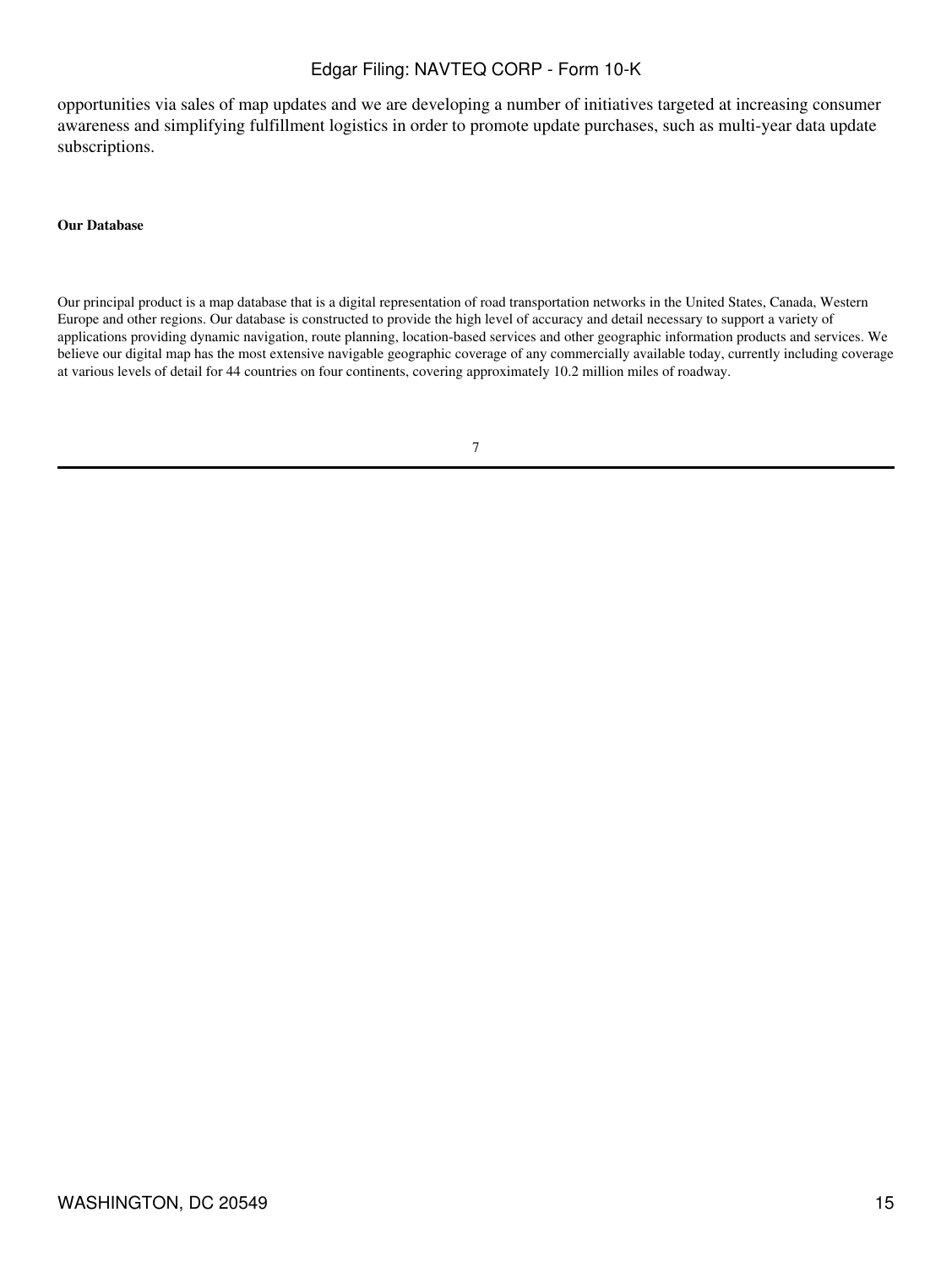We devote significant resources to creating, updating and enhancing our data and maintaining its quality. We also have made significant investments in software and related tools for database creation and updating. Our database is constructed to the same overall specifications regardless of coverage area so that product developers, manufacturers and service providers generally can design a single product that can be sold globally.

We provide varying levels of coverage ranging from intertown coverage, which is our base coverage, to detailed coverage, which is our most comprehensive coverage. Detailed coverage provides sufficient detail to allow turn-by-turn route guidance to addresses, points of interest and other locations within detailed coverage areas. Road network coverage, which is the coverage level in between detailed coverage and intertown coverage, typically includes most roads in the covered area with the exception of some local, residential or rural roads (referred to as functional class 5 roads) with verification made of roads that typically contain the most complex driving and navigating decisions (referred to as functional class 1-4 roads). Intertown coverage includes the major roadways and select local travel information, and seamlessly connects the detailed coverages. Route guidance products typically incorporate both detailed and intertown information.

In the United States and Canada, our database covers close to 100% of both the population and the public road network. Detailed coverage is complete for cities and their respective surrounding areas, covering in the aggregate approximately 68% of the total combined population of the United States and Canada. In Europe, our database covers 86% of the population and 87% of the public road network of 30 countries (as listed in the table below under Europe). For these 30 countries in Europe, detailed coverage is complete for urban and rural areas covering approximately 74% of the total combined population.

We currently offer coverage in the following countries:

#### **North America**

|                      | <b>United States</b> | Canada           | Mexico          |
|----------------------|----------------------|------------------|-----------------|
| <b>Europe</b>        |                      |                  |                 |
|                      | Andorra              | Hungary          | Portugal        |
|                      | Austria              | <b>Ireland</b>   | San Marino      |
|                      | Belgium              | Italy            | Scotland        |
|                      | Czech Republic       | Liechtenstein    | Slovak Republic |
|                      | Denmark              | Luxembourg       | Slovenia        |
|                      | England              | Monaco           | Spain           |
|                      | Finland              | The Netherlands  | Sweden          |
|                      | France               | Northern Ireland | Switzerland     |
|                      | Germany              | Norway           | Vatican City    |
|                      | Greece               | Poland           | Wales           |
| <b>Rest of World</b> |                      |                  |                 |

#### Bahrain **Coman** Oman South Africa China (Hong Kong only)\* Qatar Taiwan Kuwait Saudi Arabia United Arab Emirates Malaysia Singapore

\*We also offer data for mainland China indirectly through our Chinese joint venture, NAV2.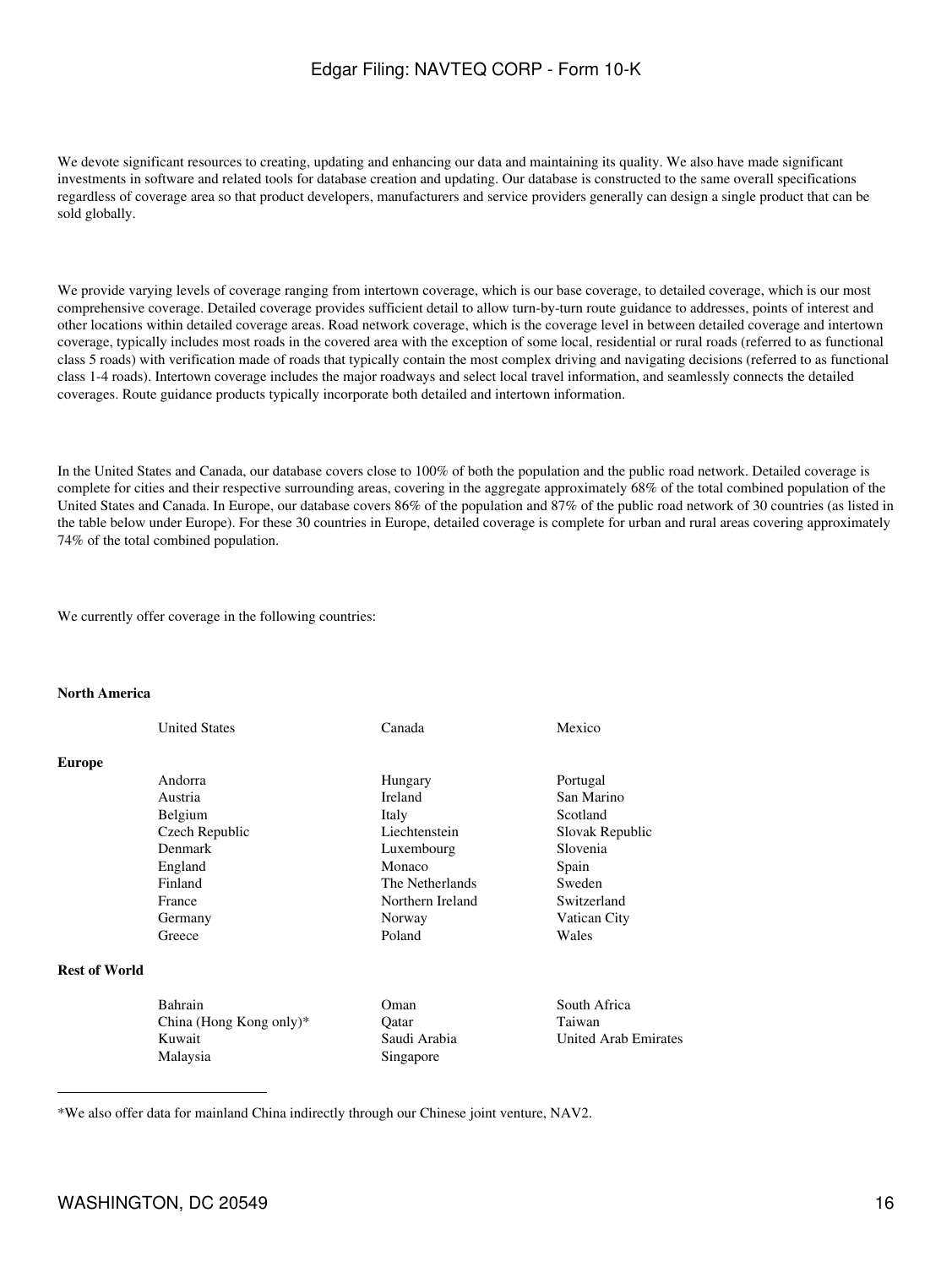Creating, maintaining and delivering a comprehensive, high quality map database is a multi-step, labor-intensive process. We currently employ over 130 geographers in our centralized production facility and a global workforce of over 500 field analysts in 18 countries, all working with a consistent build methodology and using one global specification.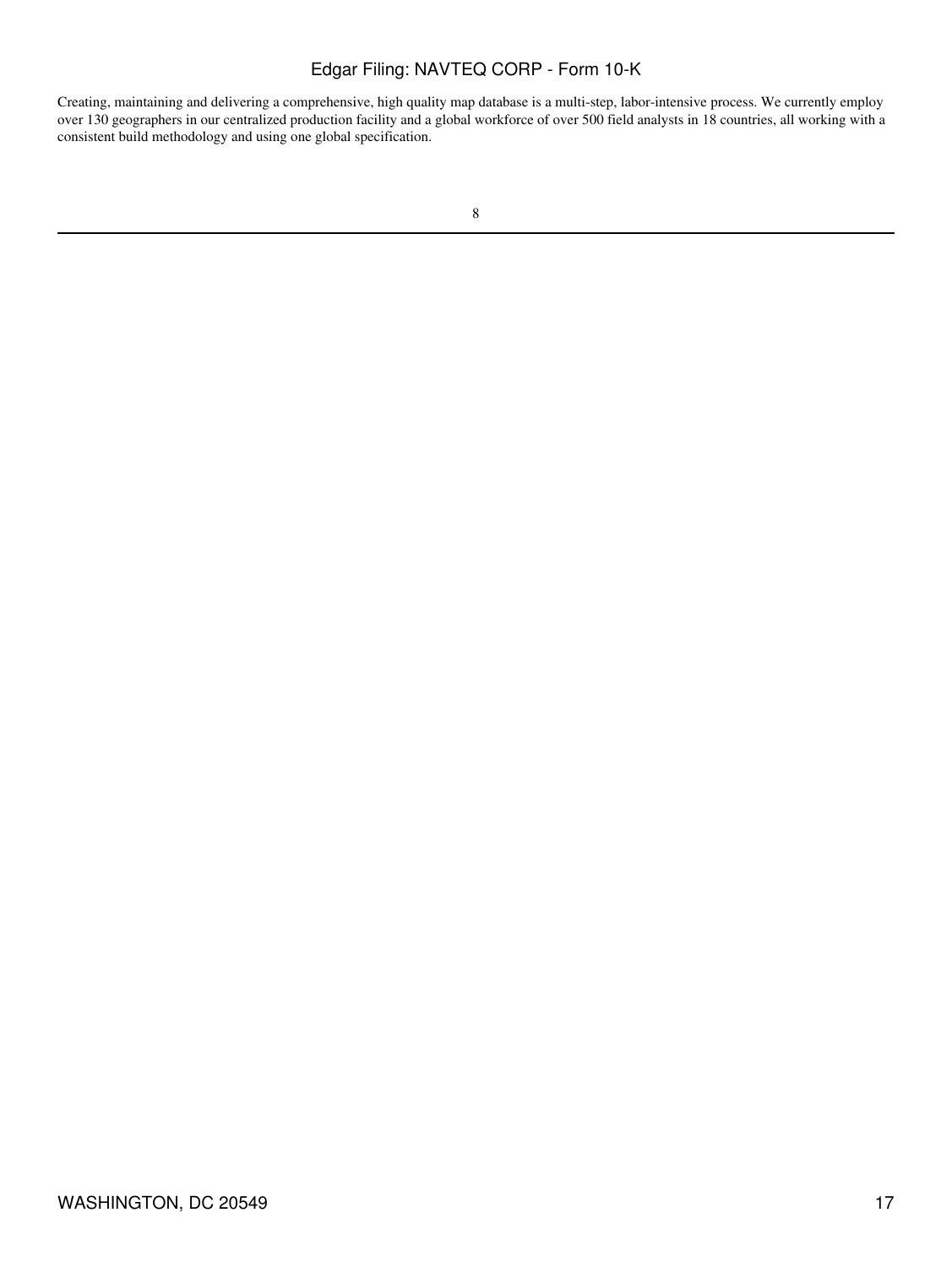The major steps in building our digital map database include:

*Source Acquisition.* When building a map of a new area, it is generally more efficient and productive for us to start with a base map with basic road network information. We evaluate national, regional and local sources of private and publicly available information to obtain base road information and other points of interest, such as airports, hotels, restaurants, retailers, civic offices and cultural sites. During initial database creation, our field force develops relationships with authorities at all levels responsible for the roadways in order to gather driving rules and other information and field-verify the database. In some cases, reliable third party source material may not be available. In these instances, we initiate field data collection.

 *Digitization.* Source material may either be in a digital or analog format (such as paper maps or aerial photography). For analog sources, we must digitize the information (convert the source material into an electronic format). This work is generally accomplished in our production facility or through select outsourcing.

*Geometry.* The base road geometry is then associated with the appropriate longitude and latitude in a variety of ways, including field drives and the use of digital imagery.

 *Field Data Collection.* Using proprietary tools and processes, we supplement the base map data with complex geographic data, street name information and navigation information or attributes (such as barriers, one-way restrictions, turn restrictions and other driving rules and points of interest) by direct observation using our field force.

 *Geocoding.* We use our proprietary technologies and methods to convert the data that we have collected into our database according to our specifications. Our method consists of creating a geometric base of elements that represent objects in the real world and then applying additional data, such as street names and addresses, postal codes and one-way road information.

 *Data Validation.* Throughout the data entry process, hundreds of validation tests automatically check the accuracy of the data, indicating when field verification through direct observation is needed for resolution. This is complemented by monthly reports monitoring data quality and on-site field-testing of randomly selected geographic areas.

After our maps are created, we then process the data into a variety of formats and data sets for delivery to our customers in the data extraction process.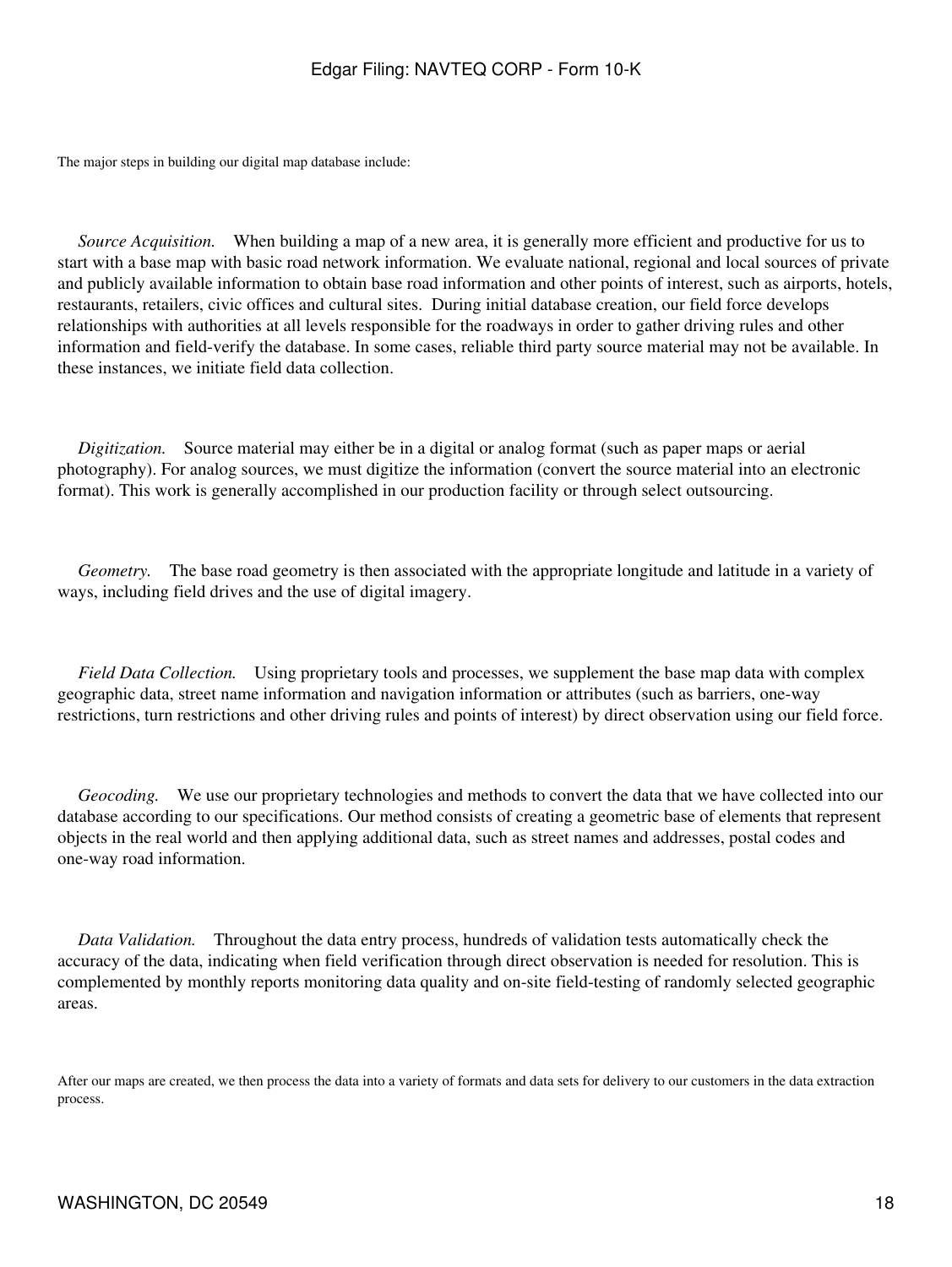Once initial development for an area is complete we continually update our database to reflect changes to the roadway network and points of interest, and we release these updates to our customers on a periodic basis throughout the year. The major steps in maintaining and updating our digital map database include:

 *Large-Scale Sources.* When available, we utilize large-scale information (such as, governmental postal file information or high resolution digital imagery) to identify changes in our database.

*Local Sources.* We also use our field force s network of local and regional contacts to identify changes or additions to the road network. Our local field offices gather information on road conditions and plans from multiple sources, check data quality and continually validate database information.

 *Customer Input.* Customer and end-user feedback is captured through a comprehensive database update request process used to identify errors and anomalies in the data.

 *Field Data Collection.* Areas requiring updates or changes to the database are integrated into our on-going data-collection drive plans in order to capture the specific attribution required for navigation through direct observation.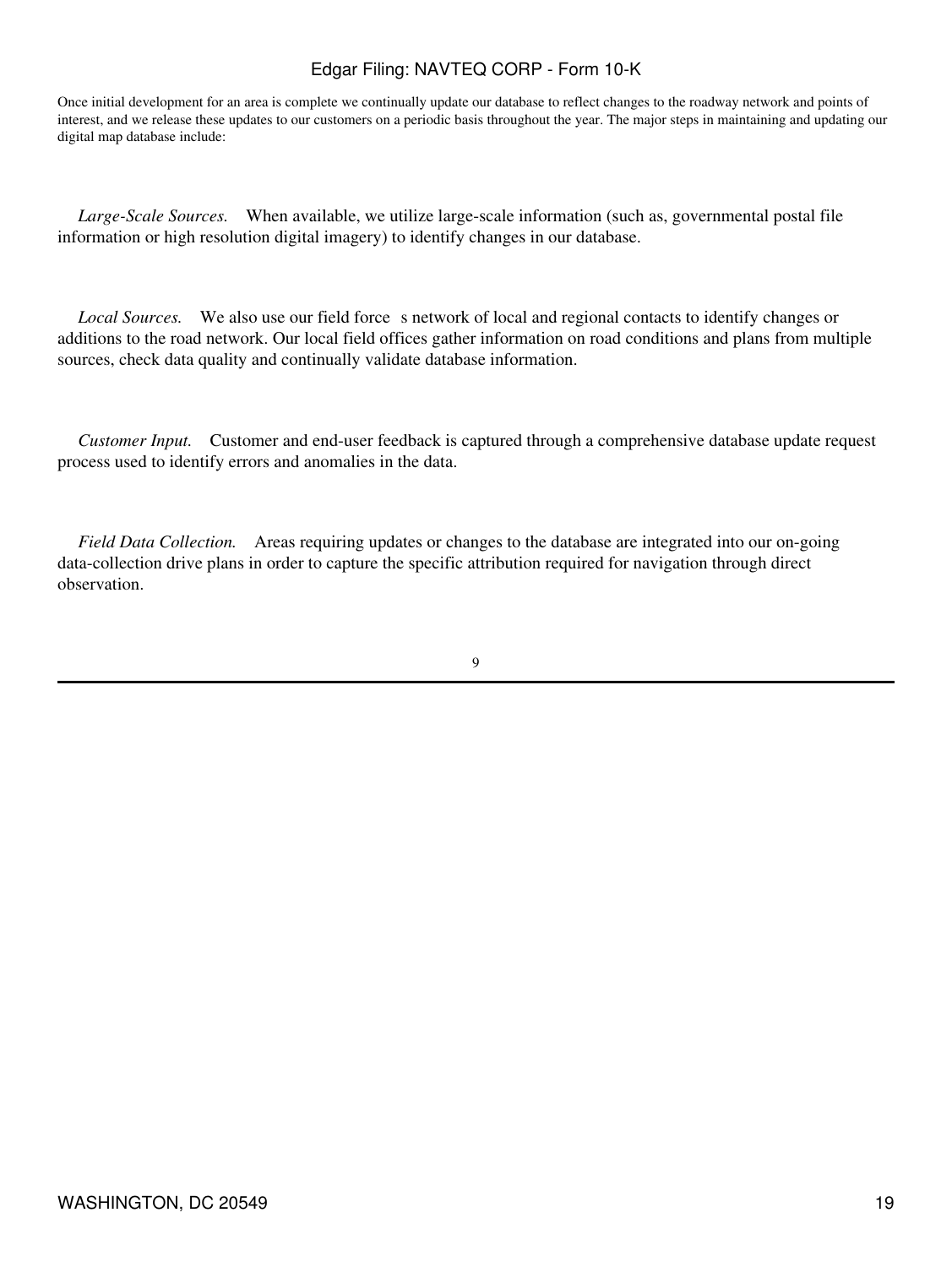In connection with the licensing of our map database, we sometimes provide our customers with related distribution and technical support services. These additional services facilitate the use and adoption of our database by assisting our customers with the complexities of distributing storage media (for example, multiple formats, languages and countries) and reducing their development costs and time to market for their products and services that use our data.

Distribution services include the manufacturing and shipping of storage media to automobile manufacturers and dealers or directly to end-users as well as a complete range of services, including inventory management, order processing, on-line credit card processing, multi-currency processing, localized VAT handling and consumer call center support. We handle more than one million pieces of storage media annually (both CDs and DVDs) and some component of our distribution services are currently used by more than 20 car brands.

Technical support services include technical content support, technical software support, resident engineering and program management. Technical content support is provided to all customers to assist them in optimizing use of our data in their products and services. Technical software support provides shelf-ready, third party and custom software tools and solutions. Finally, resident engineering and program management services help define and manage broad program implementation to ensure successful product launches. Our technical support services are designed to facilitate more successful and rapid entry by our customers into the navigation market, accelerate growth of the entire navigation market and enhance the relationship between us and our customers. Our technical support service staff also work closely with both sales personnel and customers to better understand customer requirements for new product deployment.

#### **Technology**

Technology development is an integral part of our continued growth and success. Our technology team consists of approximately 220 employees, focusing on initiatives to better serve our customers needs as well as to improve our efficiency internally. We also outsource some of our software development and data production functions to third parties located in foreign countries. This enables us to complete projects that are non-recurring, require varying or significant additional headcount or demand quick turnaround in a cost effective and timely manner.

Our customers evolving uses and requirements for our map database drive our technology developments and innovations in data gathering, processing, delivery and deployment. Our technology effort will continue to focus on tools and services that enable us to efficiently create, manage and distribute the map database. We expect to continue to develop proprietary technology where appropriate and to purchase or license technology where cost-effective. In addition, we are currently migrating to an enhanced database platform that will enable us to support electronic, incremental delivery of map data and reduce latency between data collection, database updates and distribution of information. The new system will also enable us to provide on-demand delivery of map database updates to our customers.

We believe that a significant factor in the successful creation and updating of our database is our proprietary software environment. We employ an integrated, centralized approach to our database, software support and operations environments. We devote significant resources and expertise to the development of a customized data management software and communications system. We also have built our workstation software to enable sophisticated database creation and the performance of updating tasks in a well-controlled and efficient environment. A particular capability that we have developed in this area is the ability to access the common database from any of our more than 110 satellite offices and the ability to edit portions of the data concurrently among several users. Our proprietary software enables our field force to gather data on a real-time basis on portable computers in field vehicles. Once the data has been gathered and stored on portable computers, our field force performs further data processing at our field offices.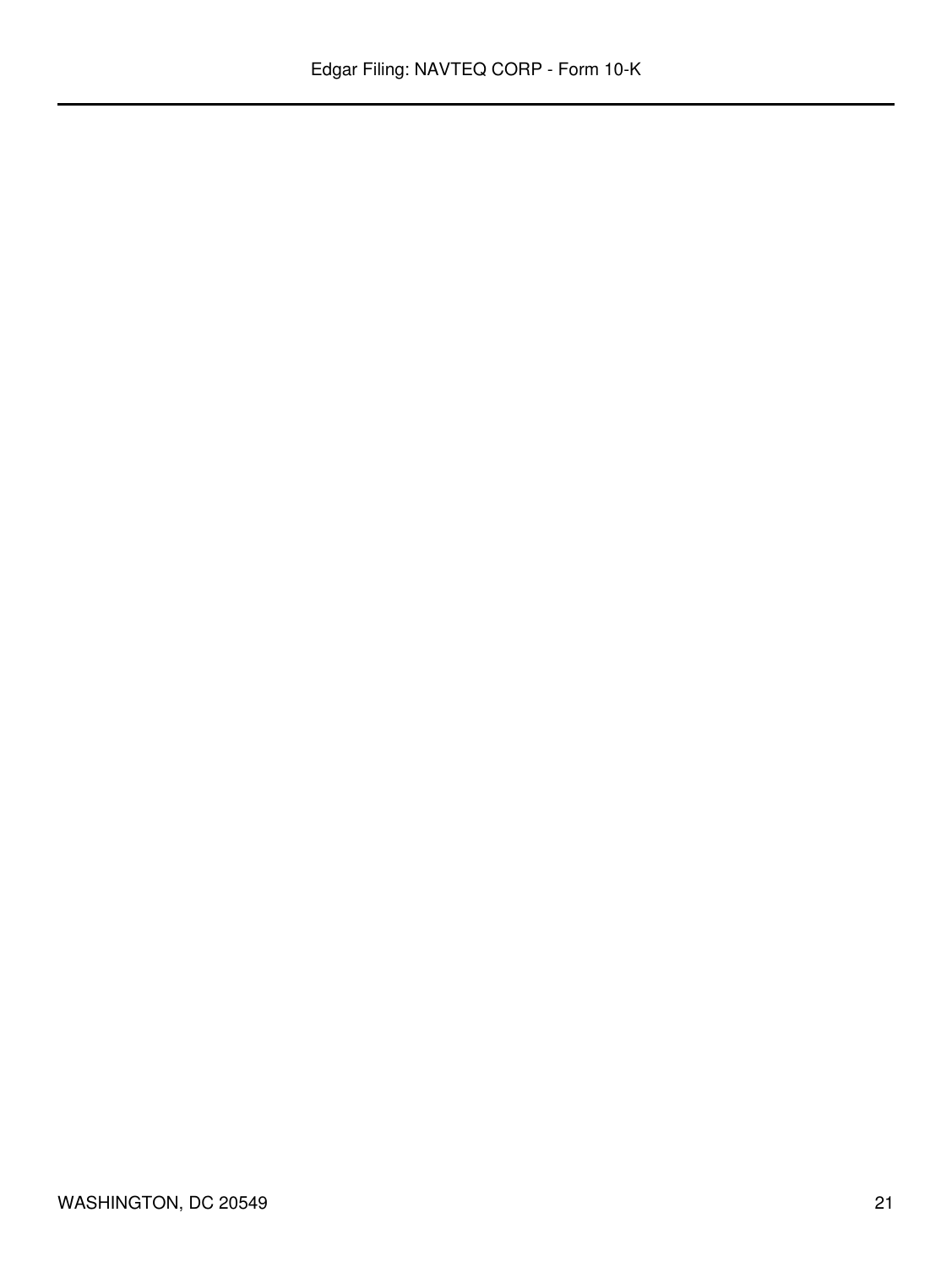#### **Marketing and Database Distribution**

Our marketing efforts include a direct sales force, attendance and exhibition at trade shows and conferences, advertisements in relevant industry periodicals, direct sales mailings and advertisements, electronic mailings and Internet-based marketing.

We provide our data to end-users through multiple distribution methods. For example, our customers produce copies of our data on various media, such as CD-ROMs, DVDs and other storage media. Our customers then distribute those media to end-users directly and indirectly through retail establishments, automobile manufacturers and their dealers, and other re-distributors. The media may be sold by our customer separately from its products, bundled with its products or otherwise incorporated into its products. We also produce copies of our data and distribute those copies to end-users both directly and indirectly through automobile manufacturers and their dealers. In those cases where we produce and distribute copies to end-users, the copies are either compiled into our customers proprietary format for use with the customers products or are in our common database physical storage format. Additionally, some of our customers store our data on servers and distribute information, such as map images and driving directions, derived from our data over the Internet and through other communication networks.

#### **Customers**

We provide our database to automobile manufacturers and dealers, navigation systems manufacturers, software developers, Internet portals, parcel and overnight delivery services companies and governmental and quasi-governmental entities, among others. Our customers include developers and marketers of vehicle and mobile navigation systems and devices, providers of route planning and map display applications, providers of location-based products and services and providers of other geographic information products and services. We have entered into written agreements of various types, principally license agreements, with each of our customers. These agreements, however, are not requirements contracts.

The following table presents a representative sample of our customers and their respective map-based applications.

| <b>Industry Type</b><br>Vehicle Navigation | <b>Map-Based Applications</b><br>Dynamic navigation | <b>Representative Customers</b><br>BMW, Daimler-Chrysler, VW-Audi,<br><b>PSA</b><br>Peugeot, Ford,                      |
|--------------------------------------------|-----------------------------------------------------|-------------------------------------------------------------------------------------------------------------------------|
|                                            | Telematics services                                 | General Motors (Automotive)                                                                                             |
|                                            |                                                     | Harman Becker, AISIN AW, Alpine,<br>Siemens,<br>Denso (Navigation systems)<br>manufacturers)<br>OnStar, ATX (Telematic) |
| Mobile Devices                             | Map display                                         | Garmin, Dell,                                                                                                           |
|                                            | Driving directions                                  | Thales, T-Info,                                                                                                         |
|                                            | Dynamic navigation                                  | Telcontar, PTV, Tel-Map                                                                                                 |
| Internet-Based<br>Mapping                  | Map display                                         | AOL/MapQuest,                                                                                                           |
|                                            | Driving directions                                  |                                                                                                                         |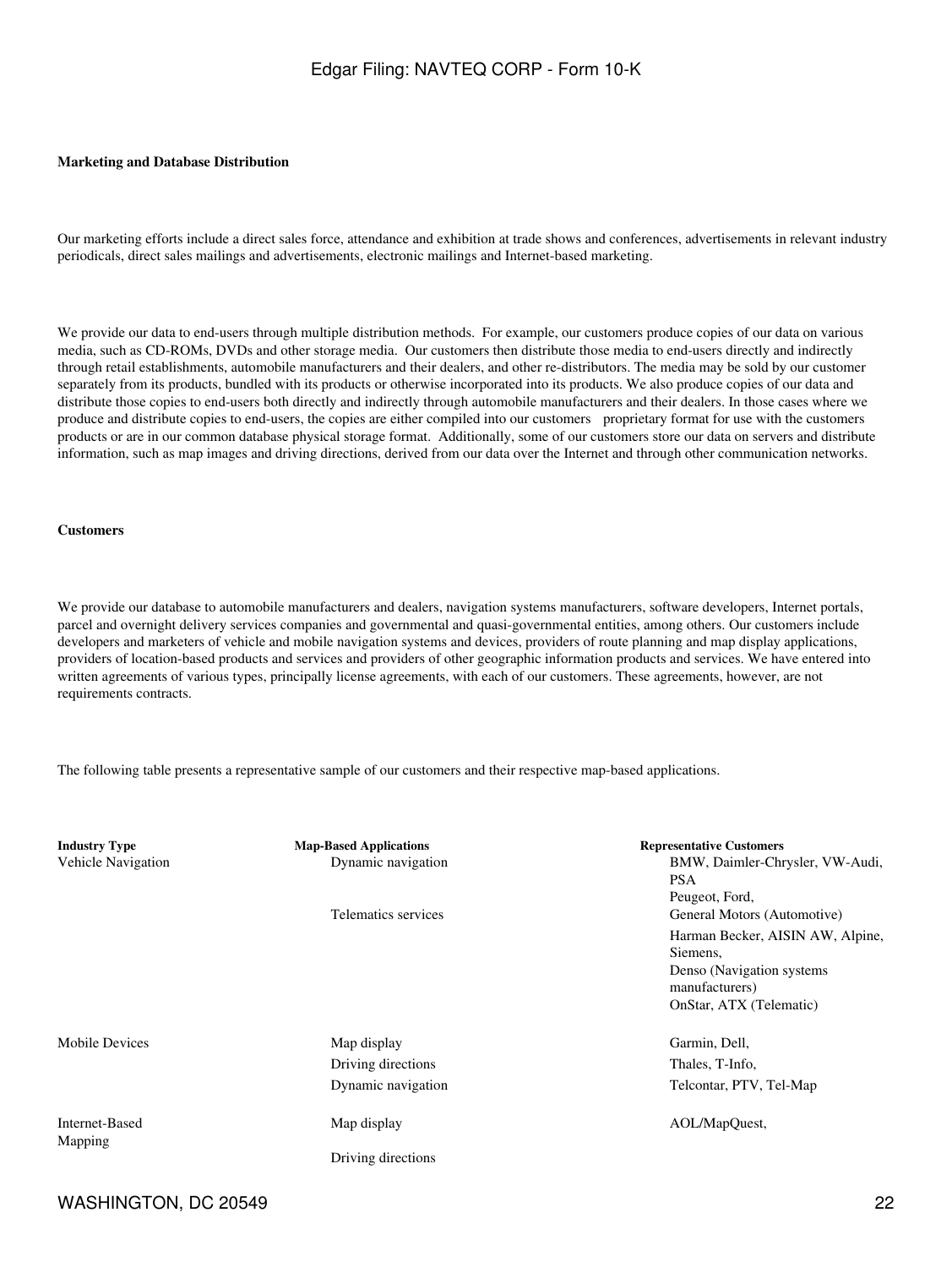(Commercial Logistics, Geographic Information

Other Asset tracking/ Asset tracking Asset tracking Asset tracking Leading parcel and fleet management overnight delivery

> analysis local and quasi-<br>Emergency response contract and quasi-<br>government age Traffic management

Microsoft/MSN, Yahoo! (Internet portals) Microsoft, Rand McNally (PC Software)

Route optimization service companies, PTV,

Analysis, etc.) Geographic information ESRI, Federal, state, government agencies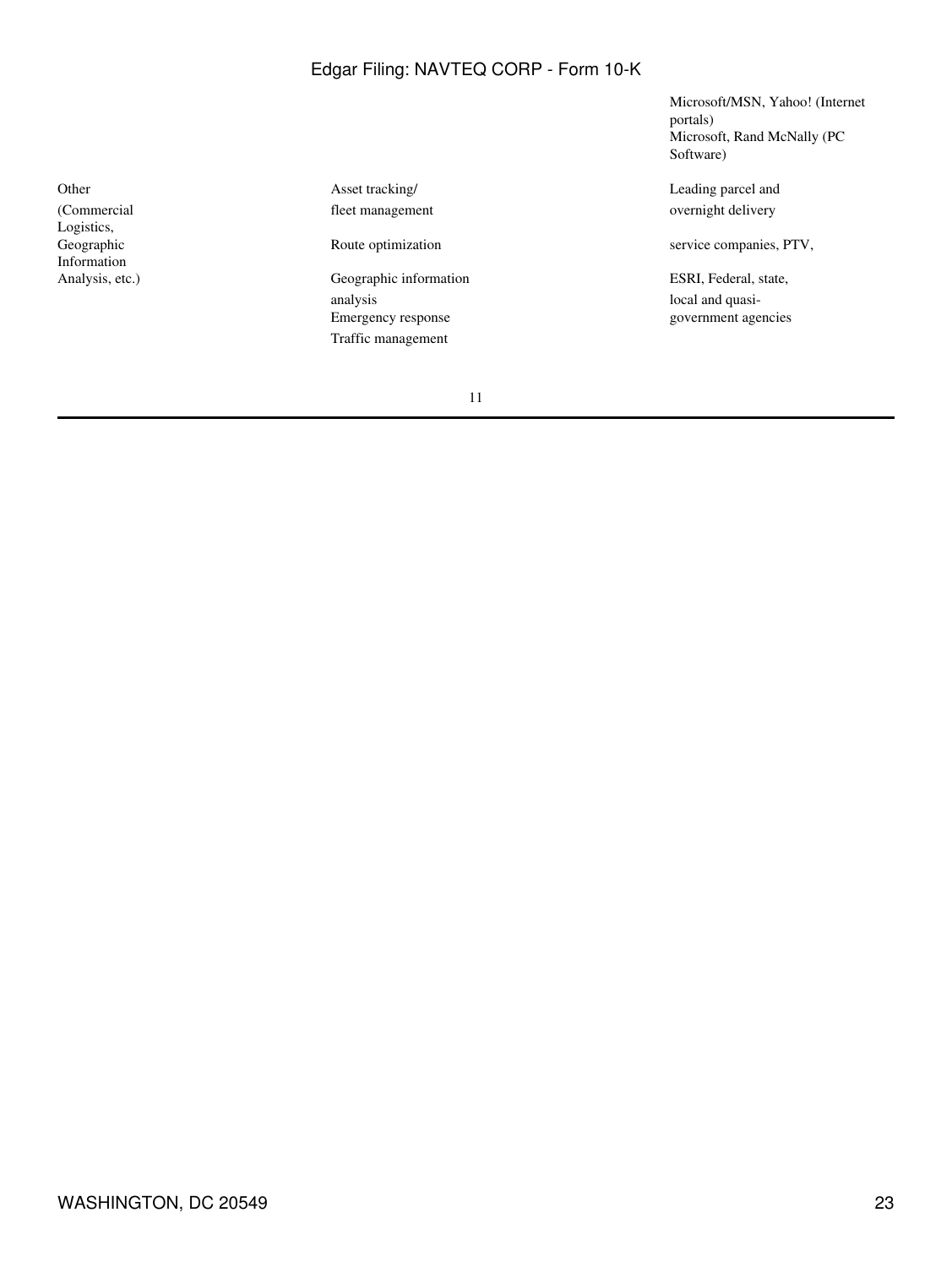During the fiscal years ended December 31, 2002, 2003 and 2004, BMW AG (including its affiliates) represented approximately 15%, 18% and 16% of revenue, respectively, and Harman International Industries, Inc. (including its affiliates) represented approximately 13%, 12% and 10% of our revenue, respectively. We sell copies of our database and map disks to BMW in North America and Europe pursuant to BMWs standard purchasing terms and conditions, modified in specific instances by separate agreements with BMW. BMW is not obligated to make any minimum purchases under these arrangements. We have also entered into an agreement with BMW to develop a database for South Africa and to sell copies of this database and map disks to BMW. We have entered into a data license agreement with Harman pursuant to which we grant Harman territory-specific, non-exclusive, non-transferable licenses to use our database information in certain of Harmans products. The license agreement does not provide for any minimum license fees. The territories currently covered by these licenses consist of the United States and Canada, Europe, South Africa and certain countries in the Middle East.

#### **License Agreements**

We license and distribute our database in several ways, including licensing and delivering our database to our business customers, such as application developers and service providers, who then distribute the database directly or indirectly to business and consumer end-users in connection with their products and services. We also license and distribute our database directly (or indirectly through distributors) to both business and consumer end-users. In addition to the basic license terms that typically provide for non-exclusive licenses, our license agreements generally include additional terms and conditions relating to the specific use of the data.

Our license fees vary depending on several factors, including the content of the data to be used by the product or service, the use for which the data has been licensed and the geographical scope of the data. The license fees paid for the licenses are usually on a per-copy basis or a per-transaction basis. In general, there is no requirement that a customer sell a minimum number of copies or transactions, although certain of the licenses require a minimum annual license fee or other minimum fee to be paid by the customer to us.

Certain of the license agreements allow our customers to require or request us to produce copies of the database on their behalf and to deliver those copies to the customer or to another distributor for redistribution to consumer end-users. Similarly, we produce and deliver database copies to automobile manufacturers pursuant to purchase orders or other agreements, and the automobile manufacturers and their dealers redistribute the copies to automobile purchasers. If a customer elects for us to provide these database copies, or if we agree to provide these copies to an automobile manufacturer, then this customer, automobile manufacturer or another party is obligated to pay us a fee for each copy that we produce and deliver which includes a per-copy license fee and a service fee for packaging and distribution.

#### **Competition**

The market for map information is highly competitive. We compete with other companies and governmental and quasi-governmental agencies that provide map information to a wide variety of users in a wide range of applications with varying levels of functionality. We believe that the principal elements of competition in the market for map information are:

the geographic coverage of the database;

the range and specificity of the information in the database;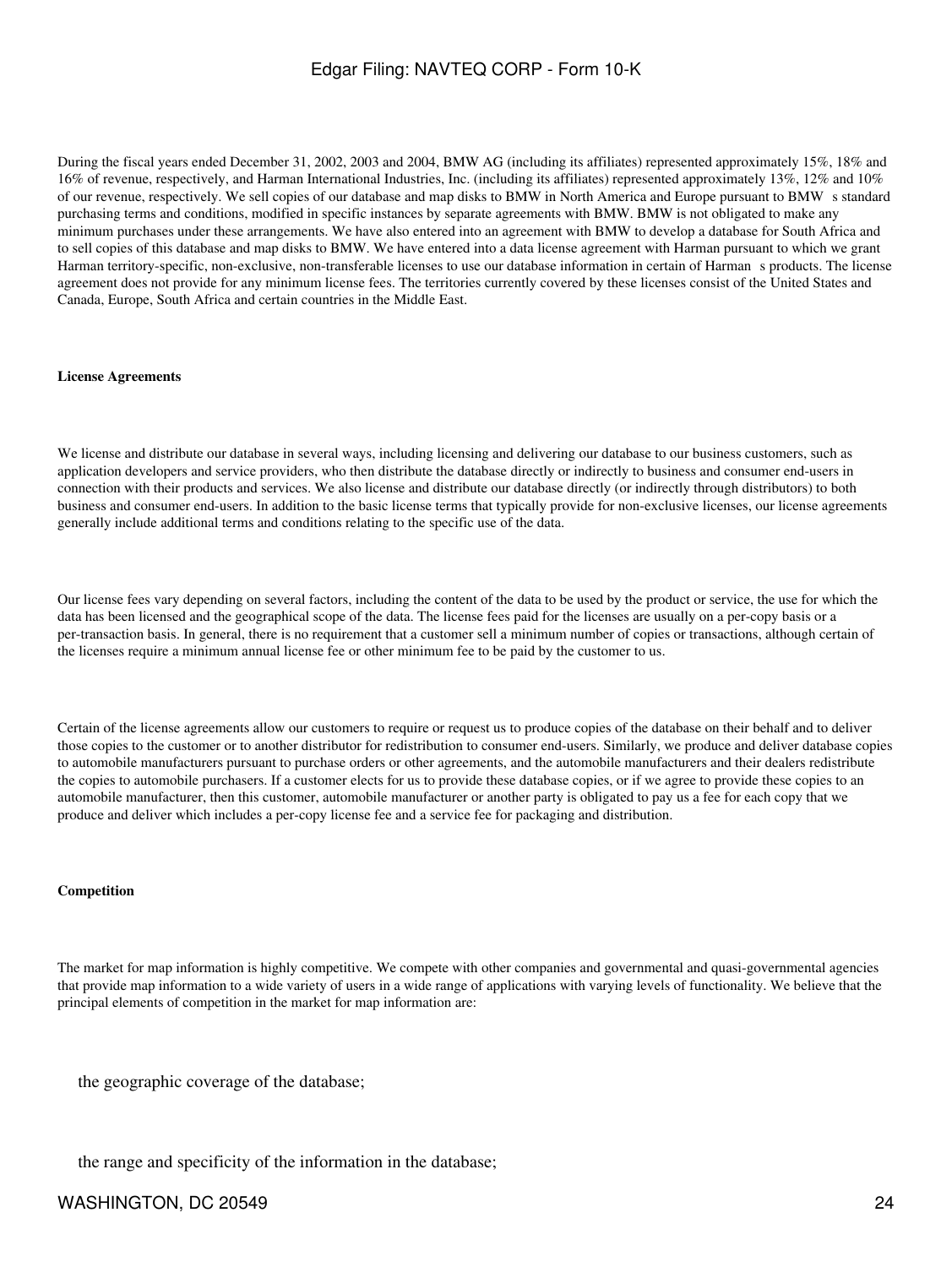database accuracy;

the price to customers for the use of the database; and

 the availability of software and hardware products that are compatible with the database (or available or used in products/services that use this map information).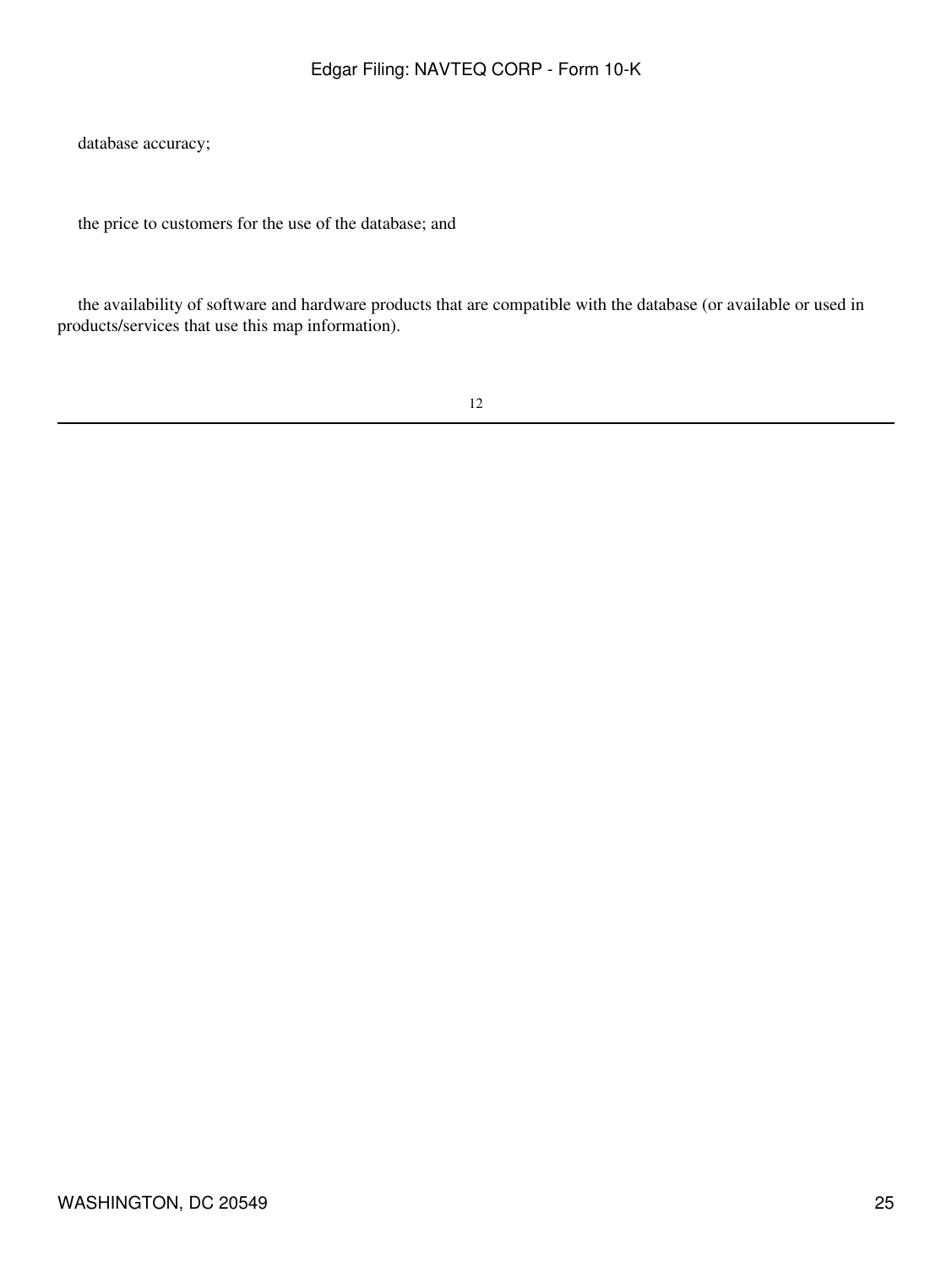We currently have several major competitors, including Tele Atlas and numerous European governmental and quasi-governmental mapping agencies (such as, Ordnance Survey in the United Kingdom) that license map data for commercial use. Tele Atlas offers detailed map data for Western Europe and the United States. In July 2004, Tele Atlas acquired Geographic Data Technology, Inc. (GDT), a digital map data company in the United States, and, as a result, it may be more difficult for us to compete effectively with the combined company. Governmental and quasi-governmental agencies are also making more map data information available free of charge or at lower prices, which may encourage new market entrants or reduce the demand for fee-based products and services which incorporate our map database.

In addition, some of our customers prefer to license data from several vendors in order to diversify their sources of supply and to maintain competitive and pricing pressure. Increased competition from our current competitors or new market entrants (which may include our customers), actions taken by our customers to diversify their sources of supply and increase pricing pressure, the acquisition of GDT by Tele Atlas as well as other competitive pressures, may result in price reductions, reduced profit margins or loss of market share by us, each of which could have a material adverse effect on our business, financial condition and results of operations.

#### **Intellectual Property**

Our success and ability to compete are dependent, in part, upon our ability to establish and adequately protect our intellectual property rights. In this regard, we rely primarily on a combination of copyright laws (including, in Europe, database protection laws), trade secrets and patents to establish and protect our intellectual property rights in our database, software and related technology. We hold a total of more than 140 U.S. patents, which cover a variety of technologies, including technologies relating to the collection and distribution of geographical and other data, data organization and format, and database evaluation and analysis tools. Although we actively attempt to utilize patents to protect our technologies, we believe that none of our patents, individually or in the aggregate, are material to our business. We also protect our database, software and related technology, in part, through the terms of our license agreements and by confidentiality agreements with our employees, consultants, customers and others. We also claim rights in our trademarks and service marks. Certain of our marks are registered in the United States, Europe and elsewhere and we have filed applications to register certain other marks in these jurisdictions. We have licensed others to use certain of our marks in connection with our database and software and expect to continue licensing certain of our marks in the future.

NAVTEQ is a trademark of NAVTEQ Corporation. All other trademarks or service marks appearing in this annual report are trademarks or service marks of others.

#### **Employees**

As of December 31, 2004, we had a total of 1,541 employees. We believe that relations with our employees are good, and we have not experienced any work stoppages due to labor disputes.

#### **International operations.**

We have substantial operations in Europe and other jurisdictions and we expect a significant portion of our revenues and expenses will be generated by our European operations in the future. Accordingly, our operating results are and will continue to be subject to the risks of doing business in foreign countries, including compliance with, or changes in, the laws and regulatory requirements of various foreign countries and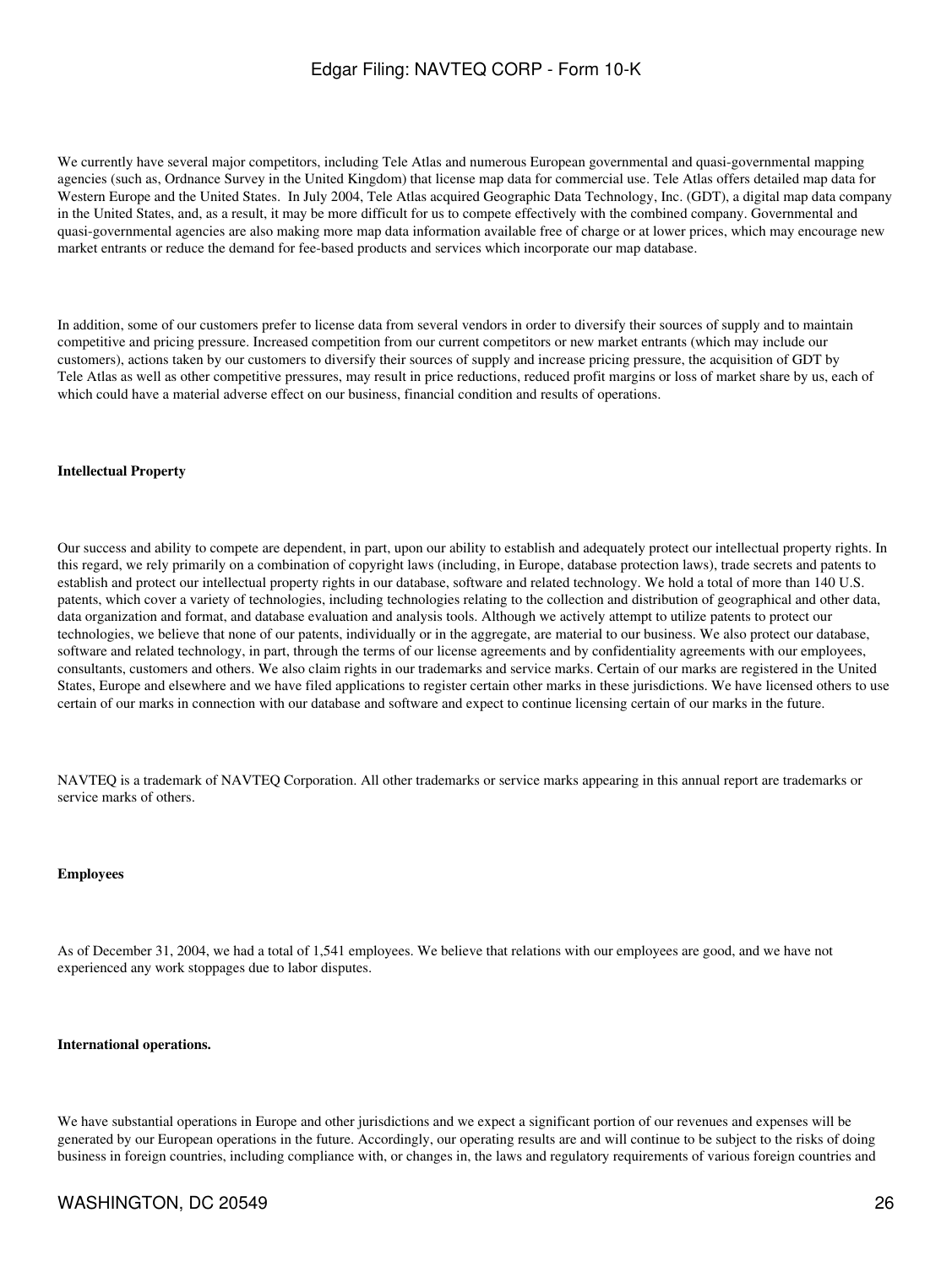the European Union, difficulties in staffing and managing foreign subsidiary operations, taxes, trade barriers and business interruptions. In addition, substantially all of our expenses and revenues relating to our international operations are denominated in foreign currencies. Historically, we have not engaged in activities to hedge our foreign currency exposures, however, on April 22, 2003, we entered into a U.S. dollar/euro currency swap agreement with Philips N.V. (the parent company of our then-majority stockholder) to minimize the exchange rate exposure between the U.S. dollar and the euro on the expected repayment of an intercompany obligation. This swap agreement was subsequently assigned to an unaffiliated third party in the third quarter of 2004. See Item 7A Quantitative and Qualitative Disclosures About Market Risk for a more detailed description of the swap agreement. We are, however, and will continue to be, subject to risks related to foreign currency fluctuations until we engage in additional hedging activities, if ever. Any of these matters could increase our expenses and have a material adverse effect on our financial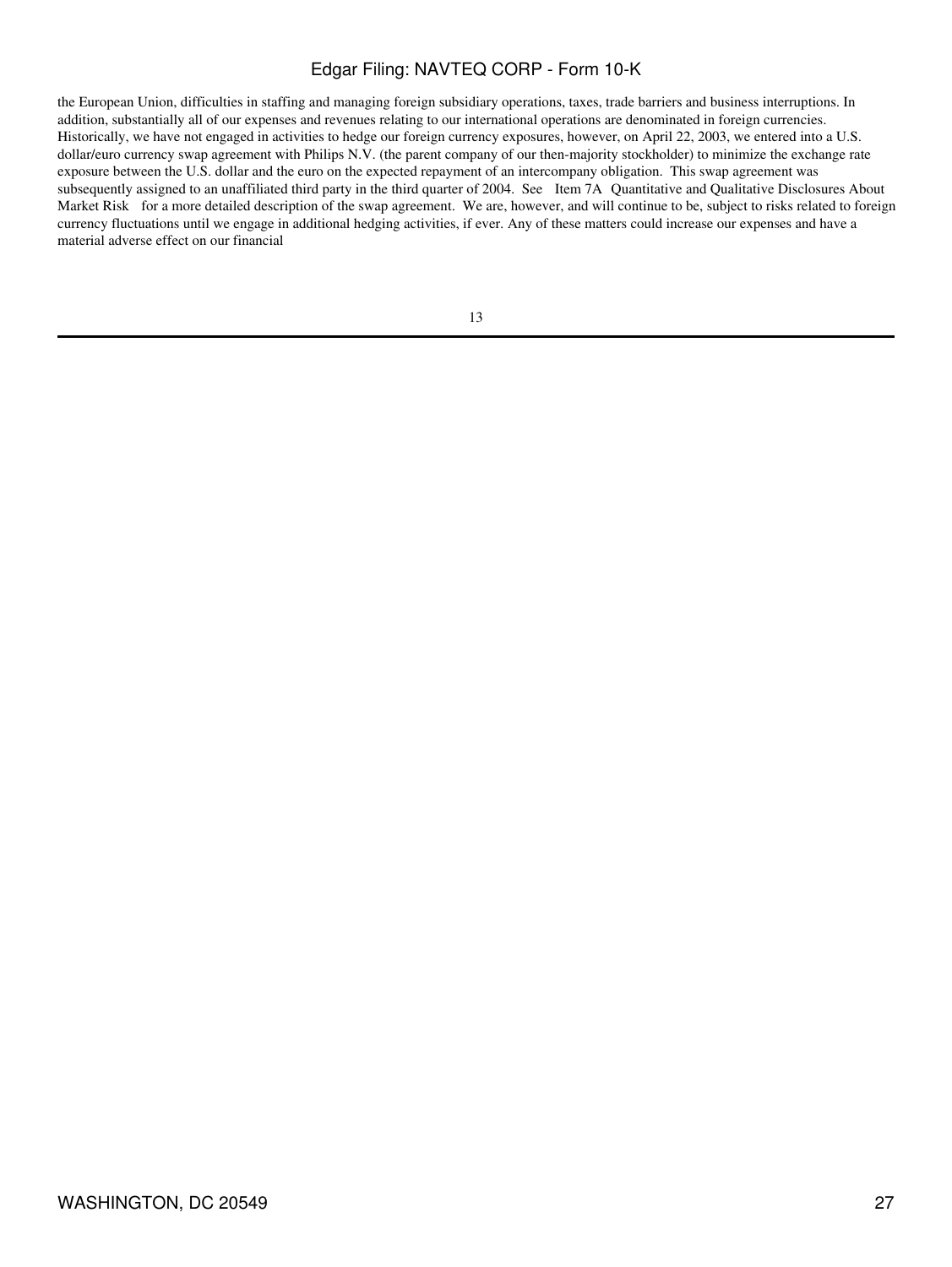condition and results of operations.

The following summarizes net revenue on a geographic basis for the years ended December 31, 2002, 2003 and 2004 (in thousands):

|                   | <b>Years ended December 31,</b> |         |         |
|-------------------|---------------------------------|---------|---------|
|                   | 2002                            | 2003    | 2004    |
| Net revenue:      |                                 |         |         |
| North America     | 52,807                          | 91.664  | 125,317 |
| Europe            | 113.042                         | 180.959 | 267,541 |
| Total net revenue | 165,849                         | 272,623 | 392,858 |

We derive our revenues primarily from database license fees. Revenues for geographic data of the United States/Canada and Europe are attributed to North America (United States) and Europe (The Netherlands) based on the entity that executed the related licensing agreement. Revenues for geographic data for countries outside of the United States/Canada and Europe are attributed to Europe, which revenues are not material.

The following summarizes long-lived assets on a geographic basis as of December 31, 2003 and 2004 (in thousands):

|                                                   | December 31. |        |
|---------------------------------------------------|--------------|--------|
|                                                   | 2003         | 2004   |
| Property and equipment, net:                      |              |        |
| North America                                     | \$<br>8,331  | 12,367 |
| Europe                                            | 3,587        | 5,853  |
| Total property and equipment, net                 | \$<br>11,918 | 18,220 |
| Capitalized software development costs, net:      |              |        |
| North America                                     | \$<br>22,605 | 26,243 |
| Europe                                            |              |        |
| Total capitalized software development costs, net | \$<br>22,605 | 26,243 |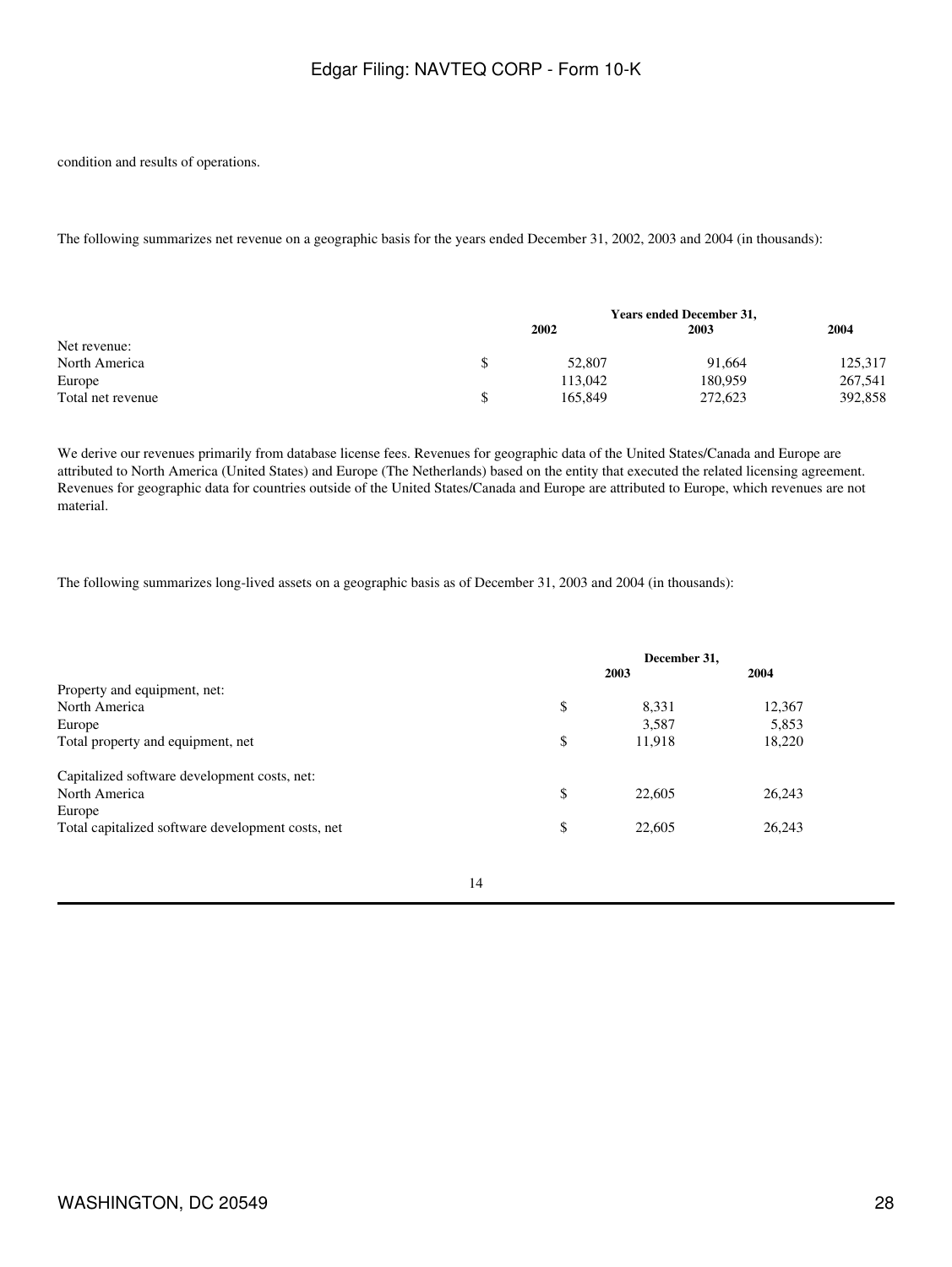**Executive Officers of the Registrant**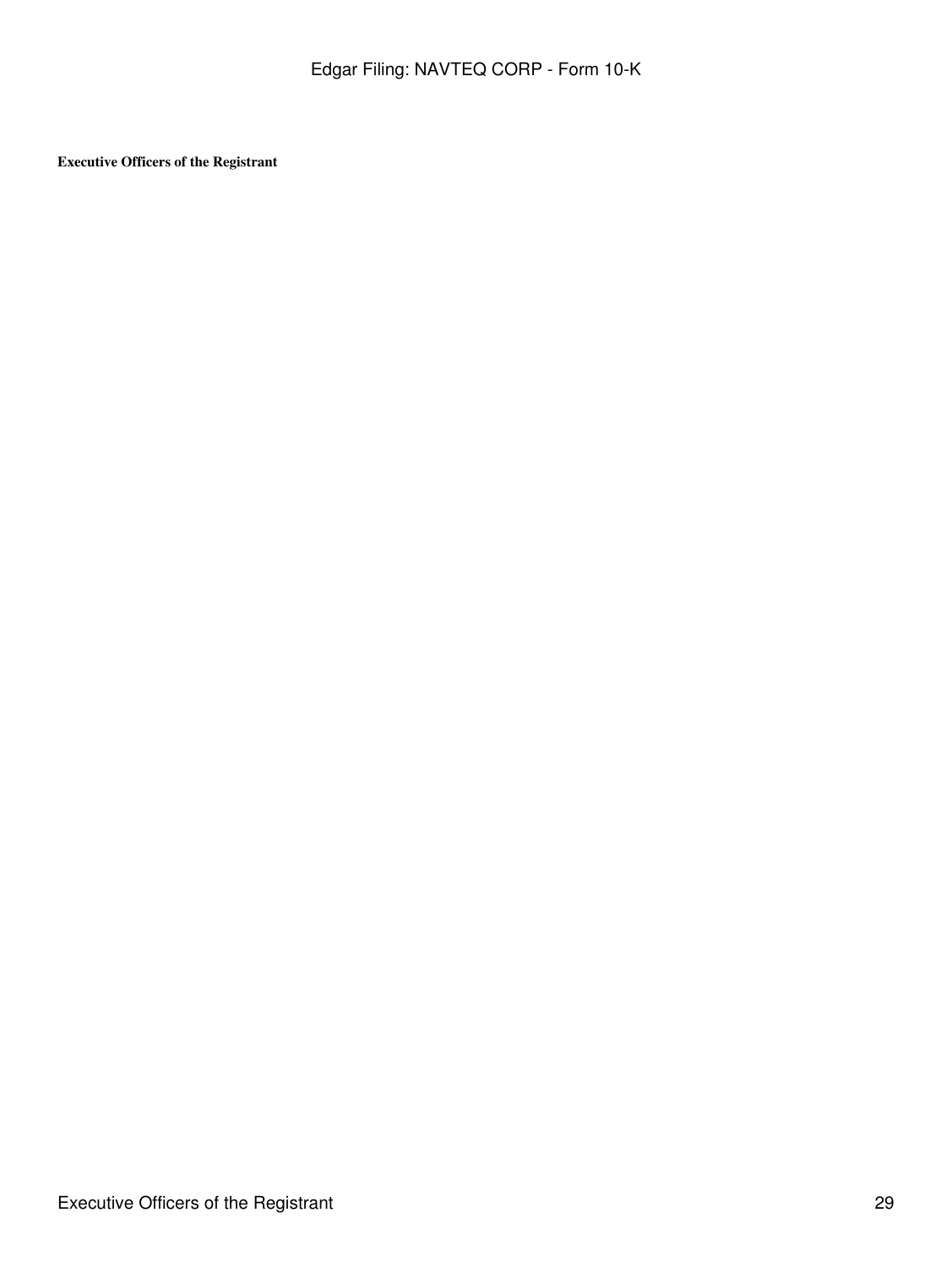Our executive officers and their ages and positions, as of February 1, 2005, are as follows:

| <b>Name</b>                | Age | Position(s)                                                                  |
|----------------------------|-----|------------------------------------------------------------------------------|
| <i>Executive officers:</i> |     |                                                                              |
| Judson C. Green $(1)$      | 52  | President, Chief Executive Officer and Director                              |
| Denis M. Cohen             | 64  | <b>Executive Vice President, Europe Sales</b>                                |
| John K. MacLeod            | 47  | Executive Vice President, Global Marketing and Strategy                      |
| David B. Mullen            | 54  | Executive Vice President and Chief Financial Officer                         |
| Winston Guillory, Jr.      | 48  | Senior Vice President, North America Sales                                   |
| Lawrence M. Kaplan         | 41  | Senior Vice President, General Counsel and Corporate Secretary               |
| M. Salahuddin Khan         | 53  | Senior Vice President, Technology & Development and Chief Technology Officer |
| Mary D. Hardwick           | 45  | Vice President, Quality                                                      |
| Christine C. Moore         | 55  | Vice President, Human Resources                                              |
| Richard E. Shuman          | 52  | Vice President, Asia Pacific Sales                                           |

(1) Serves as a member of our board of directors pursuant to the terms of his employment agreement.

#### **Executive Officers.**

*Judson C. Green* serves as our President and Chief Executive Officer and as a member of our board of directors. Mr. Green joined us in May 2000. Previously, Mr. Green was the President of Walt Disney Attractions, the theme park and resort segment of The Walt Disney Company, from August 1991 until December 1998, and Chairman from December 1998 until April 2000. Prior to his positions at Walt Disney Attractions, he served as Chief Financial Officer of The Walt Disney Company from December 1989 until August 1991. Mr. Green is also currently a director of Harley-Davidson, Inc. Mr. Green holds a M.B.A. from the University of Chicago Graduate School of Business and a bachelor s degree in economics from DePauw University.

*Denis M. Cohen* serves as our Executive Vice President, Europe Sales. Mr. Cohen joined us as President, Europe in 1997 and has also served as our Executive Vice President, Marketing and Sales for Europe and Japan. From 1993 until 1997, Mr. Cohen was with Thomas-CSF as General Manager of Subsidiaries and Sales Offices Network Worldwide for Components Applications. Mr. Cohen holds an engineering degree from Ecole Nationale d Electronique at Radio de Bordeaux and also holds degrees in physics and mathematics.

*John K. MacLeod* serves as our Executive Vice President, Global Marketing and Strategy. Mr. MacLeod joined us in September 2000 as Executive Vice President, Marketing and Sales for North America and World Markets. From November 1999 until September 2000 he was an independent consultant. From January 1996 until November 1999, Mr. MacLeod was Senior Vice President Development and Operations, Sony Retail Entertainment division of Sony Corporation of America, which division s principal business was location-based entertainment. Mr. MacLeod holds a M.B.A. from the Stanford Graduate School of Business and a bachelors degree in economics from Harvard.

*David B. Mullen* serves as our Executive Vice President and Chief Financial Officer. Prior to joining us in December 2002, he was Chief Financial Officer of Allscripts Healthcare Solutions, Inc., a healthcare technology firm, from August 1997 to September 2002. From 1995 to 1997, Mr. Mullen was Chief Financial Officer of Enterprise Systems, a publicly-held healthcare software company. Earlier he held several top management positions with CCC Information Services, a software and information services company serving the insurance industry, and spent a number of years in the audit and systems consulting practices of Ernst & Young LLP. Mr. Mullen holds a M.B.A. from the Wharton School at the University of Pennsylvania and a bachelor s degree in statistics from Princeton University.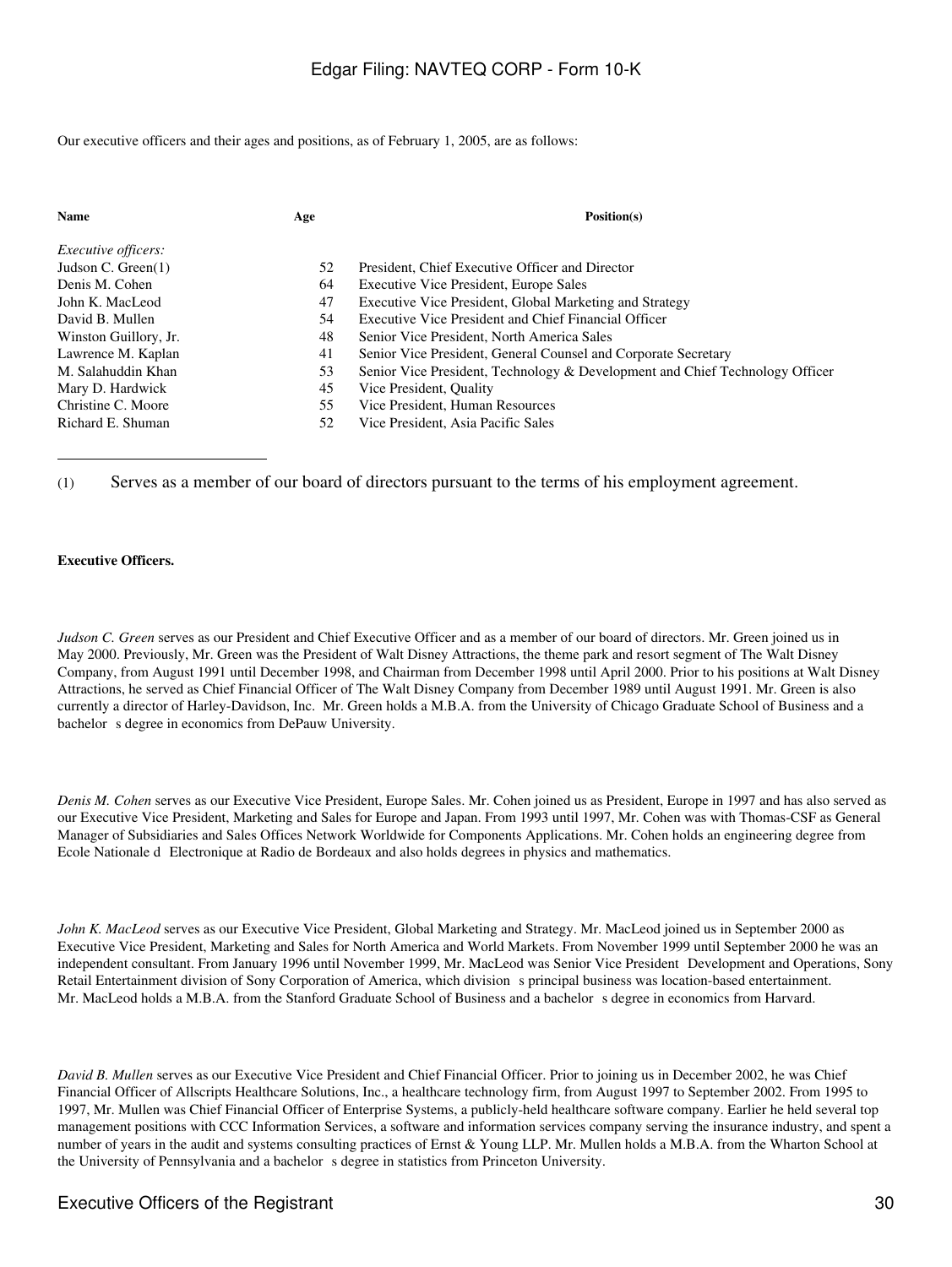*Winston Guillory, Jr.* serves as our Senior Vice President, North America Sales and joined us in July 2003. Prior to joining us, Mr. Guillory worked from 1997 until 2002 in senior executive sales roles for Intermec Technologies, a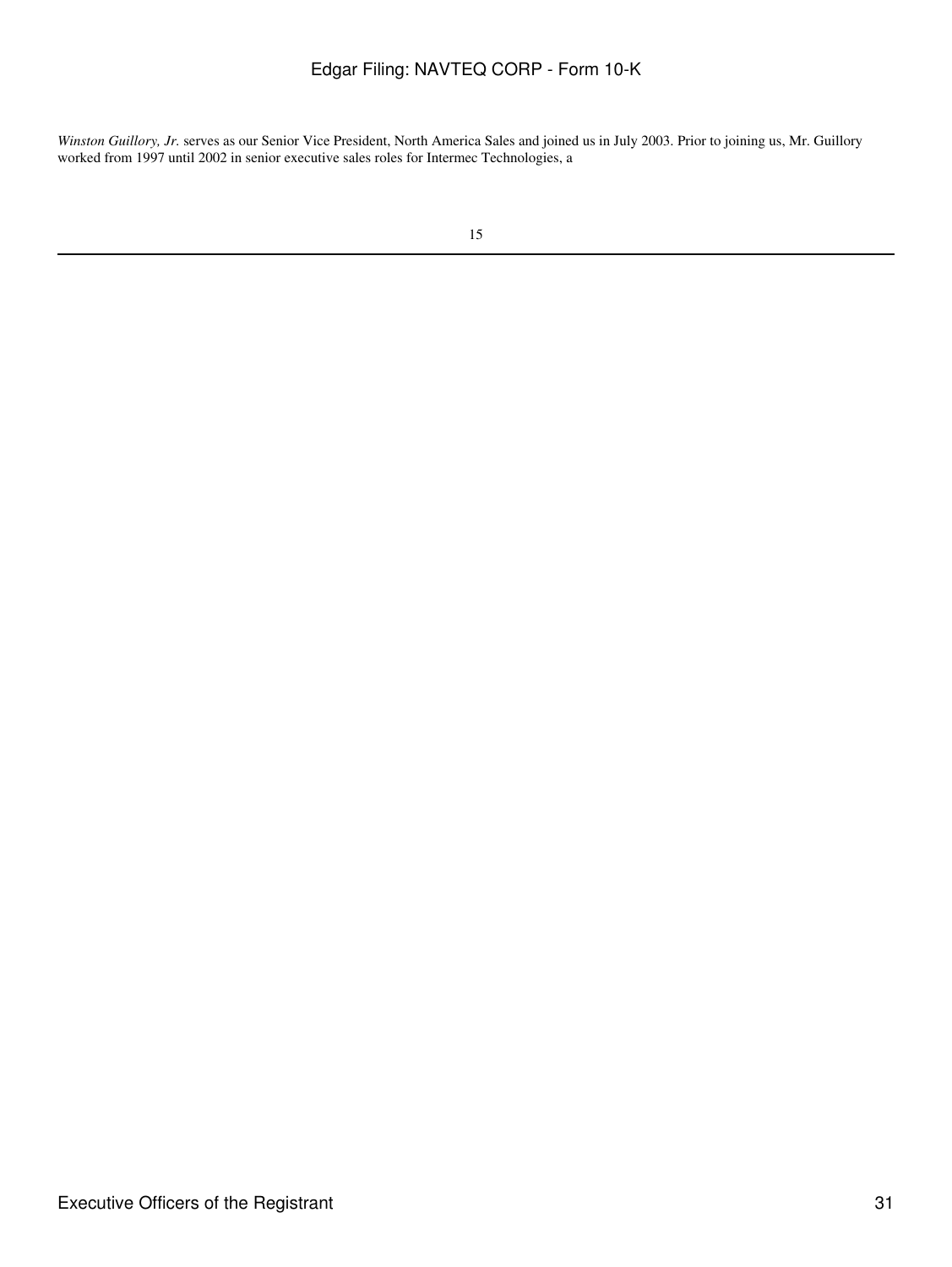leading provider of supply chain information products, services and technologies. Earlier he held senior sales positions with Weblink Wireless, Inc, a leading wireless company in North America, and Visual Information Technology, a provider of image processing hardware. Mr. Guillory spent the first nine years of his career at IBM in a variety of marketing and sales management roles. Mr. Guillory holds a B.B.A. in marketing from Lamar University.

*Lawrence M. Kaplan* serves as our Senior Vice President, General Counsel and Corporate Secretary. Mr. Kaplan joined us in 1995 as our Director of Intellectual Property and became Vice President and General Counsel in January 2001 before being promoted to Senior Vice President in December 2004. Previously, he was an attorney in private practice with the law firm of Brinks Hofer Gilson & Lione. Mr. Kaplan holds a J.D. from the University of Illinois College of Law and a B.S. in general engineering from the University of Illinois.

*M. Salahuddin Khan* serves as our Senior Vice President, Technology & Development and Chief Technology Officer. Mr. Khan joined us in 1998 as Vice President, OEM Marketing. Previously Mr. Khan was at Computervision Corporation for nearly twenty years, most recently as Vice President, Research and Product Development. Mr. Khan holds a B.S. in aeronautics and astronautics from the University of Southampton.

*Mary D. Hardwick* serves as our Vice President, Quality. Dr. Hardwick joined us in 1993 and has held positions of increasing responsibility, most recently as Director of Planning, Worldwide Database Operations. Dr. Hardwick holds a Ph.D. in freshwater eco-toxicology and a BSc in biological sciences from the University of Leicester and a M.B.A. from the British Open University.

*Christine C. Moore* serves as our Vice President, Human Resources. Ms. Moore joined us in June 2000. Previously, Ms. Moore was with The Walt Disney Company for almost 30 years, most recently as Director, Communications and Special Projects, for the Chairman of Disney s Theme Parks and Resorts Division. During her career with Disney, Ms. Moore held a variety of positions including General Manager, Human Resources, for the Disneyland Paris project, and Manager of Administration and Personnel for the Walt Disney World Resorts. Ms. Moore holds a Masters degree from the Crummer School of Business and a B.A. in both English and history from Marshall University.

*Richard E. Shuman* serves as our Vice President, Asia-Pacific Sales. Mr. Shuman has been with us since 1987, and prior to his current position, Mr. Shuman held several other senior level positions, including General Manager, Vehicle Applications Europe and Senior Director, Automotive Business Development. Mr. Shuman joined us from Cellular Business Systems Inc., where he was Vice President of Operations from 1984 to 1987. Prior to that, he was Regional Manager for SEI Information Technology. Mr. Shuman holds a B.A. in performance music from Roosevelt University.

#### **Item 2. Properties.**

Our corporate headquarters are located in Chicago, Illinois. We maintain a regional headquarters in Veldhoven, The Netherlands and a production facility in Fargo, North Dakota. The table below provides additional information concerning our principal facilities, including the approximate square footage of each facility and the lease or sublease expiration date. We believe that our facilities are generally suitable to meet our needs for the foreseeable future, however, we continue to seek additional space as needed to satisfy our growth.

**Location Use/Purpose**

**Square**

**Footage Lease Expiration**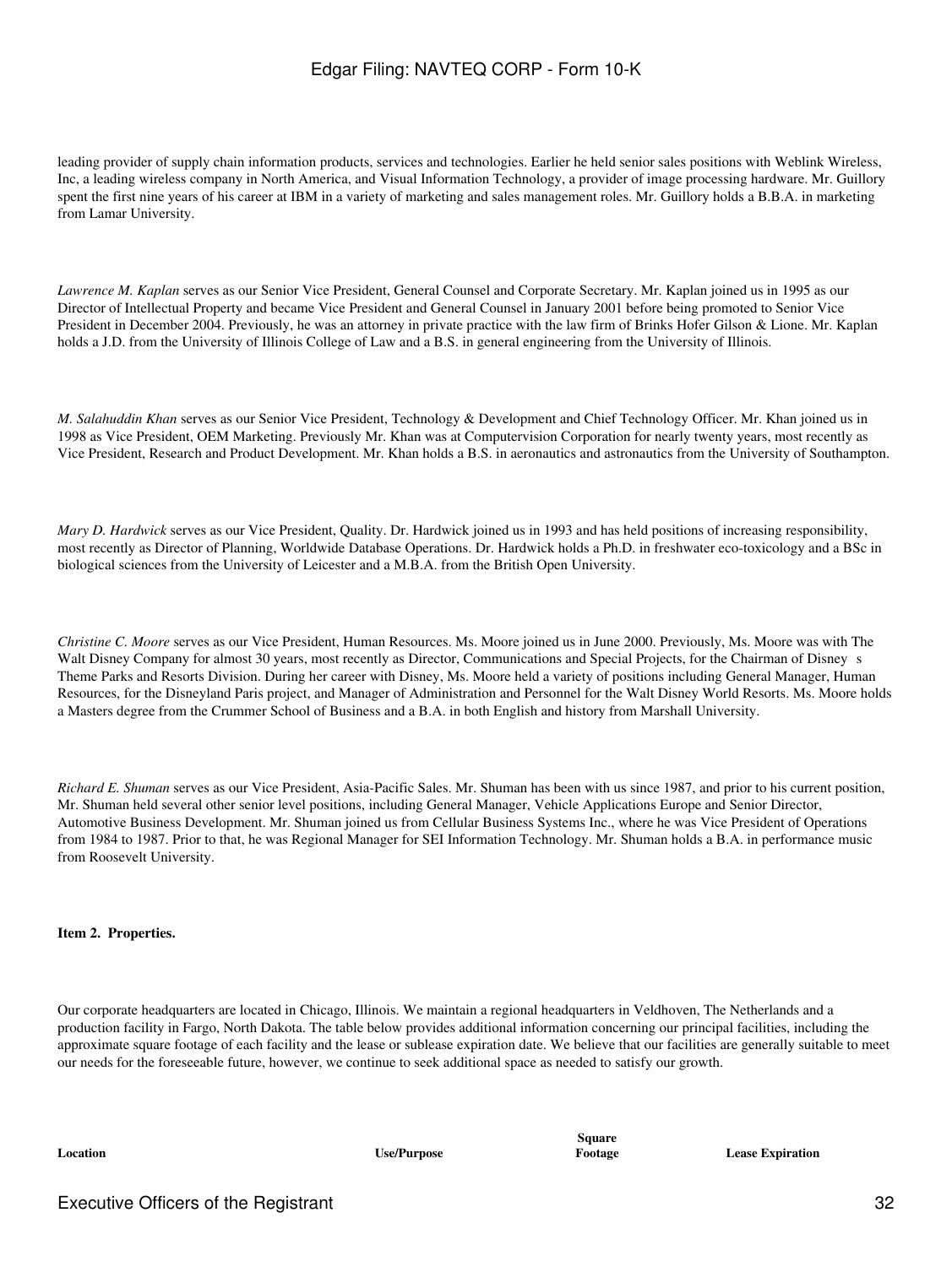| Chicago, IL                | Corporate Headquarters     | 137.285 | September 30, 2007 |
|----------------------------|----------------------------|---------|--------------------|
| Chicago, IL                | Corporate Headquarters     | 11.527  | March 31, 2013     |
| Fargo, ND                  | <b>Production Facility</b> | 56,500  | August 31, 2011    |
| Veldhoven. The Netherlands | Regional Headquarters      | 41.505  | March 14, 2011     |

In addition to these facilities, we also have 121 satellite and administrative offices in 19 countries worldwide.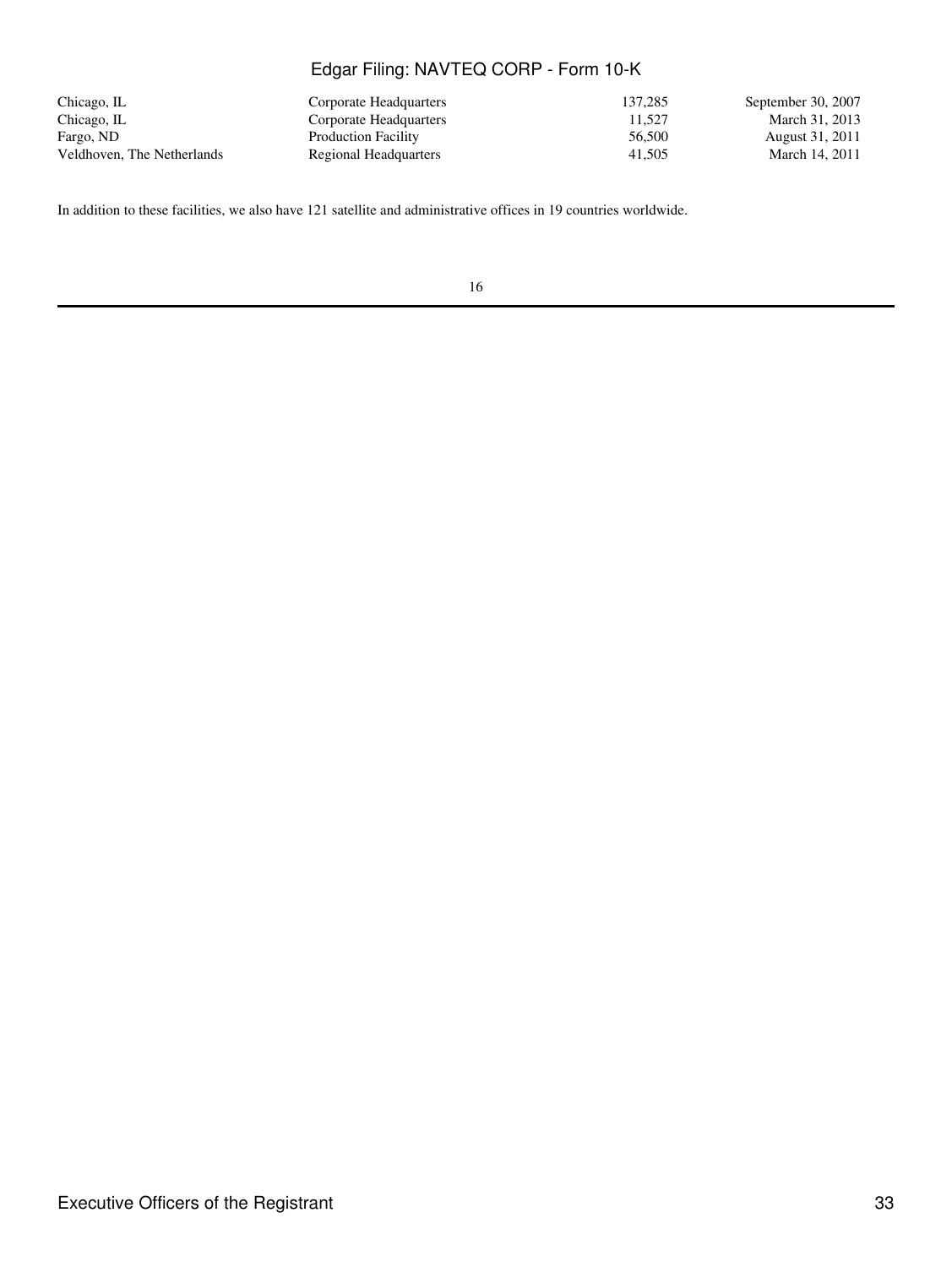#### **Item 3. Legal Proceedings.**

There are no material pending legal proceedings to which we are a party or to which any of our property is subject.

**Item 4. Submission of Matters to a Vote of Security Holders.**

None.

#### **PART II**

#### Item 5. Market for Registrant s Common Equity and Related Stockholder Matters.

#### **Market Information**

Our common stock is listed on the New York Stock Exchange under the symbol NVT. We completed our initial public offering in August 2004. The following table sets forth the high and low sales prices per share of our common stock for the third and fourth quarters of 2004:

|                 | High           | Low   |
|-----------------|----------------|-------|
| 2004            |                |       |
| 4th Quarter     | \$<br>48.37 \$ | 35.00 |
| 3rd Quarter (1) | 37.55          | 24.00 |

(1) Since August 6, 2004, the first day of trading of the Companys common stock on the New York Stock Exchange.

### **Holders**

As of February 1, 2005, our common stock was held by 563 stockholders of record.

### **Dividends**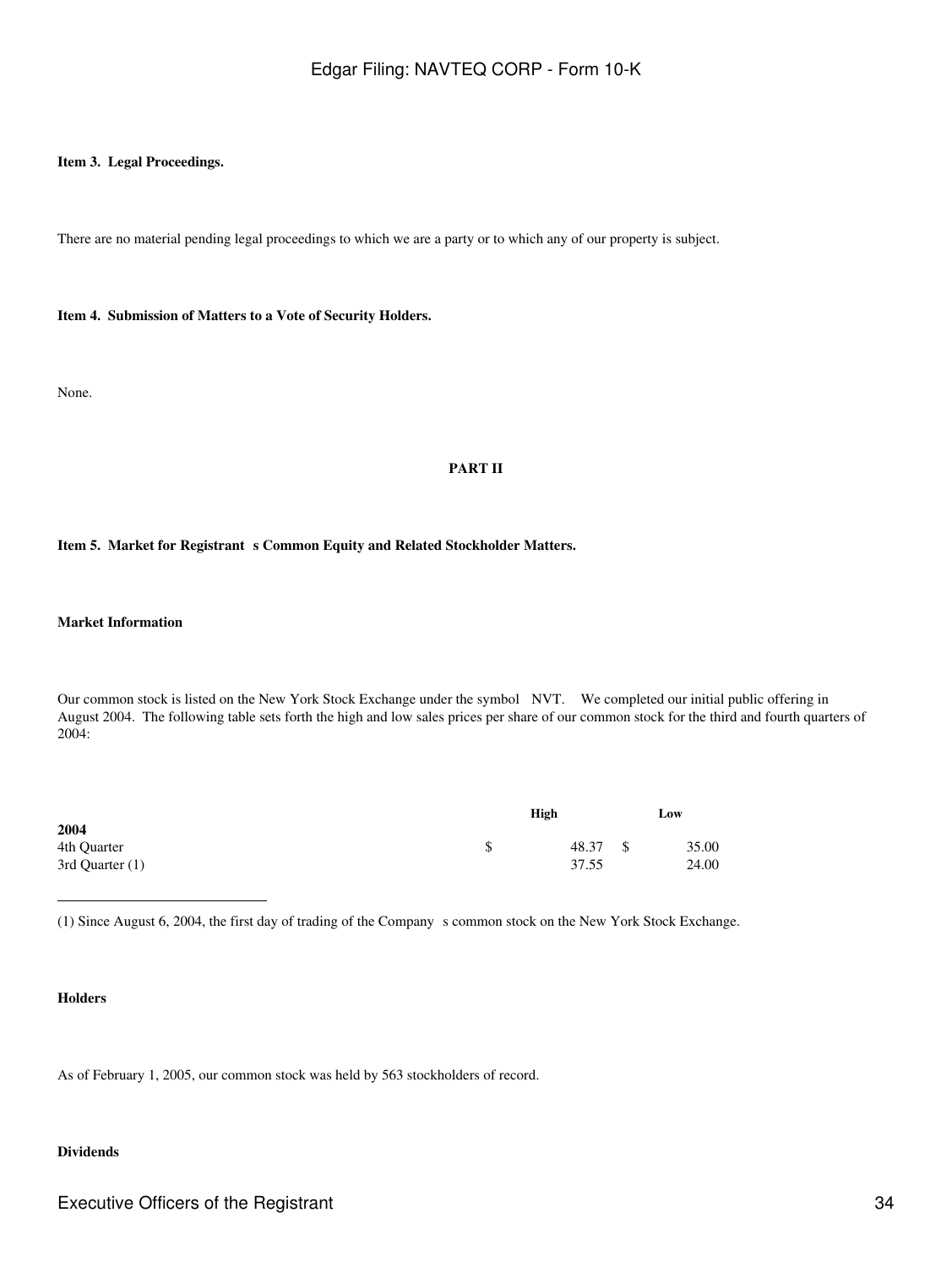Except for a special cash dividend that was paid to our common stockholders on June 18, 2004, we have never declared or paid any cash dividends on our common stock. We currently intend to retain future earnings, if any, to finance the expansion of our business and do not expect to pay any cash dividends in the foreseeable future. In addition, neither we nor our subsidiaries may pay any cash dividends with respect to any shares of any class of our capital stock in accordance with our existing revolving credit agreement. This restriction materially limits our ability to pay dividends on our common stock. Payment of future cash dividends, if any, will be at the discretion of our board of directors after taking into account various factors, including our financial condition, operating results, current and anticipated cash needs and plans for expansion, and in accordance with the revolving credit agreement. Our ability to pay dividends also may be limited by financing or other agreements that we may enter into in the future.

In April 2004, our Board of Directors considered the payment of a special dividend to stockholders as a means to provide a return on investment to our long-term investors. After taking into account our financial condition, recent financial performance and short-term cash requirements, our Board of Directors declared a special cash dividend to our common stockholders of record as of April 19, 2004 in the amount of approximately \$47.2 million, which was paid on June 18, 2004.

#### **Securities Authorized for Issuance Under Equity Compensation Plans**

See Item 12. Security Ownership of Certain Beneficial Owners and Management for information regarding the Company s securities authorized for issuance under equity compensation plans.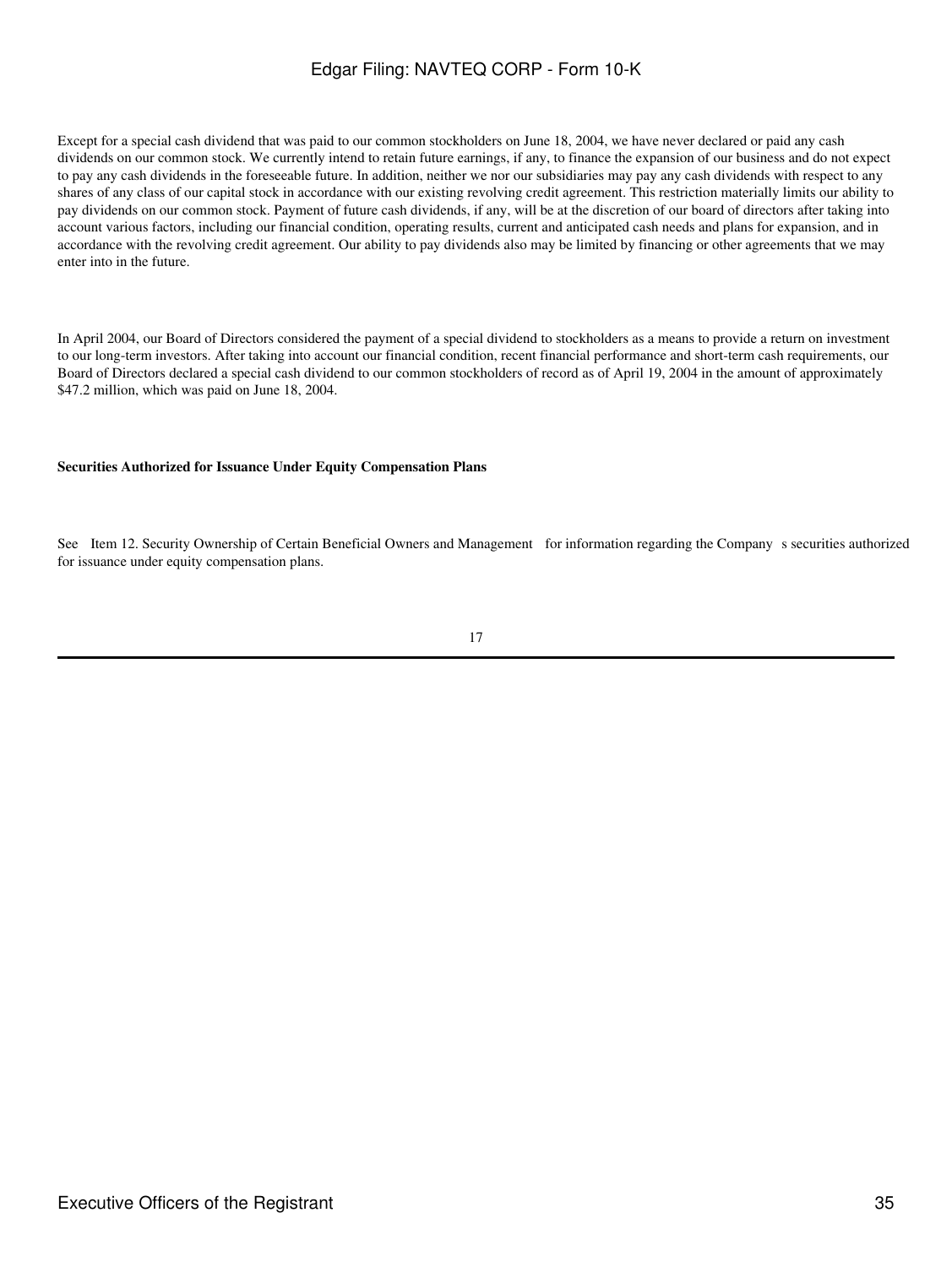**Sale of Unregistered Securities**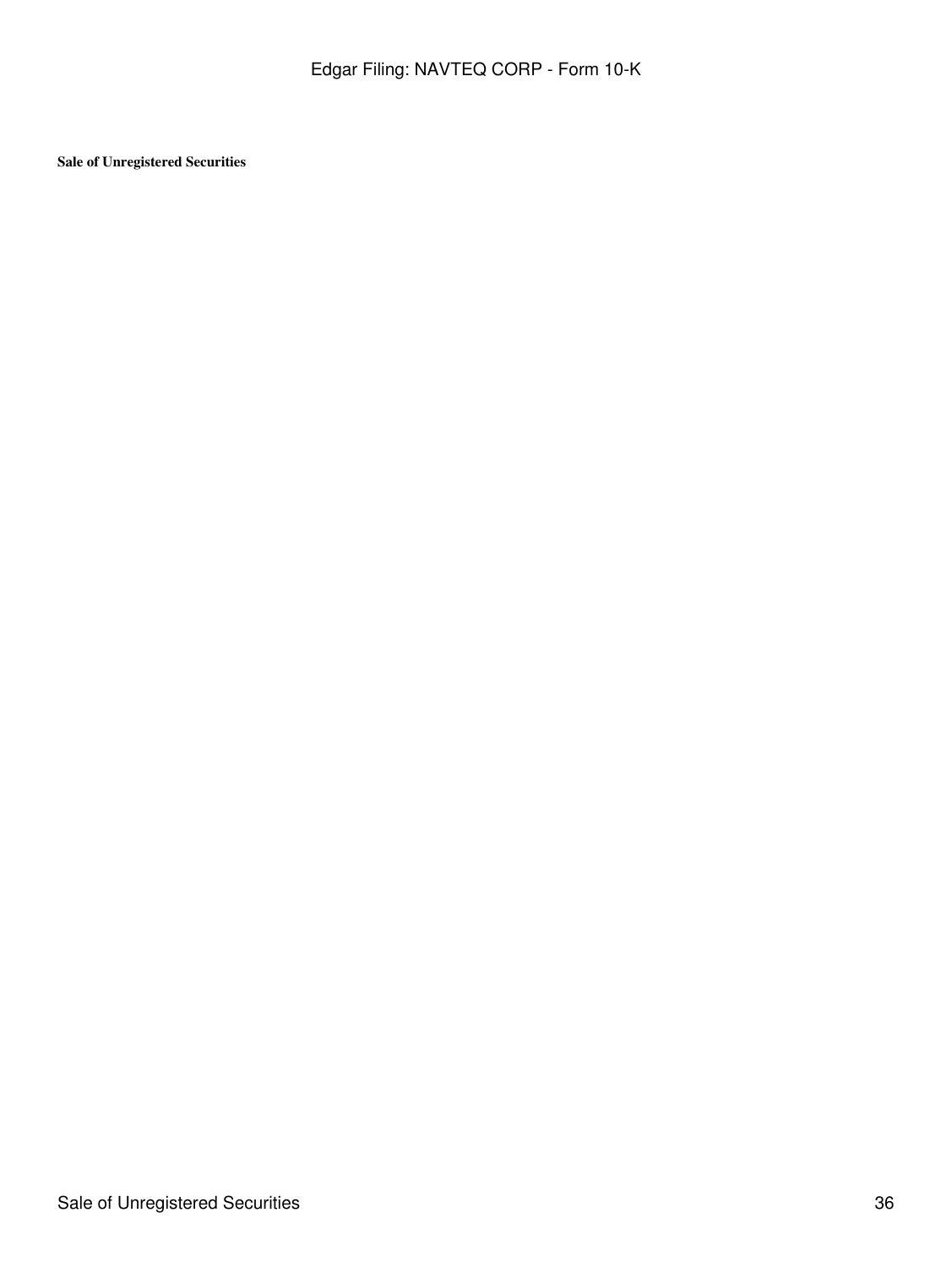We did not sell any equity securities during the fiscal year ended December 31, 2004 that were not registered under the Securities Act of 1933, as amended.

#### **Repurchases of Our Common Stock**

| Period                               | <b>Total Number of</b><br><b>Shares Purchased</b> |    | <b>Average Price Paid</b><br><b>Per Share</b> | <b>Total Number of</b><br><b>Shares Purchased as</b><br><b>Part of Publicly</b><br><b>Announced Plans or</b><br><b>Programs</b> | <b>Maximum Number</b><br>(or Approximate)<br>Dollar Value) of<br>Shares that may vet<br>be Purchased Under<br>the Plans or<br><b>Programs</b> |  |
|--------------------------------------|---------------------------------------------------|----|-----------------------------------------------|---------------------------------------------------------------------------------------------------------------------------------|-----------------------------------------------------------------------------------------------------------------------------------------------|--|
| July 28, 2004<br>August 27, 2004 (1) | 11,423                                            | -S | 25.30                                         |                                                                                                                                 |                                                                                                                                               |  |

**(1)** In August 2004, we agreed to allow a former employee to apply 11,423 shares of our common stock to satisfy an outstanding loan to us of approximately \$289,000 that would have been due from this employee to us in November 2004. The number of shares applied was based on a per share price of \$25.30 per share, which represented the closing price of our common stock on the date of the transaction. These shares of common stock were a portion of the shares being held by us as collateral under the loan. After the loan was satisfied, the remaining shares were released to this employee. We retired these shares in December 2004. Other than this transaction, we have not repurchased any other common stock, or announced any programs or plans to repurchase any of our common stock, during the year ended December 31, 2004.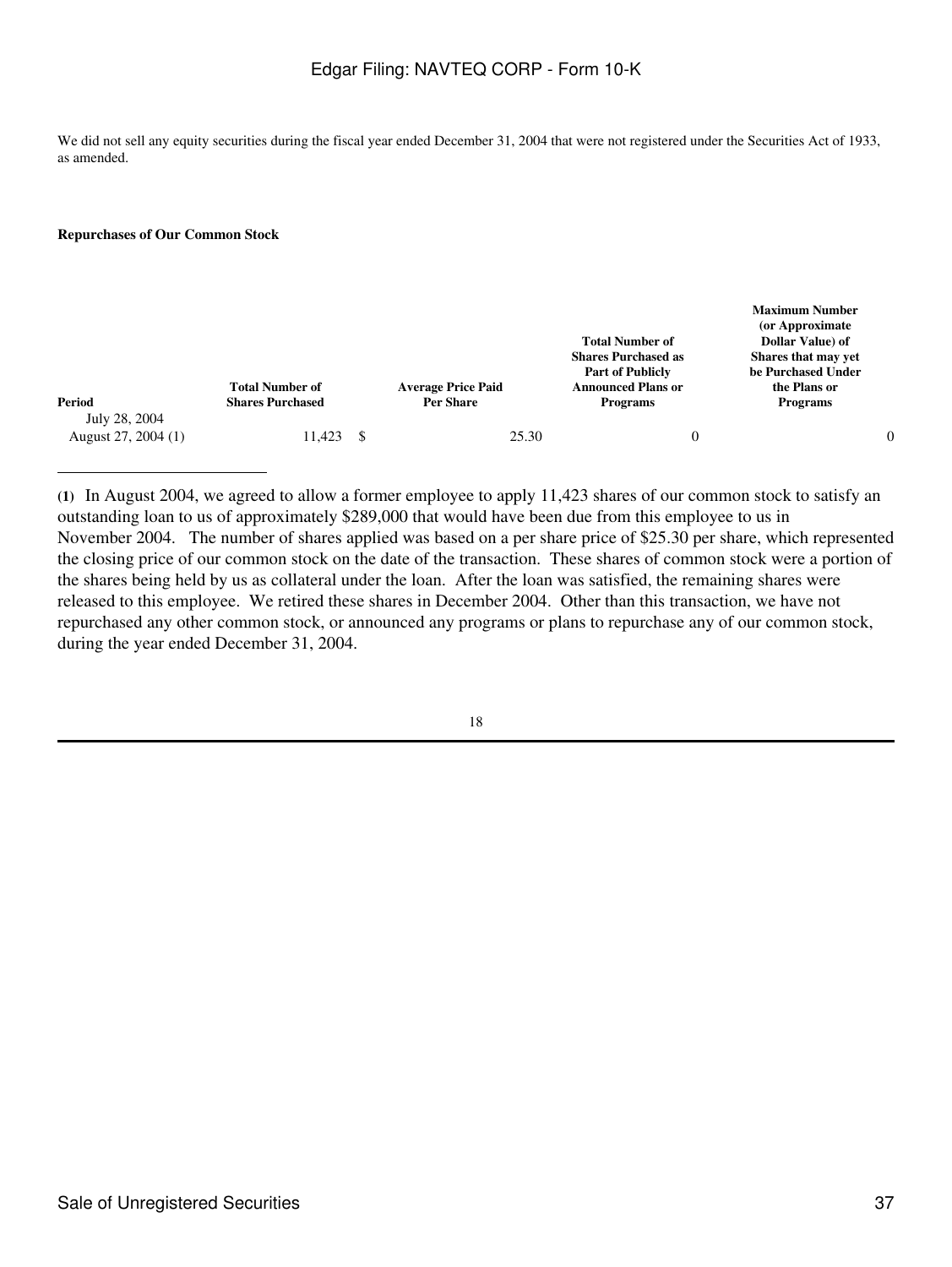### **Item 6. Selected Financial Data.**

The following selected historical consolidated financial data as of December 31, 2003 and 2004 and for the years ended December 31, 2002, 2003 and 2004 have been derived from the audited consolidated financial statements of NAVTEQ, appearing elsewhere in this document. The following selected historical consolidated financial data as of December 31, 2000, 2001 and 2002 and for the years ended December 31, 2000 and 2001 have been derived from the audited consolidated financial statements of NAVTEQ, which are not included herein. The historical results presented below are not necessarily indicative of the results to be expected in any future period. The selected historical consolidated financial data should be read in conjunction with Management s Discussion and Analysis of Financial Condition and Results of Operations and the consolidated financial statements and related notes thereto appearing elsewhere in this document.

#### **NAVTEQ CORPORATION AND SUBSIDIARIES**

### **(In thousands, except per share amounts)**

|                                    | <b>Years Ended December 31,</b> |            |            |            |         |          |  |  |
|------------------------------------|---------------------------------|------------|------------|------------|---------|----------|--|--|
|                                    |                                 | 2000       | 2001       | 2002       | 2003    | 2004     |  |  |
| <b>Consolidated Statement of</b>   |                                 |            |            |            |         |          |  |  |
| <b>Operations Data:</b>            |                                 |            |            |            |         |          |  |  |
| Net revenue                        | \$                              | 82,195     | 110,431    | 165,849    | 272,623 | 392,858  |  |  |
| Operating costs and expenses:      |                                 |            |            |            |         |          |  |  |
| Database creation and              |                                 |            |            |            |         |          |  |  |
| distribution costs                 |                                 | 79,548     | 82,343     | 92,499     | 125,841 | 186,330  |  |  |
| Selling, general and               |                                 |            |            |            |         |          |  |  |
| administrative expenses            |                                 | 53,966     | 56,979     | 63,422     | 83,024  | 111,942  |  |  |
| Total operating costs and          |                                 |            |            |            |         |          |  |  |
| expenses                           |                                 | 133,514    | 139,322    | 155,921    | 208,865 | 298,272  |  |  |
| Operating income (loss)            |                                 | (51,319)   | (28, 891)  | 9,928      | 63,758  | 94,586   |  |  |
| Interest income (expense), net (1) |                                 | (57,743)   | (17, 383)  | (668)      | 380     | 1,134    |  |  |
| Other income (expense), net (1)    |                                 | (506)      | (70, 325)  |            | 6,163   | (1,892)  |  |  |
| Income (loss) before income        |                                 |            |            |            |         |          |  |  |
| taxes                              |                                 | (109, 568) | (116,509)  | 9,260      | 70,301  | 93,828   |  |  |
| Income tax benefit (expense) (2)   |                                 |            |            | (1,105)    | 165,514 | (39,762) |  |  |
| Net income (loss)                  |                                 | (109, 568) | (116,509)  | 8,155      | 235,815 | 54,066   |  |  |
| Cumulative preferred stock         |                                 |            |            |            |         |          |  |  |
| dividends                          |                                 |            | (91, 417)  | (110, 464) |         |          |  |  |
| Net income (loss) applicable to    |                                 |            |            |            |         |          |  |  |
| common stockholders                | \$                              | (109, 568) | (207, 926) | (102, 309) | 235,815 | 54,066   |  |  |
| Earnings (loss) per share of       |                                 |            |            |            |         |          |  |  |
| common stock:                      |                                 |            |            |            |         |          |  |  |
| <b>Basic</b>                       | \$                              | (3.87)     | (7.31)     | (2.41)     | 2.81    | 0.62     |  |  |
| Diluted                            | \$                              | (3.87)     | (7.31)     | (2.41)     | 2.69    | 0.59     |  |  |
| Weighted average shares used in    |                                 |            |            |            |         |          |  |  |
| per share computation:             |                                 |            |            |            |         |          |  |  |
| <b>Basic</b>                       |                                 | 28,333     | 28,441     | 42,446     | 84,062  | 86,509   |  |  |
| Diluted                            |                                 | 28,333     | 28,441     | 42,446     | 87,593  | 92,001   |  |  |
|                                    |                                 |            |            |            |         |          |  |  |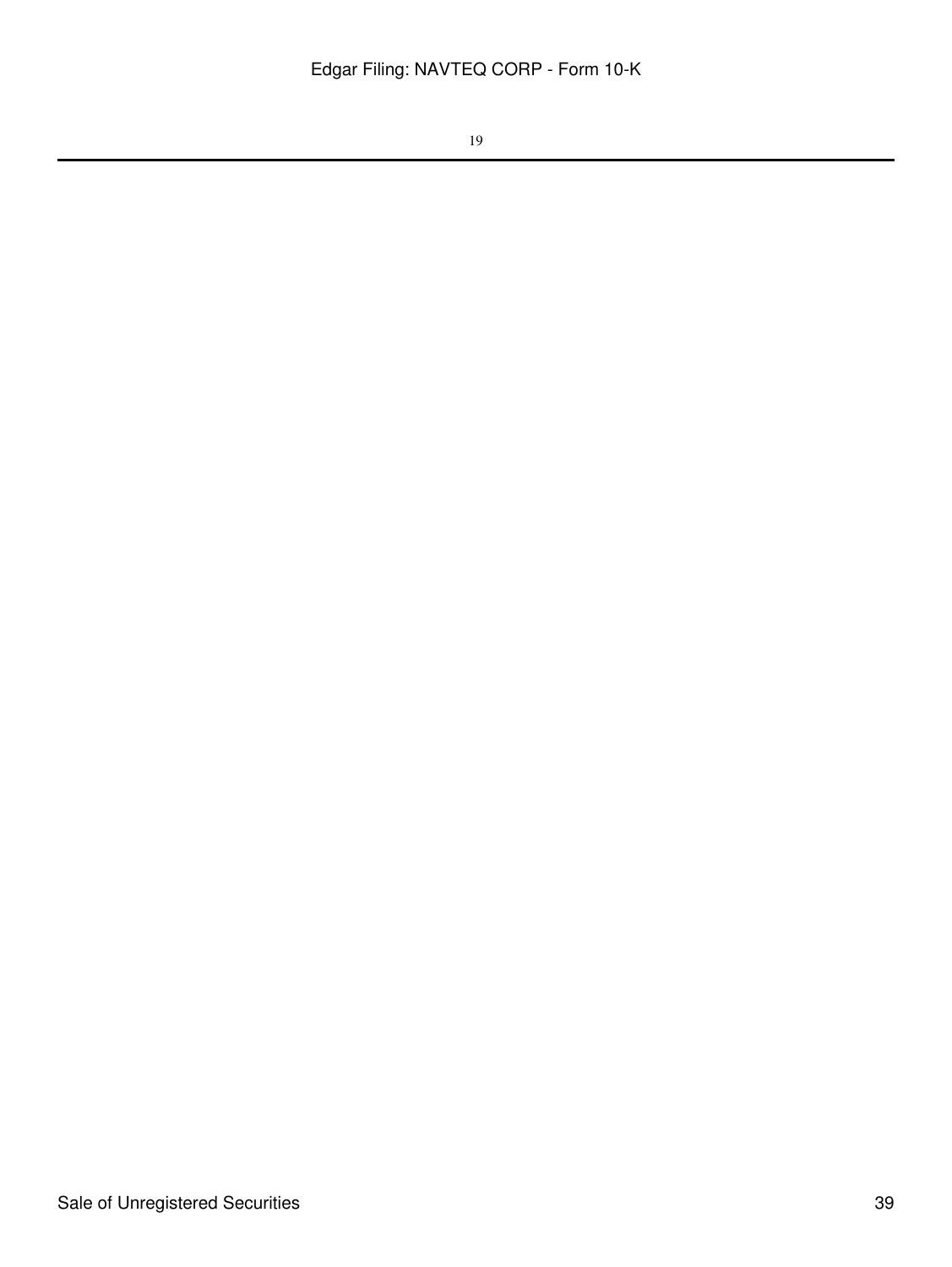|                                             | As of December 31, |           |          |         |         |         |  |
|---------------------------------------------|--------------------|-----------|----------|---------|---------|---------|--|
|                                             |                    | 2000      | 2001     | 2002    | 2003    | 2004    |  |
| <b>Consolidated Balance Sheet Data:</b>     |                    |           |          |         |         |         |  |
| Cash and cash equivalents                   | \$                 | 7.516     | 7.506    | 9.427   | 1.982   | 73,751  |  |
| Cash on deposit with affiliate              |                    |           | 5,000    | 10,000  | 65,307  |         |  |
| Marketable securities                       |                    |           |          |         |         | 29,280  |  |
| Working capital (deficit)                   |                    | (24, 481) | (16,388) | (8,633) | 82,088  | 97,587  |  |
| Deferred income tax assets $(2)$            |                    |           |          |         | 172,065 | 142.765 |  |
| Total assets                                |                    | 51.263    | 62,476   | 80.327  | 325,165 | 364,708 |  |
| Long-term $\text{debt}(1)$                  |                    | 339,733   |          |         |         |         |  |
| Total stockholders<br>equity $(deticit)(1)$ |                    | (345,908) | 3.571    | 11.237  | 217.911 | 232,818 |  |

|                                                                                                  | <b>Year Ended December 31,</b> |                      |                     |                     |                    |                       |  |  |
|--------------------------------------------------------------------------------------------------|--------------------------------|----------------------|---------------------|---------------------|--------------------|-----------------------|--|--|
|                                                                                                  |                                | 2000                 | 2001                | 2002                | 2003               | 2004                  |  |  |
| <b>Consolidated Statement of Cash Flow</b><br>Data:                                              |                                |                      |                     |                     |                    |                       |  |  |
| Cash flow provided by (used in)<br>operating activities                                          | \$                             | (45,602)             | (11,501)            | 22.234              | 65,948             | 106.422               |  |  |
| Capital expenditures<br>Capitalized software development costs<br>Total capital expenditures and |                                | (10.314)<br>(7, 848) | (5.119)<br>(10,773) | (2,156)<br>(10,027) | (9,269)<br>(9,966) | (12, 875)<br>(12,792) |  |  |
| capitalized software development costs                                                           |                                | (18, 162)            | (15,892)            | (12, 183)           | (19,235)           | (25,667)              |  |  |
| Depreciation and amortization                                                                    |                                | 5,193                | 8,541               | 10.563              | 12.030             | 15,568                |  |  |

(1) Our outstanding borrowings with Philips were extinguished in exchange for preferred stock during 2001. We recognized a loss on the extinguishment of \$69,568, which is reflected in other income (expense), net for 2001.

(2) During 2003, the valuation allowance on deferred tax assets was reversed, resulting in a benefit of \$168,752. During 2004, the balance of deferred tax assets was adjusted due to changes in corporate income tax rates, primarily in The Netherlands, resulting in expense of \$3,824.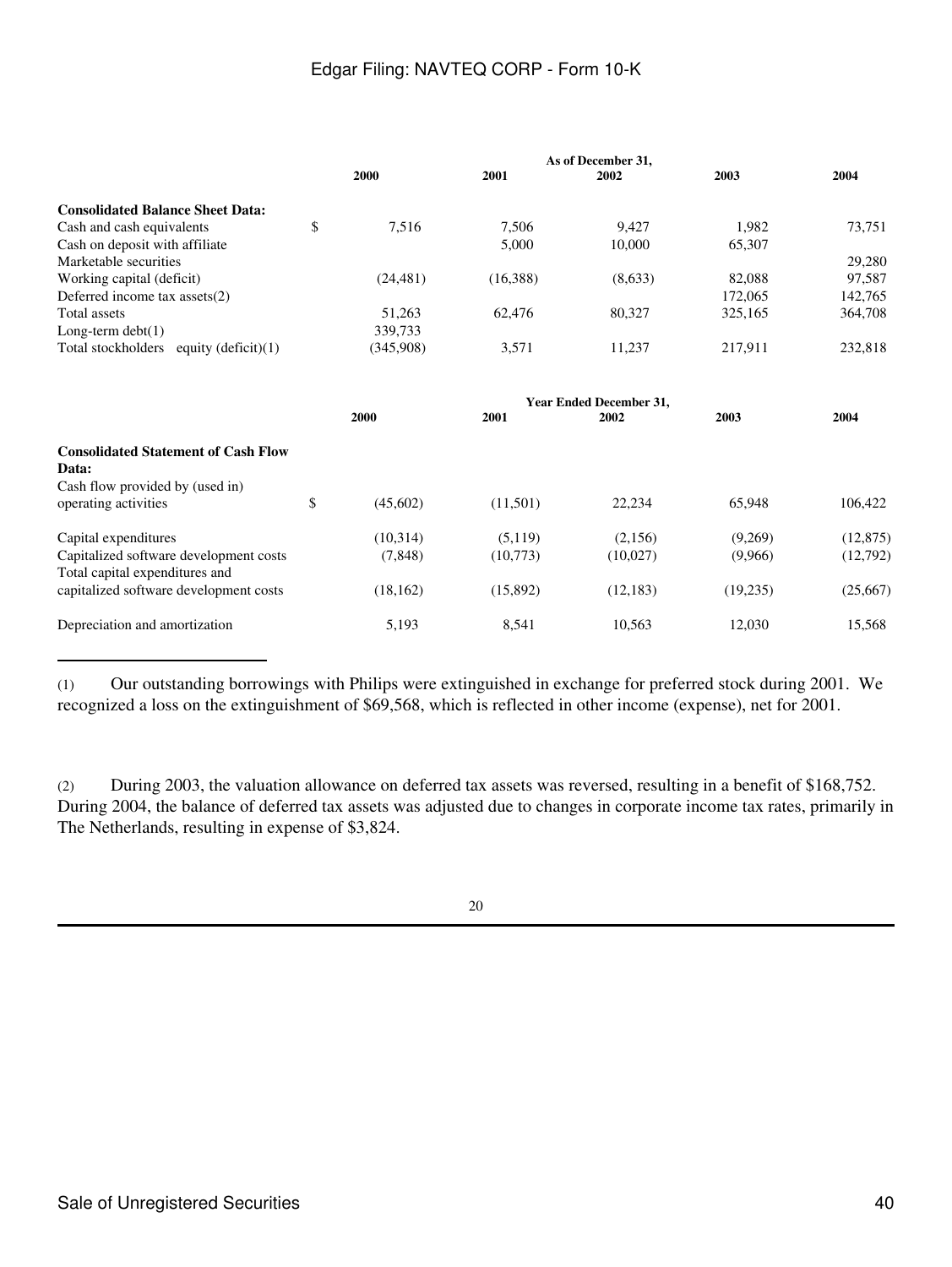#### Item 7. Management s Discussion and Analysis of Financial Condition and Results of Operations.

#### **(Amounts in thousands, except per share amounts)**

You should read the following discussion and analysis of our financial condition and results of operations in conjunction with our consolidated financial statements and the related notes thereto contained elsewhere in this document. Certain information contained in this discussion and analysis and presented elsewhere in this document, including information with respect to our plans and strategy for our business, includes forward-looking statements that involve risk and uncertainties. In evaluating these statements, you should specifically consider the various risk factors identified below that could cause results to differ materially from those expressed in such forward-looking statements.

#### **Overview**

*General*

We are a leading provider of comprehensive digital map information for automotive navigation systems, mobile navigation devices and Internet-based mapping applications. Our map database enables providers of these products and services to offer dynamic navigation, route planning, location-based services and other geographic information products and services to consumer and commercial users.

In connection with a registration rights agreement between Philips Consumer Electronic Services B.V. (Philips B.V.) and us, Philips B.V. exercised its first demand registration right on April 16, 2004. Pursuant to this request, we filed a Registration Statement on Form S-1 (Reg. No. 333-114637) on April 20, 2004 with the Securities and Exchange Commission to register our common stock in an initial public offering, which became effective on August 5, 2004. The initial public offering was completed on August 11, 2004. At closing, our selling stockholders, Philips B.V. and NavPart I B.V., received all of the proceeds from the sale of shares in the offering. As of December 31, 2004, Philips B.V. owned 30,521 shares of common stock, or approximately 34.8% of our common stock. Philips has certain call rights with respect to 2,580 shares owned by NavPart II B.V (NavPart II), a wholly-owned subsidiary of NavPart I B.V (NavPart I). According to reports furnished to us pursuant to Sections 16(a) and 13(d) of the Securities Exchange Act of 1934, Philips delivered an exercise notice to NavPart I in August 2004 with respect to the aformentioned shares owned by NavPart II. The transfer of these shares was completed in March 2005. Philips ownership as of December 31, 2004, including these shares, would be 33,101 shares of our common stock, or approximately 37.7% of the total outstanding.

*Revenue*

We generate revenue primarily through the licensing of our database in North America and Europe. Revenue grew 64.4% and 44.1% in 2003 and 2004, respectively. The largest portion of our revenue comes from digital map data used in self-contained hardware and software systems installed in vehicles. We believe that there are two key market factors that affect our performance with respect to this revenue: the number of automobiles sold for which navigation systems are either standard or an option (adoption) and the rate at which car buyers select navigation systems as an option (take-rate).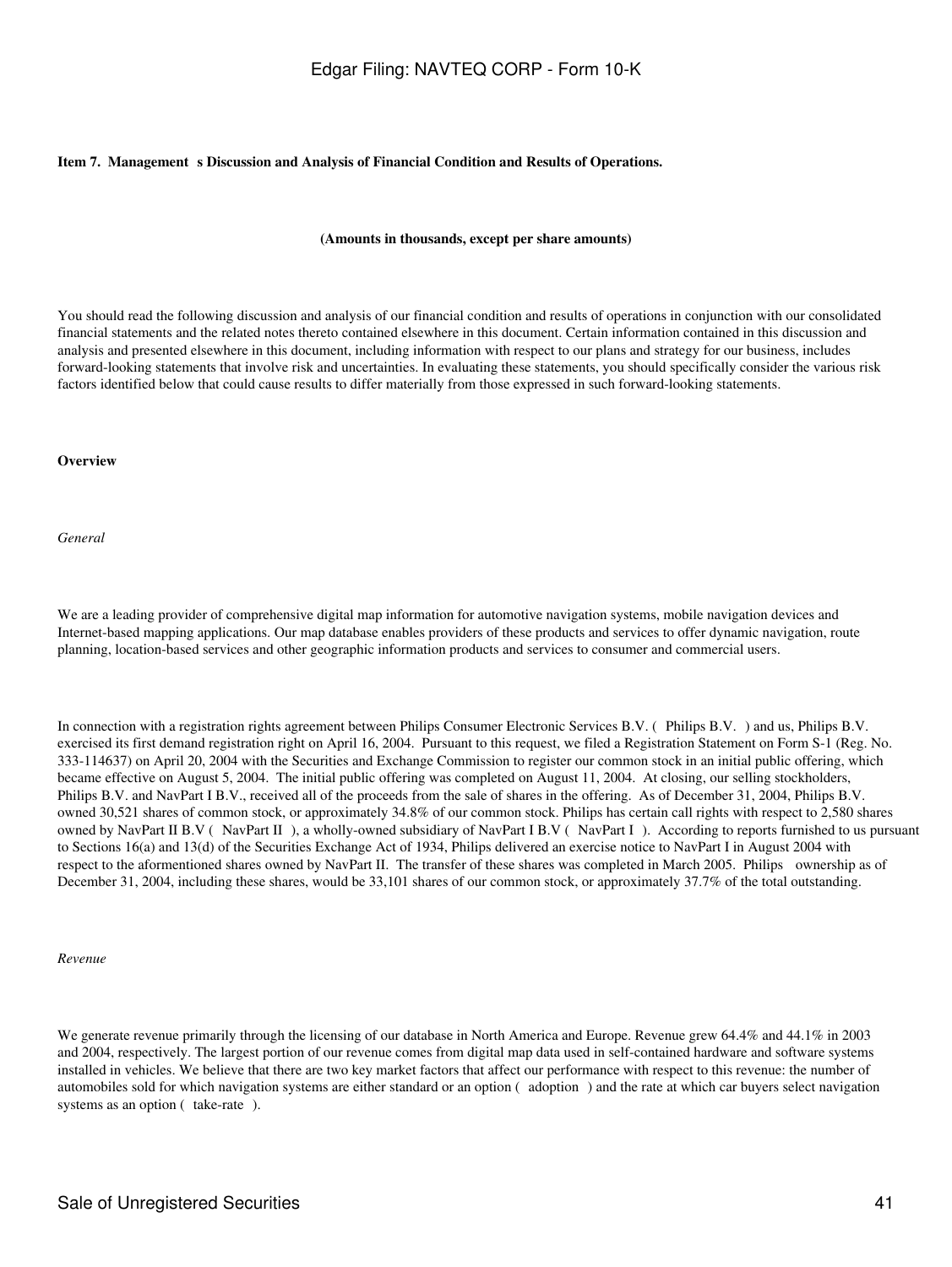The adoption of navigation systems in automobiles and the take-rates have increased during recent years and we expect that these will continue to increase for at least the next few years as a result of market acceptance by our customers of products and services that use our database. As the adoption of navigation systems in automobiles and the take-rates increase, we believe each of these can have a positive effect on our revenue, subject to our ability to maintain our license fee structure and customer base.

In addition, the market for products and services that use our database is evolving, and we believe that much of our future success depends upon the development of a wider variety of products and services that use our database. This includes growth in GPS-enabled mobile devices, such as personal navigation devices, personal digital assistants, wireless telephones and other products and services that use digital map data. While use of our map database in wireless telephones and in location-based products and services is still largely in development and just beginning to enter the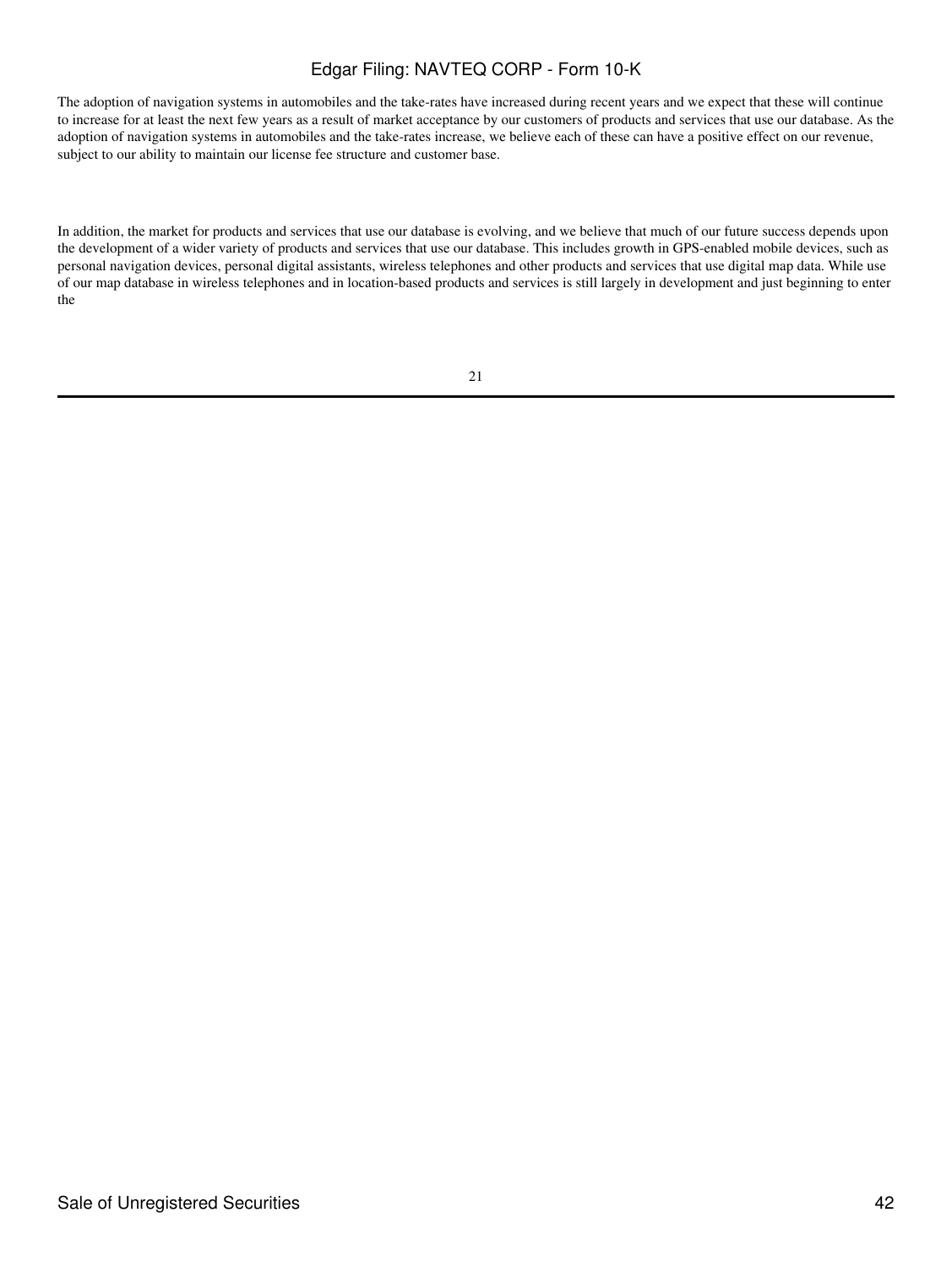marketplace, there are a number of personal digital assistants and personal navigation devices currently on the market in both Europe and North America that use our map database for turn-by-turn route guidance, including products offered by Garmin, Dell and Thales. Our revenue growth is driven in part by the rate at which consumers and businesses purchase these products and services, which in turn is affected by the availability and functionality of such products and services. We believe that both of these factors have increased in recent years and will continue to increase for at least the next few years. However, even if these products and services continue to be developed and marketed by our customers and gain market acceptance, we may not be able to license the database at prices that will enable us to maintain profitable operations. Moreover, the market for map information is highly competitive, and competitive pressures in this area may result in price reductions for our database, which could materially adversely affect our business and prospects.

We have also experienced, and expect to continue to experience, difficulty in maintaining the license fees we charge for our digital map database due to a number of factors, including automotive and mobile device customer expectations of continually lower license fees each year and a highly competitive environment. As a consequence of Tele Atlas acquisition of GDT in July 2004, there may be additional price pressure on our license fees in order for us to compete effectively with the combined company. In addition, governmental and quasi-governmental entities are increasingly making map data information with higher quality and greater coverage available free of charge or at lower prices. Customers may determine that the data offered by such entities is an adequate alternative to our map database for some of their applications. Additionally, the availability of this data may encourage new entrants into the market by decreasing the cost to build a map database similar to ours. In response to these pressures, we are focused on:

Offering a digital map database with superior quality, detail and coverage;

 Providing value-added services to our customers such as distribution services, and technical and marketing support; and

 Enhancing and extending our product offering by adding additional content to our map database such as integrated real-time traffic data, enhancements to support advanced driver assistance systems applications that improve vehicle safety and performance, and enriched points of interest, such as restaurant reviews, hours of operation and parking availability.

We also believe that in the foreseeable future the effect on our revenue and profitability as a result of any decreases in our license fees will be offset by volume increases as the market for products and services that use our database grows, although we cannot assure you that these increases will occur.

#### *Operating Expenses*

Our operating expenses are comprised of database creation and distribution costs, and selling, general and administrative expenses. Database creation and distribution costs primarily include the purchase and licensing of source maps and employee compensation related to the construction, maintenance and delivery of our database. Selling, general and administrative expenses primarily include employee compensation, marketing, facilities and other administrative expenses.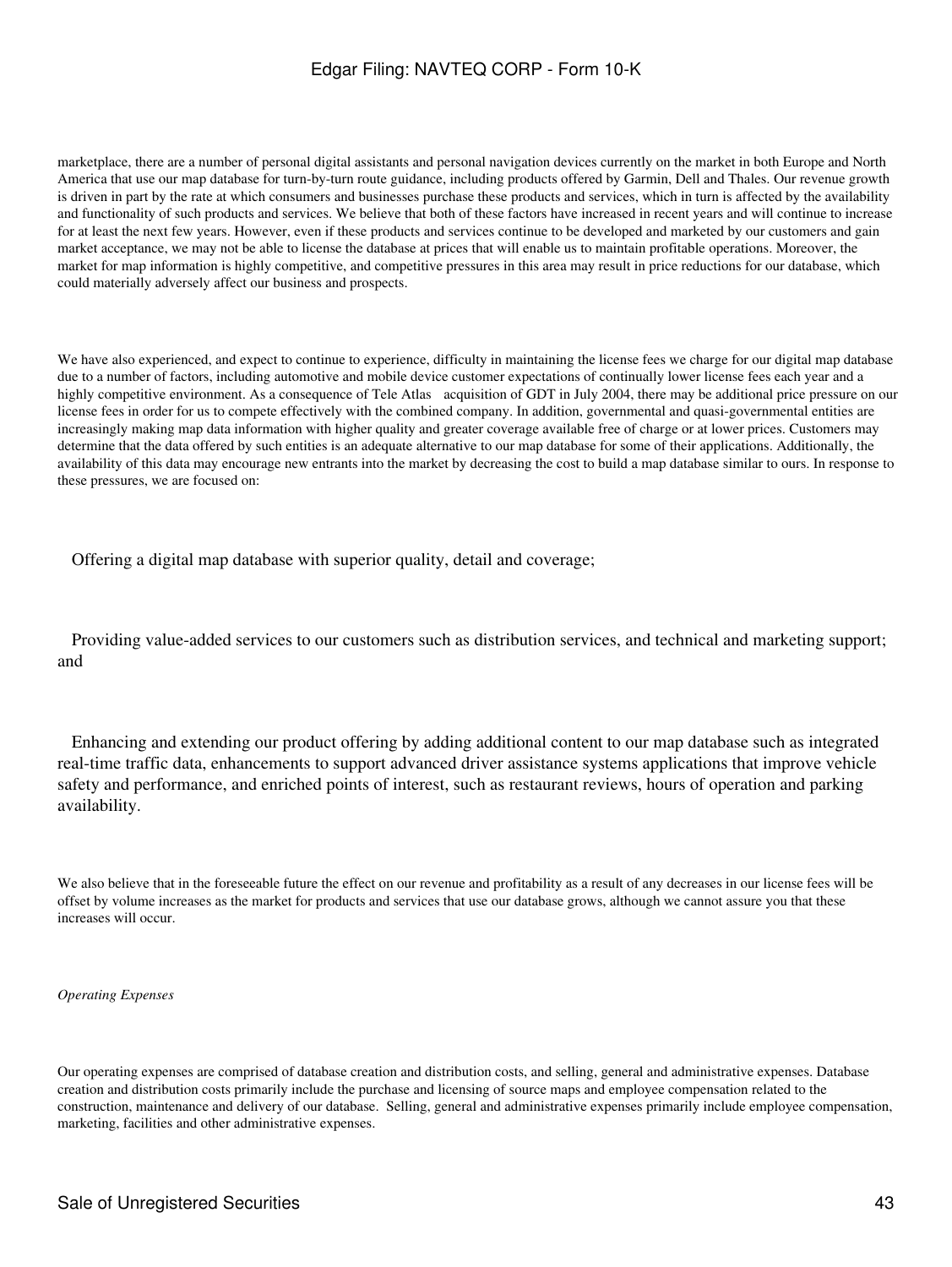Our operating expenses have increased as we have made investments related to the development, improvement and commercialization of our database. Our operating expenses grew 34.0% and 42.8% in 2003 and 2004, respectively. Operating expenses as a percentage of revenue were 94%, 77% and 76% in 2002, 2003 and 2004, respectively. We anticipate that operating expenses will continue to increase as our growth and development activities continue, including further development and enhancement of our database and increasing our sales and marketing efforts.

During 2004, we granted 769 restricted stock units to certain of our directors and employees under our 2001 Stock Incentive Plan. Restricted stock units are securities that require us to deliver to the holder one share of our common stock for each vested unit. We expect to record total compensation expense of approximately \$17,000 related to the restricted stock unit grants. We recognized compensation expense of \$6,224 related to the grants of the restricted stock units during the year ended December 31, 2004. The expense related to the restricted stock units is recognized ratably over the vesting periods of each tranche of the restricted stock units.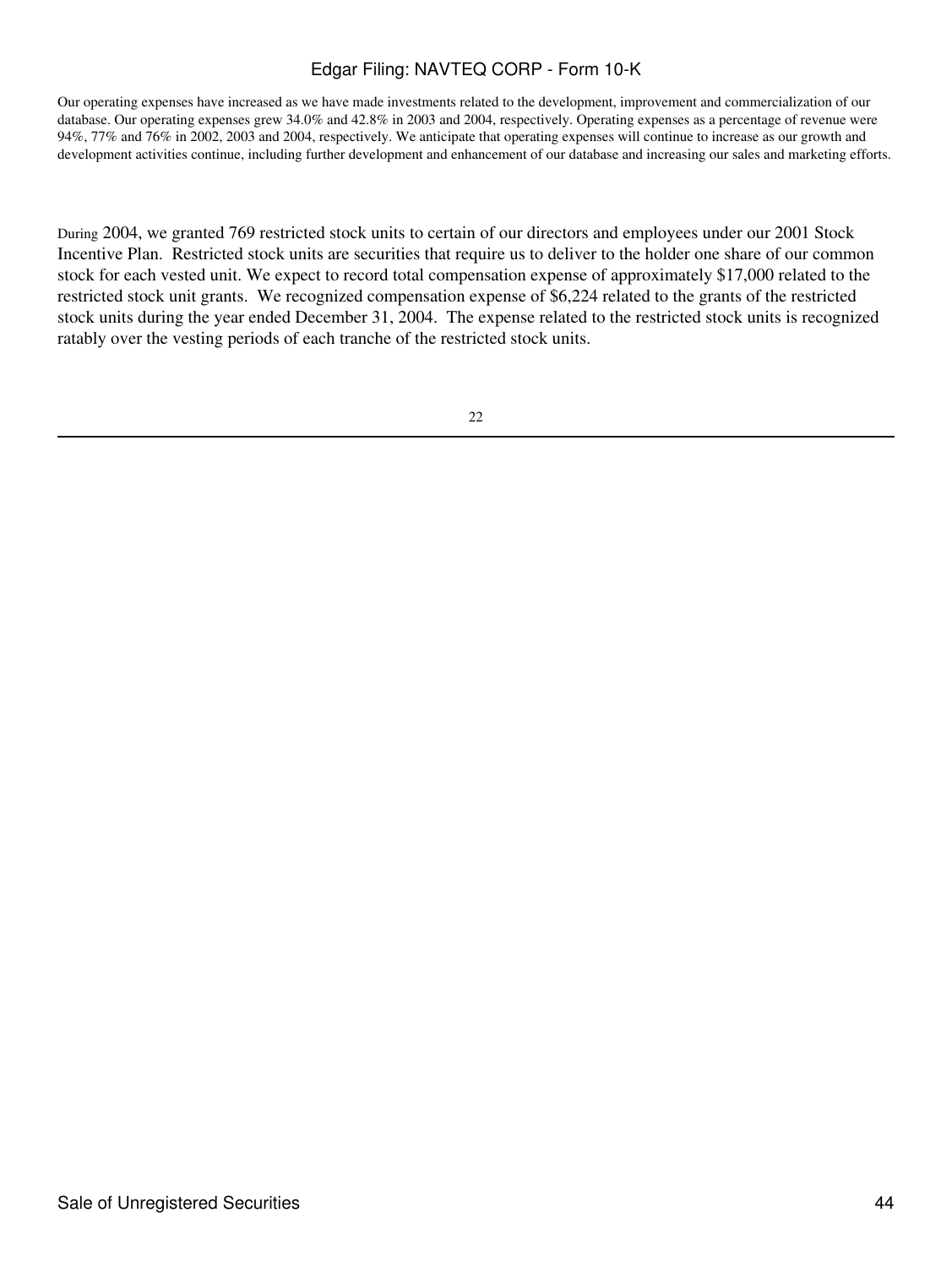We have historically obtained software, software-related consulting services, treasury services, tax consulting services, insurance services and purchasing services on favorable terms through our participation in Koninklijke Philips Electronics N.V. s (Philips) programs, which we believe have resulted in operating expense savings for us of approximately \$2,000 to \$2,500 per year. Pursuant to a separation agreement with Philips effective upon the closing of the initial public offering, we can no longer obtain software, software-related consulting services, treasury services, tax consulting services and insurance from or through Philips, and we can only participate in certain Philips purchasing programs until March 31, 2005. To the extent we are unable to obtain such goods and services at prices and/or on terms as favorable as those previously available to us, we expect that we will incur increased operating expenses in future periods.

#### *Income Taxes*

As of December 31, 2004, we had U.S. net operating loss carryforwards for Federal and state income tax purposes of approximately \$191,777 and \$65,342, respectively. The difference between the Federal and state loss carryforwards relate to certain limitations applicable to us because our principal operations were previously located in California. These include a 50% limitation on California loss carryforwards, capitalized research and development costs for California income tax purposes and a five-year limit on California net operating loss carryforwards. Net operating loss carryforwards are available to reduce future taxable income subject to expiration. Various amounts of our net operating loss carryforwards expire, if not utilized, each year until 2023. The following table details the timing of the expiration of our net operating loss carryforwards:

| <b>Year of expiration</b> | <b>Federal net</b><br>operating loss<br>carryforwards |    | <b>State net</b><br>operating loss<br>carryforwards |
|---------------------------|-------------------------------------------------------|----|-----------------------------------------------------|
| 2005                      | \$                                                    | \$ | 888                                                 |
| 2006                      |                                                       |    | 2,085                                               |
| 2007                      |                                                       |    | 805                                                 |
| 2008                      | 5,514                                                 |    | 545                                                 |
| 2009                      | 5,715                                                 |    | 468                                                 |
| Thereafter through 2023   | 180,548                                               |    | 60,551                                              |
|                           | \$<br>191,777                                         | -S | 65,342                                              |

As of December 31, 2004, we also had net operating loss carryforwards in Europe and Canada of approximately \$176,583 and \$1,207, respectively. The European loss carryforwards have no expiration date and the Canadian loss carryforwards generally have a seven-year carryforward period. In addition, as of December 31, 2004, we had U.S. interest expense carryforwards for both Federal and state income tax purposes of approximately \$204,237.

Prior to 2003, we had fully provided a valuation allowance for the potential benefits of the net operating loss and interest expense carryforwards mentioned above as we believed it was more likely than not that the benefits would not be realized. During the fourth quarter of 2003, we reversed the valuation allowance related to the net operating loss carryforwards and other temporary items as we believed it was more likely than not that we would be able to use the benefit to reduce future tax liabilities. The reversal resulted in recognition of an income tax benefit of \$168,752 in 2003 and a corresponding increase in the deferred tax asset on the consolidated balance sheet. In 2004, we recorded our income tax provision based on our pretax income and the applicable tax rates in the corresponding jurisdictions and intend to do so in future periods.

As of December 31, 2003, we had fully reserved for the tax benefits related to the interest expense carryforwards as we believed it was more likely than not that the benefits would not be realized. At such time, we believed it was more likely than not that we would not realize the benefit associated with the interest expense carryforwards due to (1) restrictions placed on the deductibility of the interest as a result of Philips controlling interest in us and (2) uncertainty about our ability to generate sufficient incremental future taxable income in the United States to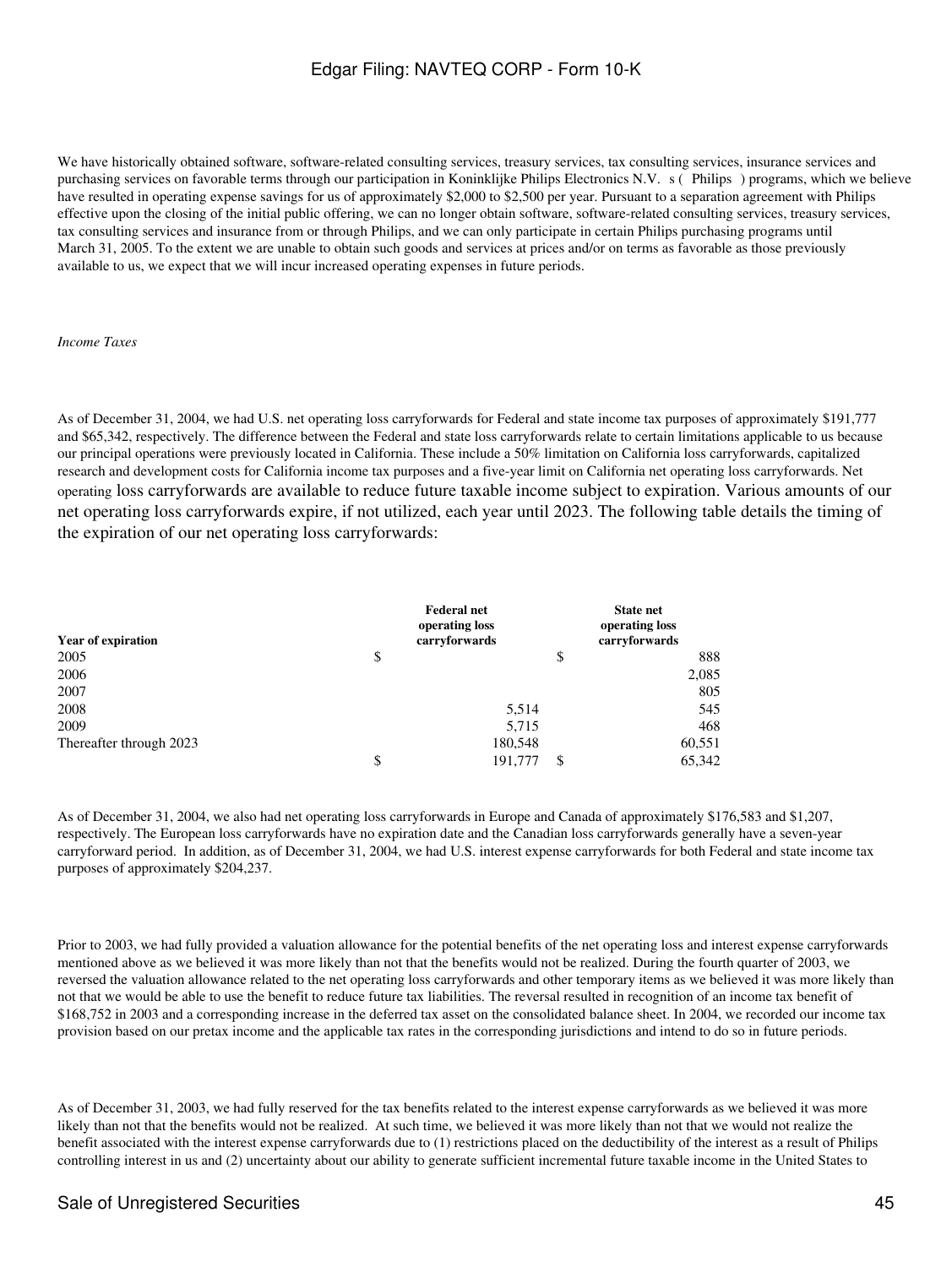offset the additional interest expense deductions. During the third quarter of 2004, Philips relinquished its controlling interest in us after our initial public offering. We are now allowed to deduct the deferred interest expense in tandem with our net operating loss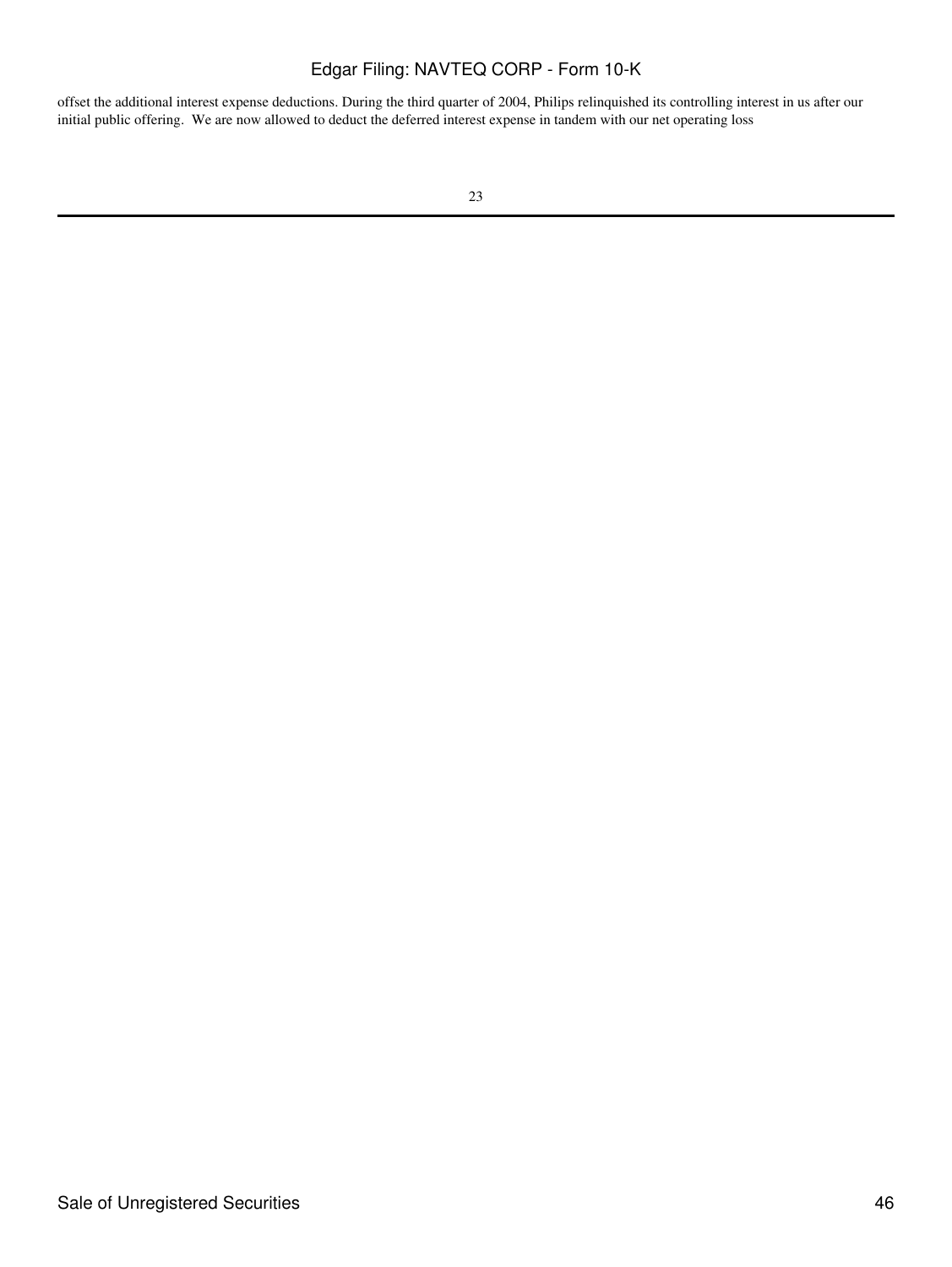carryforwards. As a result, we reevaluated whether it is more likely than not that the tax benefits associated with our net operating loss carryforwards together with our interest expense carryforwards will be realized. Based on that evaluation, we determined the amount of net deferred tax assets that we believe it is more likely than not that we will realize. Our estimate of the deferred tax assets that we expect are more likely than not to be realized did not require us to record an adjustment to the balance of the related valuation allowance. As of December 31, 2004, we had a valuation allowance for deferred tax assets of \$86,478 related to a portion of our U.S. net operating loss and interest expense carryforwards, and Canadian net operating loss carryforwards.

During the fourth quarter of 2004, we revalued the deferred tax asset on our balance sheet due to changes in statutory corporate income tax rates, resulting in a decrease to deferred tax assets and additional income tax expense of \$3,824. This revaluation was primarily due to legislation in The Netherlands enacted during the fourth quarter of 2004 that reduced statutory corporate income tax rates from 34.5% to 30% over a four-year period starting in 2005. The adjustment increased our 2004 effective tax rate from 38% to 42.4%, but is expected to reduce our effective tax rate in future years.

#### *Cash and Liquidity*

Prior to the year ended December 31, 2002, we had been unprofitable on an annual basis since our inception, and, as of December 31, 2004, we had an accumulated deficit of \$467,714. We had historically financed our operations with borrowings from Philips and the sale of preferred stock to Philips. Philips has no obligation to provide us with any additional financing in the future.

In April 2004, we declared a special cash dividend of \$47,159, which was paid on June 18, 2004 to our common stockholders of record as of April 19, 2004.

As of December 31, 2004, our balance of cash and cash equivalents and marketable securities was \$103,031, compared to our cash and cash equivalents and cash on deposit with Philips as of December 31, 2003 in the amount of \$67,289, which represents an increase of \$35,742 from December 31, 2003. In addition, we have generated positive cash flow from operations for the past twelve quarters.

#### *Foreign Currency Risk*

Material portions of our revenue and expenses have been generated by our European operations, and we expect that our European operations will account for a material portion of our revenue and expenses in the future. Substantially all of our international expenses and revenue are denominated in foreign currencies, principally the euro. As a result, our financial results could be affected by factors such as changes in foreign currency exchange rates or weak economic conditions in Europe and other foreign markets in which we have operations. Accordingly, fluctuations in the value of those currencies in relation to the U.S. dollar have caused and will continue to cause dollar-translated amounts to vary from one period to another. In addition to currency translation risks, we incur currency transaction risk whenever one of our operating subsidiaries enters into either a purchase or a sales transaction using a currency other than the local currency in which it receives revenue and pays expenses.

Historically, we had not engaged in activities to hedge our foreign currency exposures. On April 22, 2003, we entered into a foreign currency derivative instrument to hedge certain foreign currency exposures related to intercompany transactions. See Item 7A Quantitative and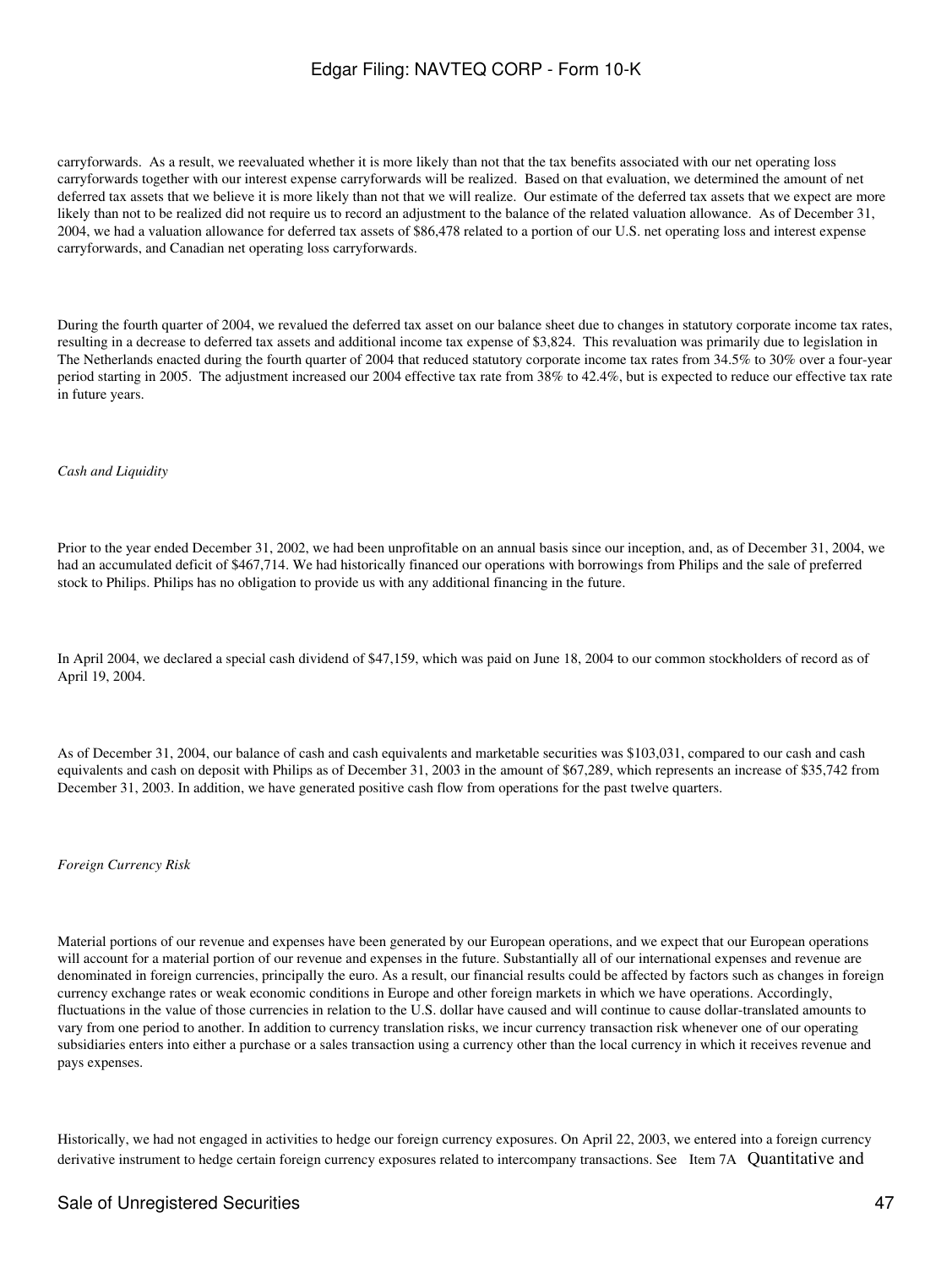Qualitative Disclosures About Market Risk. For the year ended December 31, 2004, we generated approximately 68% of our net revenue and incurred approximately 48% of our total costs in foreign currencies. Our European operations reported revenue of \$267,541 for the year ended December 31, 2004, approximately \$17,649 (or approximately 4% of total revenue) of which was a result of an increase in the exchange rate of the euro against the dollar, as compared to 2003, with every one cent change in the exchange rate of the euro against the dollar resulting in approximately a \$2,200 change in our revenue and approximately a \$1,000 change in our operating income. Our analysis does not consider the implications that these fluctuations could have on the overall economic activity that could exist in such an environment in the United States or Europe.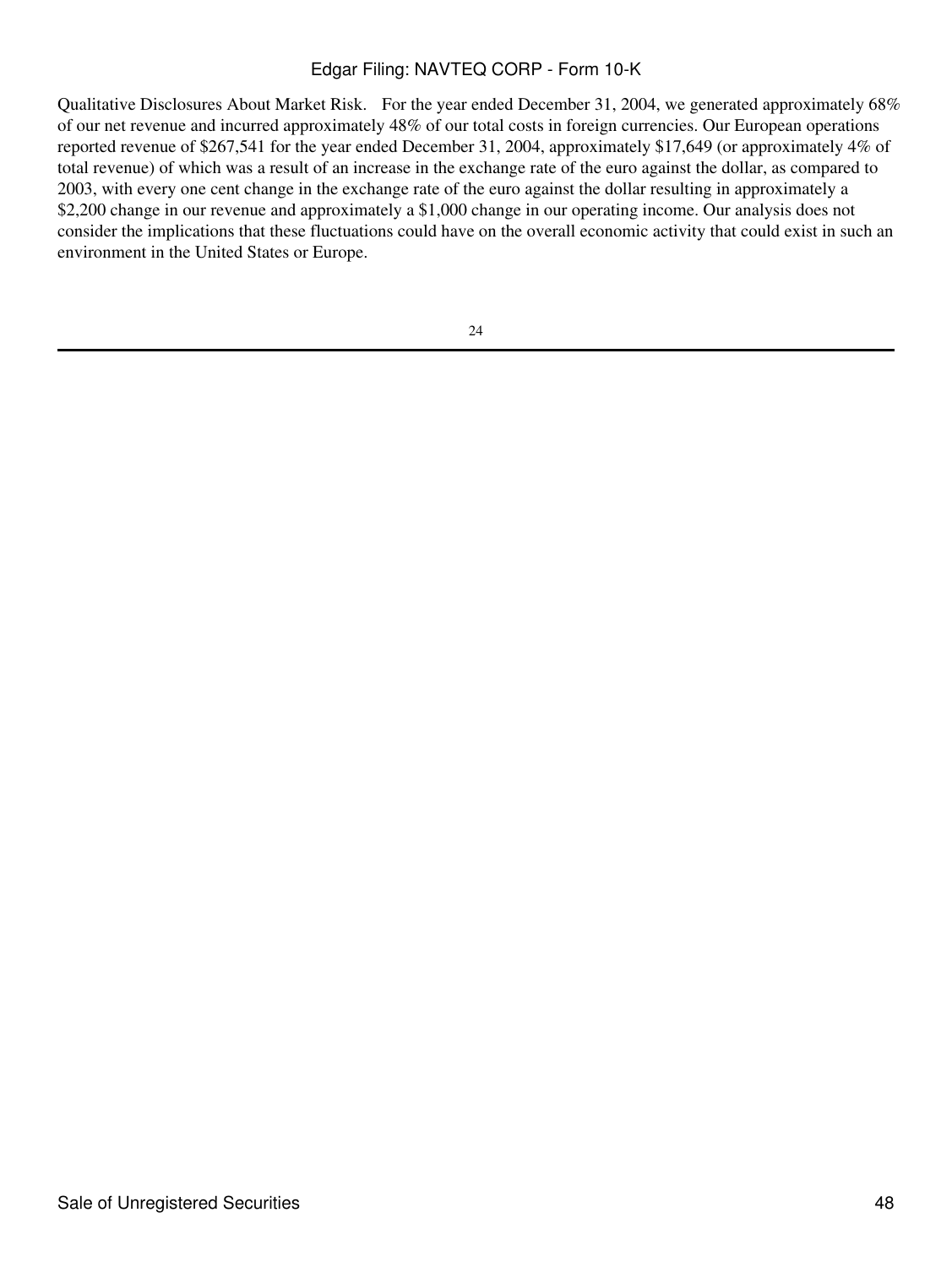#### *Customer Concentration*

Material portions of our revenue have been generated by a small number of customers, and we expect that a small number of customers will account for a material portion of our revenue in the future. Approximately 26% of our revenue for the year ended December 31, 2004 was from two customers, accounting for approximately 16% and 10%, respectively, of our revenue. Approximately 29% of our revenue for the year ended December 31, 2003 was from two customers, accounting for approximately 18% and 12%, respectively, of our revenue. Approximately 28% of our revenue for the year ended December 31, 2002 was from two customers, accounting for 15% and 13%, respectively, of our revenue. Our top fifteen customers accounted for approximately 75%, 75% and 77% of our revenue for the years ended December 31, 2002, 2003 and 2004, respectively.

The majority of our significant customers are automobile manufacturers and suppliers to automobile manufacturers. Conditions in the market for new automobiles generally and conditions affecting specific automobile manufacturers and suppliers may affect sales of vehicle navigation systems incorporating our database. Fluctuations in the automotive market have occurred in the past and are likely to occur in the future. To the extent that our future revenue depends materially on sales of new automobiles equipped with navigation systems enabled by digital maps, our business may be vulnerable to these fluctuations.

*Reverse Stock Split*

On April 27, 2004, our board of directors and stockholders approved a reverse stock split of our common stock. The ratio for the reverse stock split was 1-for-14, as determined by our board of directors. We amended our amended and restated certificate of incorporation on August 5, 2004 to effect the reverse split and to change the number of authorized shares of common stock to 400,000. All previously reported share amounts have been retroactively adjusted to give effect to the reverse split.

#### **Critical Accounting Estimates**

Our discussion and analysis of our financial condition and results of operations are based upon our consolidated financial statements, which have been prepared in accordance with U.S. generally accepted accounting principles. The preparation of these financial statements requires that we make estimates and judgments that affect the reported amounts of assets, liabilities, revenue and expenses, and related disclosure of contingent assets and liabilities. On an ongoing basis, we evaluate our estimates based on historical experience and make various assumptions that we believe to be reasonable under the circumstances, the results of which form the basis for making judgments about the carrying values of assets and liabilities that are not readily apparent from other sources. Actual results may differ from these estimates under different assumptions or conditions. We believe that, of the significant policies used in the preparation of our consolidated financial statements (see Note 1 of Notes to Consolidated Financial Statements), the following are critical accounting estimates, which may involve a higher degree of judgment and complexity. Management has discussed the development and selection of these critical accounting estimates with our Audit Committee, and our Audit Committee has reviewed this disclosure.

*Revenue Recognition*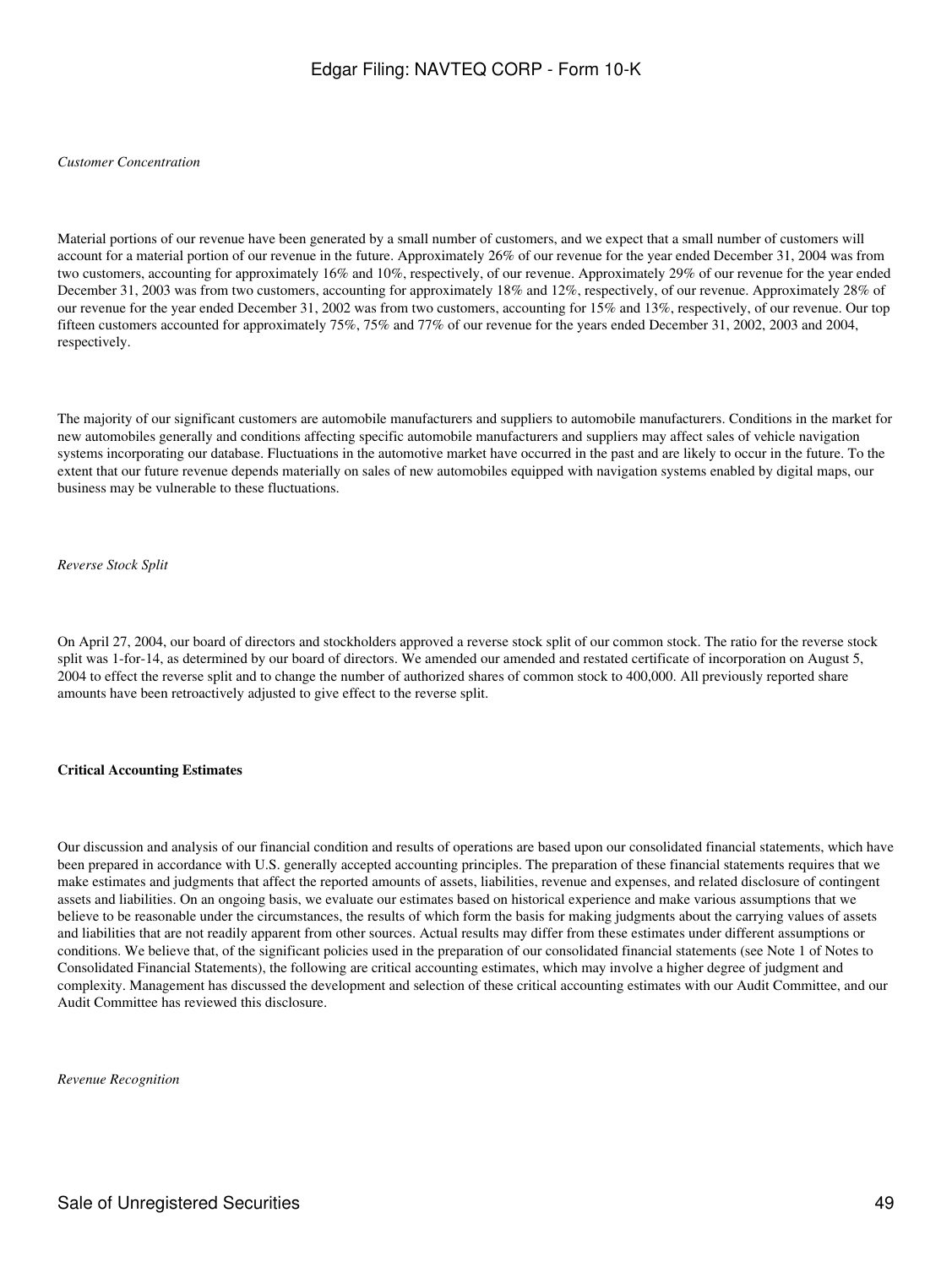We derive a substantial majority of our revenue from licensing our database. We provide our data to end-users through multiple distribution methods, primarily media or server-based. For example, our customers produce copies of our data on various media, such as CD-ROMs, DVDs and other storage media. Our customers then distribute those media to end-users directly and indirectly through retail establishments, automobile manufacturers and their dealers, and other redistributors. The media may be sold by our customer separately from its products, bundled with its products or otherwise incorporated into its products. We also produce copies of our data and distribute those copies to end-users both directly and indirectly through automobile manufacturers and their dealers. In those cases where we produce and distribute copies to end-users, the copies are either compiled into our customers proprietary format for use with the customers products or are in our common database physical storage format. Additionally, some of our customers store our data on servers and distribute information, such as map images and driving directions, derived from our data over the Internet and through other communication networks.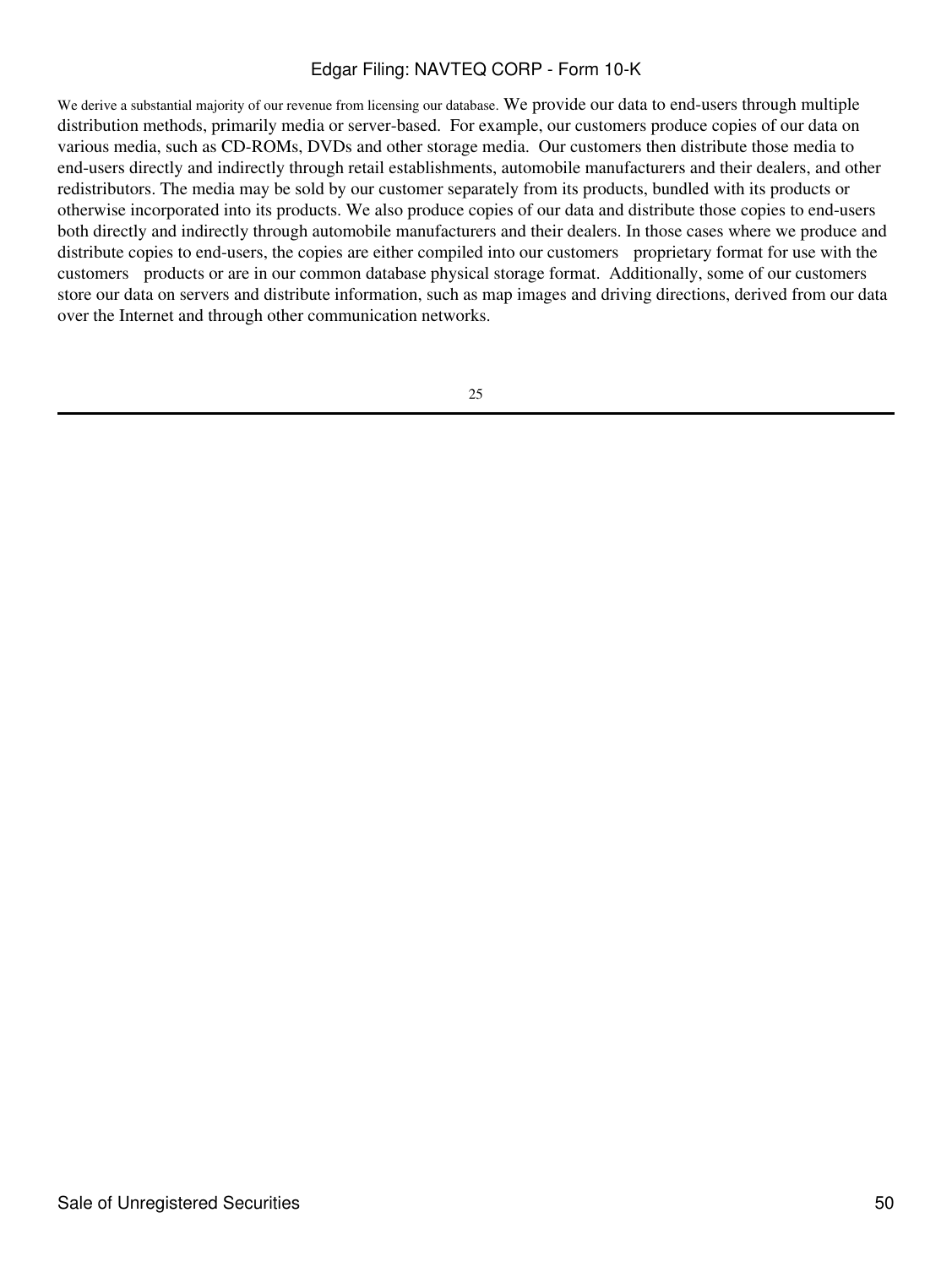Revenue is recognized net of provisions for estimated uncollectible amounts and anticipated returns. Our map database license agreements provide evidence of our arrangements with our customers, and identify key contract terms related to pricing, delivery and payment. We do not recognize revenue from licensing our database until delivery has occurred and collection is considered probable. We provide for estimated product returns at the time of revenue recognition based on our historical experience for such returns, which have not been material. As a result, we do not believe there is significant risk of recognizing revenue prematurely.

For revenue distributed through the media-based method, license fees from usage (including license fees in excess of the nonrefundable minimum fees) are recognized in the period in which they are reported by the customer to us. Prepaid licensing fees are recognized in the period in which the distributor or customer reports that it has shipped our database to the end-user. Revenue for direct sales is recognized when the database is shipped to the end-user.

For revenue distributed through the server-based method, revenue includes amounts that are associated with nonrefundable minimum licensing fees, license fees from usage (including license fees in excess of nonrefundable minimum fees), recognition of prepaid licensing fees from our distributors and customers and direct sales to end-users. Nonrefundable minimum annual licensing fees are received upfront and represent a minimum guarantee of fees to be received from the licensee (for sales made by that party to end-users) during the period of the arrangement. We generally cannot determine the amount of up-front license fees that have been earned during a given period until we receive a report from the customer. Accordingly, we amortize the total up-front fee paid by the customer ratably over the term of the arrangement. When we determine that the actual amount of licensing fees earned exceeds the cumulative revenue recognized under the amortization method (because the customer reports licensing fees to us that exceed this amount), we recognize the additional licensing revenue.

Revenue from licensing arrangements consisting of an original database plus a second copy of the database are allocated equally to the two shipments of our database to the customer. The second copy of the database is considered to have a value equal to the original database provided under these arrangements, which is consistent with their relative fair values. Licensing arrangements that entitle the customer to unspecified updates over a period of time are recognized as revenue ratably over the period of the arrangement.

#### *Allowance for Doubtful Accounts*

We record allowances for estimated losses from uncollectible accounts based upon specifically-identified amounts that we believe to be uncollectible. In addition, we record additional allowances based on historical experience and our assessment of the general financial condition of our customer base. If our actual collections experience changes, revisions to our allowances may be required. We have a number of customers with individually large amounts due at any given balance sheet date. Any unanticipated change in the creditworthiness of one of these customers or other matters affecting the collectibility of amounts due from these customers could have a material adverse affect on our results of operations in the period in which these changes or events occur.

The allowance for doubtful accounts as reflected in our consolidated balance sheet reflects our best estimate of the amount of our gross accounts receivable that will not be collected. Our actual level of bad debts has been relatively stable in recent years, which we believe is due to our practice of requiring customer prepayments in certain instances together with prompt identification of potential problem accounts. We continue to refine our estimates for bad debts as our business grows, and while our credit losses have historically been within both our expectations and the provision recorded, fluctuations in credit loss rates in the future may affect our financial results.

*Database Creation, Distribution and Software Development Costs*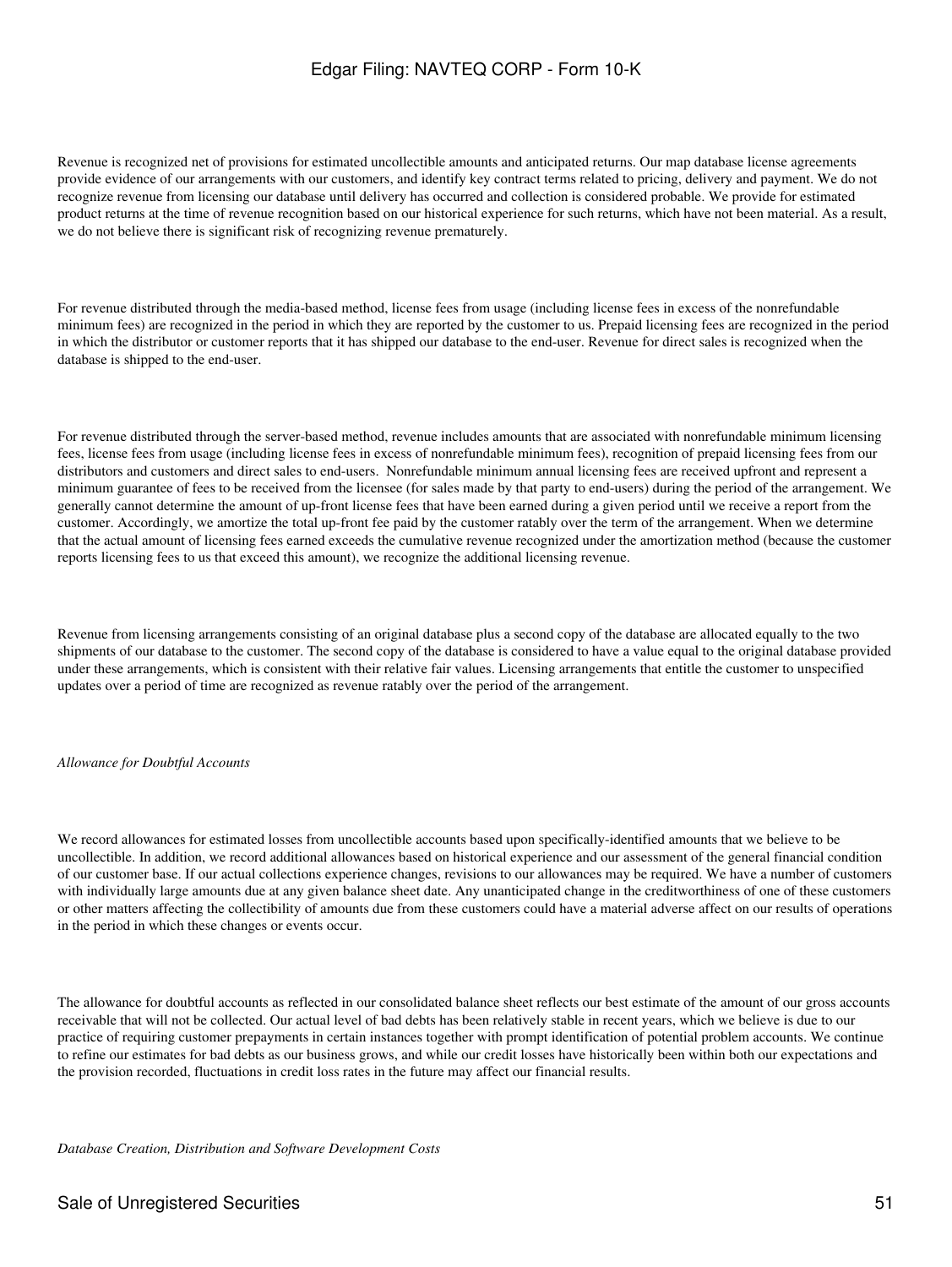We have invested significant amounts in creating and updating our database and developing related software applications for internal use. Database creation and distribution costs consist of database creation and updating, database licensing and distribution, and database-related software development. Database creation and updating costs are expensed as incurred. These costs include the direct costs of database creation and validation, costs to obtain information used to construct the database, and ongoing costs for updating and enhancing the database content. Database licensing and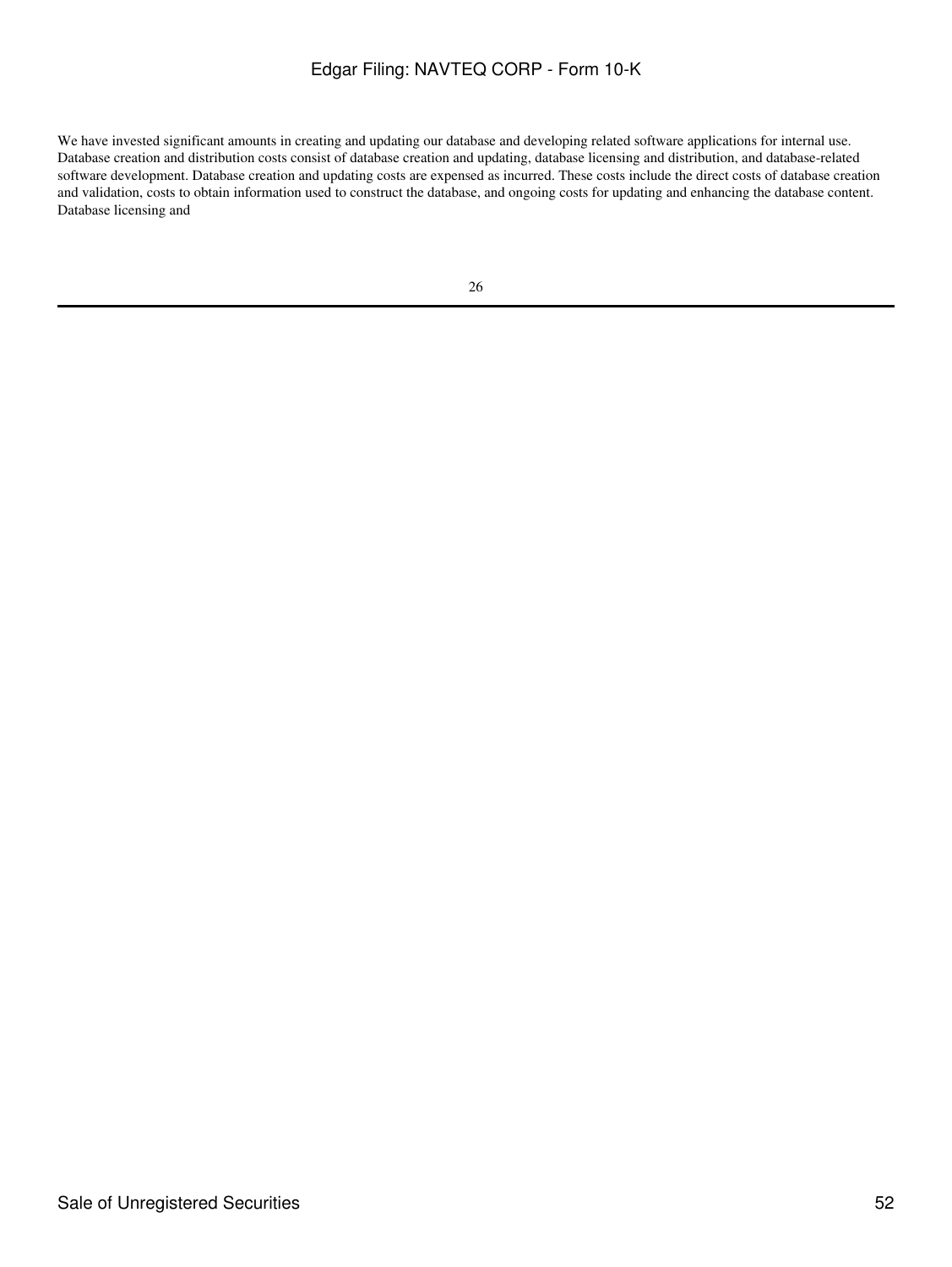distribution costs include the direct costs related to reproduction of the database for licensing and per-copy sales and shipping and handling costs. Database-related software development costs consist primarily of costs for the development of software as follows: (i) applications used internally to improve the effectiveness of database creation and updating activities, (ii) enhancements to internal applications that enable our core database to operate with emerging technologies, and (iii) applications to facilitate customer use of our database. Costs of internal-use software are accounted for in accordance with AICPA Statement of Position (SOP) No. 98-1, Accounting for the Costs of Computer Software Developed or Obtained for Internal Use. Accordingly, certain application development costs relating to internal-use software have been capitalized and are being amortized on a straight-line basis over the estimated useful lives of the assets. It is possible that our estimates of the remaining economic life of the technology could change from the current amortization periods. In that event, impairment charges or shortened useful lives of internal-use software could be required.

#### *Impairment of Long-lived Assets*

As of December 31, 2003 and 2004, our long-lived assets consisted of property and equipment and internal-use software. We review long-lived assets for impairment whenever events or changes in circumstances indicate that the carrying amount of an asset may not be recoverable. Recoverability of assets to be held and used is measured by comparison of the carrying amount of an asset to estimated undiscounted future cash flows expected to be generated by the asset. If the carrying amount of an asset exceeds its estimated future cash flows, an impairment charge is recognized in the amount by which the carrying amount of the asset exceeds the fair value of the asset. Significant management judgment is required in determining the fair value of our long-lived assets to measure impairment, including projections of future discounted cash flows.

*Realizability of Deferred Tax Assets*

The assessment of the realizability of deferred tax assets involves a high degree of judgment and complexity. In assessing the realizability of deferred tax assets, management considers whether it is more likely than not that some portion or all of the deferred tax assets will not be realized. The realization of deferred tax assets is dependent upon the generation of future taxable income during the periods in which temporary differences, as determined pursuant to Statement of Financial Accounting Standards (SFAS) No. 109, Accounting for Income Taxes, become deductible. Management considers the scheduled reversal of deferred tax liabilities, projected future taxable income, and tax planning strategies in making this assessment. Management s evaluation of the realizability of deferred tax assets must consider both positive and negative evidence, and the weight given to the potential effects of positive and negative evidence is based on the extent to which it can be objectively verified. We have generated significant taxable losses since our inception, and prior to the year ended December 31, 2003, management had concluded that a valuation allowance against substantially all of our deferred tax assets was required. However, our European operations generated taxable profits throughout 2002, and for the year ended December 31, 2003, both our European and U.S. operations generated taxable income. During 2003, we assessed the realizability of our deferred tax assets by weighing both positive and negative evidence. Positive evidence included qualitative factors such as growing market acceptance of navigation products in Europe and North America, particularly in automobiles, our leading competitive positions in both Europe and the U.S., and the significant time required and cost involved in building a database such as ours. Positive quantitative evidence included our strong recent operating performance in both Europe and the U.S., our projections of our future operating results that indicate that we will be able to generate sufficient taxable income to fully realize the benefits of our existing loss carryforwards before they expire, and the length of carryforward periods related to our net operating losses, approximately half of which have no statutory expiration date. Negative evidence included our history of operating losses through 2001, the likelihood of increased competition and the loss of a large customer. After evaluating the available evidence, management determined that sufficient objective evidence existed to conclude that it was more likely than not that a portion of the deferred tax assets would be realized. Accordingly, we reversed the valuation allowance related to net operating loss carryforwards and other temporary items in Europe and the United States, resulting in the recognition of an income tax benefit of \$168,752 in 2003.

As of December 31, 2003, we had fully reserved for the tax benefits related to interest expense carryforwards in the United States as we believed it was more likely than not that the benefits would not be realized. At such time, we believed it was more likely than not that we would not realize the benefit associated with the interest expense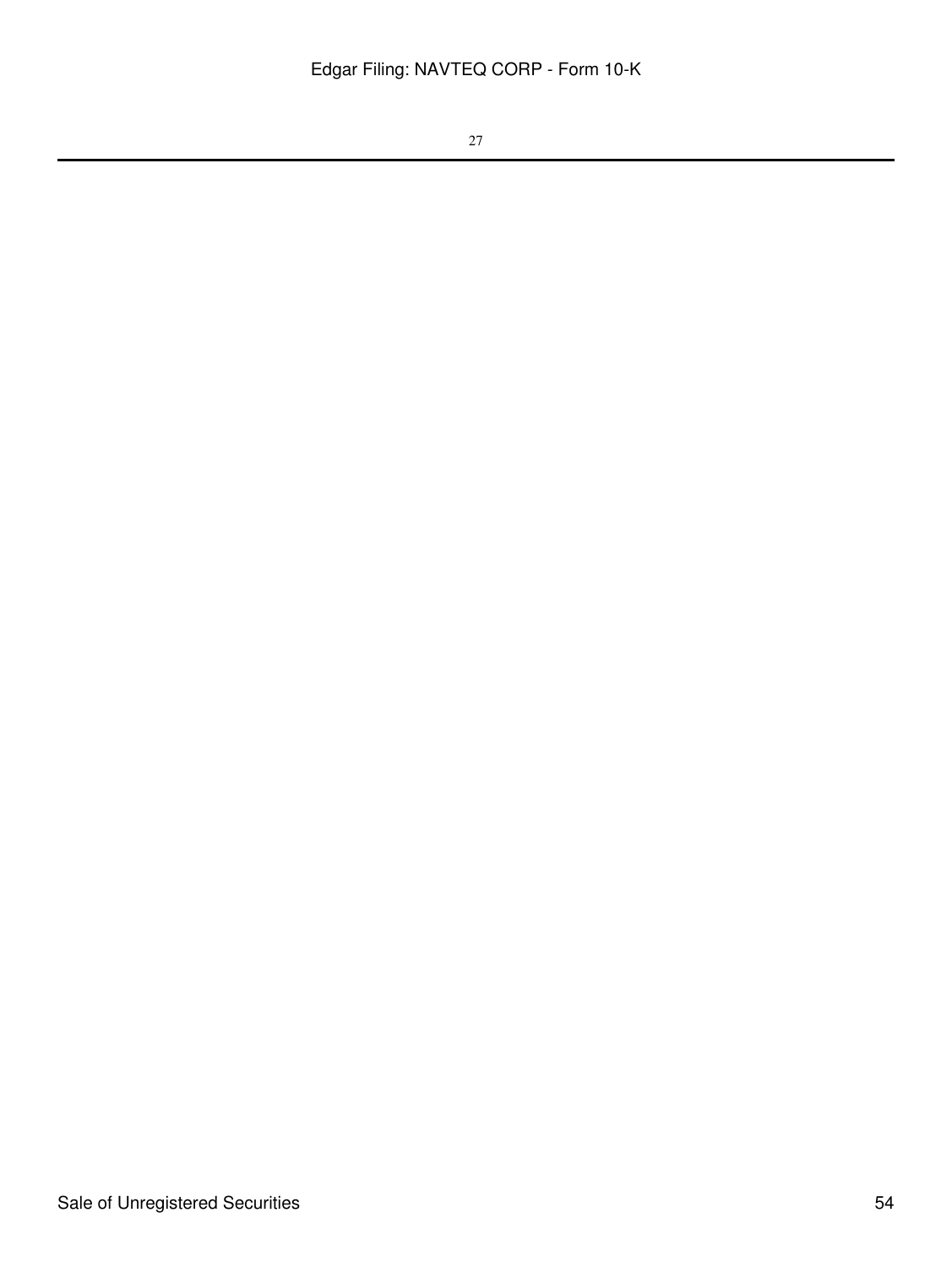carryforwards due to (1) restrictions placed on the deductibility of the interest as a result of Philips controlling interest in us and (2) uncertainty about our ability to generate sufficient incremental future taxable income in the United States to offset the additional interest expense deductions. During the third quarter of 2004, Philips relinquished its controlling interest in us after our initial public offering. We are now allowed to deduct the deferred interest expense in tandem with our net operating loss carryforwards. As a result, we reevaluated whether it is more likely than not that the tax benefits associated with our net operating loss carryforwards and our interest expense carryforwards will be realized. Our evaluation considered both positive and negative evidence, and the weight given to the potential effects of positive and negative evidence was based on the extent to which it can be objectively verified in the same manner as described above for the evaluation completed in 2003. Based on that evaluation, we determined the amount of net deferred tax assets that we believe it is more likely than not that we will realize. Our estimate of the deferred tax assets that we expect are more likely than not to be realized did not require us to record an adjustment to the balance of the related valuation allowance. As of December 31, 2004, we had a valuation allowance for deferred tax assets of \$86,478 related to a portion of our U.S. net operating loss and interest expense carryforwards, and Canadian net operating loss carryforwards.

We cannot assure you that we will continue to experience taxable income at levels consistent with recent performance in some or all of the jurisdictions in which we do business. In the event that actual taxable income differs from our projections of taxable income by jurisdiction, changes in the valuation allowance, which could affect our financial position and net income, may be required.

#### **Results of Operations**

#### *Comparison of Years Ended December 31, 2003 and 2004*

*Operating Income, Net Income and Net Income Per Share of Common Stock.* Our operating income increased from \$63,758 in 2003 to \$94,586 in 2004, due primarily to our revenue growth in 2004. Our net income decreased from \$235,815 in 2003 to \$54,066 in 2004, due primarily to the \$168,752 effect of the reversal of the valuation allowance on our deferred tax assets related to net operating loss carryforwards and other temporary items in 2003; the recording of a full income tax provision in 2004; and a tax adjustment recorded in 2004 related to changes in statutory corporate income tax rates. Basic net income per share of common stock decreased from \$2.81 in 2003 to \$0.62 in 2004. Diluted net income per share of common stock decreased from \$2.69 in 2003 to \$0.59 in 2004.

The following table highlights changes in selected line items, which are material to our results of operations. An analysis of the factors affecting each line is provided in the paragraphs that appear after the table. In addition, the percentage change for other income (expense) and income tax benefit (expense) as compared to the prior year is not specified below. We believe that these percentages are not meaningful since the changes are unusually large due to non-recurring items more fully described in the narrative section for each.

|                                              |         |          |            | $\%$   |
|----------------------------------------------|---------|----------|------------|--------|
|                                              | 2003    | 2004     | Change     | Change |
| Net revenue                                  | 272,623 | 392,858  | 120.235    | 44.1%  |
| Database creation and distribution costs     | 125,841 | 186,330  | 60.489     | 48.1%  |
| Selling, general and administrative expenses | 83,024  | 111.942  | 28.918     | 34.8%  |
| Other income (expense)                       | 6.543   | (758)    | (7.301)    |        |
| Income tax benefit (expense)                 | 165.514 | (39.762) | (205, 276) |        |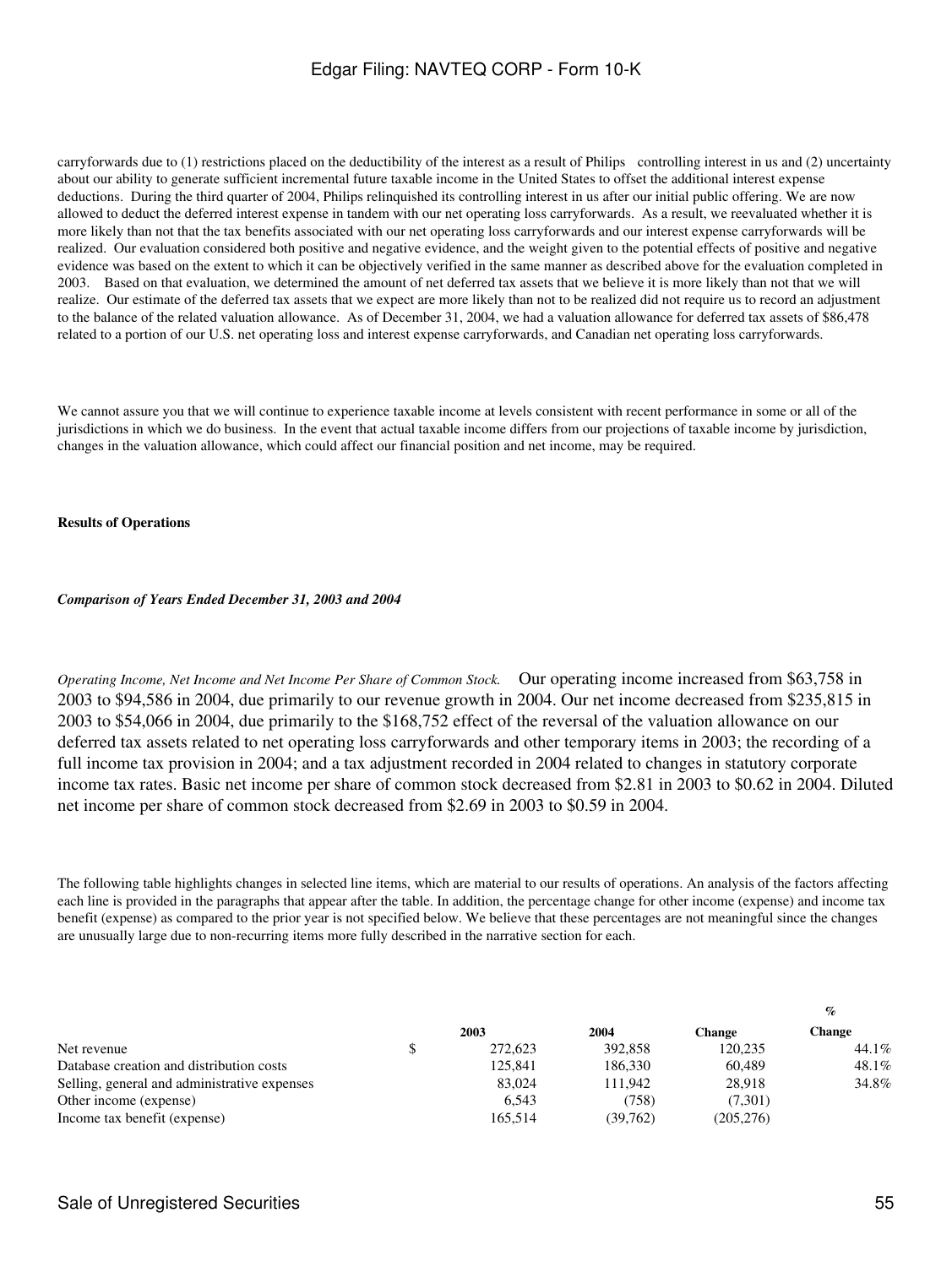*Net Revenue.* The increase in total revenue was due to a significant increase in database licensing, resulting primarily from increased unit sales to existing customers. Growth occurred in all geographic regions in 2004, as North American revenue increased 36.7% from \$91,664 in 2003 to \$125,317 in 2004, and European revenue increased 47.8% from \$180,959 in 2003 to \$267,541 in 2004. North American and European revenue both increased primarily due to the increase in unit sales to vehicle navigation systems vendors and automobile manufacturers during 2004. Foreign currency translation increased revenue within the European operations by approximately \$17,649 during 2004 due to the strengthening of the euro. Excluding the effect of foreign currency translation, European revenue would have grown 38.1%. Approximately 29% of our revenue for 2003 came from two customers (accounting for approximately 18% and 12% of total revenue, respectively), while approximately 26% of our revenue for 2004 came from two customers (accounting for approximately 16% and 10% of total revenue, respectively).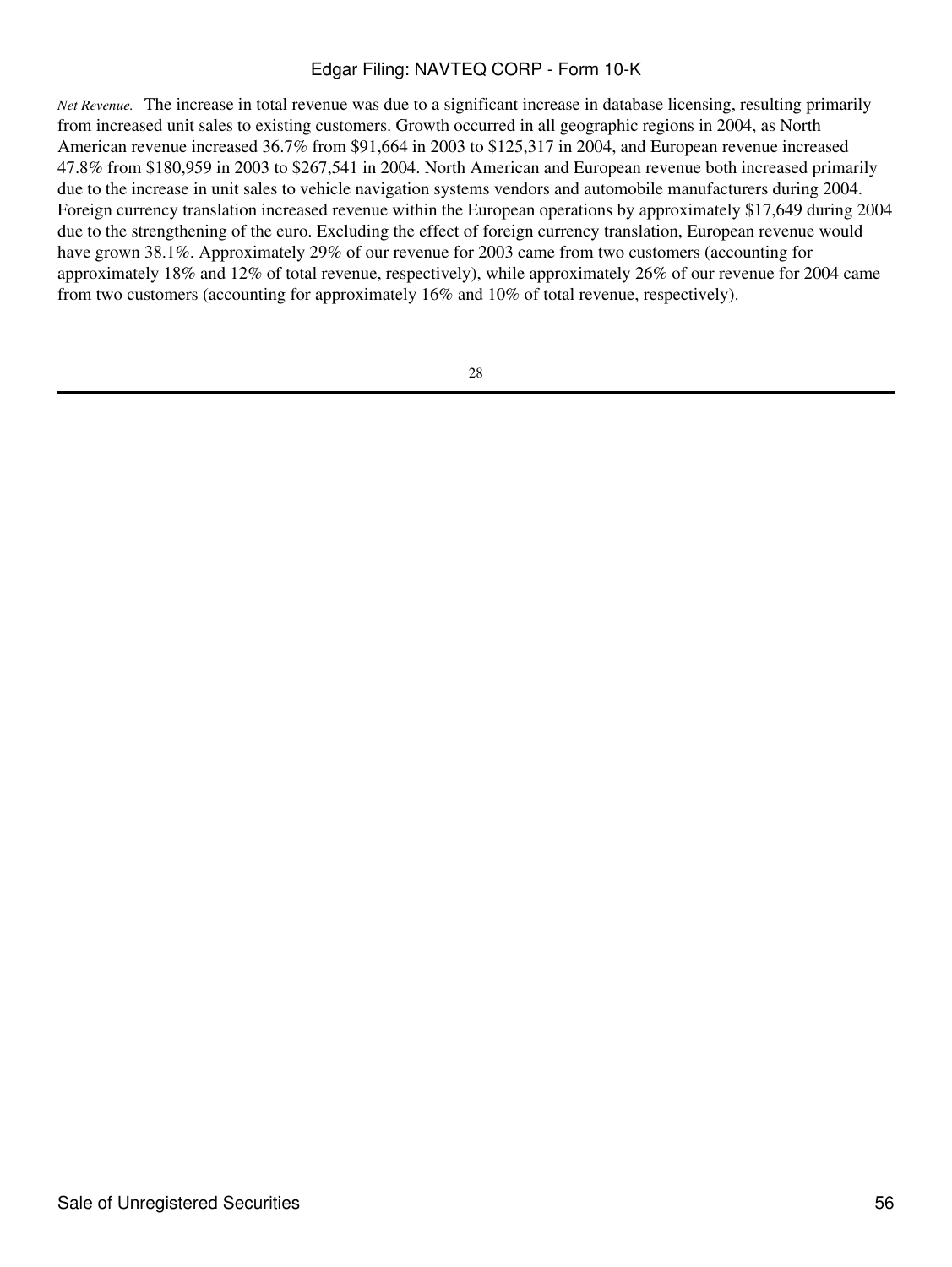*Database Creation and Distribution Costs.* The increase in database creation and distribution costs was due primarily to increased production costs of approximately \$29,400 in 2004 as compared to 2003, as a result of growth in database licensing activities, and our continued investment in updating, improving and maintaining the coverage of our database that resulted in an increase of approximately \$16,600 in 2004 as compared to 2003, as well as increased efforts related to technological enhancements to our database in both North America and Europe that resulted in an increase of approximately \$8,700 in 2004 as compared to 2003. In addition, there was an unfavorable foreign currency translation effect within European operations of approximately \$5,800 due to the strengthening euro. Reducing these expenses was the capitalization of \$9,966 and \$12,792 of development costs for internal-use software in 2003 and 2004, respectively.

*Selling, General and Administrative Expenses.* The increase in selling, general and administrative expenses was due primarily to our investments in growing the size of our worldwide sales force and marketing initiatives to expand the breadth of our product offerings and to diversify our customer base that together resulted in an increase of approximately \$13,700 in 2004 as compared to 2003. Also contributing to the increase were expenses related to improving our infrastructure to support future growth that resulted in an increase of approximately \$12,500 in 2004 as compared to 2003 plus an unfavorable foreign currency translation effect within European operations of approximately \$2,700 due to the strengthening euro.

*Other Income (Expense).* As of January 1, 2003, the U.S. dollar denominated intercompany loan obligation of one of our European subsidiaries to us and one of our North American subsidiaries was re-classified from a permanent advance to an obligation that management intends to settle. This change in classification was based on management sintention that the loan be repaid in full and on the ability of the European subsidiary to repay the loan. In accordance with SFAS No. 52, Foreign Currency Translation, the foreign currency gains and losses resulting from the change in the U.S. dollar/euro exchange rate are reflected as a component of other income (expense). For the year ended December 31, 2003, we recognized a net foreign currency gain of \$6,174 compared to a net foreign currency loss of \$(1,686) for the year ended December 31, 2004. The gain in 2003 primarily occurred before we entered into a foreign currency swap agreement to hedge the exchange rate effects on the aforementioned intercompany loan (See Note 11 of Notes to Consolidated Financial Statements).

In addition, interest income increased from \$414 in 2003 to \$1,158 in 2004 primarily due to higher average cash balances in 2004 as well as higher percentage returns on the invested cash.

*Income Tax Benefit (Expense).* The income tax benefit in 2003 was primarily due to the reversal of the valuation allowance on deferred tax assets related to net operating loss carryforwards. During 2003, we determined that it was more likely than not that we would be able to realize the benefit of the net operating loss carryforwards in Europe and the United States. The reversal of the valuation allowance together with the recognition of changes in other temporary differences resulted in our recording of a deferred income tax benefit of \$168,752 and the recognition of a corresponding net deferred tax asset on our consolidated balance sheet. In 2004, we began recording an income tax provision based on our taxable income and applicable income tax rates in each jurisdiction, resulting in a tax provision of \$35,938. During the fourth quarter of 2004, we revalued the deferred tax asset on our balance sheet due to changes in statutory corporate income tax rates, resulting in a decrease to the asset and additional income tax expense of \$3,824, bringing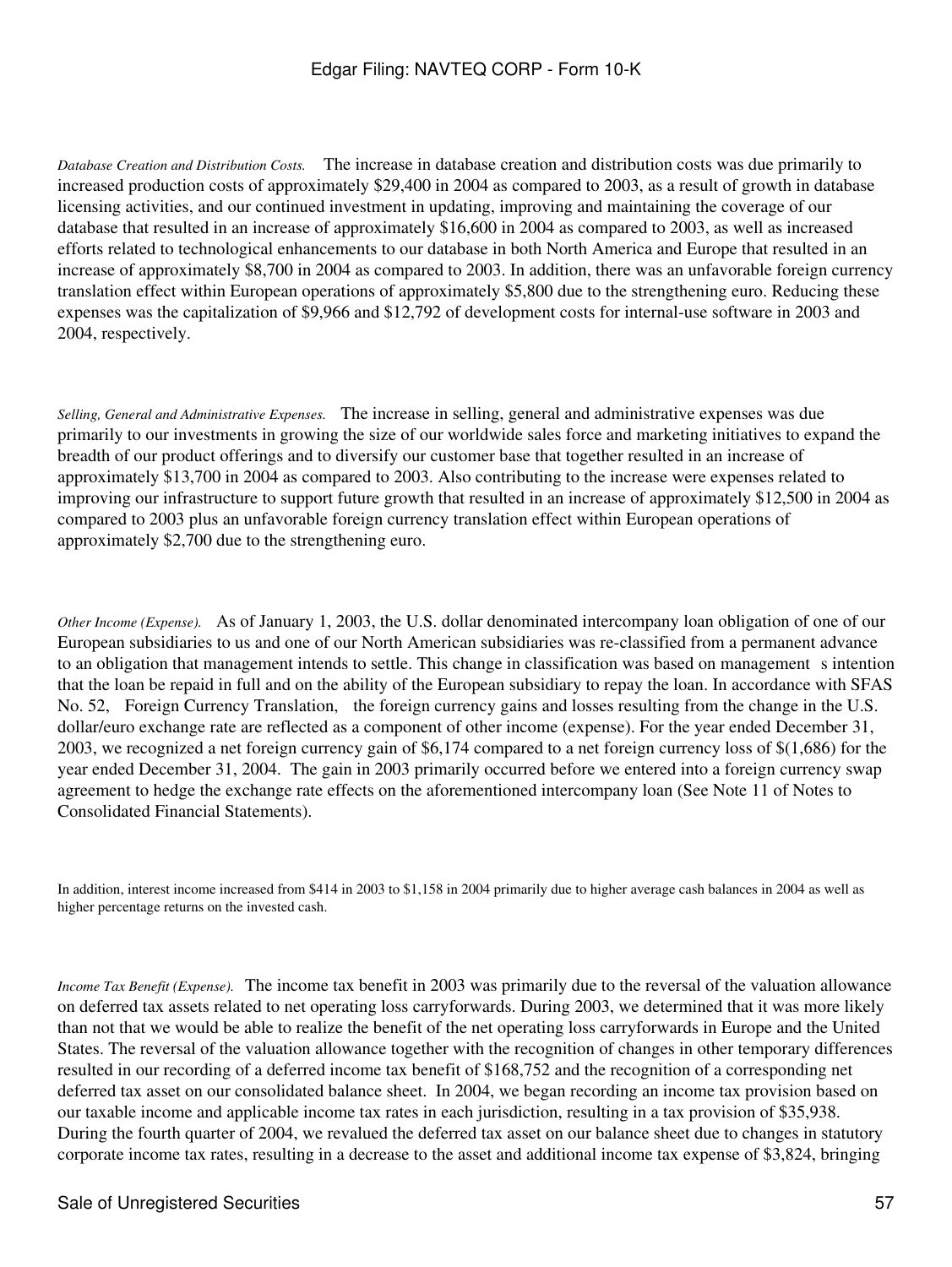the total income tax provision to \$39,762. This revaluation was primarily due to legislation in The Netherlands enacted during the fourth quarter of 2004 that reduced statutory corporate income tax rates starting in 2005 from a rate of 34.5% in 2004 to 30.0% by 2007. The adjustment increased our 2004 effective tax rate, but should reduce our effective tax rate in future years. Current income tax expense of \$3,238 in 2003 related to various foreign countries where we do not have tax loss carryforwards.

*Comparison of Years Ended December 31, 2002 and 2003*

*Operating Income, Net Income and Net Income (Loss) Per Share of Common Stock.* Our operating income increased from \$9,928 in 2002 to \$63,758 in 2003, due primarily to our revenue growth in 2003. Our net income increased from \$8,155 in 2002 to \$235,815 in 2003, due primarily to our revenue growth combined with the \$168,752 effect of the reversal of the valuation allowance on our deferred tax assets related to net operating loss carryforwards and other temporary items. In 2002, net loss applicable to common stockholders was \$(102,309), which included a reduction of \$110,464 from net income related to the cumulative preferred stock dividends paid in 2002 on our preferred stock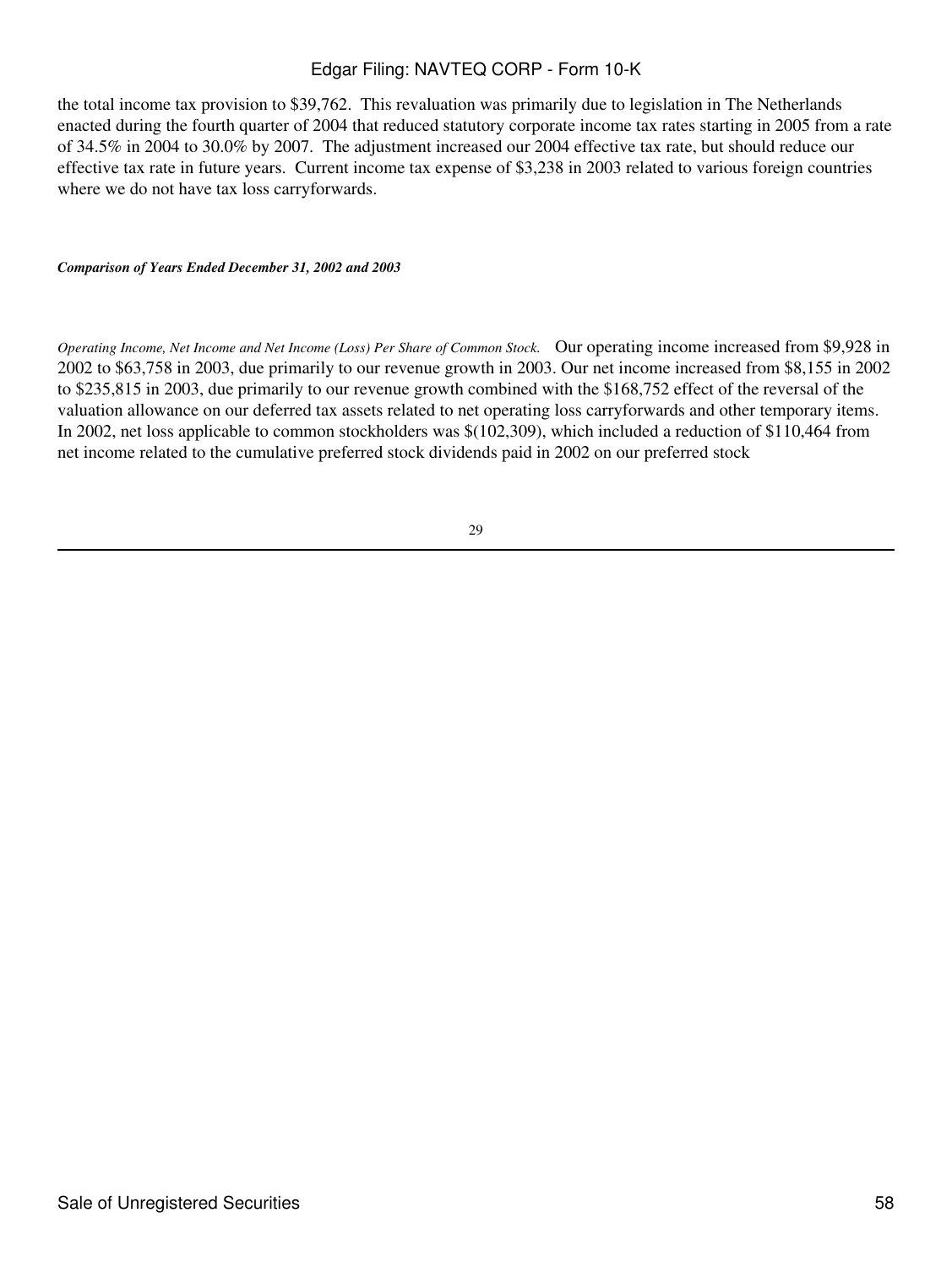previously held by Philips. These shares of preferred stock were converted into common stock during the fourth quarter of 2002. Basic net income (loss) per share of common stock changed from a net loss per share of \$(2.41) in 2002 to net income per share of \$2.81 in 2003. Diluted net income (loss) per share of common stock changed from a net loss per share of \$(2.41) in 2002 to net income per share of \$2.69 in 2003.

The following table highlights changes in selected line items, which are material to our results of operations. An analysis of the factors affecting each line is provided in the paragraphs that appear after the table. In addition, the percentage change for other income (expense) and income tax benefit (expense) as compared to the prior year is not specified below. We believe that these percentages are not meaningful since the changes are unusually large due to non-recurring items more fully described in the narrative section for each.

|         |         |         | $\prime\prime$ |
|---------|---------|---------|----------------|
| 2002    | 2003    | Change  | Change         |
| 165.849 | 272,623 | 106,774 | 64.4%          |
| 92.499  | 125,841 | 33.342  | 36.0%          |
| 63.422  | 83,024  | 19.602  | 30.9%          |
| (668)   | 6.543   | 7.211   |                |
| (1,105) | 165.514 | 166,619 |                |
|         |         |         |                |

*Net Revenue.* The increase in total revenue was due to a significant increase in database licensing, resulting primarily from increased unit sales to existing customers. Growth occurred in all geographic regions in 2003, as North American revenue increased 73.6% from \$52,807 in 2002 to \$91,664 in 2003, and European revenue increased 60.1% from \$113,042 in 2002 to \$180,959 in 2003. North American and European revenue both increased primarily due to the increase in unit sales to vehicle navigation systems vendors and automobile manufacturers during 2003. Foreign currency translation increased revenue within the European operations by approximately \$27,700 during 2003 due to the strengthening of the euro. Excluding the effect of foreign currency translation, European revenue would have grown 35.6%. Approximately 28% of our revenue in 2002 came from two customers (accounting for 15% and 13% of total revenue, respectively), while approximately 29% of our revenue for 2003 came from two customers (accounting for approximately 18% and 12% of total revenue, respectively).

*Database Creation and Distribution Costs.* The increase in database creation and distribution costs was due primarily to increased production costs of approximately \$15,000 in 2003 as compared to 2002, as a result of growth in database licensing activities, and our continued investment in updating, improving and maintaining the coverage of our database that resulted in an increase of approximately \$7,100 in 2003 as compared to 2002, as well as increased efforts related to technological enhancements to our database in both North America and Europe that resulted in an increase of approximately \$1,600 in 2003 as compared to 2002. In addition, there was an unfavorable foreign currency translation effect within European operations of approximately \$8,900 due to the strengthening euro. Reducing these expenses was the capitalization of \$10,027 and \$9,966 of development costs for internal-use software in 2002 and 2003, respectively.

*Selling, General and Administrative Expenses.* The increase in selling, general and administrative expenses was due primarily to our investments in growing the size of our worldwide sales force and marketing initiatives to expand the breadth of our product offerings and to diversify our customer base that together resulted in an increase of approximately \$12,100 in 2003 as compared to 2002. Also contributing to the increase were expenses related to

**%**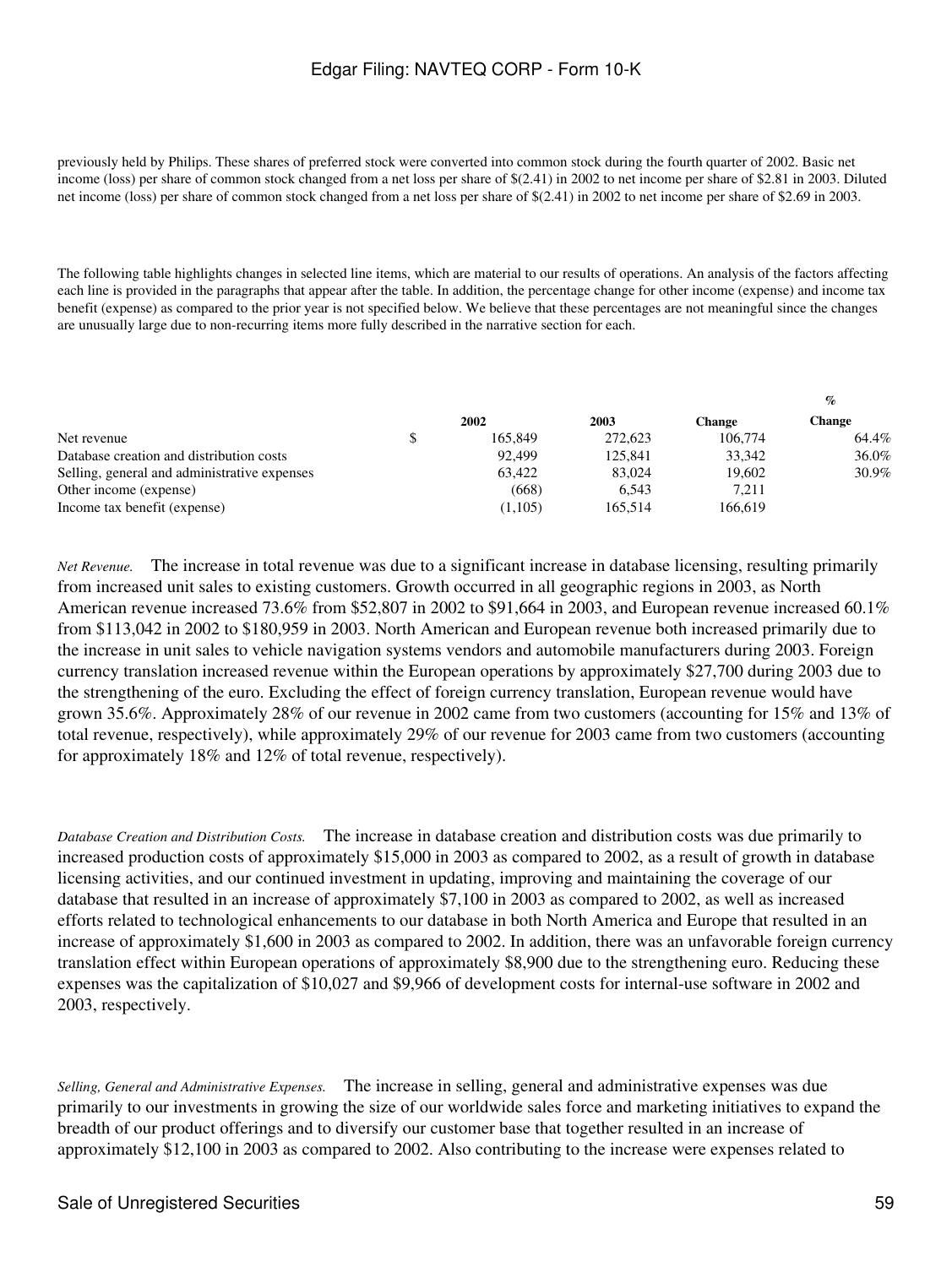improving our infrastructure to support future growth that resulted in an increase of approximately \$3,100 in 2003 as compared to 2002 plus an unfavorable foreign currency translation effect within European operations of approximately \$4,400 due to the strengthening euro.

*Other Income (Expense).* As of January 1, 2003, the U.S. dollar denominated intercompany loan obligation of one of our European subsidiaries to us and one of our North American subsidiaries was re-classified from a permanent advance to an obligation that management intends to settle. This change in classification was based on management s intention that the loan be repaid in full and on the ability of the European subsidiary to repay the loan. In accordance with SFAS No. 52, Foreign Currency Translation, the foreign currency gain resulting from the change in the U.S. dollar/euro exchange rate during the period from January 1, through December 31, 2003 is reflected as a component of other income (expense). For the year ended December 31, 2003, we recognized a net foreign currency gain of \$6,174, consisting of \$29,546 in foreign currency transaction gains primarily due to the impact of the strengthening of the euro on the U.S.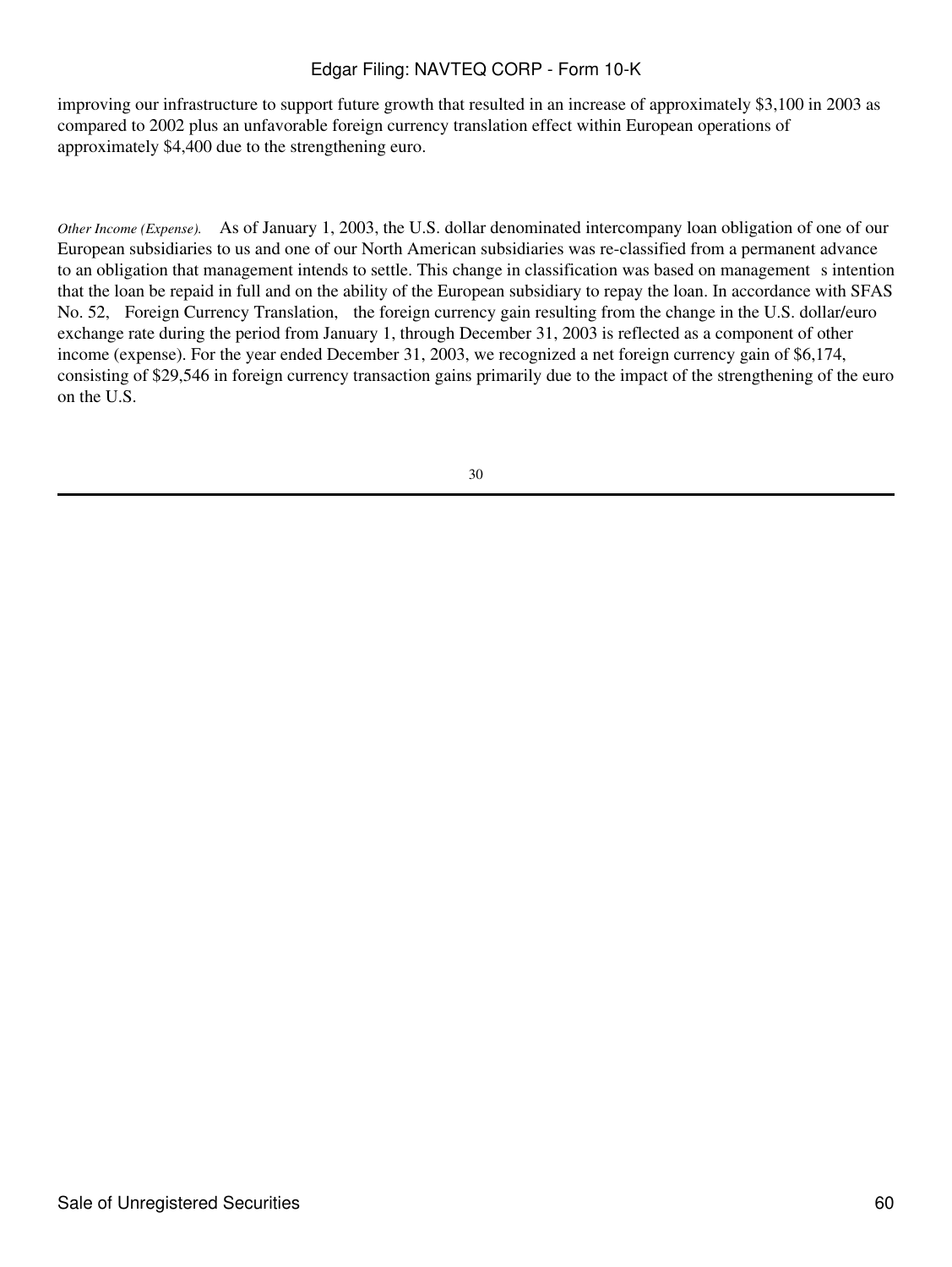dollar denominated intercompany loan offset by \$21,997 in foreign currency derivative losses and \$1,375 of net interest expense related to the foreign currency derivative (See Note 11 of Notes to Consolidated Financial Statements). Interest expense decreased by \$806 due to the settlement of an interest bearing refundable deferred licensing advance in 2002.

*Income Tax Benefit (Expense).* The income tax benefit in 2003 was primarily due to the reversal of the valuation allowance on deferred tax assets related to net operating loss carryforwards. During 2003, we determined that it was more likely than not that we would be able to realize the benefit of the net operating loss carryforwards in Europe and the United States. The reversal of the valuation allowance together with the recognition of changes in other temporary differences resulted in our recording of a deferred income tax benefit of \$168,752 and the recognition of a corresponding net deferred tax asset on our consolidated balance sheet. Current income tax expense of \$1,105 and \$3,238 in 2002 and 2003, respectively, related to various foreign countries where we do not have tax loss carryforwards as well as \$400 arising from a tax audit during 2002. The remaining foreign operations did not incur income tax expense in 2002, because taxable income was applied against available loss carryforwards. No income tax benefit was recorded for our domestic losses during 2002, because a full valuation allowance was recorded against our net deferred tax assets in the United States.

### **Liquidity and Capital Resources**

Since 2002, we have financed our operations through cash generated from operating income. As of December 31, 2004, cash and cash equivalents and marketable securities totaled \$103,031. In April 2004, we declared a special cash dividend of \$47,159, which was paid on June 18, 2004 to our common stockholders or record as of April 19, 2004.

On November 9, 2004, we obtained, through our operating subsidiary for North America, a new revolving line of credit that is scheduled to mature on December 1, 2005. Pursuant to the terms of the line of credit, we may borrow up to \$25,000 at an interest rate of either U.S. LIBOR plus 0.5% or the greater of the prime rate or the Federal funds rate plus 0.5%. We are required to pay to the bank a quarterly facility fee of 7.5 basis points per annum on the average daily unused commitment. We have guaranteed our operating subsidiary s obligations under this facility. As of December 31, 2004, we had no borrowings against this line of credit.

The following table presents a trend of cash flows from operations for the quarters ended:

|                                              | 2003 |                 |                 |           |                 |                 | 2004            |           |                 |
|----------------------------------------------|------|-----------------|-----------------|-----------|-----------------|-----------------|-----------------|-----------|-----------------|
|                                              |      | <b>Mar. 30.</b> | <b>June 29.</b> | Sept. 28. | <b>Dec. 31.</b> | <b>Mar. 28,</b> | <b>June 27.</b> | Sept. 26. | <b>Dec. 31.</b> |
| Cash flows from operations $\qquad$ \$ 3,320 |      |                 | 23.032          | 17.514    | 22.082          | 4.911           | 50.925          | 15.770    | 34.816          |

Since the first quarter of 2002, our operations have continued to produce positive cash flows. The cash flows have been driven by increased demand for our products and our ability to deliver these products profitably and collect receivables from our customers effectively. These funds have allowed us to make investments required to grow the business and have provided us excess cash. We previously deposited cash in excess of our short-term operational needs with Philips pursuant to deposit agreements. The deposit agreements expired on August 11, 2004, at which time we invested cash balances in excess of our short-term operational needs in cash equivalents and marketable securities of high credit quality.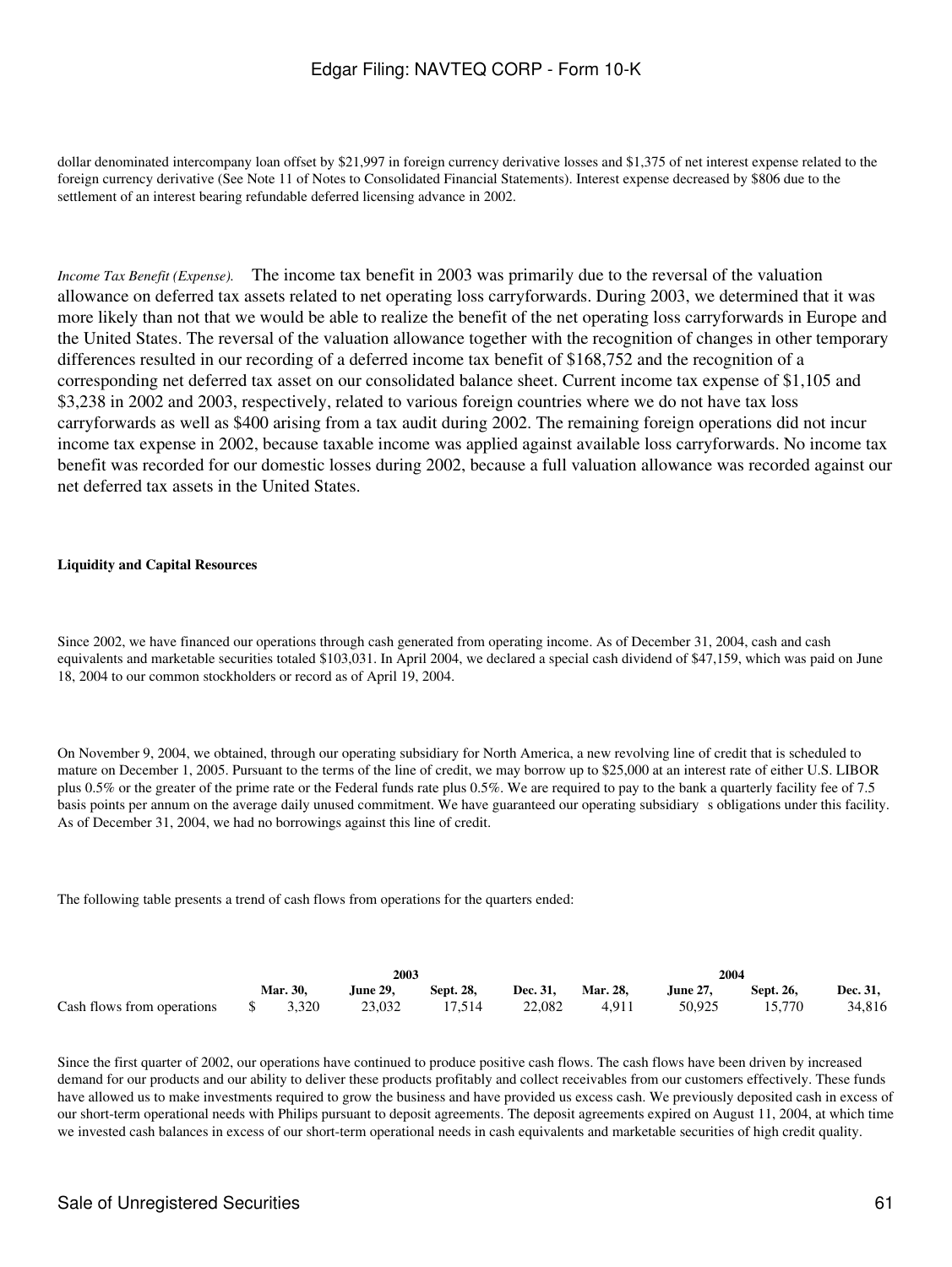The following table presents our contractual cash obligations as of December 31, 2004: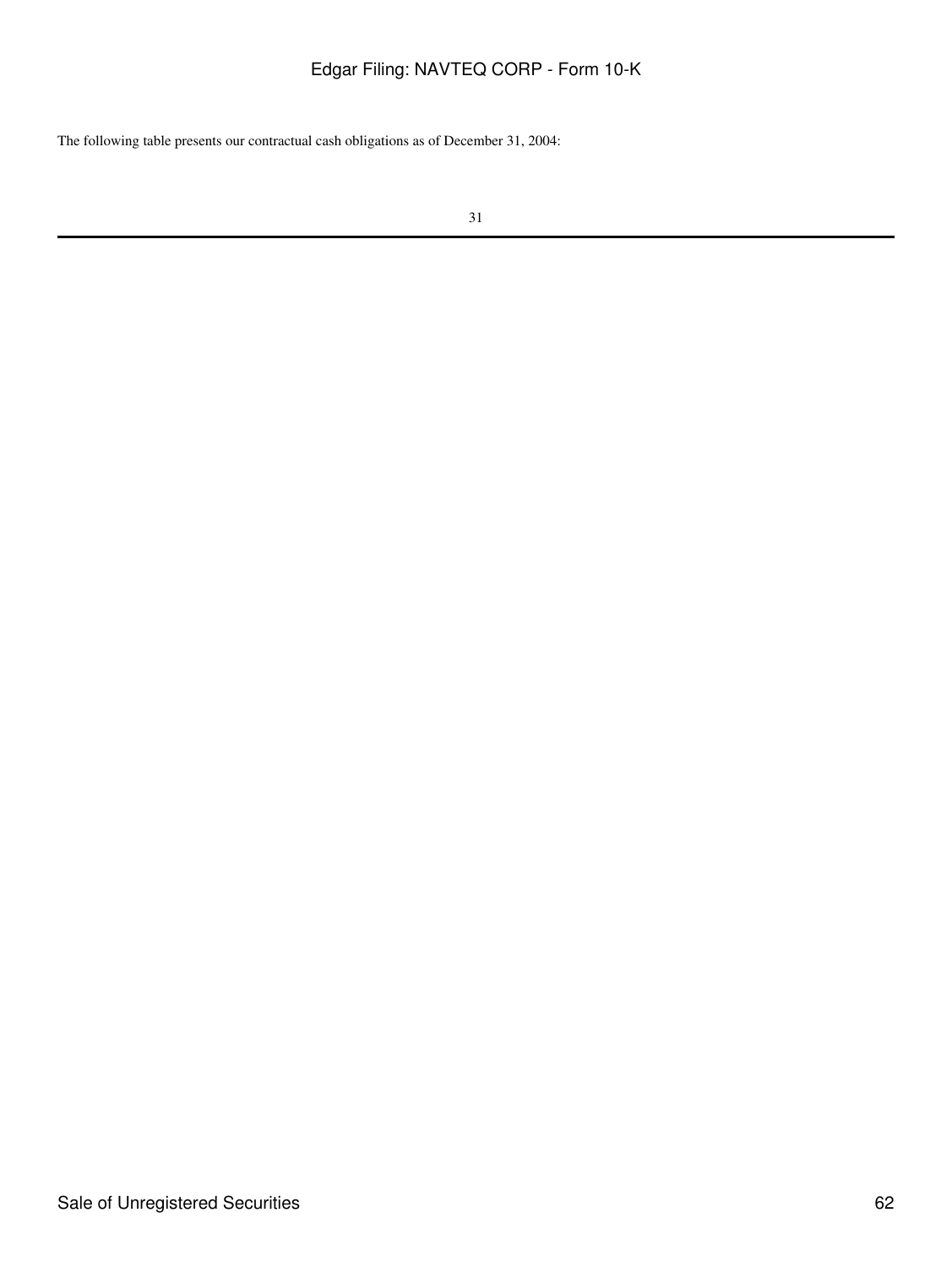#### **Payments Due by Period**

|                                     |              | 1 vear  | $1-3$  | $4-5$ | After 5 |
|-------------------------------------|--------------|---------|--------|-------|---------|
| <b>Contractual Cash Obligations</b> | Total        | or less | vears  | vears | Years   |
| Operating leases                    | \$<br>33,202 | 11.996  | 15.036 | 3.545 | 2,625   |
| Third party content commitments     | 833          | 833     |        |       |         |
| Source material obligations         | 746          | 410     | 336    |       |         |
| Total contractual cash obligations  | \$<br>34.781 | 13.239  | 15.372 | 3.545 | 2,625   |

We do not have any off-balance sheet arrangements, other than the operating leases and third party content commitments identified in the table above. In addition to operating lease commitments for our facilities, we currently have an obligation to pay upon demand source material obligations of \$746, which are payable based upon future revenue generated from our licensing of our database containing the source material. The source material obligations are reported in other long-term liabilities on our consolidated balance sheet. We also have a commitment to purchase third party content of \$833.

We believe that our current cash resources on hand, temporary excess cash deposited in cash equivalents and marketable securities, and cash flows from operations, together with funds available from the revolving line of credit, will be adequate to satisfy our anticipated working capital needs and capital expenditure requirements at our current level of operations for at least the next twelve months. We do, however, consider additional debt and equity financing from time to time and may enter into these financings in the future. Philips is not obligated to provide any future financing to us.

Cash and cash equivalents increased by \$28,119 during the year ended December 31, 2004. The changes in cash and cash equivalents for the periods ended are as follows:

|                                                  | Year ended Dec. 31, |           |           |           |  |
|--------------------------------------------------|---------------------|-----------|-----------|-----------|--|
|                                                  |                     | 2002      | 2003      | 2004      |  |
| Cash provided by operations                      | \$                  | 22.234    | 65.948    | 106.422   |  |
| Cash used in investing activities                |                     | (17, 183) | (74, 542) | (34, 124) |  |
| Cash provided by (used in) financing activities  |                     | (3.923)   | 288       | (45,766)  |  |
| Effect of exchange rates on cash                 |                     | 793       | 861       | 1.587     |  |
| Increase (decrease) in cash and cash equivalents | \$                  | 1.921     | (7.445)   | 28,119    |  |

#### *Operating Activities*

For each of the past three fiscal years, net cash provided by operating activities has improved significantly, primarily as a result of improved operating results driven by increased demand for our products. In general, the growth in our operating assets and liabilities has coincided with the profitable growth in our business. Accounts receivable increased \$12,061 and \$10,086 for the years ended December 31, 2003 and 2004, respectively, primarily due to the overall growth in our revenue. In 2004, our balance of deposits and other assets increased \$8,711 primarily due to payments for third party content for our database. Accounts payable increased \$9,876 during the year ended December 31, 2003 primarily due to expenses incurred related to the growth of our operations. Accrued payroll and related liabilities increased \$6,536 during 2004 primarily due to the accrual of annual employee compensation programs that were paid in the first quarter of 2005. Deferred revenue decreased \$6,060 during the year ended December 31, 2003, as previous customer prepayments were recognized as revenue during the period. Deferred revenue increased \$14,431 during 2004 primarily due to a \$30,000 prepayment by a customer as described in the following paragraph offset by revenue recognized.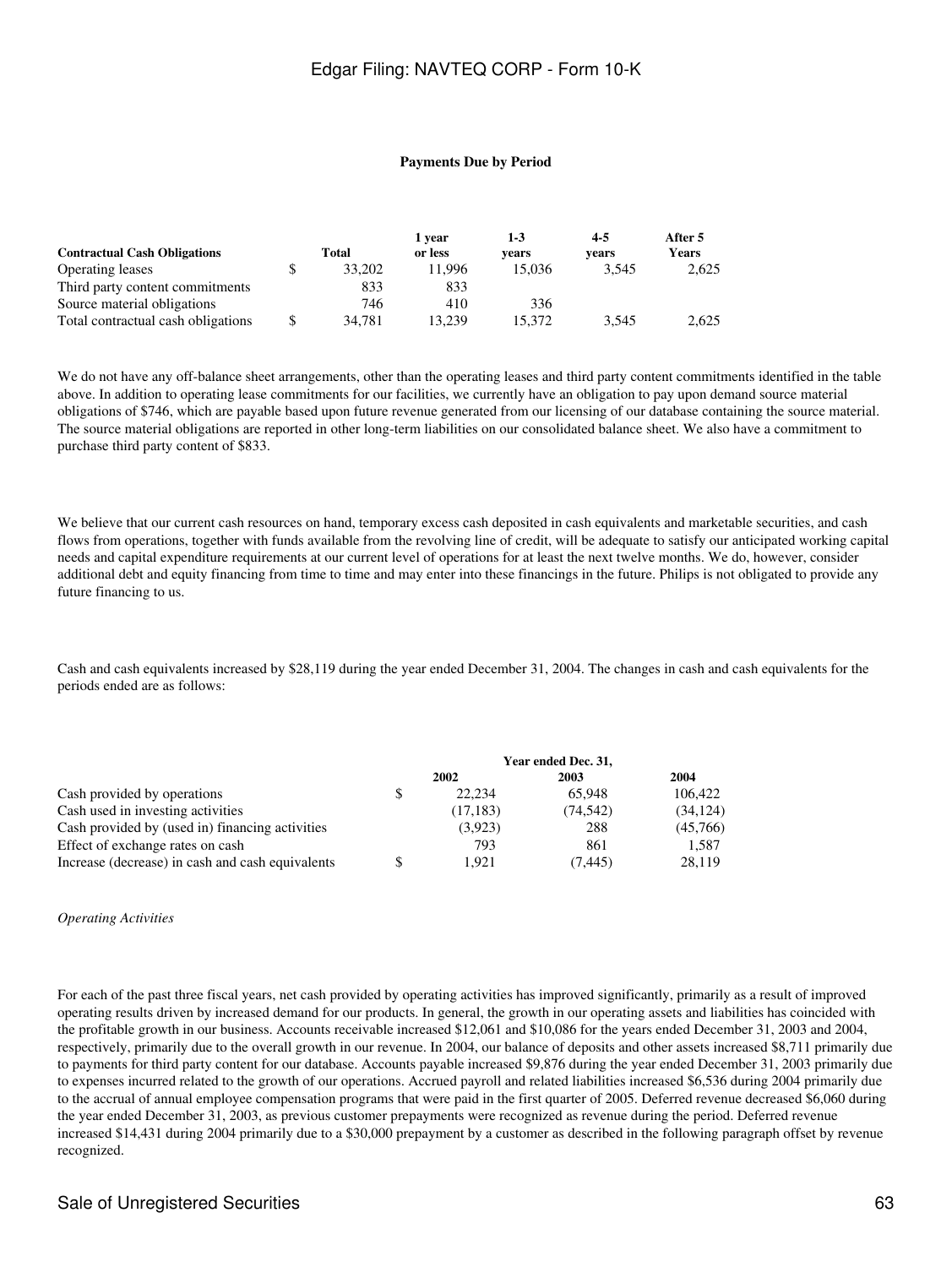The \$30,000 payment was the result of an agreement that we entered into with a customer during the first quarter of 2004 whereby the customer agreed to prepay \$30,000. The customer may apply a portion of the prepayment for license fees due to us in any calendar year under the agreement. In the event the prepayment is not fully exhausted by the end of calendar year 2009, the customer may extend the term of the agreement to the end of calendar year 2010. The prepayment was initially recorded as deferred revenue and will be recognized according to our revenue recognition policy as we receive royalty reports from the customer evidencing their use of the prepaid licenses. The amount of recognition for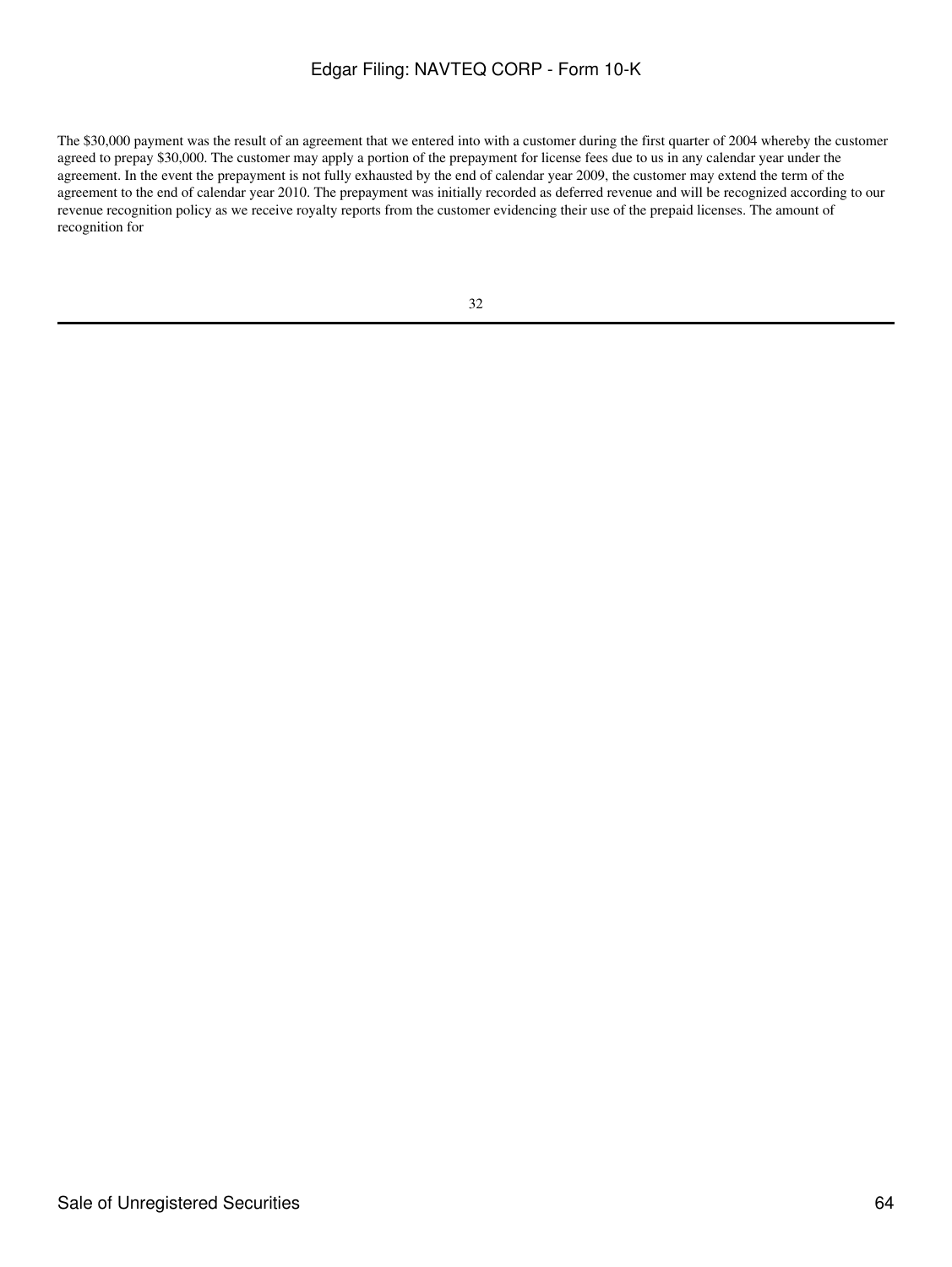prepaid licenses will be limited to \$10,000 each fiscal year for 2004, 2005 and 2006. Accordingly, \$10,000 of the prepayment will be reported in short-term deferred revenue. With respect to the prepayment, we have no obligation to refund any unused amounts nor are there any restrictions on the nature or timing of our use of the cash received.

#### *Investing Activities*

Cash used in investing activities has primarily consisted of capitalized costs related to software developed for internal use, amounts placed on deposit with Philips, purchases of marketable securities and capital expenditures. We experienced temporary excess funds that were provided from operations for 2002, 2003 and 2004. We put those funds on deposit with Philips for the purpose of optimizing our returns on those funds. The net increases in our deposits were \$5,000 and \$55,307 for 2002 and 2003, respectively. For the year ended December 31, 2004, net deposits decreased by \$65,199 because the related deposit agreements with Philips expired upon completion of the initial public offering. Upon expiration of these deposit agreements, we invested cash balances in excess of our short-term operational needs in cash equivalents and marketable securities.

Costs for software developed for internal use have been capitalized in accordance with SOP 98-1 and are related to applications used internally to improve the effectiveness of database creation and updating activities, enhancements to internal applications that enable our core database to operate with emerging technologies and applications to facilitate usage of our map database by customers. Capitalized costs totaled \$10,027, \$9,966, and \$12,792 for 2002, 2003, and 2004, respectively. We expect the capitalized costs related to software developed for internal use to be approximately \$12,000 to \$14,000 in 2005.

We have continued to invest in property and equipment to meet the demands of growing our business by expanding our facilities and providing the necessary infrastructure. Capital expenditures totaled \$2,156, \$9,269, and \$12,875 during 2002, 2003, and 2004, respectively. We expect capital expenditures to total approximately \$10,000 to \$12,000 in 2005.

In 2004, we acquired a 49% interest in NAV2 Co., Ltd., a Chinese joint venture company that is licensed by China NavInfo Co. Ltd., our joint venture partner, to provide China NavInfo s geographic data of China to NAV2 customers. We have the right to designate the general manager of the joint venture as well as two of the five members of the Board. Our initial investment in this joint venture equaled approximately \$490 and was paid in 2004. This joint venture enables us to offer our customers, through NAV2, geographic data for China, which we would not otherwise be able to do as a result of various laws and regulations in China restricting the collection and use of geographic data.

#### *Financing Activities*

In April 2004, we declared a special cash dividend of \$47,159, which was paid on June 18, 2004 to our common stockholders of record as of April 19, 2004.

#### **New Accounting Pronouncements**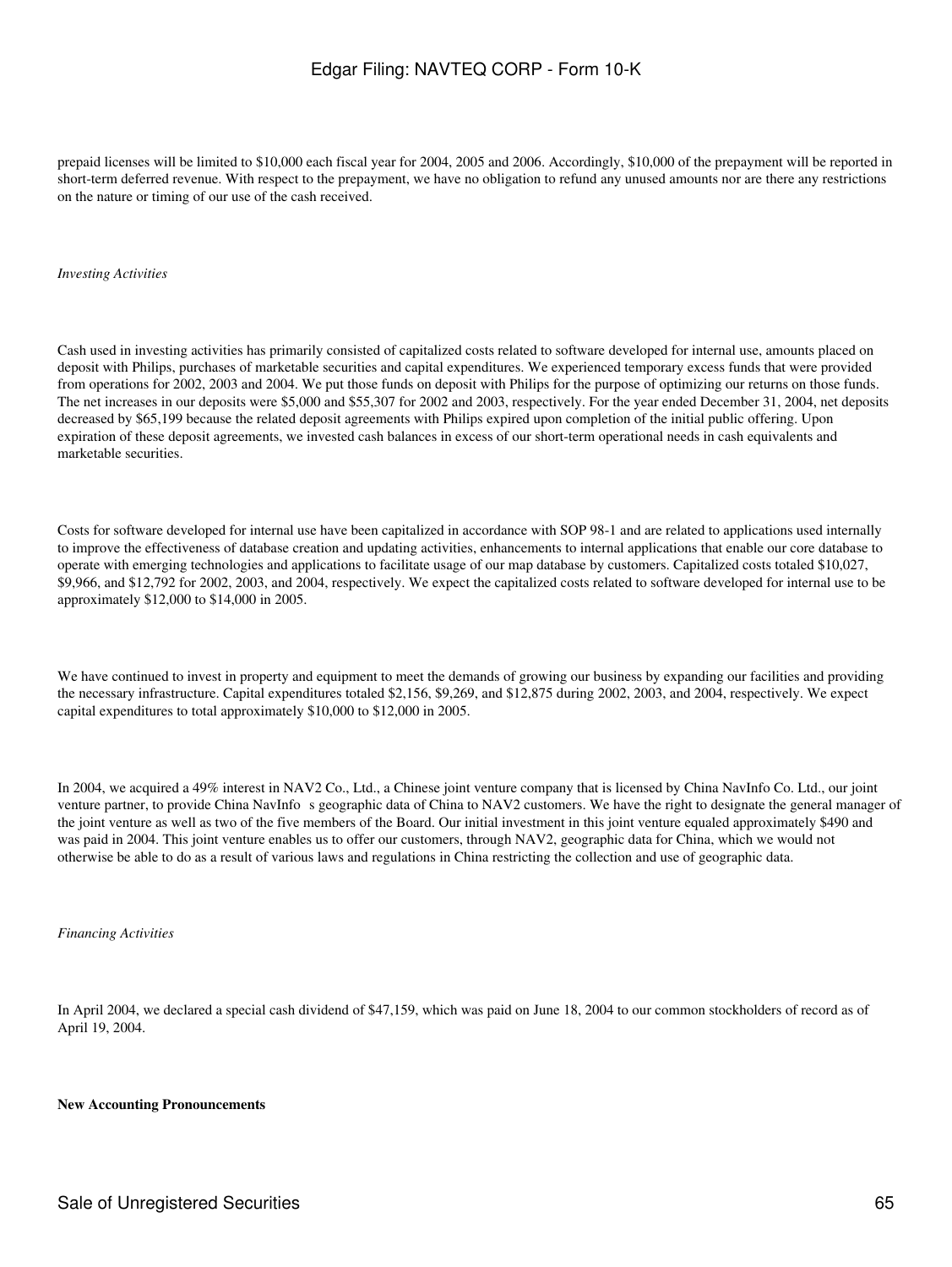In December 2004, the Financial Accounting Standards Board issued Statement of Financial Accounting Standards (SFAS) No. 123(R), Share-Based Payment, to be effective for interim or annual periods beginning after June 15, 2005. SFAS No. 123(R) supercedes APB Opinion No. 25 and requires all share-based payments to employees, including grants of employee stock options, to be recognized as an operating expense in the income statement. The cost is recognized over the requisite service period based on fair values measured on grant dates. We will adopt the new standard using the modified prospective transition method, which permits recognition of expense on or after the effective date for the portion of outstanding awards for which the requisite service has not yet been rendered. We expect to record approximately \$3,800 of additional expense related to our share-based employee compensation programs in 2005 as compared to 2004, primarily as a result of adopting SFAS No. 123(R).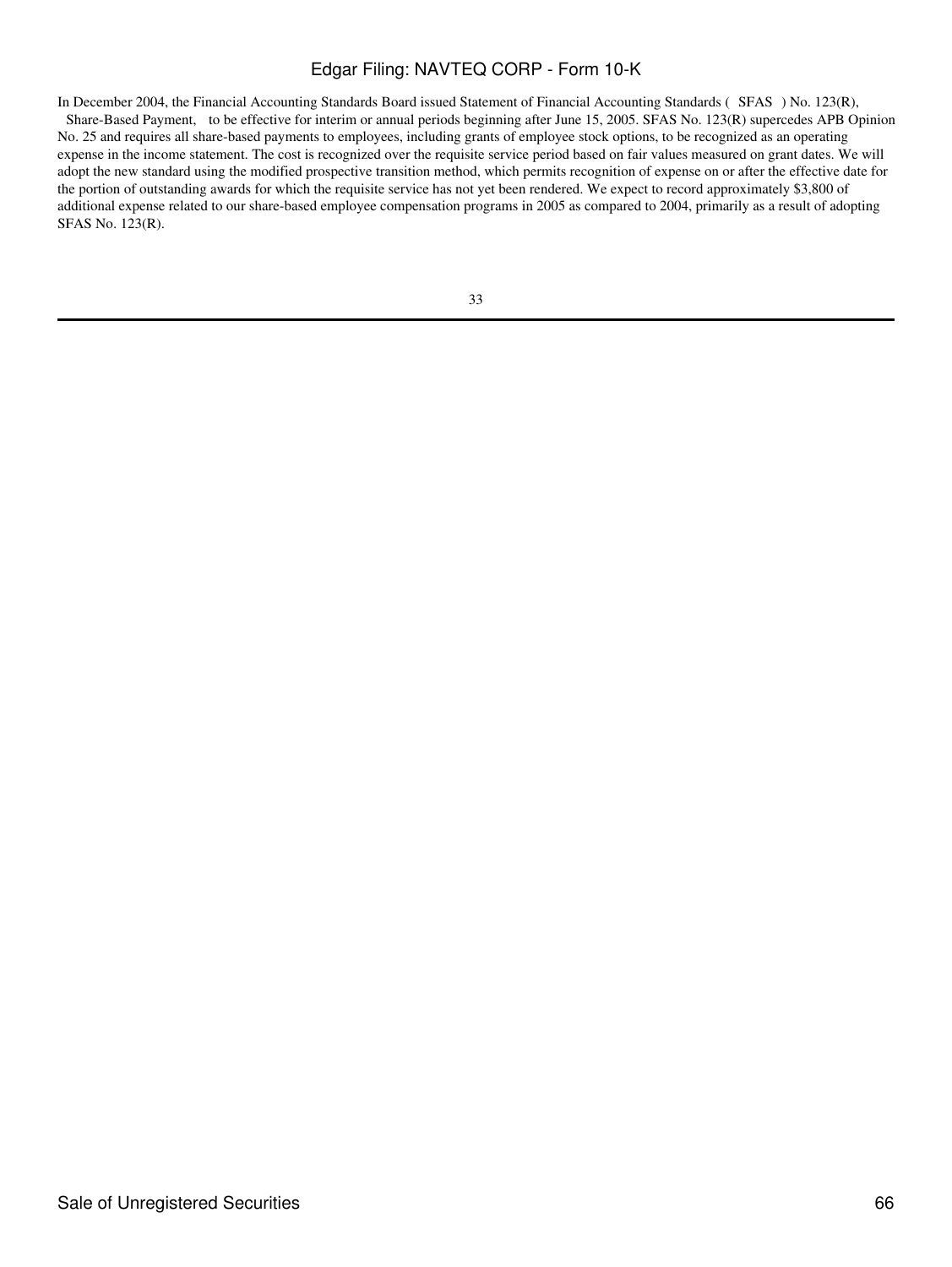#### **RISK FACTORS**

#### **Risks Related to Our Business**

#### **We derive a significant portion of our revenue from a limited number of customers, and if we are unable to maintain these customer relationships or attract additional customers, our revenue will be adversely affected.**

For the years ended December 31, 2002, 2003 and 2004, revenue from BMW AG and Harman International Industries, Inc., our top two customers, accounted for approximately 28%, 29% and 26%, respectively, of our total revenue. In addition, during those three years, sales to our top 15 customers accounted for approximately 75%, 75% and 78% of our revenue, respectively. Although we have achieved some success in expanding our customer base, we anticipate that a limited number of customers will continue to represent a significant percentage of our revenue for the foreseeable future. In addition, although we have contractual arrangements with most of our key customers, the majority of these arrangements are not long term and generally do not obligate our key customers to make any minimum or specified level of purchases. Therefore, our relationships with these key customers may or may not continue in the future, and we are not guaranteed any minimum level of revenue from them. We cannot assure you that our revenue from our current customers will reach or exceed historical levels in any future period. The loss of one or more of our key customers, or fewer or smaller orders from them, would adversely affect our revenue.

#### **We have historically incurred operating losses and we may not achieve sustained profitability.**

Prior to the year ended December 31, 2002, we had been unprofitable on an annual basis since our inception. For the years ended December 31, 2000 and 2001, we had operating losses of \$51,300 and \$28,900, respectively, and net losses of \$109,600 and \$116,500, respectively. As of December 31, 2004, we had an accumulated deficit of \$467,714. Although we have achieved an operating profit and a net profit in each of the last three fiscal years, we cannot assure you that our revenue will continue to grow at its current rate or that we will be able to maintain profitability in the future.

#### **The market for products and services incorporating our map database is evolving and its rate of growth is uncertain.**

Our success depends upon our customers abilities to successfully market and sell their products incorporating our database. Continued growth in the adoption of route guidance products in the automotive industry and in the consumer mobile devices industry (in products such as personal digital assistants, wireless telephones, personal navigation devices and laptop computers), additional technological improvements in wireless devices, such as inclusion of GPS capabilities in mobile devices and increases in functional memory, and continued development by our current and potential customers of dynamic navigation, route planning, location-based information, asset tracking and other geographic-related products and services incorporating our database, are critical to our future growth. If our customers do not continue to successfully develop and market new products and services incorporating our database, or the products that our customers develop and market do not meet consumer expectations, our revenue and operating results will be adversely affected.

Growth in the market for vehicle navigation products and services historically has occurred first in Europe and then in North America. If the market growth in North America is not consistent with the growth we have experienced in Europe, our ability to grow our revenue will be adversely affected.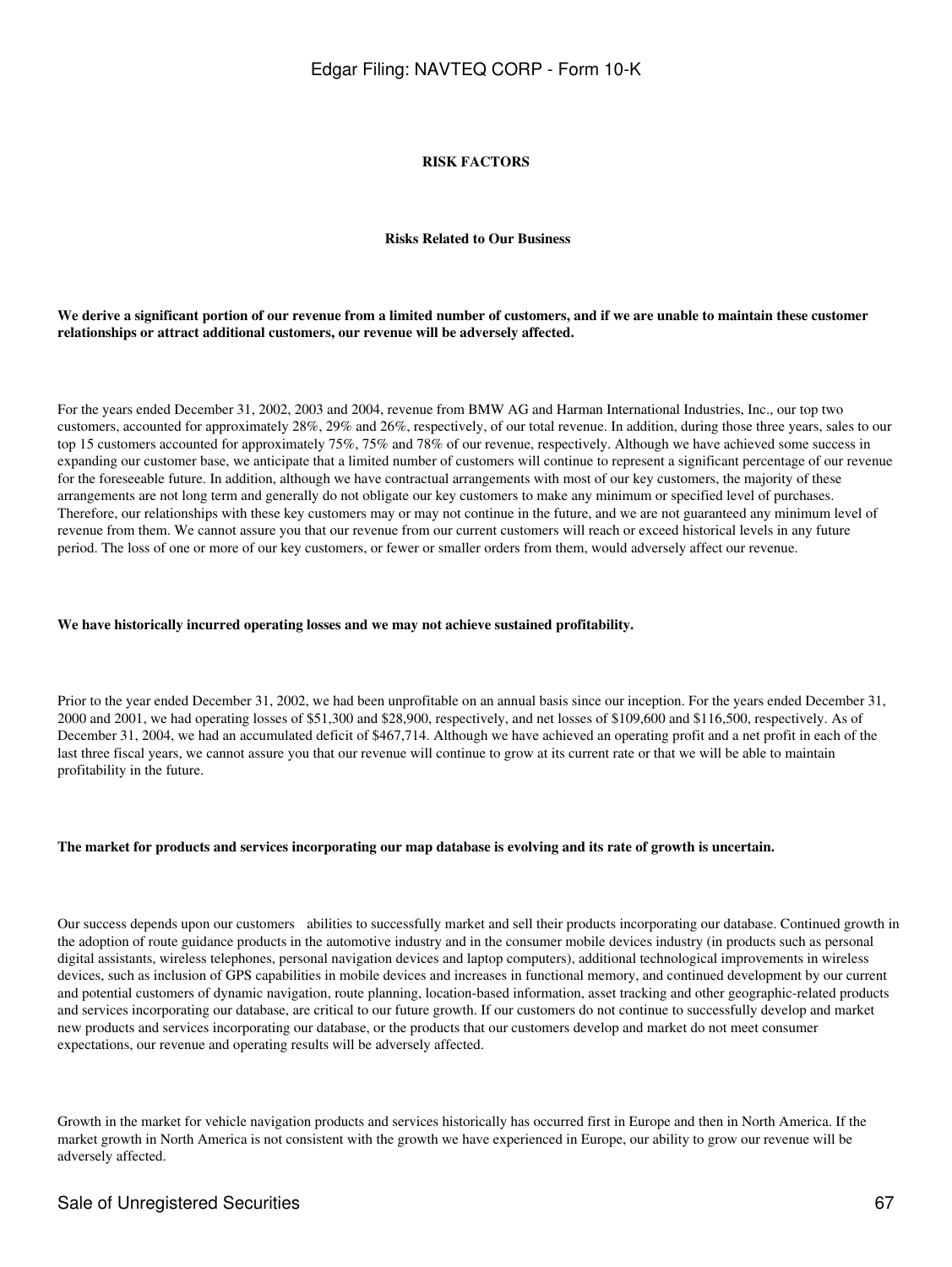### **Our product offering is not diversified and if we attempt to diversify, we may not be successful.**

Our map database is our principal product, and a substantial majority of our revenue is attributable to the licensing of our database for route guidance applications. Consequently, if the market for existing and new products and services incorporating our database declines or does not continue to grow, our business would be seriously harmed because we currently do not have additional products or services that would generate sufficient revenue to enable us to sustain our business while seeking new markets and applications for our database. In addition, any attempt by us to diversify our product and service offerings may not be successful and may cause us to divert resources and management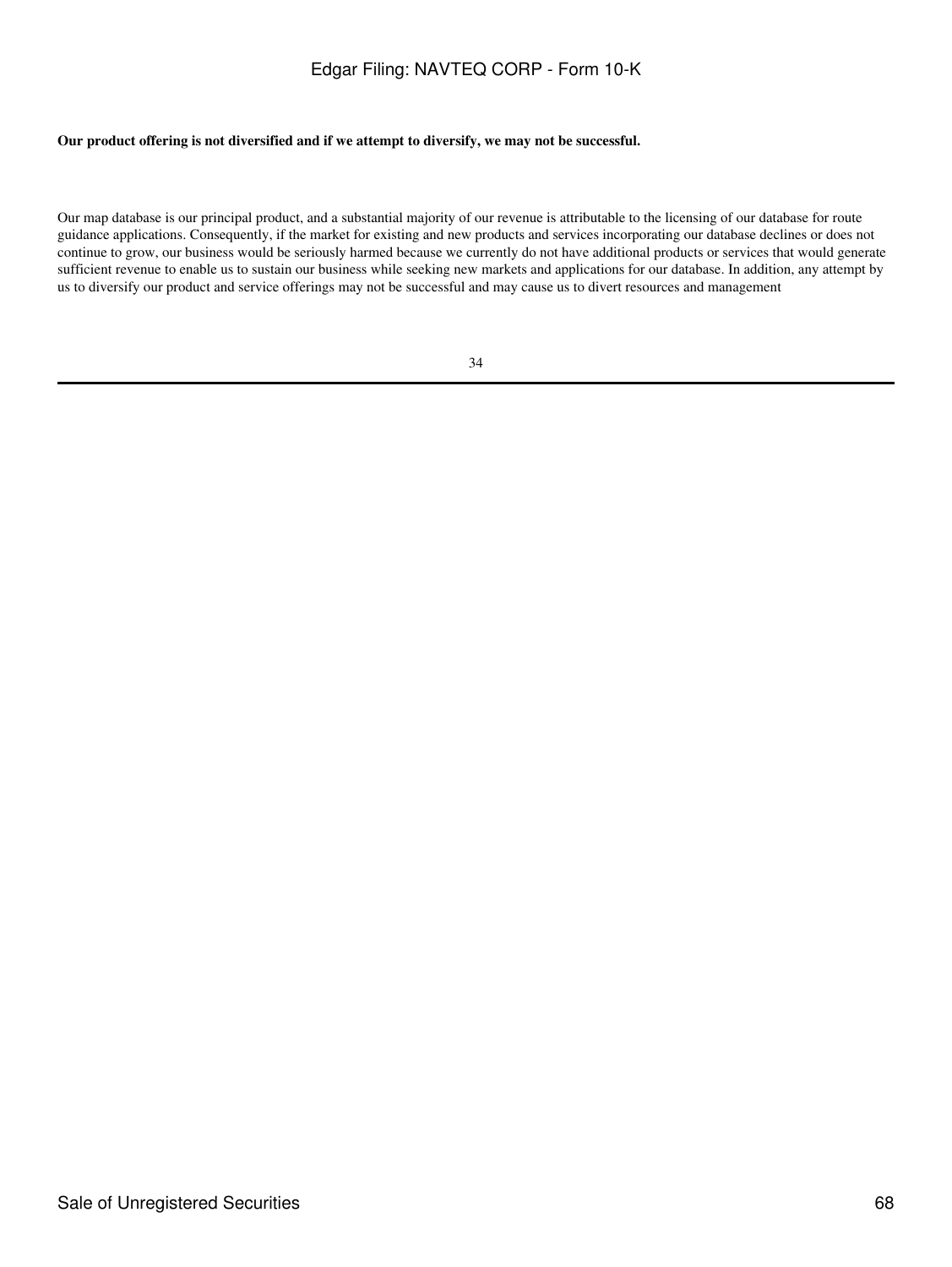attention away from our core business, which could adversely affect our financial position, reputation and relationships with our customers.

#### **If we are unable to manage our growth effectively, our profitability and ability to implement our strategy will be adversely affected.**

Our continued growth has and will continue to place significant demands on our managerial, operational and financial resources. To accommodate this growth and successfully execute our strategy, we will need to continue to hire additional qualified personnel and implement new or upgraded operating and financial systems and internal operating and financial controls and procedures throughout our company. Our inability to expand and integrate these additions and upgrades in an efficient and timely manner could cause our expenses to increase, revenue to decline and could otherwise adversely affect our profitability and ability to implement our strategy.

#### **We derive the majority of our revenue from the use of our map database in vehicle navigation systems and fluctuations in the condition of the automotive market may result in fluctuations in the demand for products incorporating our database.**

The use of our database in vehicle navigation systems, which we supply directly and indirectly to automobile manufacturers, historically has accounted for a substantial majority of our revenue. Approximately 82%, 83% and 82% of our net revenue for the years ended December 31, 2002, 2003 and 2004, respectively, were generated by the sale of our database for use in new automobiles equipped with navigation systems. Any significant downturn in the demand for these products would materially decrease our revenue. The automotive market historically has experienced fluctuations due to increased competition, economic conditions and circumstances affecting the global market for automobiles generally, and additional fluctuations are likely to occur in the future. To the extent that our future revenue depends materially on sales of new automobiles equipped with navigation systems enabled by digital maps, our business may be vulnerable to these fluctuations.

#### **Our profitability will suffer if we are not able to maintain our license fees.**

Our profitability depends significantly on the prices we are able to charge customers for our data and other services. The license fees we charge our customers are affected by a number of factors, including:

our customers perception of the quality of our data and other products and services;

the proliferation of navigation applications in lower-cost products and services and market acceptance of those products and services;

our customers expectations of lower license fees as a result of economies of scale, customer-imposed efficiency improvements and decreases in prices of hardware and software incorporating our database;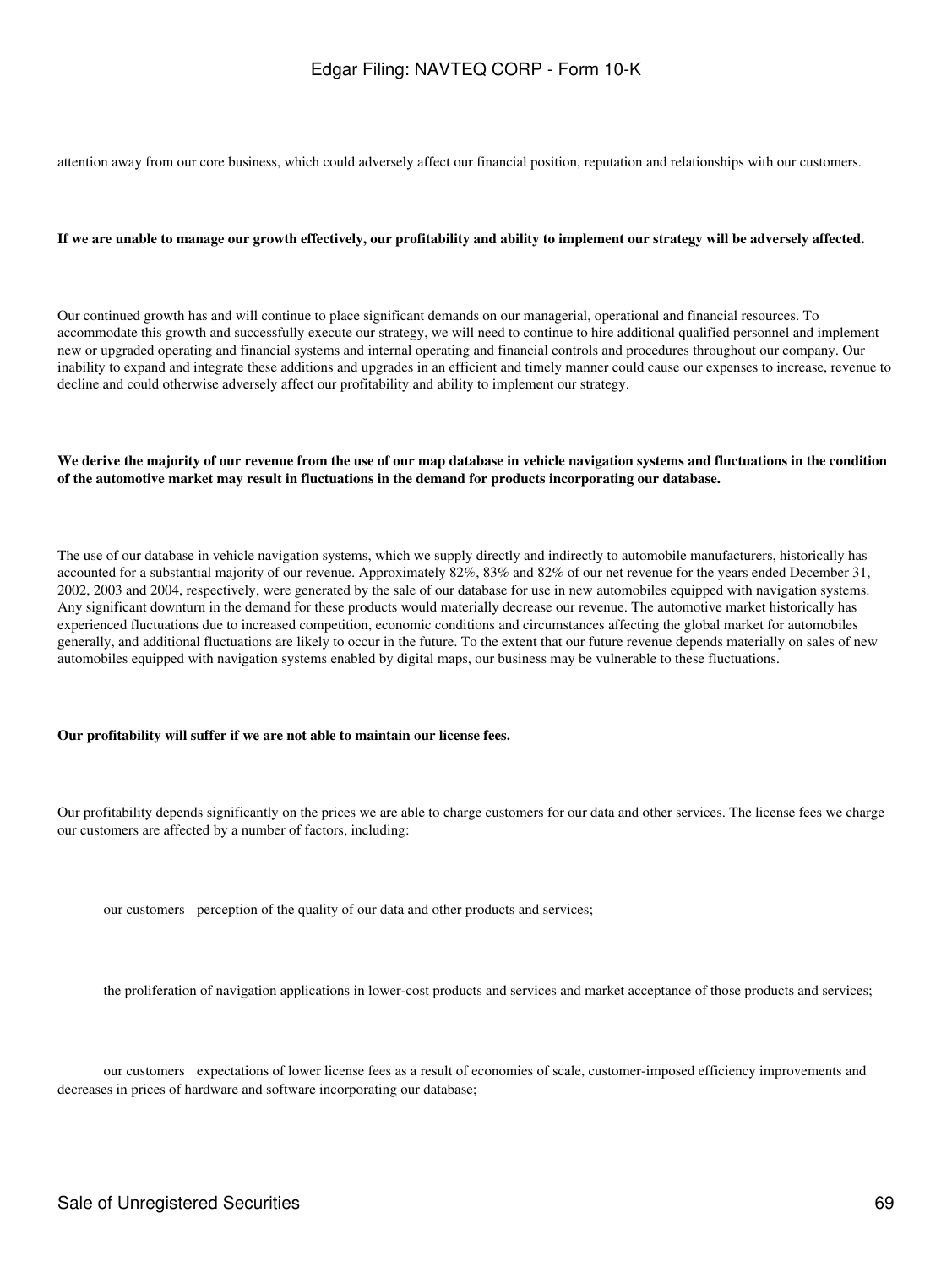competition;

advances in technology that reduce the cost of geographic data acquisition;

introduction of new services or products by us or our competitors;

pricing policies of our competitors;

price sensitivity of end-users of navigation products and services; and

general economic conditions.

Any one or a combination of these factors could cause a decline in our license fees and thus, adversely affect our revenue and profitability. In addition, the success of our pricing policies is based, in part, on our assessment of the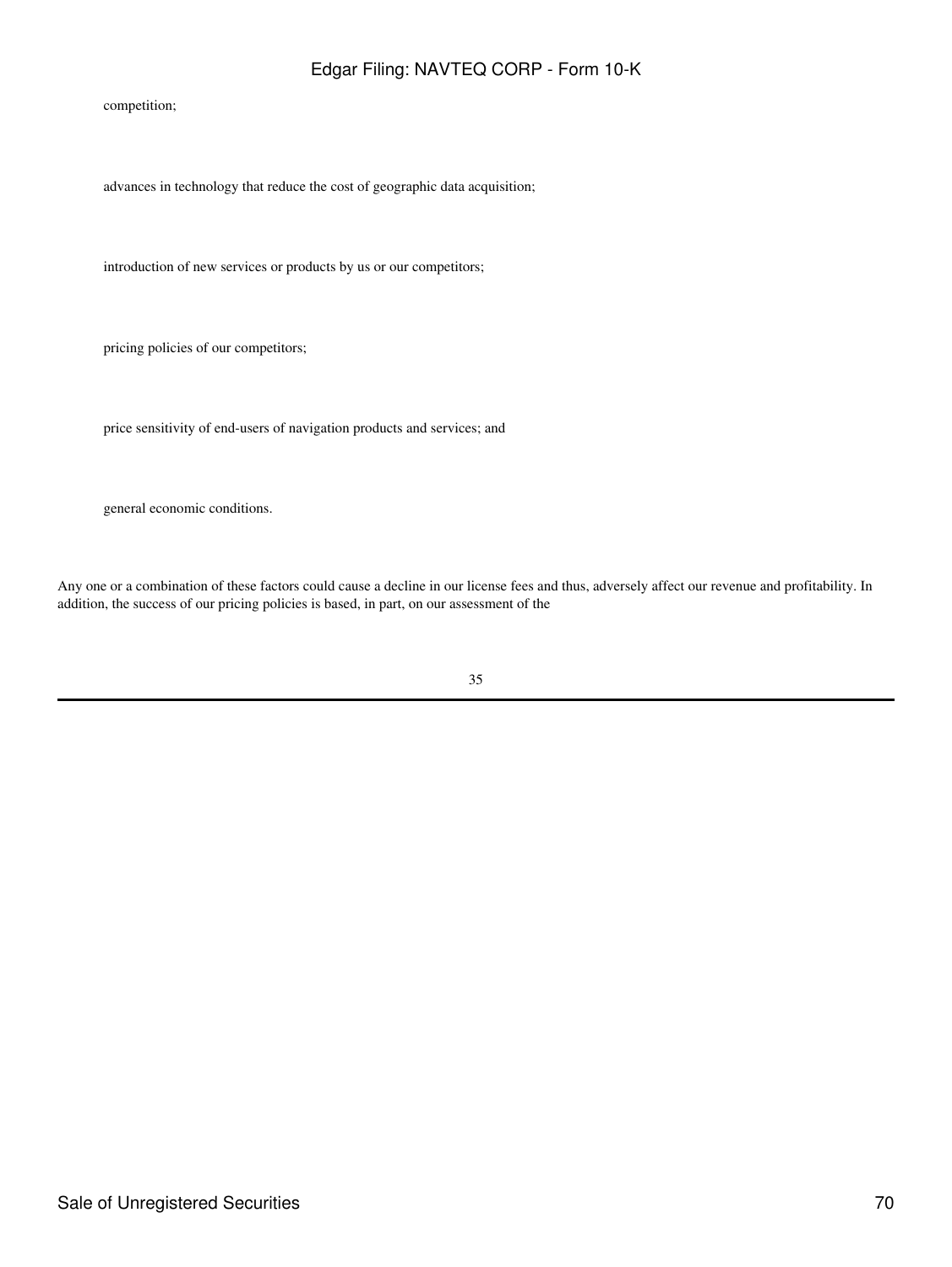evolution of the market for products and services incorporating navigation applications, which is uncertain, and our ability to correlate the price we charge for various uses of our database. If either our assessment of the market evolution or our price correlations turn out to be incorrect, then our revenue and profitability may be adversely affected.

The automotive market and the market for mobile devices are highly competitive and manufacturers in these markets are continually looking for ways to reduce the costs of components included in their products in order to maintain or broaden consumer acceptance of those products. Because our map database is a component incorporated in automotive, wireless telephone and handheld navigational systems, we face pressure, from time to time, from our customers to lower our database license fees. We have in the past, and may in the future, need to lower our license fees to preserve customer relationships or extend use of our database to a broader range of products. To the extent we lower our license fees in the future, we cannot assure you that we will be able to achieve related increases in the use of our database or other benefits to offset fully the effects of these adjustments.

In addition, increased competition has affected our ability to maintain the level of our prices. If price adjustments resulting from increased competition are not offset by increases in sales of our database, our revenue and profitability could be adversely affected.

#### **Increased competition could result in price reductions, reduced profit margins or loss of market share by us.**

The market for map information is highly competitive. We compete with other companies and governmental and quasi-governmental agencies that provide map information to a wide variety of users in a wide range of applications with varying levels of functionality.

We currently have several major competitors in providing map information, including TeleAtlas N.V. and numerous European governmental and quasi-governmental mapping agencies (e.g., Ordnance Survey in the United Kingdom) that license map data for commercial use. TeleAtlas offers detailed map data for Western Europe and the United States. In July 2004, Tele Atlas acquired Geographic Data Technology, Inc. (GDT), a digital map data company in the United States, and, as a result, it may be more difficult for us to compete effectively with the combined company. Governmental and quasi-governmental agencies also are making more map data information available free of charge or at lower prices, which may encourage new market entrants or reduce the demand for fee-based products and services which incorporate our map database.

In addition, some of our customers prefer to license data from several vendors in order to diversify their sources of supply and to maintain competitive and pricing pressures. Increased competition from our current competitors or new market entrants (which may include our customers), actions taken by our customers to diversify their sources of supply and increase pricing pressure, the acquisition of GDT by TeleAtlas and other competitive pressures may result in price reductions, reduced profit margins or loss of market share by us.

#### **Our dependence on our vehicle navigation systems manufacturer customers for compilation services could result in a material decrease in our revenue or otherwise adversely affect our business.**

For vehicle navigation systems, we rely on our vehicle navigation systems manufacturer customers to compile copies of our map database into their proprietary formats. This can be a time and labor intensive and complex process. In some cases, these customers also are responsible for distributing the compiled database to the automobile manufacturers. If these customers do not compile or distribute our map database in a timely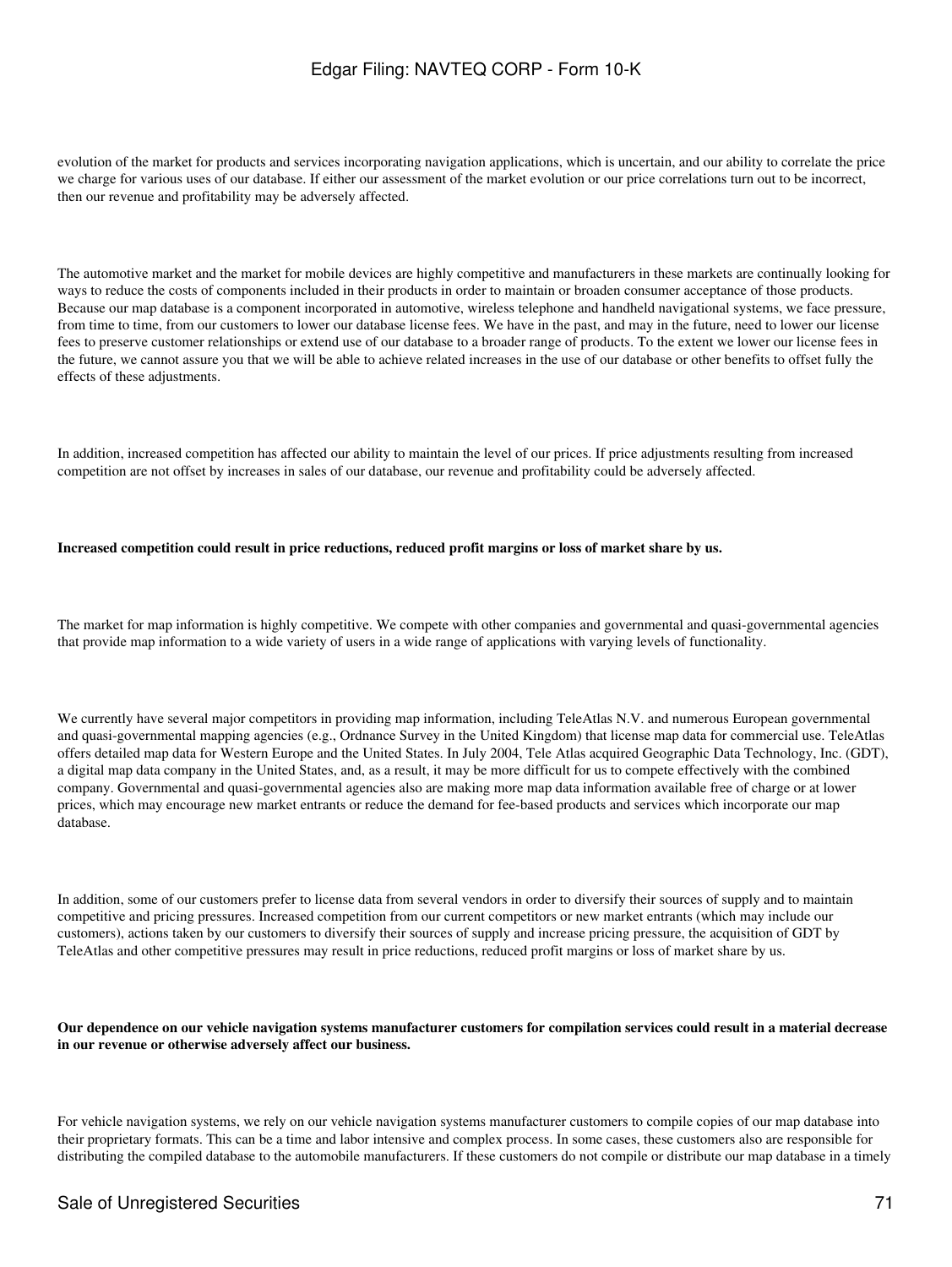manner and consistent with the requirements of the automobile manufacturers, our reputation and relationships with the automobile manufacturers could be adversely affected. In other cases, our navigation systems manufacturer customers compile our map database and then return a master copy to us. We then distribute copies of the database to the automobile manufacturers in exchange for a distribution fee. If these customers do not fulfill their obligations to us to compile our map database, or to the extent we have not entered into agreements clearly specifying their obligations or fail to do so in the future, we may not be able to satisfy our obligations to automobile manufacturers, which could result in our contractual liability to these automobile manufacturers, and would likely decrease our revenue and adversely affect our business. Our vehicle navigation systems manufacturer customers also could decide to not provide compilation services to us, which would prevent us from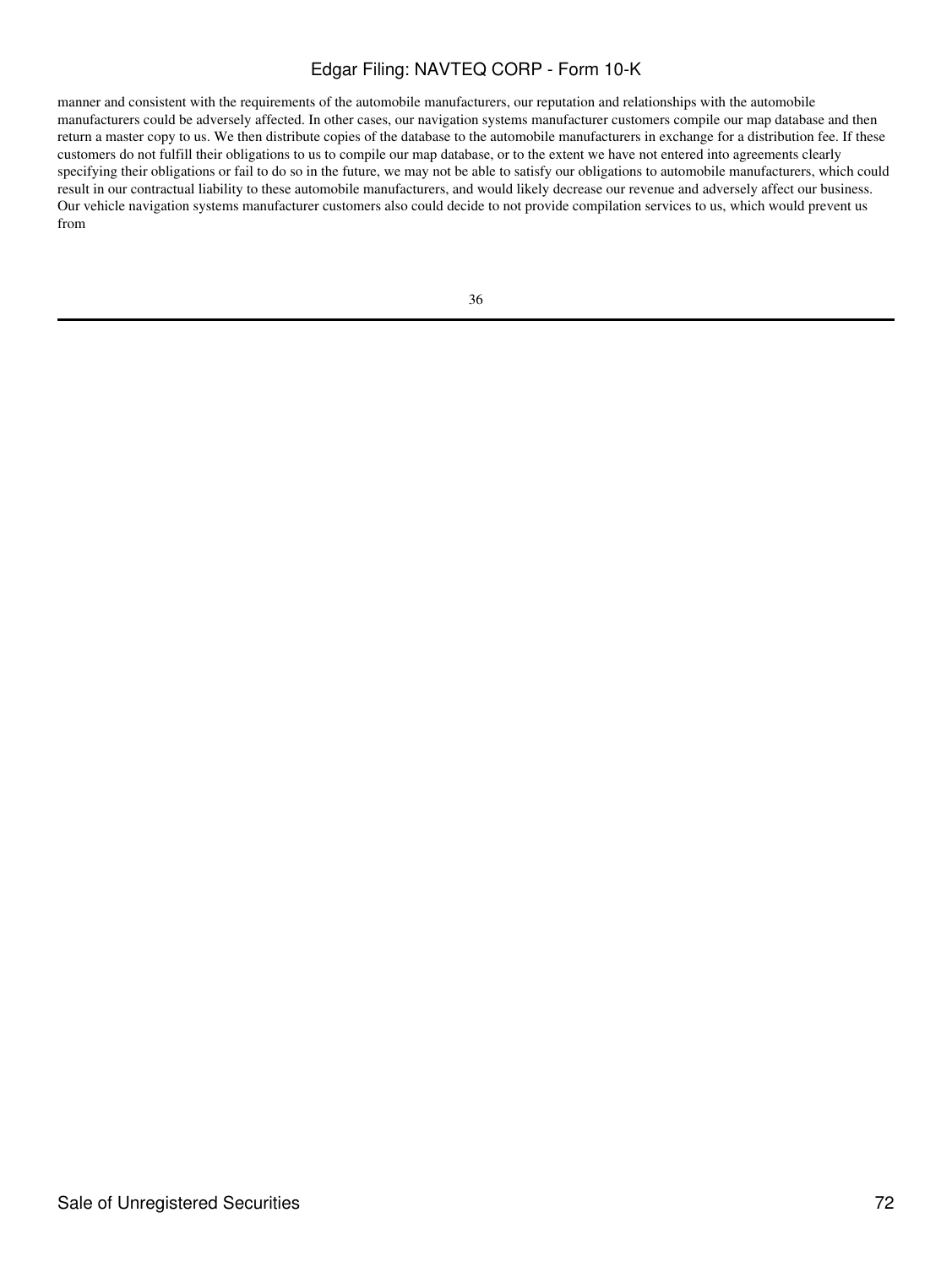providing distribution services to the automobile manufacturers with respect to these customers navigation systems, and would result in a material decrease in our revenue.

#### **We derive a significant portion of our revenue from our international operations and economic, political and other inherent risks of international operations may adversely affect our financial performance.**

We have approximately 121 satellite and administrative offices in 19 countries worldwide. We have substantial operations in Europe. Approximately 68%, 66% and 68% of our total revenue in 2002, 2003 and 2004, respectively, were attributable to our European operations. We expect a significant portion of our revenue and expenses will be generated by our European operations in the future. Accordingly, our operating results are and will continue to be subject to the risks of doing business in foreign countries, which could have a material adverse effect on our business. We also collect data in various foreign jurisdictions and outsource some production functions in foreign jurisdictions. The key risks to us of operating in foreign countries include:

reduced or inadequate intellectual property protections and/or high rates of intellectual property piracy in some jurisdictions;

multiple, conflicting, vague and changing laws and regulations, including tax laws, employment laws, governmental approvals, permits and licenses;

restrictions on the movement of cash;

general political and economic instability;

restrictions on the import and export of technologies;

price controls or restrictions on exchange of foreign currencies;

trade barriers, including tariffs and other laws and practices that favor local companies;

maintenance of quality standards for outsourced work; and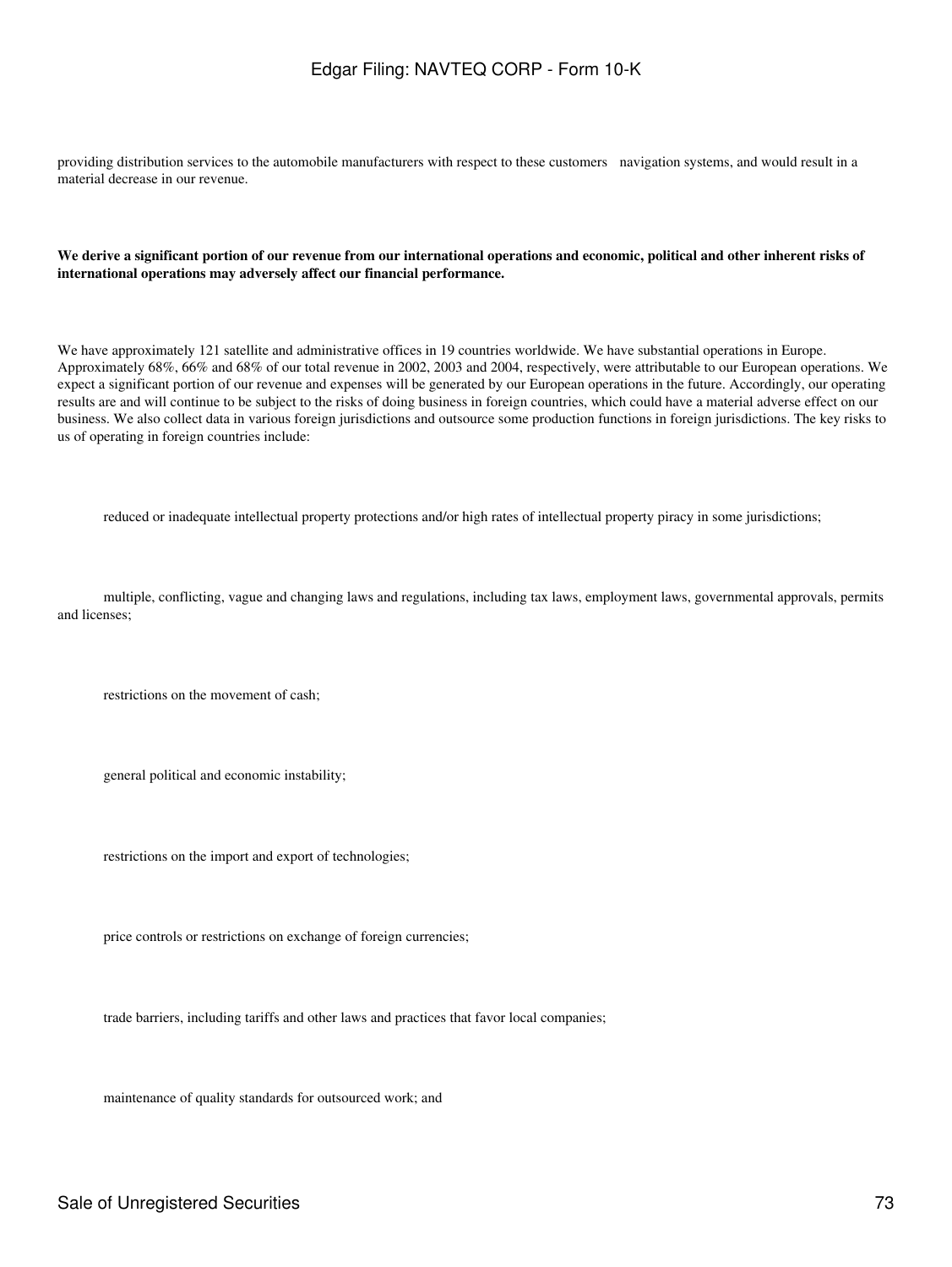difficulties and costs in staffing and managing foreign subsidiary operations, including cultural differences.

We expect to continue to expand internationally into other countries and regions, including into emerging economies, where we believe that many of these risks are increased. In some cases, this expansion may require or result in investments in or acquisitions of local companies or other strategic relationships, any of which may involve these risks.

#### **Currency translation risk and currency transaction risk may adversely affect our results of operations.**

Material portions of our revenue and expenses have been generated by our European operations, and we expect that our European operations will account for a material portion of our revenue and expenses in the future. Substantially all of our international expenses and revenue are denominated in foreign currencies, principally, the euro. As a result, our financial results could be affected by factors such as changes in foreign currency exchange rates or weak economic conditions in Europe and other foreign markets in which we have operations. Accordingly, fluctuations in the value of those currencies in relation to the U.S. dollar have caused and will continue to cause dollar-translated amounts to vary from one period to another. In addition to currency translation risks, we incur currency transaction risk whenever one of our operating subsidiaries enters into either a purchase or a sales transaction using a currency other than the local currency in which it receives revenue and pays expenses.

Historically, we had not engaged in activities to hedge our foreign currency exposures. On April 22, 2003, we entered into a foreign currency derivative instrument to hedge certain foreign currency exposures related to intercompany transactions. For the year ended December 31, 2004, we generated approximately 68% of our total revenue and incurred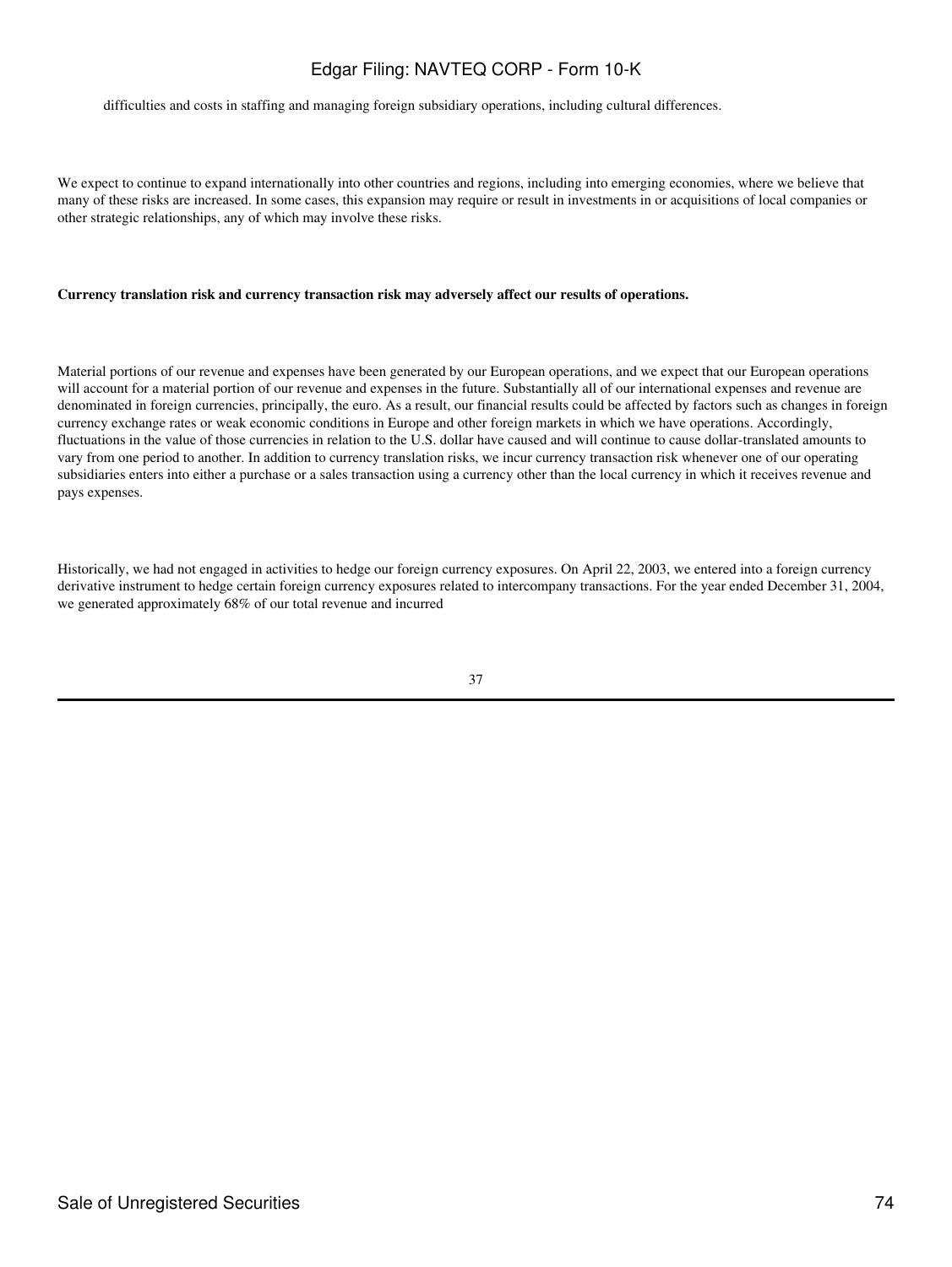approximately 48% of our total costs in foreign currencies. Our European operations reported revenue of \$267,541 for the year ended December 31, 2004. For the year ended December 31, 2004, approximately \$17,649 (or approximately 4%) of our revenue was a result of an increase in the exchange rate of the euro against the dollar, as compared to 2003, with every one cent change in the exchange ratio of the euro against the dollar resulting in a \$2,200 change in our revenue and a \$1,000 change in our operating income. Our analysis does not consider the implications that such fluctuations could have on the overall economic activity that could exist in such an environment in the United States or Europe. Given the volatility of exchange rates, we may not be able to effectively manage our currency translation and/or transaction risks, which may adversely affect our financial condition and results of operations.

### **We are subject to income taxes in many countries because of our international operations and we exercise judgment in order to determine our provision for income taxes. Because that determination is an estimate, we cannot be certain that our income tax provisions and accruals will be adequate.**

We are subject to income taxes in many countries, jurisdictions and provinces. Our international operations require us to exercise judgment in determining our global provision for income taxes. Regularly, we make estimates where the ultimate tax determination is uncertain. While we believe our estimates are reasonable, we cannot assure you that the final determination of any tax audit or tax-related litigation will not be materially different from that reflected in our historical income tax provisions and accruals. The assessment of additional taxes, interest and penalties as a result of audits, litigation, legislation or otherwise, could be materially adverse to our current and future results of operations and financial condition.

### **We may not generate sufficient future taxable income to allow us to realize our deferred tax assets.**

We have a significant amount of tax loss carryforwards and interest expense carryforwards that will be available to reduce the taxes we would otherwise owe in the future. We have recognized the value of a portion of these future tax deductions in our consolidated balance sheet at December 31, 2004. The realization of our deferred tax assets is dependent upon our generation of future taxable income during the periods in which we are permitted, by law, to use those assets. We exercise judgment in evaluating our ability to realize the recorded value of these assets, and consider a variety of factors, including the scheduled reversal of deferred tax liabilities, projected future taxable income and tax planning strategies in making this assessment. Our evaluation of the realizability of deferred tax assets must consider both positive and negative evidence, and the weight given to the potential effects of positive and negative evidence is based on the extent to which the evidence can be verified objectively. While we believe that sufficient positive evidence exists to support our determination that the realization of the unreserved portion of our deferred tax assets is more likely than not, we cannot assure you that we will have profitable operations in the future that will allow us to fully realize those assets.

#### **Increased governmental regulation may place additional burdens on our business and adversely affect our ability to compete.**

Although we do not believe governmental regulation has had a material effect on our business and operations to date, it is possible that we will experience the effects of increased regulation in the future. In the United States and Europe, the combination of heightened security concerns and the increase in the breadth and accuracy of our map database could result in more restrictive laws and regulations, such as export control laws, applicable to our database. In addition, automobile safety initiatives may result in restrictions on devices that use our database. As we continue to expand our geographic coverage, policies favoring local companies and other regulatory initiatives may result in export control laws and other restrictions on our ability to access, collect and use map data or otherwise conduct business in various countries throughout the world. Our failure to comply with local policies and regulations could result in a number of adverse consequences, including loss of access to map data, restrictions or prohibitions on our use of map information, financial penalties, criminal sanctions or loss of licenses or other authority to do business in those jurisdictions. Any of these occurrences could adversely affect our ability to complete, improve, license or distribute our database, which could result in a competitive disadvantage for us and the possible loss of customers and revenue.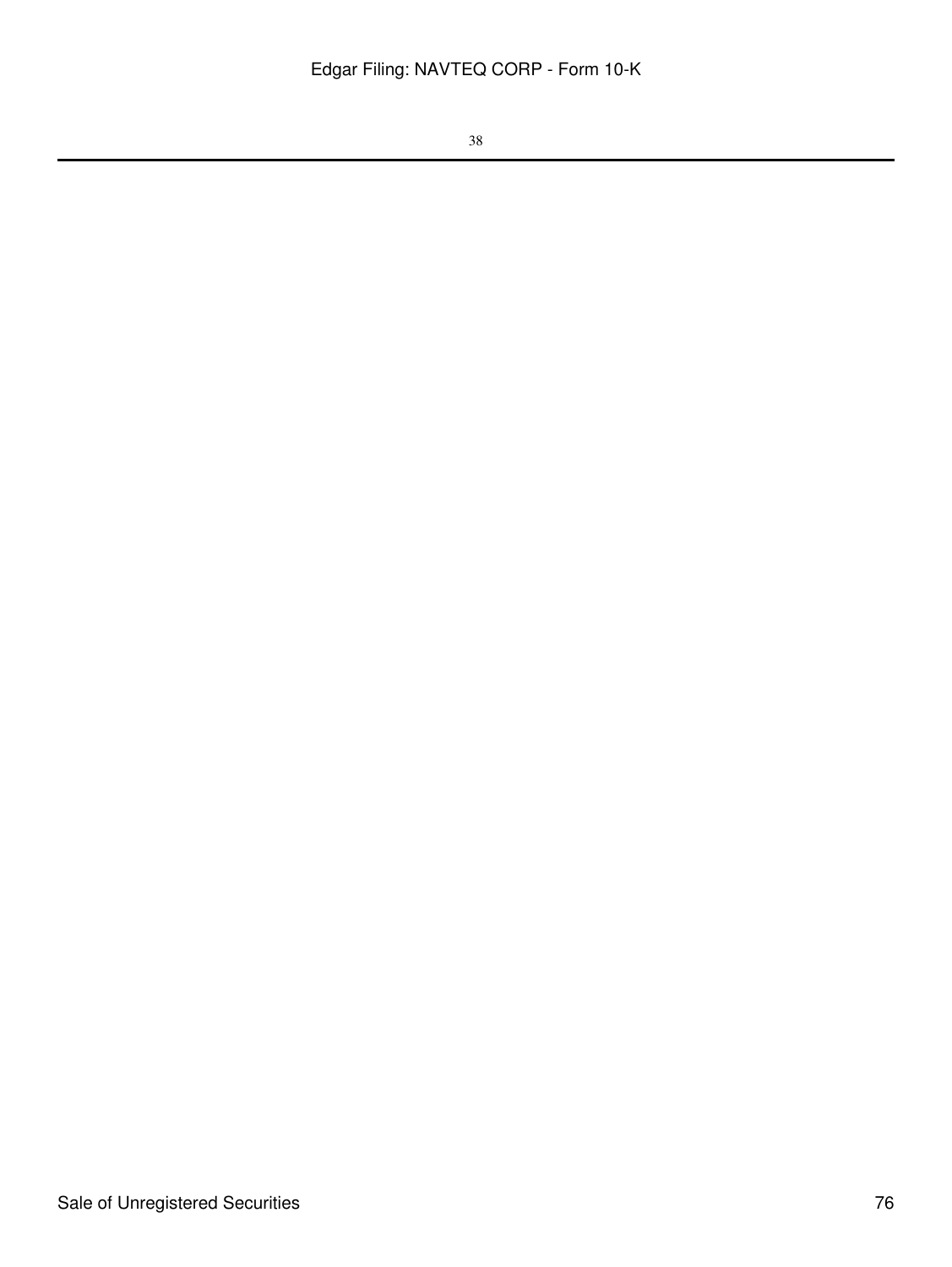#### **If we cannot retain our existing management team or attract and retain highly skilled and qualified personnel, our business could be adversely affected.**

Our success depends to a significant degree on the skills, experience and efforts of our current executive officers, including Judson C. Green, President and Chief Executive Officer, David B. Mullen, Executive Vice President and Chief Financial Officer, John K. MacLeod, Executive Vice President, Global Marketing and Strategy and M. Salahuddin Khan, Senior Vice President, Technology & Development and Chief Technology Officer and our other key employees, including management, sales, support, technical and services personnel. Qualified employees are in high demand throughout technology-based industries, and our future success depends in significant part on our ability to attract, train, motivate and retain highly skilled employees and the ability of our executive officers and other members of senior management to work effectively as a team.

#### **If we fail to adapt our map database to changes in technology, we could lose our existing customers and be unable to attract new business.**

The market for products and services incorporating digital map information is evolving and is characterized by rapid technological change, changes in customer requirements, the introduction of new products and services and enhancements to existing products and services. Although our database currently can be used by our customers in a wide variety of applications, we will need to be able to maintain the compatibility of our map database with new products and services introduced as a result of technological changes. If we are unable to do so, demand for our database could decline and our revenue would be adversely affected.

#### **If we fail to establish and maintain relationships with third party sources of data used in our map database, our business is likely to suffer.**

We depend upon third party sources for data to build, maintain and enhance our database. In certain cases, this data is readily available only from limited third party sources and/or at significant cost. We cannot assure you that we will be successful in maintaining our relationships with our current third party sources or that we will be able to continue to obtain data from them on acceptable terms or at all. We also cannot assure you that we will be able to obtain data from alternative sources if our current sources become unavailable. In some cases, we may obtain data on less favorable terms in order to satisfy our customers requirements. In addition, we may be unable to obtain data from additional sources that would allow us to enhance our existing coverage and expand our geographic coverage. Our rights to use any data we obtain may be limited in scope and duration and subject to various other terms and restrictions that may reduce its usefulness to us. Our inability to obtain data from our current sources or additional or alternative sources, or to use the acquired data for our intended purposes, may impair or delay the further development, updating and distribution of our database. Any impairments or delays may adversely affect our relationships with our customers and cause us to lose revenue. Further, if we must pay more for the data than we have in the past or acquire data on unfavorable terms to satisfy customer requirements, our profitability may be adversely affected.

### **If our customers do not accurately report the amount of license fees owed to us, we will not receive all of the revenue to which we are entitled.**

Except with respect to our automobile manufacturer customers for whom we make and distribute copies of our database, we rely on our customers to report the amount of license fees owed to us under our agreements with them. The majority of our agreements, including those with our key customers, give us the right to audit their records to verify this information. However, these audits can be expensive, time-consuming and possibly detrimental to our ongoing business relationships with our customers. As a result, to date we have only audited a small number of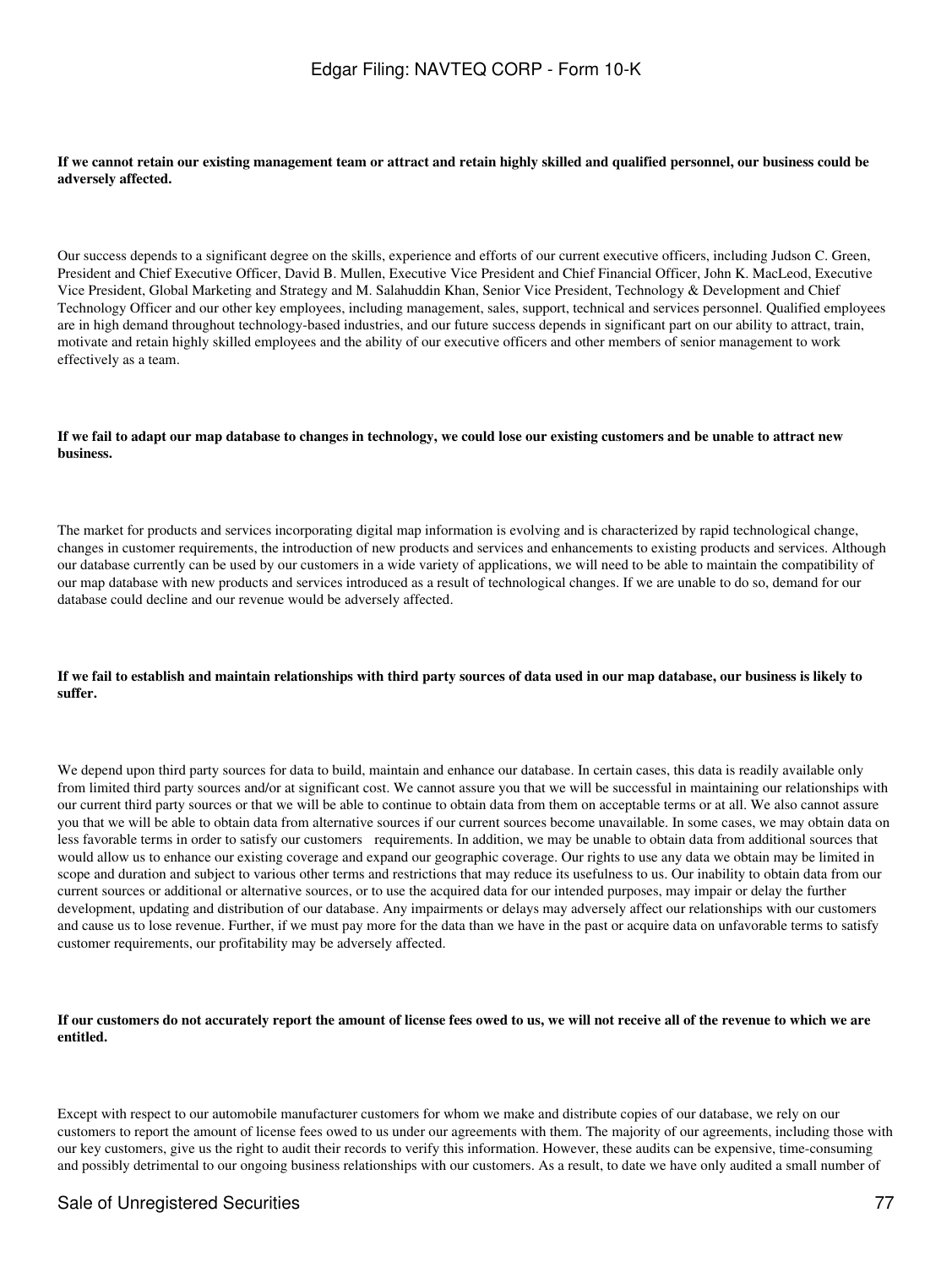customers in any given year and have relied primarily on the accuracy of our customers reports. To the extent those reports are inaccurate, the revenue we collect from our customers could be materially less than we should be receiving from them. Though we believe the revenue lost from underreporting has not been material historically, we cannot estimate the impact of underpayments in the future.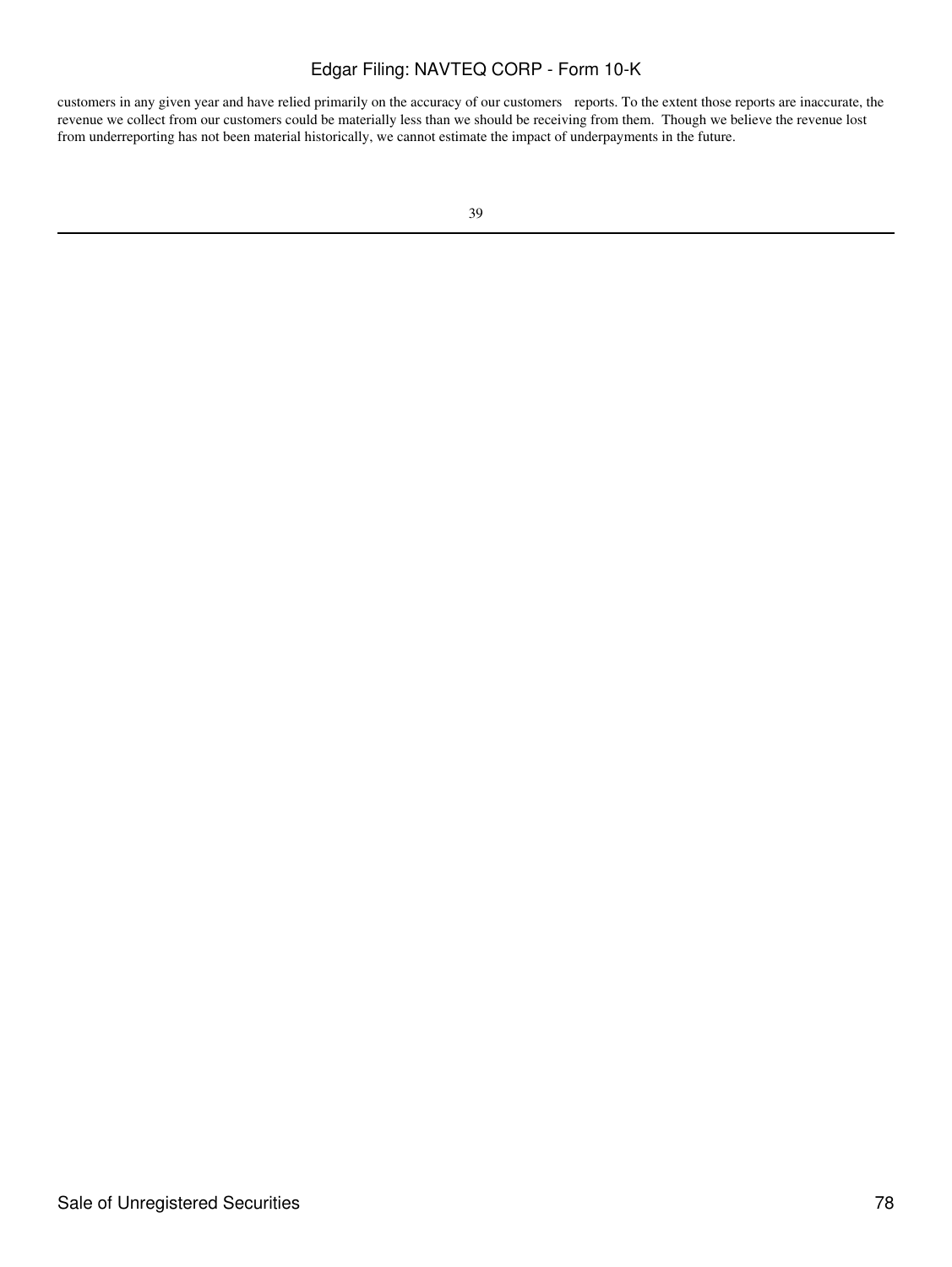**Errors or defects in the database we deliver to customers may expose us to risks of product liability claims and adversely affect our reputation, which could result in customer loss, decreased revenue, unexpected expenses and loss of market share.**

The use of our data in route guidance products and other navigation products and applications involves an inherent risk of product liability claims and associated adverse publicity. Claims could be made by our customers if errors or defects result in failure of their products or services, or by end-users of those products or services or others alleging loss or harm as a result of actual or perceived errors or defects in our map database. Our potential exposure may increase as products and services incorporating our map database begin to be used more widely in emergency response or other safety-related applications and as the information included in earlier versions of our map database becomes dated or obsolete. In addition, errors or defects in our database may require us to participate in product recalls, or cause us to voluntarily initiate a recall in order to maintain good customer relationships.

Product liability claims present a risk of protracted litigation, substantial money damages, attorneys fees, costs and expenses, and diversion of management s attention from the operation of our business. Although we have not had any product liability claims brought against us to date, we cannot assure you that claims will not be brought in the future. We attempt to mitigate the risks of product liability claims through the use of disclaimers, limitations of liability and similar provisions in our license agreements; however, we cannot assure you that any of these provisions will prove to be effective barriers to claims. Recalls also may be costly and divert management s attention from the operation of our business. In some circumstances, we are contractually obligated to indemnify our customers for liabilities, costs and expenses arising out of product liability claims. Providing indemnification or contesting indemnification claims from our customers may result in our incurring substantial costs and expenses. In some cases, purchase orders submitted by our customers purport to incorporate certain customer-favorable contractual terms and conditions which, if given effect, could increase our potential product liability and recall liability exposure. In addition, adverse publicity may reduce our customers willingness to incorporate our database and related applications into their products, which would adversely affect our revenue.

#### **Our inability to adequately protect our map database and other intellectual property could enable others to market databases with similar coverage and features that may reduce demand for our database and adversely affect our revenue.**

We rely primarily on a combination of copyright laws, trade secrets, patents, database laws and contractual rights to establish and protect our intellectual property rights in our database, software and related technology. We cannot assure you that the steps we have taken or will take to protect our intellectual property from infringement, misappropriation or piracy will prove to be sufficient. Current or potential competitors may use our intellectual property without our authorization in the development of databases, software or technologies that are substantially equivalent or superior to ours, and even if we discover evidence of infringement, misappropriation or intellectual property piracy, our recourse against them may be limited or could require us to pursue litigation, which could involve substantial attorneys fees, costs and expenses and diversion of management s attention from the operation of our business. Our database is a compilation of public domain, licensed, otherwise-acquired and independently developed information obtained from various sources such as aerial photographs, commercially available maps and data, government records, other data sources and field observation. Current or potential competitors may be able to use publicly available sources of information and techniques similar to ours to independently create a database containing substantially the same information as our database. Any of these events likely would harm our competitive position.

The laws of some countries in which we operate do not protect our intellectual property rights to the same extent as the laws of other countries. For example, although our database and software are protected in part by copyright, database and trade secret rights, copyright protection does not extend to facts and legislative database protections that relate to compilations of facts currently exist only in certain countries of Europe and do not exist in the United States or Canada. In addition, as we continue to expand our geographic coverage outside of North America and Europe, there may be little or no intellectual property protection and increased rates of piracy. Further, we recently have begun to outsource some software development and data production functions and license certain data collection tools and know-how to third parties located in foreign countries where we believe there is an increased risk of infringement, misappropriation and piracy and an increased possibility that we may not be able to enforce our contractual and intellectual property rights.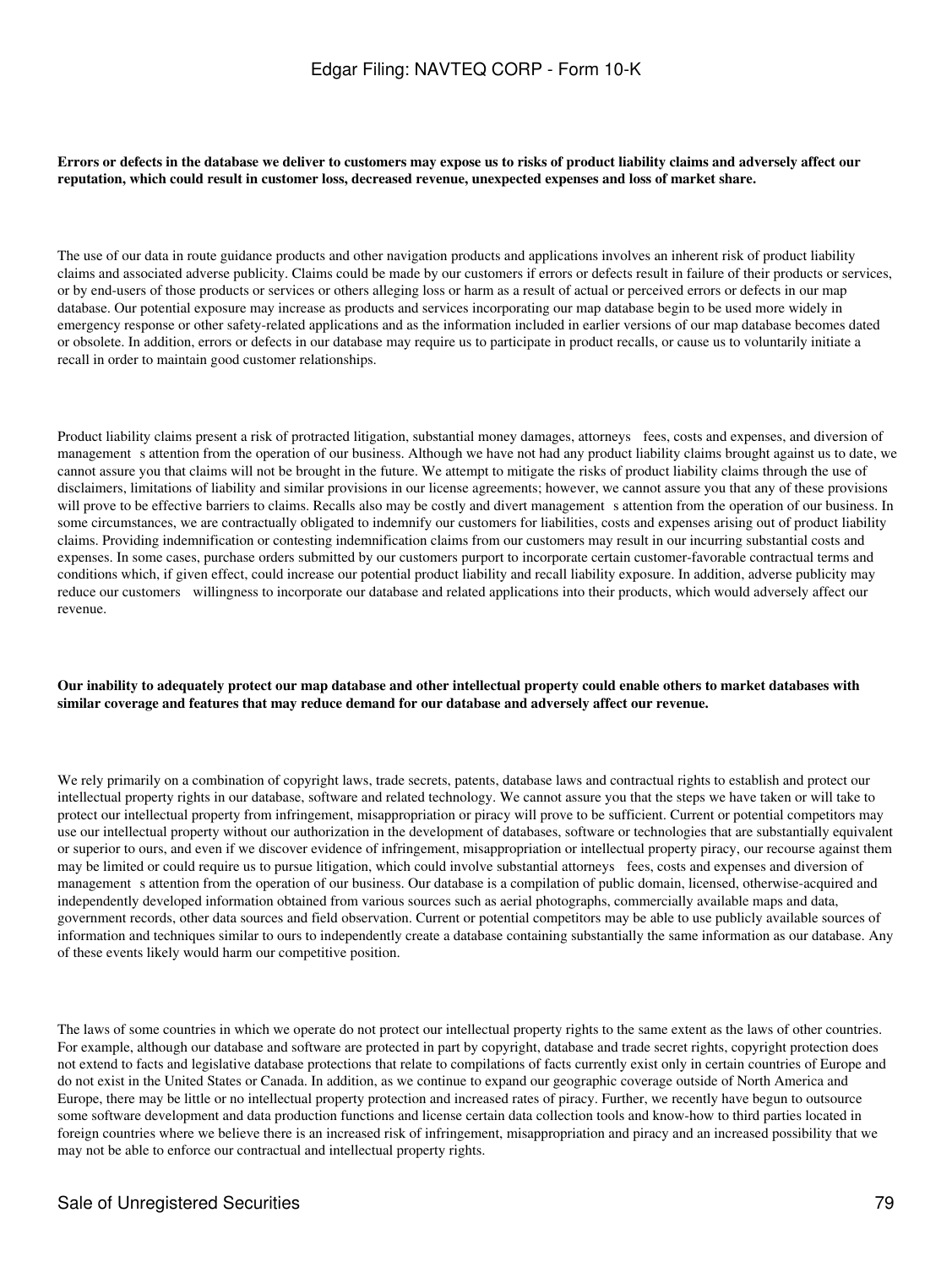Copies of our database that are distributed to end-users do not always include effective protection against unlawful copying. While we attempt to stop data piracy, our database is sometimes illegally copied and sold through auction sites and other channels.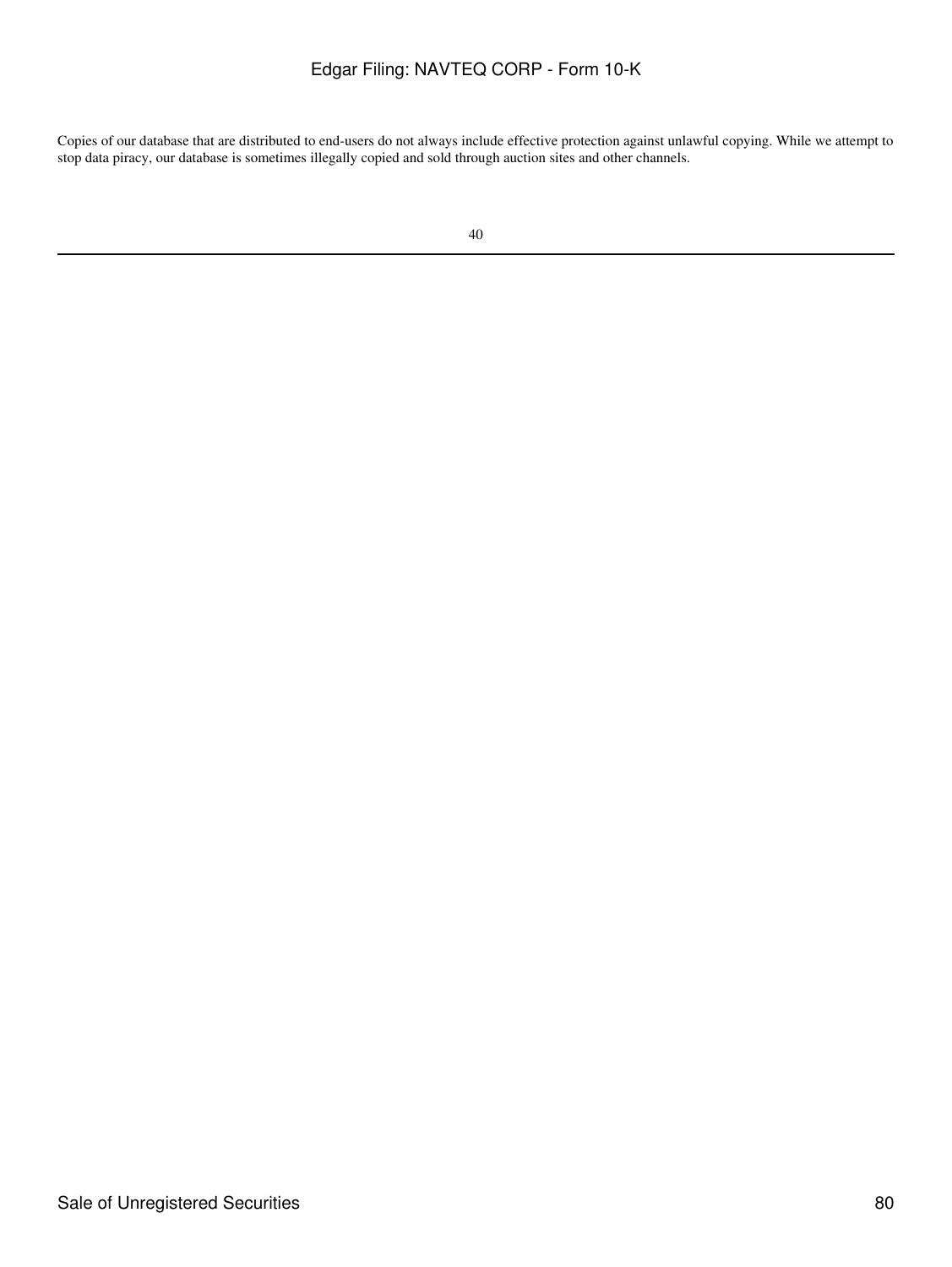#### **We may face intellectual property infringement claims that could be time consuming, costly to defend and result in our loss of significant rights.**

Due to the uncertain and developing nature of this area of intellectual property law, we cannot assure you that claims of infringement or similar claims will not be asserted against us. Various public authorities and private entities claim copyright or other ownership of or protection with respect to certain data and map information that we use in our database. Although our general policy is to seek to obtain licenses or other rights where necessary or appropriate, we cannot assure you that we have obtained or will be successful in obtaining all of these licenses or rights. In the event that claims are asserted against us, we may be required to obtain one or more licenses from third parties. We may or may not be able to obtain those licenses at a reasonable cost or at all. Also, if we are found to have infringed the intellectual property rights of a third party, we may be subject to payment of substantial royalties or damages, or enjoined or otherwise prevented from marketing part or all of our database, software or related technologies and/or products which would incorporate our database, software or related technologies, any of which could cause us to lose revenue, impair our customer relationships and damage our reputation.

We also claim rights in our trademarks and service marks. Certain of our marks are registered in the United States, Europe and elsewhere and we have filed applications to register certain other marks in these jurisdictions. Marks of others that are the same or similar to certain of our marks currently exist or may exist in the future. We cannot assure you that we will be able to continue using certain marks or that certain of our marks do not infringe the marks of others. We have licensed others to use certain of our marks in connection with our database and software and expect to continue licensing certain of our marks in the future. Licensees of our marks may take actions that might materially and adversely affect the value of our marks or reputation.

#### **Our intellectual property indemnification practices and potential obligations may adversely affect our business.**

Our license agreements with our customers generally contain indemnification provisions which, in certain circumstances may require us to indemnify our customers for liabilities, costs and expenses arising out of violations of intellectual property rights. These indemnification provisions and other actions by us may result in indemnification claims or claims of intellectual property right infringement. In some instances, the potential amount of the indemnities may be greater than the revenue we receive from the customer. Any indemnification claims or related disputes or litigation, whether ultimately we are or are not required to provide indemnification, could be time-consuming and costly, damage our reputation, prevent us from offering some services or products, or require us to enter into royalty or licensing arrangements, which may not be on terms favorable to us.

### **Our technology systems may suffer failures and business interruptions that could increase our operating costs and cause delays in our operations.**

Our operations face the risk of systems failures. Although we believe we have sufficient disaster recovery plans and redundant systems in place, our systems and operations are vulnerable to damage or interruption from fire, flood, power loss, computer hardware and software failure, telecommunications failure, computer hacking break-ins and similar events. The occurrence of a natural disaster or unanticipated problems with our technology systems at our production facility in Fargo, North Dakota, at the location of the mainframe computer that stores our map database or at our offices in Chicago, Illinois and Veldhoven, The Netherlands could cause interruptions or delays in the ongoing development and enhancement of our map database and related software, and inhibit our ability to timely deliver our database to our customers, which in turn could cause us to lose customers or revenue. Our technology systems may also be subject to capacity constraints which would cause increased operating costs in order to overcome these constraints.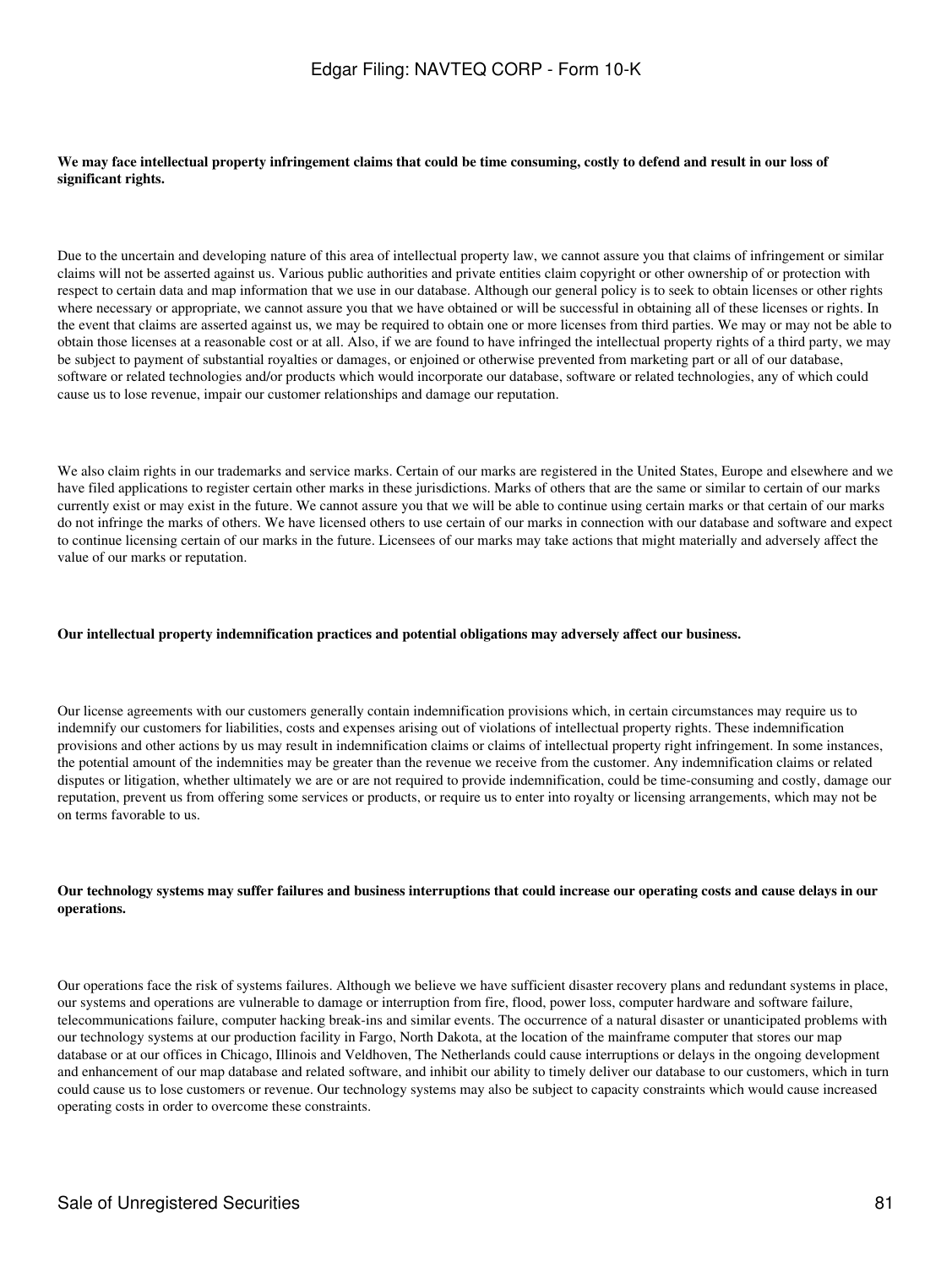In addition, we are in the process of migrating our computer systems related to our database to a new platform, and during this process we are incurring both the costs associated with the migration and of maintaining our legacy systems. Hardware failure or software errors occurring in our legacy systems or during repair or after the completion of this migration could result in errors in our database, which could cause us to have to repair and re-ship our database to some customers and hinder our ability to timely deliver our database to our customers. Repairs and reshipments of our

| e. |  |
|----|--|
|    |  |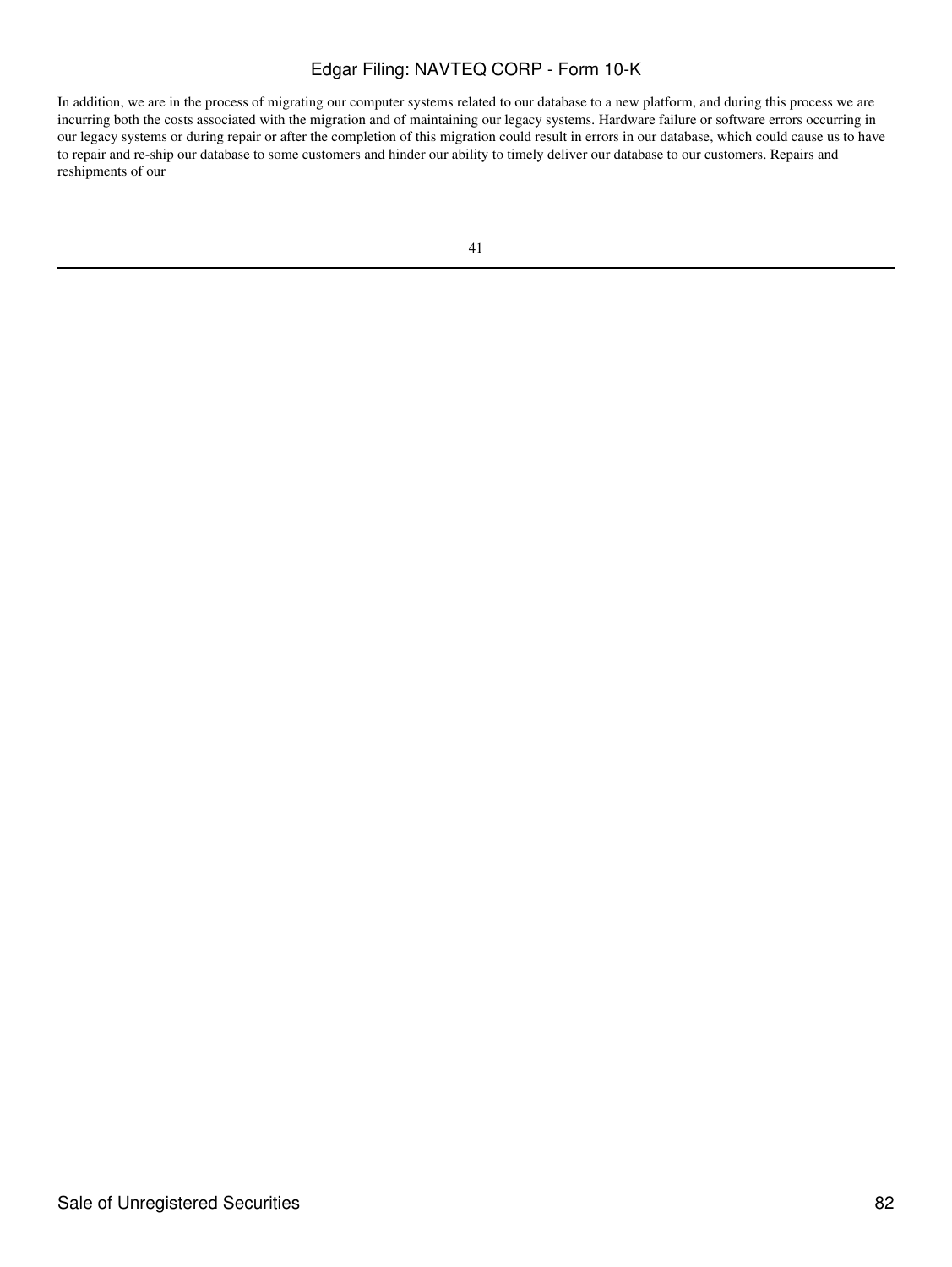data could result in a material increase in our operating costs and subject us to liability from our customers and end-users. Delays in completing the migration also could inhibit our ability to enhance and improve our database, which could adversely affect our ability to compete.

#### **We are required to achieve and maintain various quality assurance standards, and if we are unable to do so, our key customers may not do business with us.**

Many of our customers, particularly those in the automotive industry, require their suppliers to maintain certain quality assurance standards and certifications, including those pursuant to the ISO series of international standards. Although we have achieved many of these certifications, we cannot assure you that we will be able to continue to meet these standards in the future or that our customers will not require us to obtain and maintain certifications under different or more stringent standards in the future, which we may or may not be able to accomplish. If we are unable to do so, those customers may refuse to do business with us, which could materially reduce our revenue and adversely affect our reputation.

#### **Changes to financial accounting standards may affect our results of operations and cause us to change our business practices.**

We prepare our financial statements to conform with generally accepted accounting principles, or GAAP, in the United States. These accounting principles are subject to interpretation by the American Institute of Certified Public Accountants, the Financial Accounting Standards Board, or FASB, the SEC and various bodies formed to promulgate and interpret appropriate accounting policies. A change in those accounting principles or interpretations could have a significant effect on our reported financial results and may affect our reporting of transactions completed before a change is announced or adopted.

Changes to those rules or the questioning of current practices may adversely affect our reported financial results or the way we conduct our business. For example, accounting policies affecting certain aspects of our business, including rules relating to employee stock option grants, have recently been revised. In December 2004, the FASB issued a revision of SFAS No. 123, Accounting for Stock-Based Compensation, which amends SFAS No. 123 to require the recognition of employee stock options as compensation based on their fair value at the time of grant (with limited exceptions). These new rules, which are effective on the commencement of the first interim period starting after June 15, 2005, will require us to change our accounting policy and record an expense for our stock-based compensation plans using the fair value method, and will result in additional accounting charges as described in Management s Discussion and Analysis New Accounting Pronouncements.

#### **Risks Related to**

#### **Our Relationship with Philips**

#### **Philips continues to own a significant portion of our common stock and may exercise significant influence over us, and its interests may differ from those of our other stockholders.**

As of December 31, 2004, Philips B.V. continued to own 30,521 shares of common stock, or approximately 34.8% of our common stock. Philips has certain call rights with respect to 2,580 shares owned by NavPart II B.V (NavPart II), a wholly-owned subsidiary of NavPart I B.V (NavPart I). According to reports furnished to us pursuant to Sections 16(a) and 13(d) of the Securities Exchange Act of 1934, Philips delivered an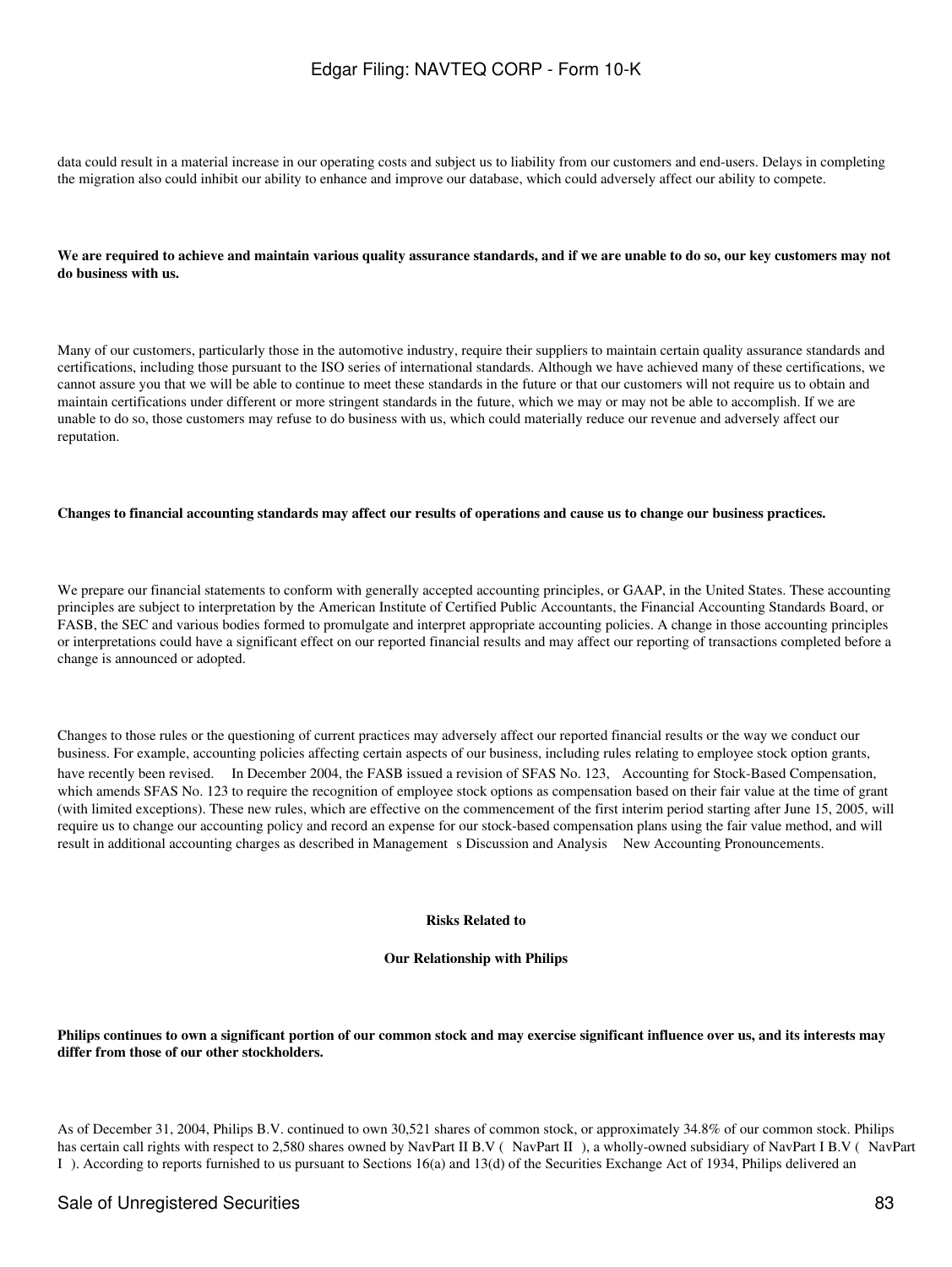exercise notice to NavPart I in August 2004 with respect to the aformentioned shares owned by NavPart II. The transfer of these shares was completed in March 2005. Philips ownership as of December 31, 2004, including these shares, would be 33,101 shares of our common stock, or approximately 37.7% of our common stock. As a result, Philips B.V. could delay or prevent a change of control of us that may be favored by other stockholders and otherwise exercise significant influence over all corporate actions requiring stockholder approval, irrespective of how our other stockholders may vote, including:

the election of directors;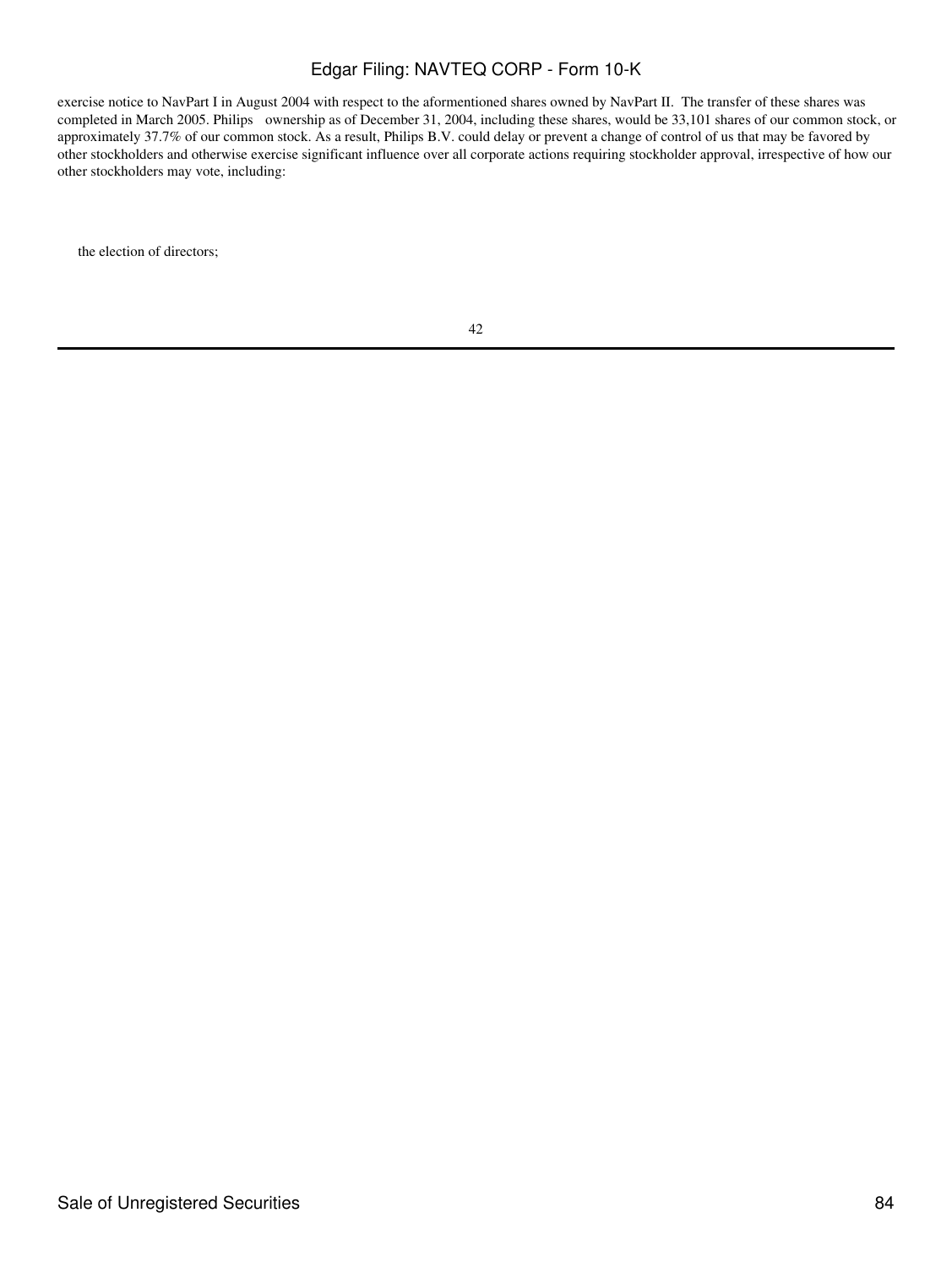any amendment of our certificate of incorporation or bylaws;

the approval of mergers and other significant corporate transactions, including a sale of substantially all of our assets; or

the defeat of any non-negotiated takeover attempt.

In taking any of these actions, Philips B.V. may act in its own interest, which may conflict with or be unfavorable to the interests of our other stockholders.

### **By exercising its registration rights and selling a large number of shares, our principal stockholder could cause the price of our common stock to decline and impede our ability to raise capital through the issuance of equity securities in the future.**

Philips holds certain registration rights that allow it to require us to register its shares of our common stock for sale under the Securities Act. Pursuant to these demand rights, Philips may require us to register some or all of its shares as many as four times. In addition to these demand registration rights, if we propose to register any shares of our common stock for public sale under the Securities Act, either for our own account or the account of any other person, Philips may require that we include some or all of its shares in that registration. Including Philips shares in such a registration does not reduce the number of times it may require us to register its shares pursuant to its demand rights. We are obligated to pay all of the expenses incurred in connection with any of these demand registrations (other than underwriting commissions or discounts and legal expenses of Philips). In addition, in order to fulfill our obligations to effect these registrations, our senior management must devote substantial time and effort to the registration process. The registration rights will terminate upon the earlier to occur of (i) the date that is five years after the initial public offering or (ii) the date on which Philips is able to sell the shares held by it within a 180-day period under Rule 144 of the Securities Act. Sales of substantial amounts of our common stock by Philips, or the perception that these sales may occur, through a registered offering or otherwise, may adversely affect the price of our common stock and impede our ability to raise capital through the issuance of equity securities in the future.

#### **In connection with our initial public offering in August 2004, we and Philips entered into a separation agreement to terminate certain services and programs provided to us by or through Philips. As a result, we may lose operating expense savings and other benefits.**

We have historically obtained software, software-related consulting services, treasury services, tax consulting services, insurance services and purchasing services on favorable terms through our participation in Philips programs, which we believe have resulted in operating expense savings for us of approximately \$2,000 to \$2,500 per year. In connection with our initial public offering in August 2004, Philips now owns less than 50% of our common stock. We and Philips entered into a separation agreement to, among other things, terminate these services and programs provided to us by or through Philips. As a result, we can no longer obtain software, software-related consulting services, treasury services, tax consulting services and insurance from or through Philips and we will only be able to continue to participate in certain Philips purchasing programs until March 31, 2005. Following termination of those services and programs, to the extent we are unable to obtain goods and services at prices and/or on terms as favorable as those previously available to us, we will incur increased operating expenses which could adversely affect our financial condition and results of operations.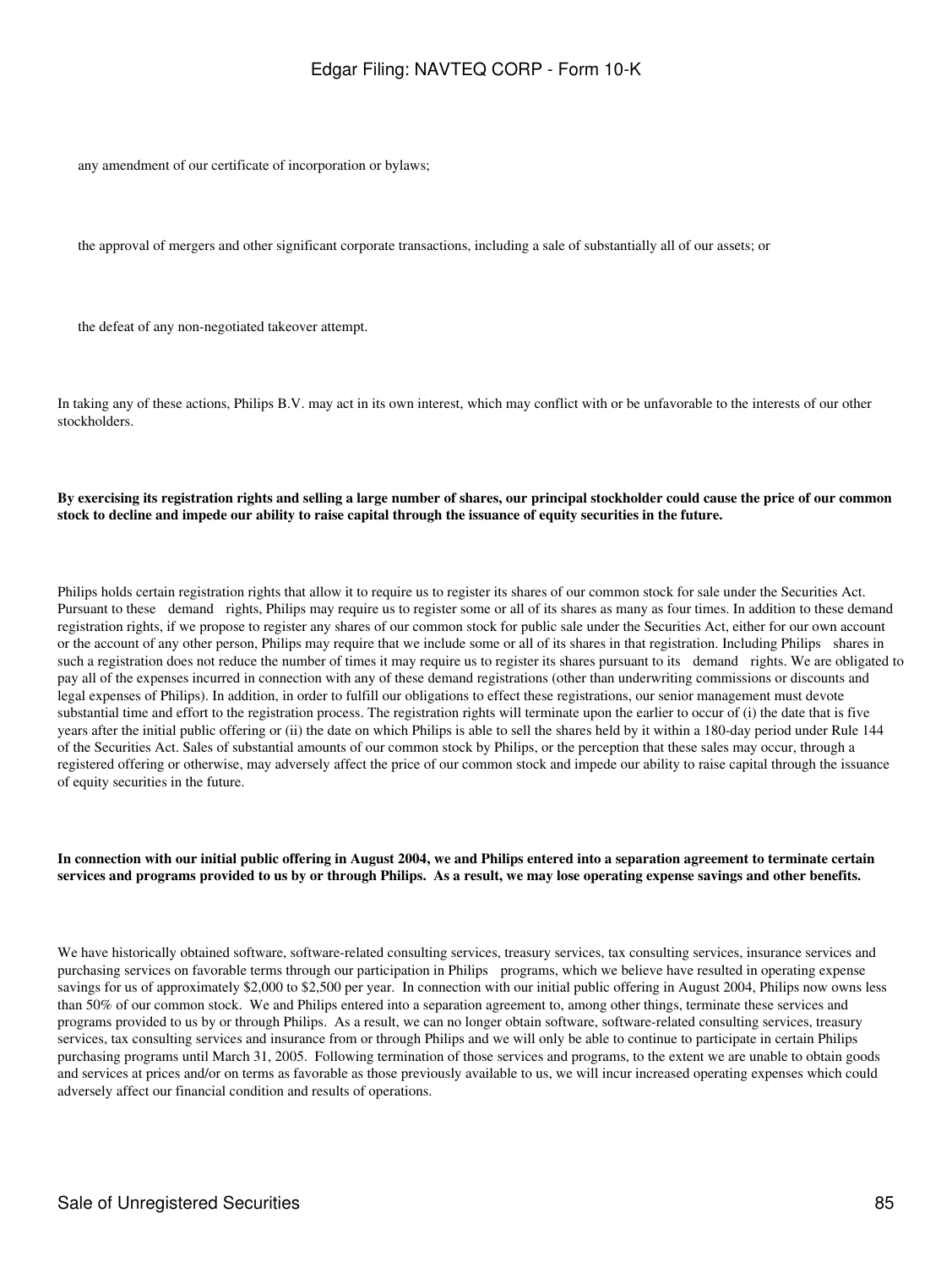**Our directors who own Philips common stock or options to acquire Philips common stock or who hold positions with Philips may have potential conflicts of interest.**

Ownership of Philips common stock, options to acquire Philips common stock and other equity securities by our directors and the presence of Philips officers on our board of directors could create, or appear to create, potential conflicts of interest when our directors are faced with decisions that could have different implications for Philips than they do for us. We expect that our board of directors, in the exercise of its fiduciary duties, will determine how to address any actual or perceived conflicts of interest on a case-by-case basis in accordance with our code of ethics and business conduct and corporate governance guidelines, as well as any other standards adopted by our board.

|    | ٠<br>v        |
|----|---------------|
| ۰. | I             |
|    | ۰.<br>۰,<br>٠ |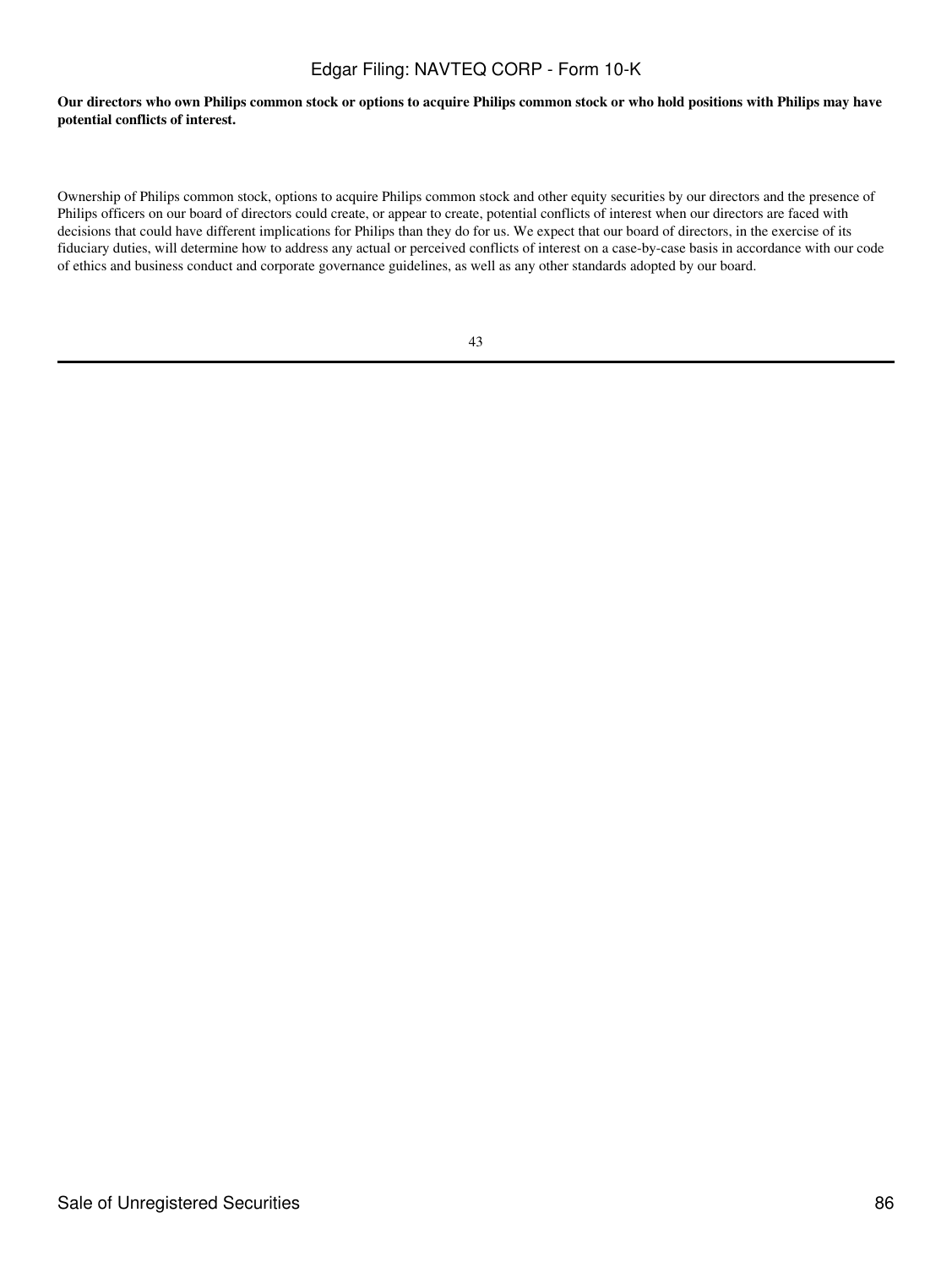#### **Risks Related to Ownership of Our Common Stock**

#### **We may require additional capital in the future, which may not be available to us. Sales of our equity securities to provide this capital may dilute the holdings of our then-current stockholders.**

We may need to raise additional funds through public or private debt or equity financings in order to:

take advantage of expansion opportunities;

acquire complementary businesses or technologies;

develop new services and products; or

respond to competitive pressures.

Any additional capital raised through the sale of our equity securities may dilute the holdings of our then-current stockholders. Historically, we have relied on significant debt and equity financing from Philips to operate our business. Philips is not under any obligation to provide financing to us on terms favorable to us or at all in the future. Furthermore, any additional financing we may need may not be available on terms favorable to us or at all. The unavailability of needed financing could adversely affect our ability to execute our growth strategy.

#### **We do not intend to pay dividends for the foreseeable future.**

Except for the special cash dividend that was paid on June 18, 2004 to our common stockholders of record as of April 19, 2004, we have never declared or paid any cash dividends on our common stock. Payment of future cash dividends will be at the discretion of our board of directors after taking into account various factors, including our financial condition, operating results, current and anticipated cash needs and plans for expansion, and any limitations on dividend payments included in any financing or other agreements that we may be party to at the time. Our existing credit facility currently restricts our ability to pay dividends. Consequently, investors cannot rely on dividend income and any return to an investor on an investment in our common stock will likely depend entirely upon any future appreciation in the price of our stock. There is no guarantee that the price at which you purchased your shares will be maintained or appreciate.

**Our stock price may decline due to sales of shares by our other stockholders.**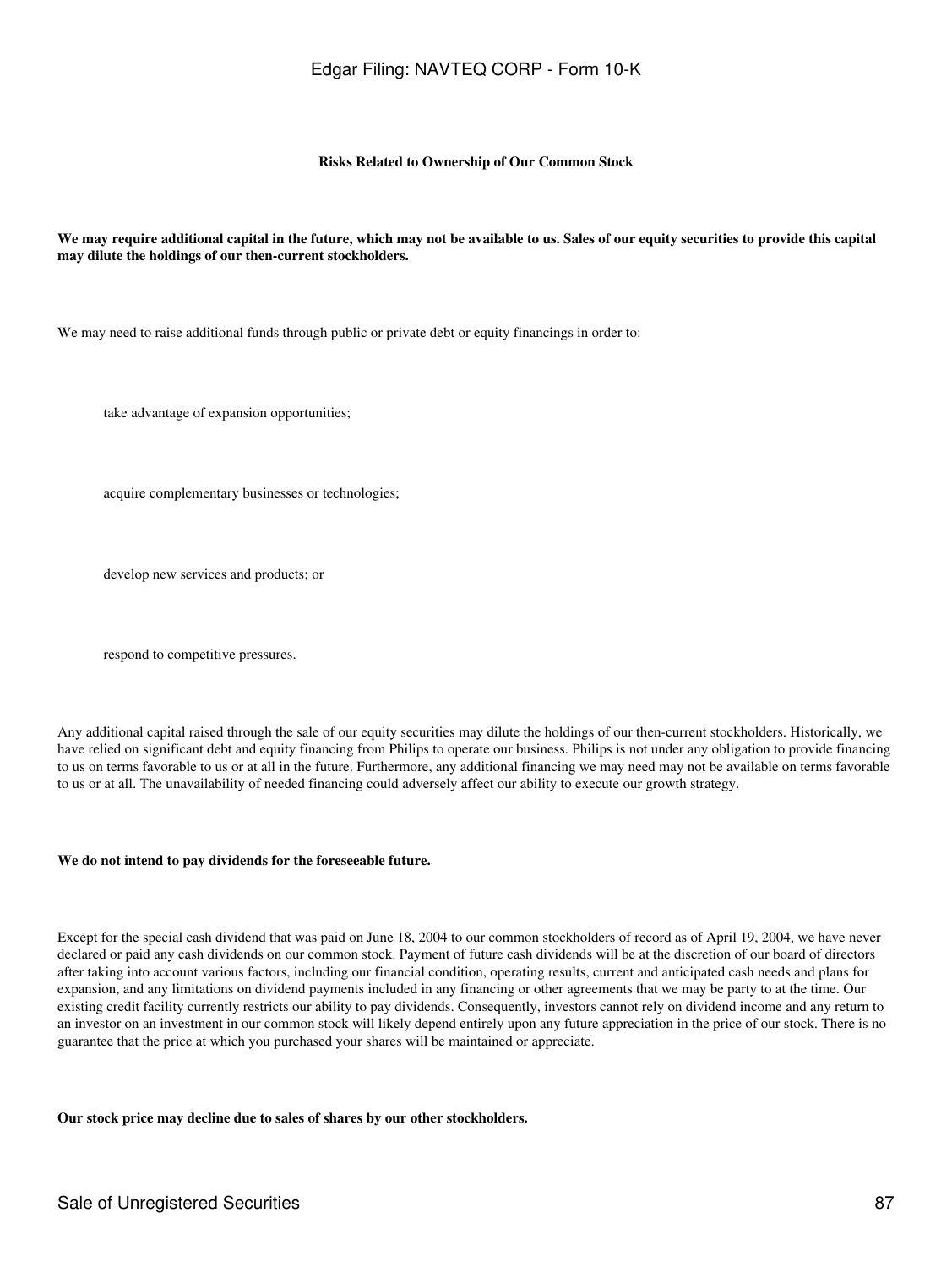Sales of substantial amounts of our common stock, or the perception that these sales may occur, may adversely affect the price of our common stock and impede our ability to raise capital through the issuance of equity securities in the future. All shares sold in our initial public offering and all of our other outstanding shares of common stock are freely transferable without restriction or further registration under the Securities Act of 1933, subject to restrictions that may be applicable to our affiliates, as that term is defined in Rule 144 of the Securities Act. Shares issuable upon exercise of our options also may be sold in the market in the future, subject to restrictions on resale following underwritten offerings contained in some of our option agreements, and sales of substantial amounts of those shares, or the perception that these sales may occur, also may adversely affect the price of our common stock.

### **Our stock price may be volatile, and you may not be able to resell shares of our common stock at or above the price you paid or at all.**

The price of our common stock may fluctuate widely, depending upon many factors, including the market s perception of our prospects and those of geographic data providers in general, differences between our actual financial and operating results and those expected by investors and analysts, changes in analysts recommendations or projections, changes in general economic or market conditions and broad market fluctuations. Broad market and industry factors may decrease the market price of our common stock, regardless of our actual operating performance. Stock prices for technology-related companies have experienced significant price and volume volatility. Companies that experience volatility in the market price of their securities often are subject to securities class action litigation. This type of litigation,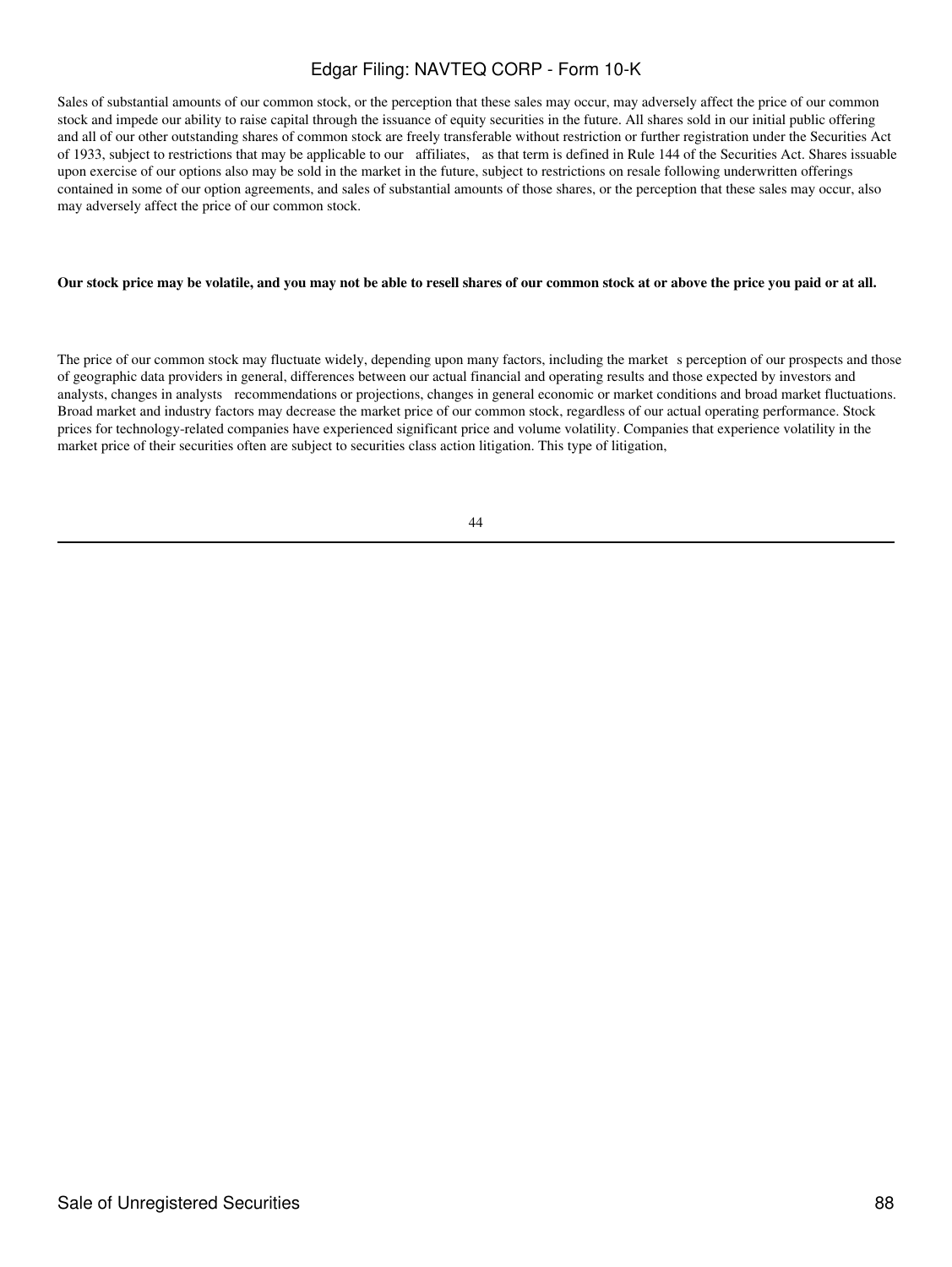if instituted against us, could result in substantial costs and divert managements attention and resources away from our business. In addition, our common stock may not be traded actively. An illiquid market for our common stock may result in lower trading prices and increased volatility, which could adversely affect the value of your investment.

#### **Our quarterly revenue and operating results are difficult to predict and if we do not meet quarterly financial expectations our stock price may experience increased volatility.**

Our quarterly revenue and operating results are difficult to predict due to a variety of factors, including the timing of purchases by our customers, the introduction of new products or services by them incorporating our map database and changes in our pricing policies or those of our competitors. These or other factors, many of which are beyond our control, may result in this unpredictability continuing in the future. This could cause our operating results in some quarters to vary from market expectations and lead to volatility in our stock price. We currently do not intend to provide quarterly guidance.

**If securities or industry analysts do not publish research or reports about our business, or if they change their recommendations regarding our stock adversely, our stock price and trading volume could decline.**

The trading market for our common stock will be influenced by the research and reports that industry or securities analysts publish about us or our business. If one or more of the analysts who cover us downgrade our stock, our stock price would likely decline. If one or more of these analysts ceases coverage of our company or fails to regularly publish reports on us, we could lose visibility in the financial markets, which in turn could cause our stock price or trading volume to decline.

**Delaware law and our certificate of incorporation and bylaws contain provisions that could delay and discourage takeover attempts that stockholders may consider favorable.**

Certain provisions of our certificate of incorporation and bylaws and applicable provisions of Delaware corporate law may make it more difficult for or prevent a third party from acquiring control of us or changing our board of directors and management. These provisions include:

the ability by our board of directors to issue preferred stock with voting or other rights or preferences;

our stockholders may only take action at a meeting of our stockholders and not by written consent; and

our stockholders must comply with advance notice procedures in order to nominate candidates for election to our board of directors or to place stockholders proposals on the agenda for consideration at meetings of the stockholders.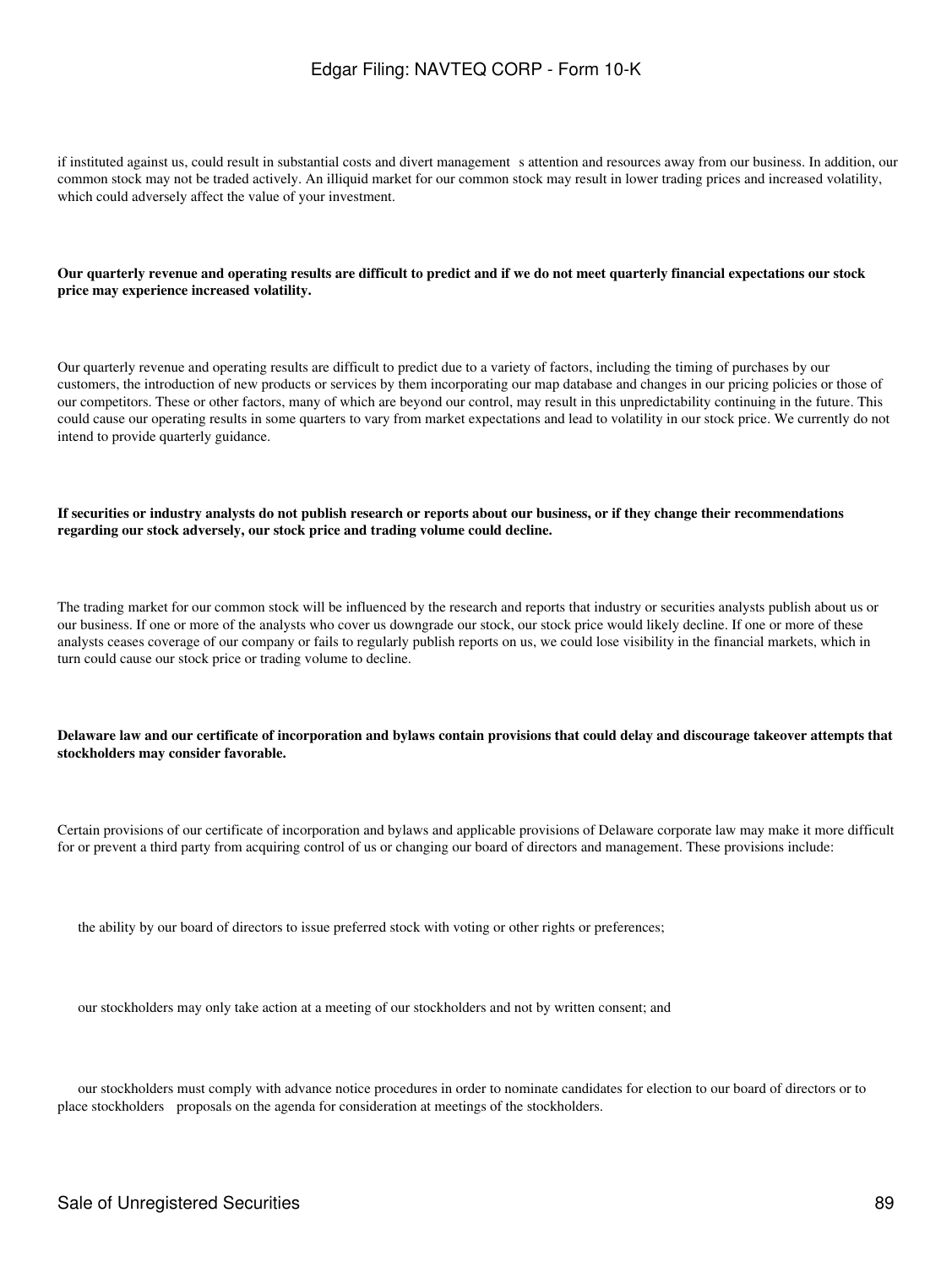Any delay or prevention of a change of control transaction or changes in our board of directors or management could deter potential acquirors or prevent the completion of a transaction in which our stockholders could receive a substantial premium over the then current market price for their shares.

### **Item 7A. Quantitative and Qualitative Disclosures About Market Risk.**

We invest our cash in highly liquid cash equivalents and marketable securities. We do not believe that our exposure to interest rate risk is material to our results of operations.

Material portions of our revenue and expenses have been generated by our European operations, and we expect that our European operations will account for a material portion of our revenue and expenses in the future. In addition, substantially all of our expenses and revenue related to our international operations are denominated in foreign currencies, principally the euro.

We are also subject to foreign currency exposure between the U.S. dollar and the euro on the expected repayment of an intercompany obligation. The intercompany balance is payable by one of our European subsidiaries to us and one of our U.S. subsidiaries, and is due in U.S. dollars. Through December 31, 2002, this intercompany balance was considered permanent in nature, as repayment was not expected to occur in the foreseeable future. However, primarily as a result of improved operating performance in our European business, management concluded that cash flows would be sufficient to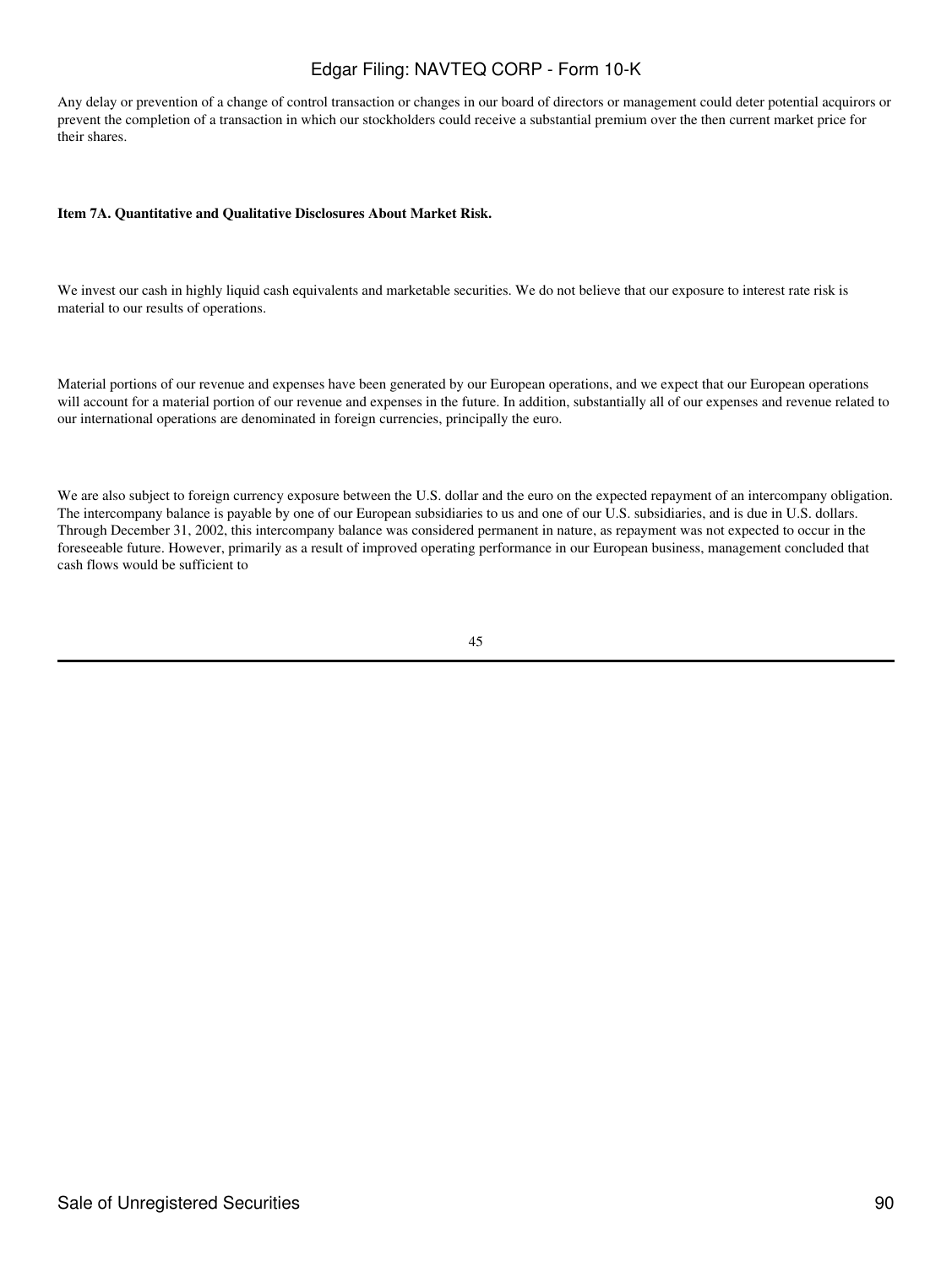support repayment over the next several years. Accordingly, effective January 1, 2003, we adopted a plan for repayment and the loan was no longer designated as permanent in nature.

Prior to April 22, 2003, we had not engaged in activities to hedge our foreign currency exposures. On that day, we entered into a U.S. dollar/euro currency swap agreement (the Swap) with Philips to minimize the exchange rate exposure between the U.S. dollar and the euro on the expected repayment of the intercompany obligation. The Swap was assigned to an unaffiliated third party in the third quarter of 2004. The Swap was not designated for hedge accounting. Under the terms of the Swap, one of the Company s European subsidiaries makes payments to the other party to the Swap in euros in exchange for the U.S. dollar equivalent at a fixed exchange rate of \$1.0947 U.S. dollar/euro. The U.S. dollar proceeds obtained under the Swap are utilized to make payments of principal on the intercompany loan. The outstanding principal balance under the intercompany loan was \$187.1 million at April 22, 2003. The Swap has a maturity date of December 22, 2006 and provides for settlement on a monthly basis in proportion to the repayment of the intercompany obligation. As of December 31, 2004, the outstanding intercompany obligation (net of payments) was \$87.4 million.

For purposes of specific risk analysis, we use sensitivity analysis to determine the effects that market risk exposures may have on the fair value of our Swap. The foreign currency exchange risk is computed based on the market value of future cash flows as affected by the changes in the rates attributable to the market risk being measured. The sensitivity analysis represents the hypothetical changes in value of the hedge position and does not reflect the opposite gain or loss on the underlying transaction. As of December 31, 2004, a 10% decrease in the value of the euro against the U.S. dollar with all other variables held constant would result in a decrease in the fair value of our Swap liability of \$10.9 million, while a 10% increase in the value of the euro against the U.S. dollar would result in an increase in the fair value of our Swap liability of \$10.9 million.

### **Item 8. Financial Statements and Supplementary Data.**

See Financial Statements beginning on page F-1 following the Exhibit Index and the Financial Statement Schedule beginning immediately following the financial statements.

### **Item 9. Changes in and Disagreements With Accountants On Accounting and Financial Disclosure.**

Not applicable.

#### **Item 9A. Controls and Procedures.**

Disclosure Controls and Procedures. The Company s principal executive officer and principal financial officer have concluded that the Company s disclosure controls and procedures (as defined pursuant to Rule 13a-15(e) under the Securities Exchange Act of 1934), based on their evaluation of such controls and procedures as of the end of the period covered by this report, are effective to ensure that information required to be disclosed by the Company in the reports it files under the Securities Exchange Act of 1934, as amended, is recorded, processed, summarized and reported within the time periods specified in the rules and forms of the Securities and Exchange Commission and that such information is accumulated and communicated to the Companys management, including its principal executive officer and principal financial officer, as appropriate to allow timely decisions regarding required disclosure.

### Sale of Unregistered Securities 61 and 2012 12:30 and 2012 12:30 and 2012 12:30 and 2013 12:30 and 2013 12:30 and 2013 12:30 and 2013 12:30 and 2013 12:30 and 2013 12:30 and 2013 12:30 and 2013 12:30 and 2013 12:30 and 201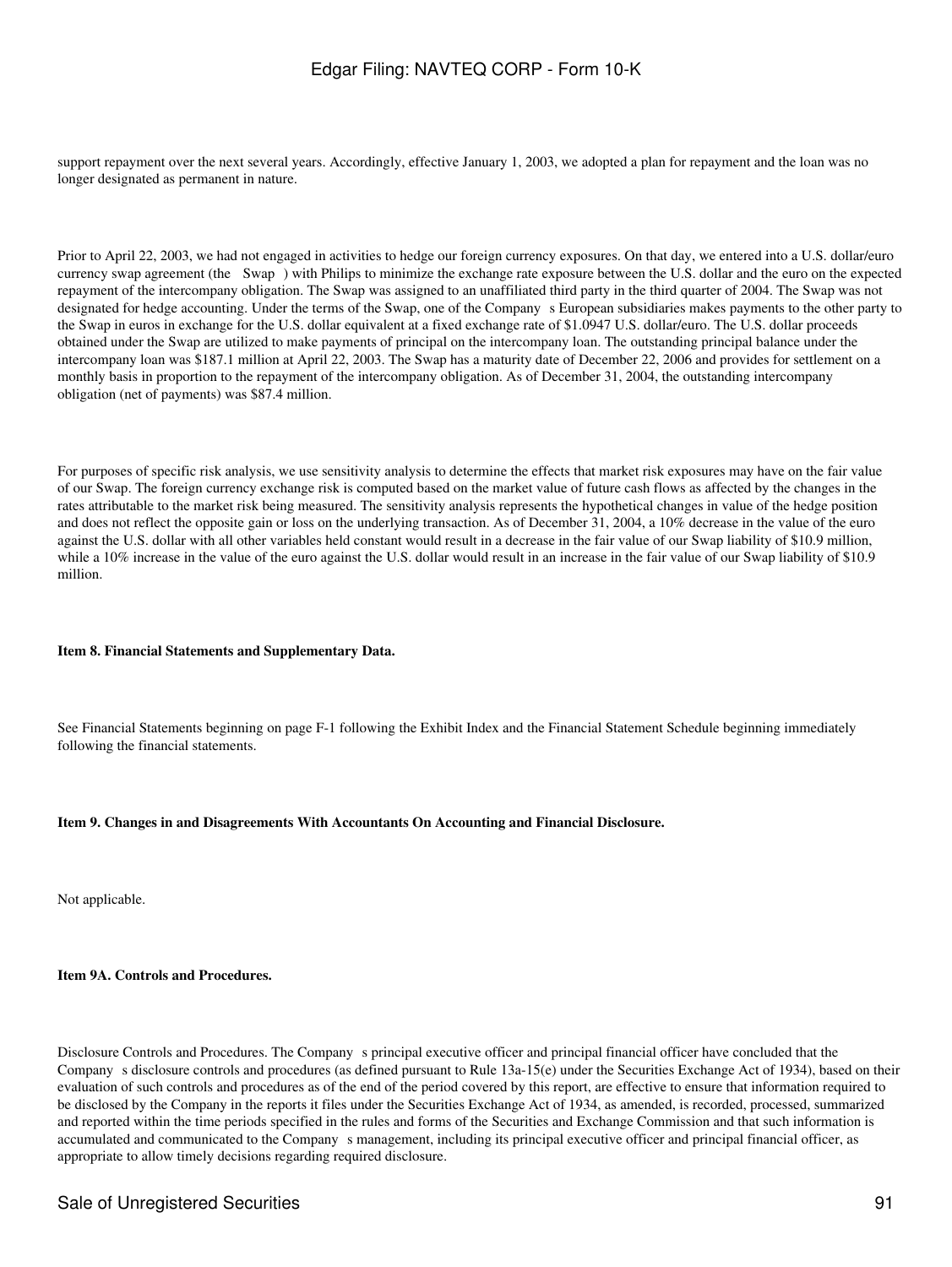Internal Control over Financial Reporting. There have been no changes in the Company s internal control over financial reporting identified in connection with management s evaluation that occurred during the Company s last fiscal quarter (i.e., the fourth quarter of 2004) that have materially affected, or are reasonably likely to materially affect, the Company s internal control over financial reporting.

**Item 9B. Other Information**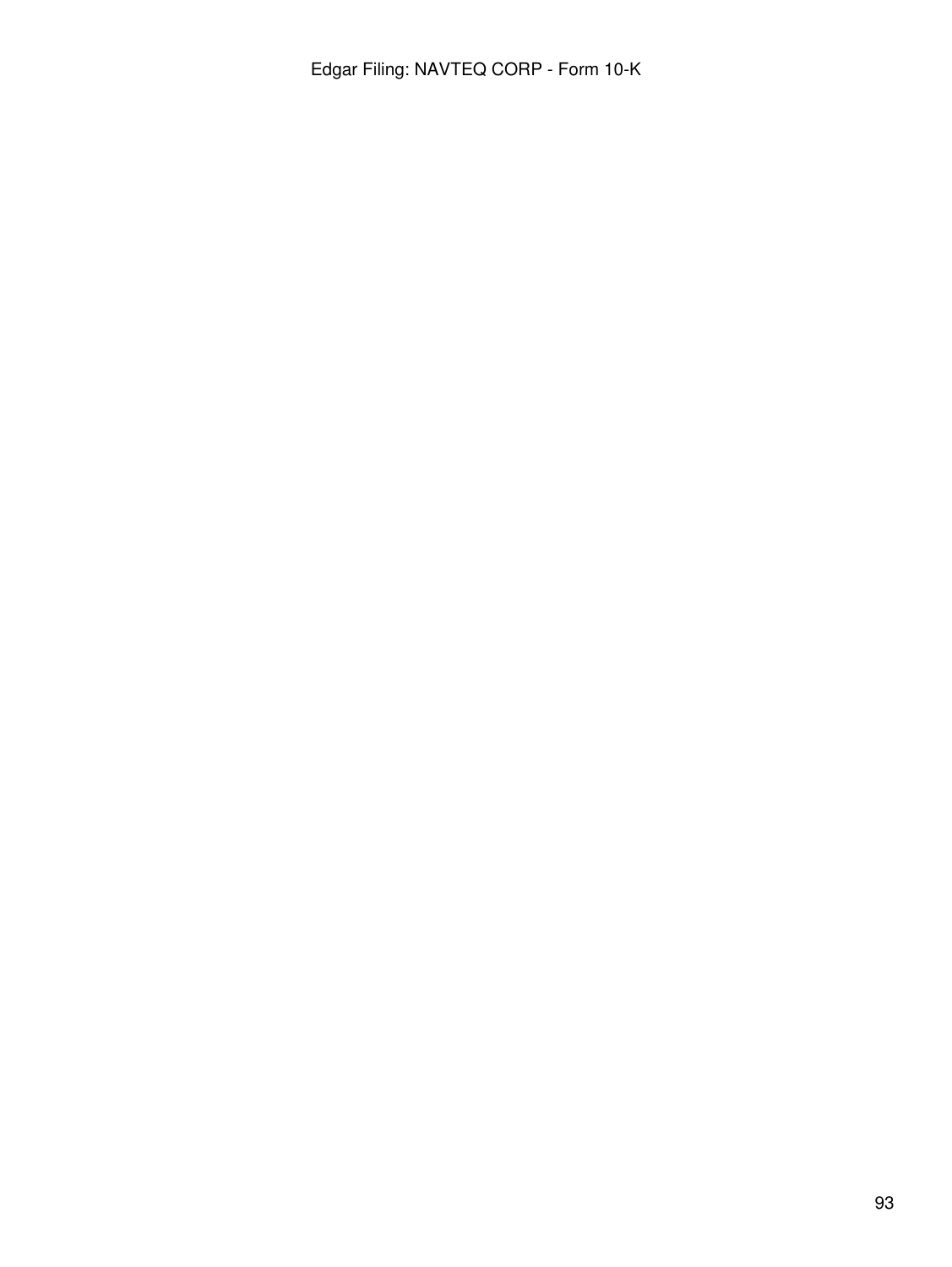In December 2004, the Compensation Committee approved a special one-time bonus payable to Mr. Green and Mr. Mullen of \$200,000 and \$150,000, respectively, in connection with the successful completion of our initial public offering. In addition, the Compensation Committee approved a 6% raise for Mr. Mullen.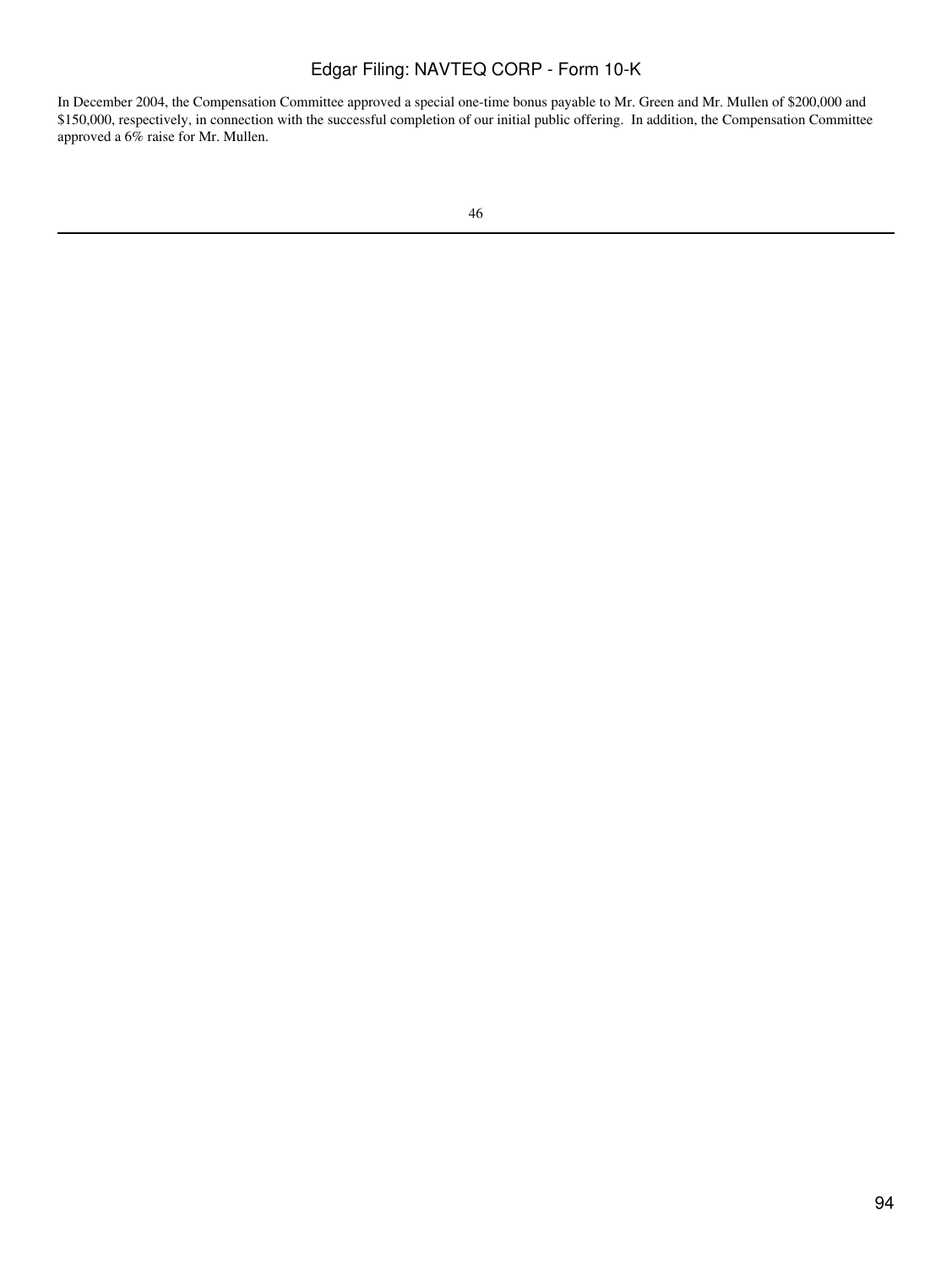### **PART III**

### **Item 10. Directors and Executive Officers.**

#### **Executive Officers and Directors.**

The information required by this item relating to our directors and nominees, and compliance with Section 16(a) of the Securities Act of 1934 is included under the captions Proposal No. 1 Election of Directors, Information About the Board of Directors and Other Matters - 16(a) Beneficial Ownership Reporting Compliance, respectively in our Proxy Statement related to the 2005 Annual Meeting of Stockholders and is incorporated herein by reference.

The information required by this item relating to our executive officers is included under the caption Executive Officers of the Registrant in Part I of this report and is incorporated by reference into this section.

#### **Code of Ethics**

The Company has adopted a code of ethics, known as our Code of Ethics and Business Conduct, that applies to all employees including the Companys principal executive officer, principal financial officer, principal accounting officer and controller and persons performing similar functions. This code of ethics can be found on our web site at www.navteq.com by completing the following steps:

First, click on Investor Relations;

Click on Corporate Governance; and

 Finally, click on either Code of Conduct NA, or Code of Conduct EU, for our North America and European codes of ethics, respectively.

Stockholders may also obtain a copy of the Code of Ethics and Business Conduct by submitting a request for such copy to NAVTEQ, c/o Corporate Secretary, 222 Merchandise Mart, Suite 900, Chicago, Illinois 60654.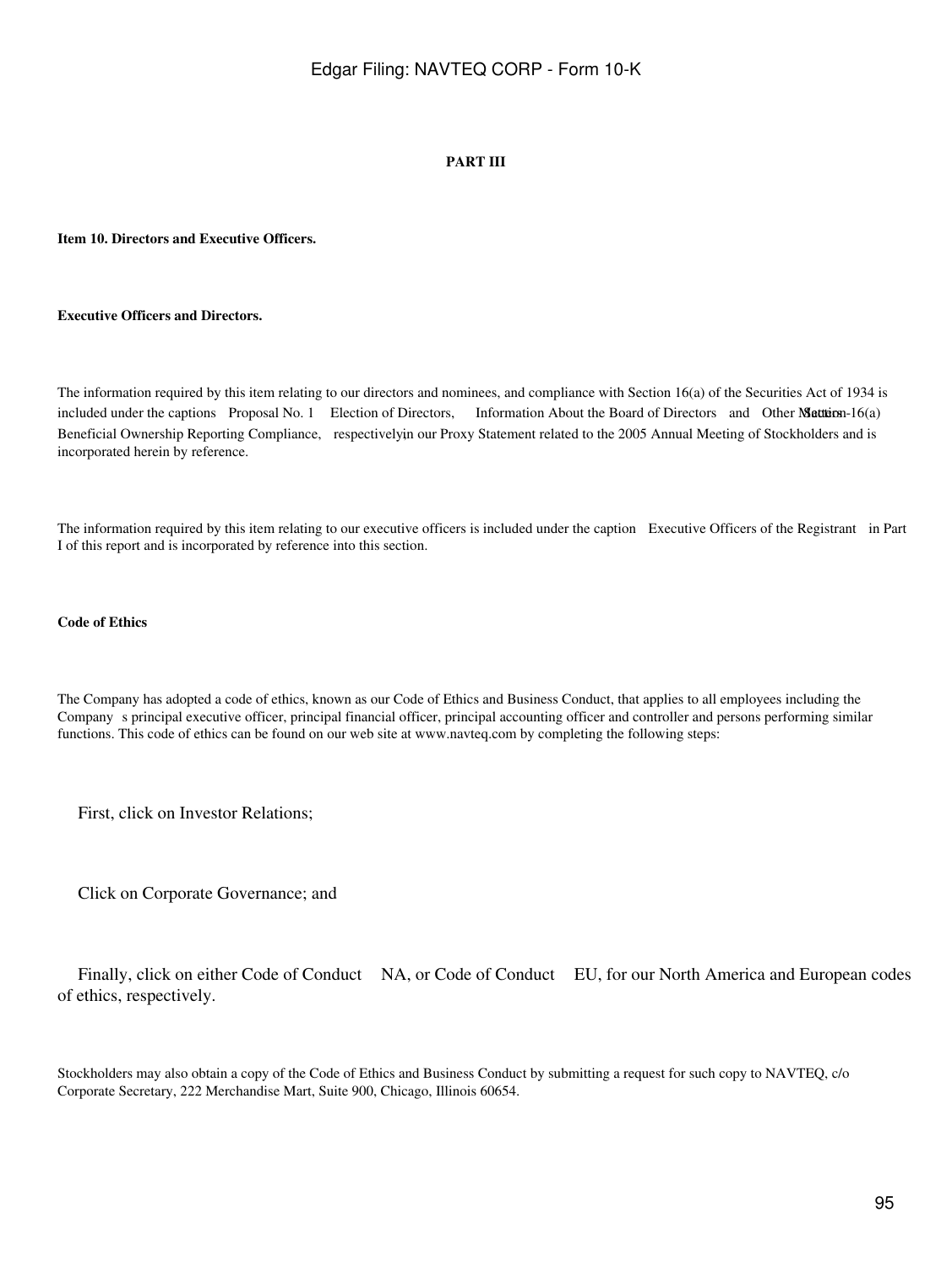### **Committee Charters and Corporate Governance Guidelines**

A copy of the charters for the Audit Committee, the Compensation Committee and the Nominating and Corporate Governance Committee as well as our Corporate Governance Guidelines are available on our web site at www.navteq.com under Investor Relations Corporate Governance. Stockholders may also obtain copies of these charters and our Corporate Governance Guidelines by submitting a request for any such copy to NAVTEQ, c/o Corporate Secretary, 222 Merchandise Mart, Suite 900, Chicago, Illinois 60654.

**Item 11. Executive Compensation**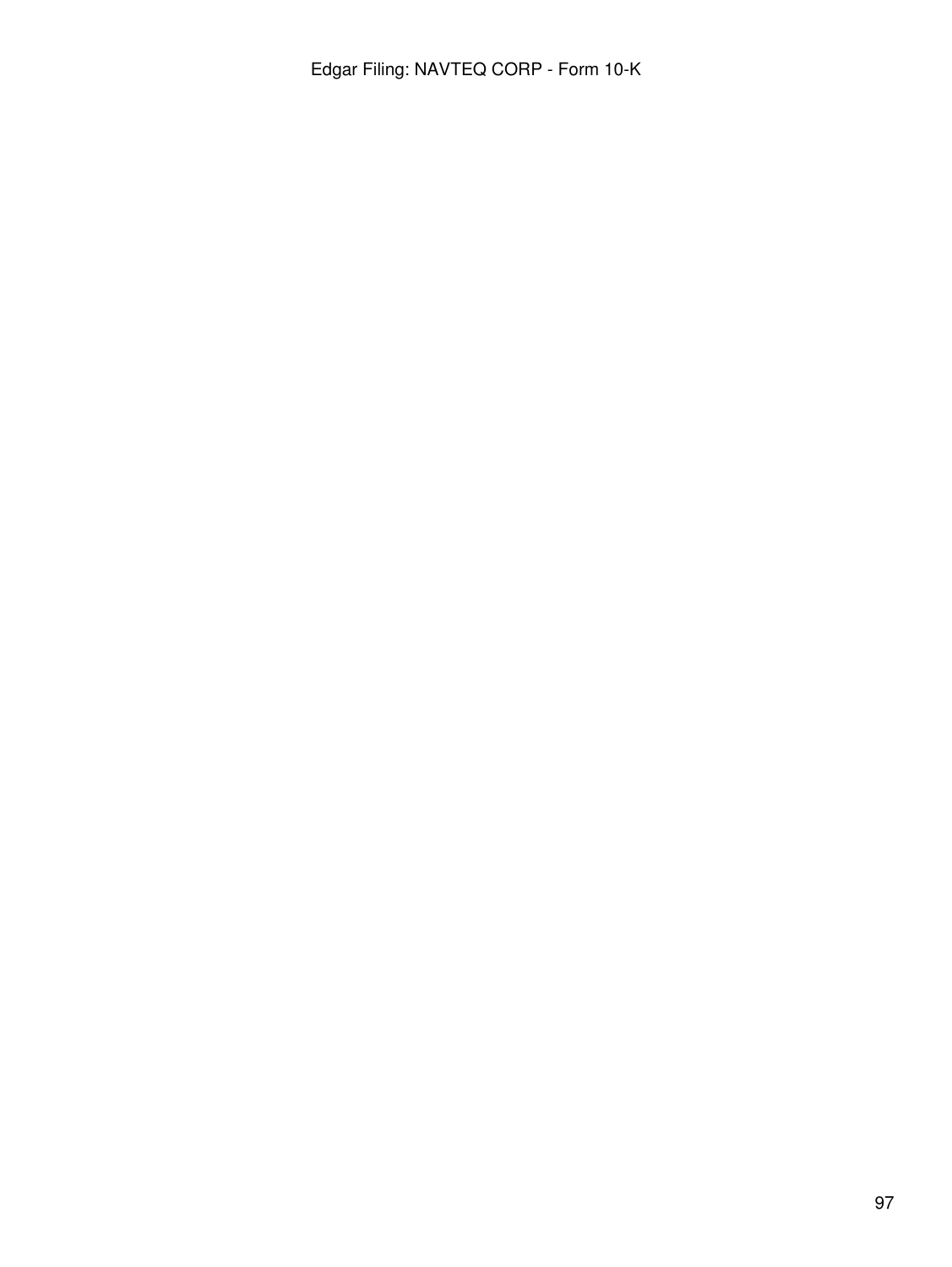The information required by this item is included under the caption Information about the Board of Directors Board of Directors Compensation and Executive Compensation in our Proxy Statement related to the 2005 Annual Meeting of Stockholders and is incorporated herein by reference.

### **PART III**

### **Item 12. Security Ownership of Certain Beneficial Owners and Management and Related Stockholder Matters.**

The information required by this item related to security ownership of certain beneficial owners and management is included under the caption Security Ownership of NAVTEQ in our Proxy Statement related to the 2005 Annual Meeting of Stockholders and is incorporated herein by reference.

### **Securities Authorized for Issuance under Equity Compensation Plans**

The following table provides information as of December 31, 2004, regarding the number of shares of common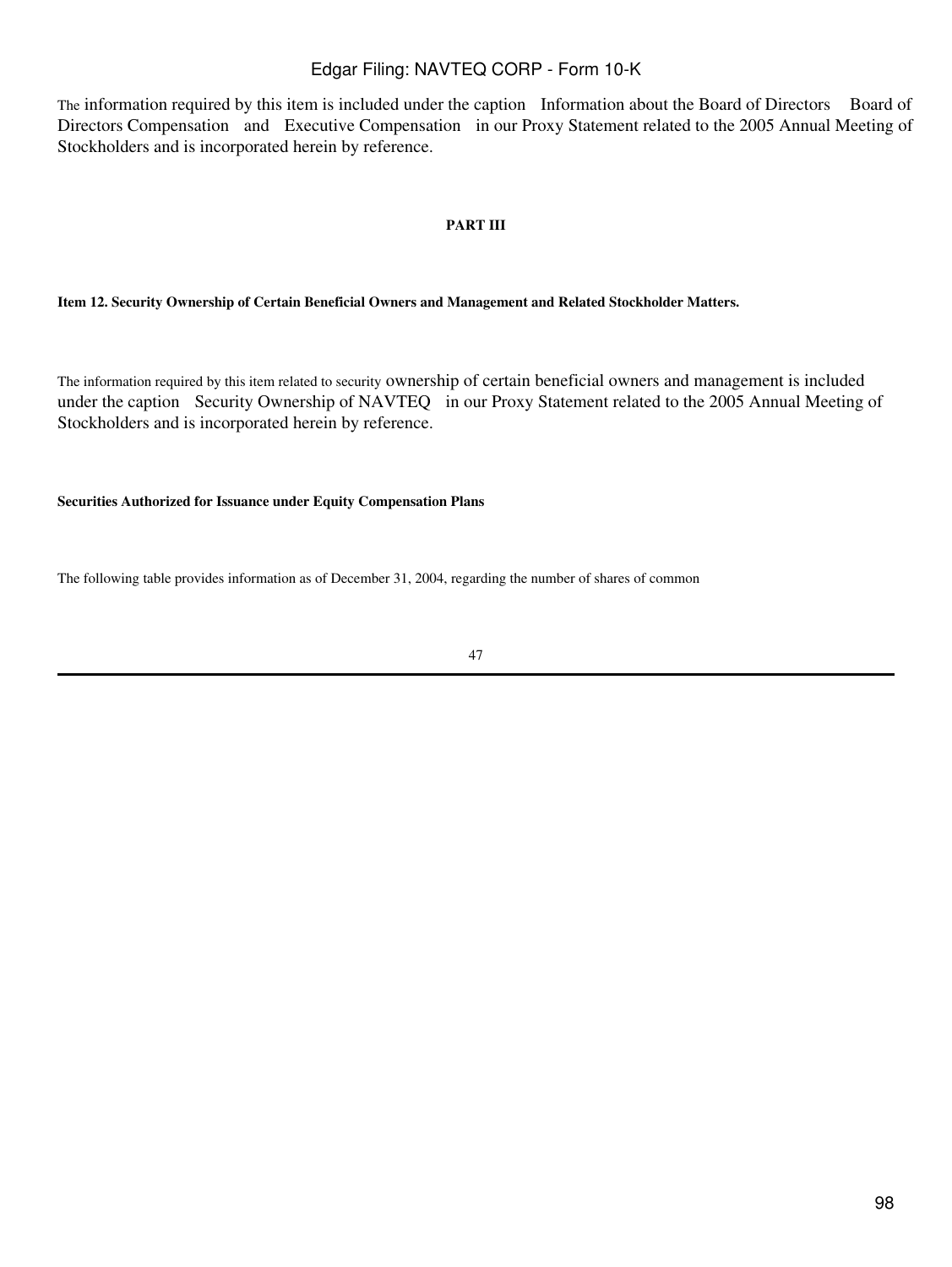stock that may be issued under the Company s equity compensation plans.

| <b>Plan Category</b>                                                                                   | Number of securities<br>to be issued upon<br>exercise of<br>outstanding options,<br>warrants and rights | Weighted-average<br>exercise price of<br>outstanding options,<br>warrants and rights |      | <b>Number of securities</b><br>remaining available<br>for future issuance under<br>equity compensation plans<br>(excluding securities reflected<br>in the first column) |
|--------------------------------------------------------------------------------------------------------|---------------------------------------------------------------------------------------------------------|--------------------------------------------------------------------------------------|------|-------------------------------------------------------------------------------------------------------------------------------------------------------------------------|
| Equity compensation plans approved by security<br>holders<br>Equity compensation plans not approved by | 9.245.283 \$                                                                                            |                                                                                      | 4.09 | 10,431,440                                                                                                                                                              |
| security holders<br>Total                                                                              | 9,245,283 \$                                                                                            |                                                                                      | 4.09 | 10.431.440                                                                                                                                                              |

The number of securities remaining available for future issuance under equity compensation plans set forth above represents shares available for issuance under the Company s 2001 Stock Incentive Plan.

#### **Item 13. Certain Relationships and Related Transactions.**

The information required by this item is set forth under the caption Related Party Transactions in our Proxy Statement related to our 2005 Annual Meeting of Stockholders and is incorporated herein by reference.

#### **Item 14. Principal Accountant Fees and Services.**

The information required by this item is set forth under the caption Other Matters in our Proxy Statement related to our 2005 Annual Meeting of Stockholders and is incorporated herein by reference.

**PART IV**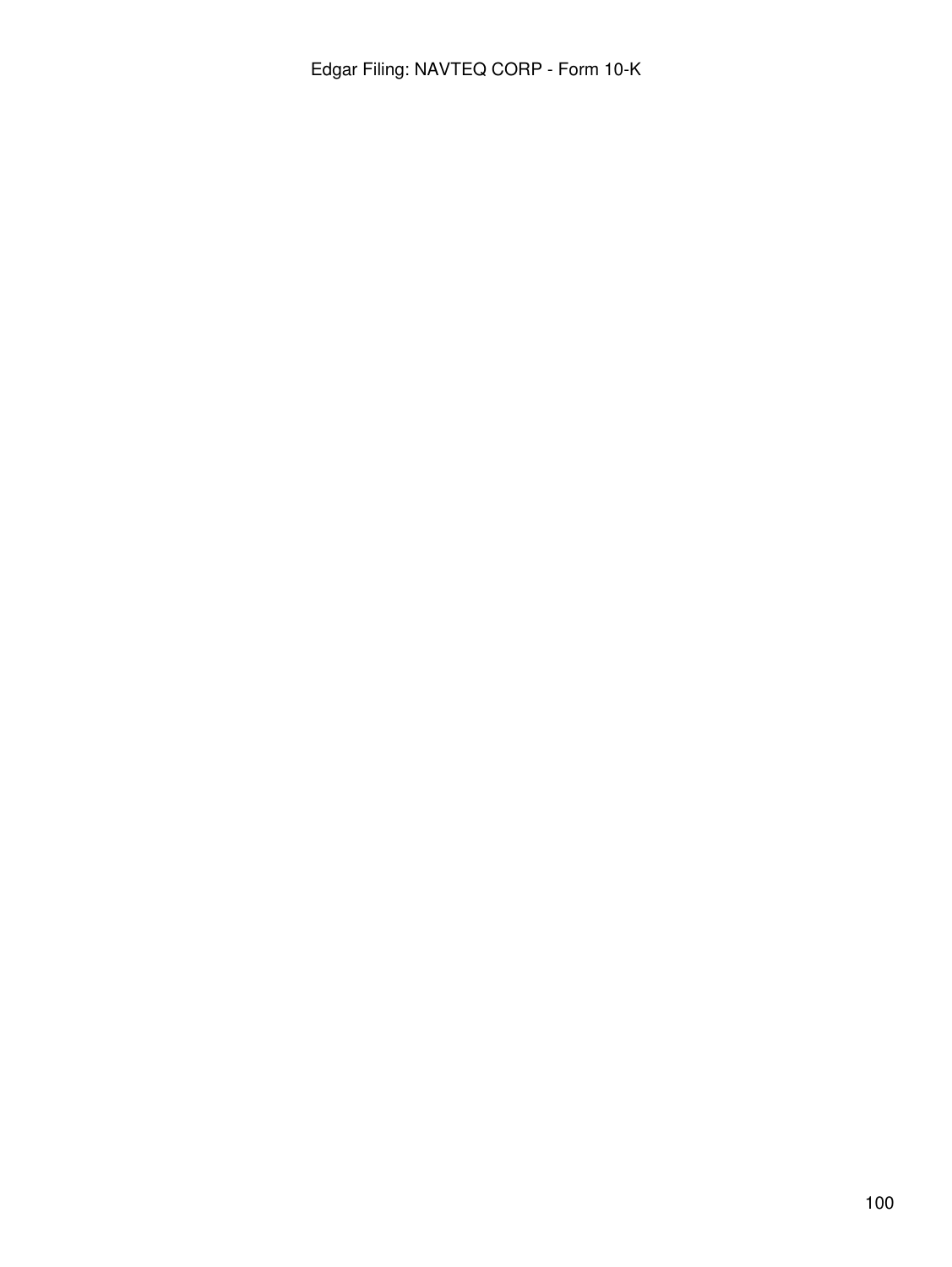### **Item 15. Exhibits, Financial Statement Schedules and Reports on Form 8-K.**

(a)(1) See Item 8.

 $(a)(2)$  See Item 8.

(a)(3) Exhibits. See Exhibit Index immediately following the Signature Page.

(b) Exhibits. See Exhibit Index immediately following the Signature Page.

(c) Additional financial statement schedules.

None.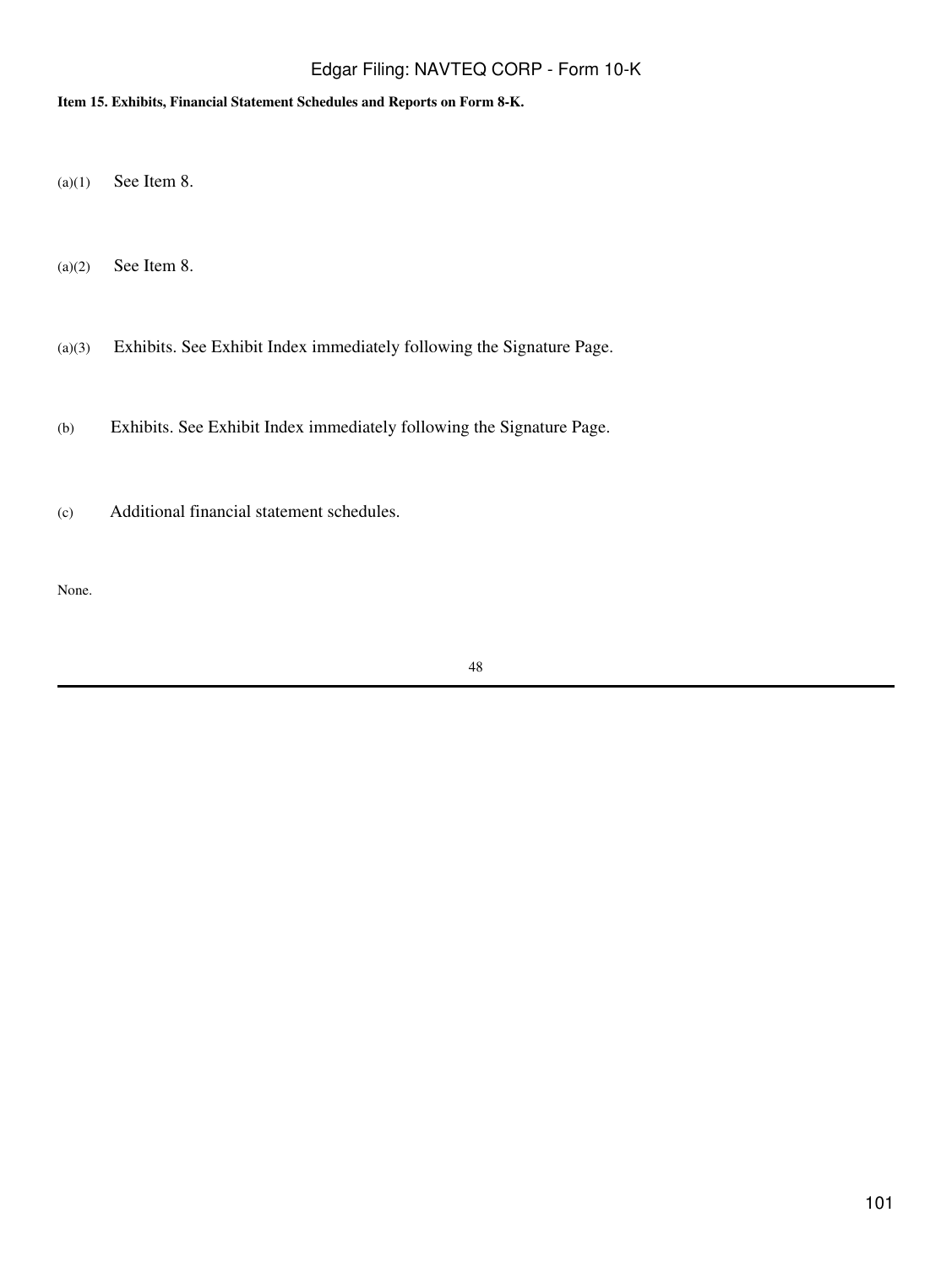### **SIGNATURES**

Pursuant to the requirements of Section 13 or 15(d) of the Securities Exchange Act of 1934, the registrant has duly caused this report to be signed on its behalf by the undersigned, thereunto duly authorized.

Dated: March 1, 2005

### **NAVTEQ CORPORATION**

By:  $\frac{1}{s}$  Judson C. Green Judson C. Green *President and Chief Executive Officer*

Pursuant to the requirements of the Securities Exchange Act of 1934, this report has been signed by the following persons on behalf of the registrant and in the capacities and on the dates indicated.

| Signatures                                                                                                                                       | Date          |
|--------------------------------------------------------------------------------------------------------------------------------------------------|---------------|
| /s/ Judson C. green<br>Judson C. Green<br>President, Chief Executive Officer and<br>a Director (Principal Executive Officer)                     | March 1, 2005 |
| /s/ david b. mullen<br>David B. Mullen<br><b>Executive Vice President and</b><br><b>Chief Financial Officer</b><br>(Principal Financial Officer) | March 1, 2005 |
| /s/ neil smith<br>Neil Smith<br>Vice President and Corporate Controller<br>(Principal Accounting Officer)                                        | March 1, 2005 |
| $\ast$<br>Richard J.A. de Lange<br>Director                                                                                                      | March 1, 2005 |
| $\ast$<br>Christopher Galvin<br>Director                                                                                                         | March 1, 2005 |
| $\ast$<br>Wilhelmus C. M. Groenhuysen<br>Director                                                                                                | March 1, 2005 |
| ∗                                                                                                                                                | March 1, 2005 |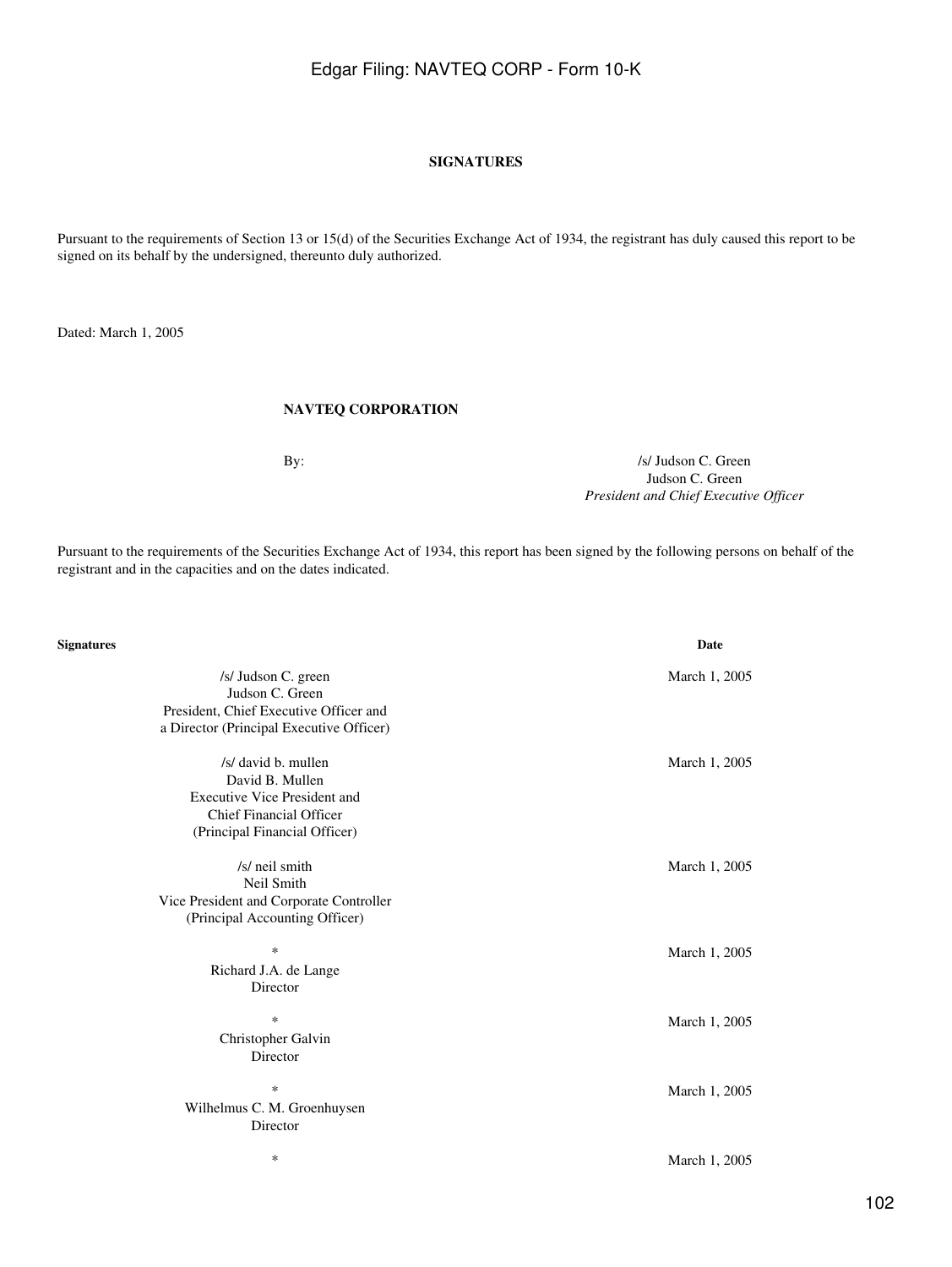William Kimsey Director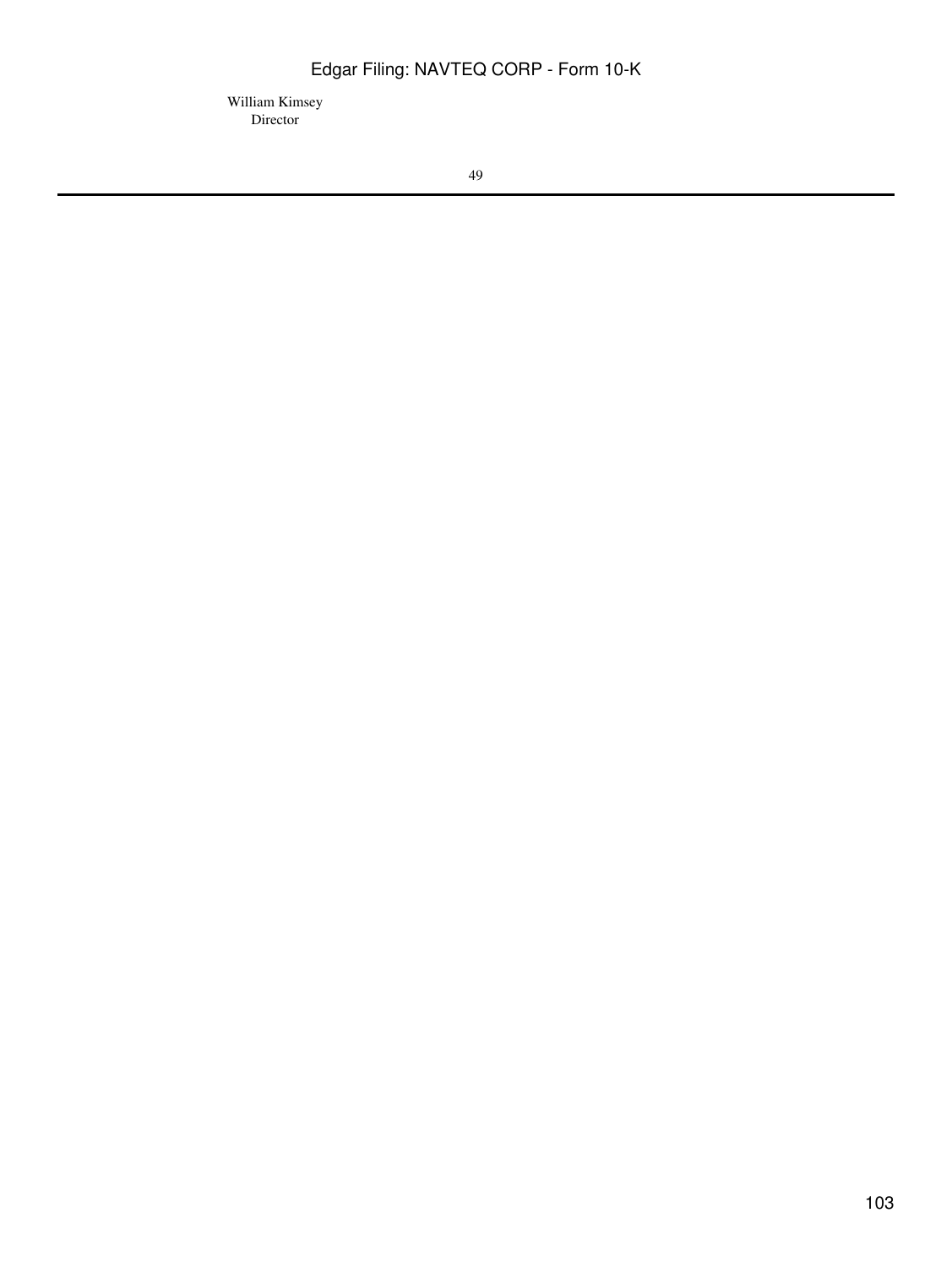Scott D. Miller Director

Dirk-Jan van Ommeren Director

\*By: /s/ Judson C. Green March 1, 2005 Judson C. Green, *as Attorney-in-Fact*

\* March 1, 2005

\* March 1, 2005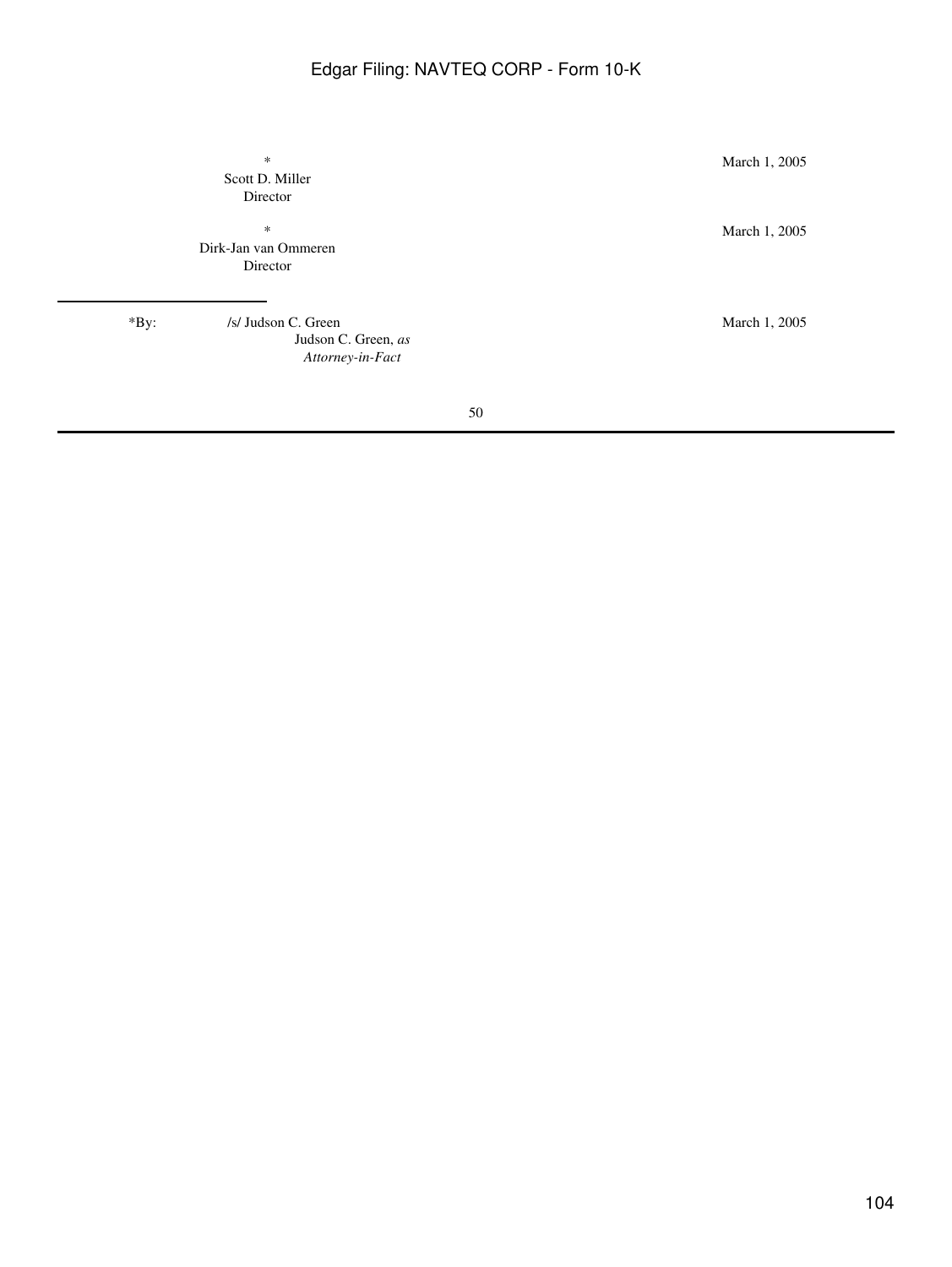### **EXHIBIT INDEX**

# **Exhibit**

3.1 Amended and Restated Certificate of Incorporation. (1) 3.2 Amended and Restated Bylaws. (1) 4.1 Specimen Common Stock Certificate. (1) 4.2 Stock Option Agreement dated as of May 15, 2002 between Navigation Technologies and Judson C. Green. (\*)(2)<br>4.3(a) Stock Option Agreement dated as of May 15, 2002 between Navigation Technologies and John K. MacLeod. (\* Stock Option Agreement dated as of May 15, 2002 between Navigation Technologies and John K. MacLeod. (\*)(2) 4.3(b) Stock Option Agreement dated as of May 15, 2002 between Navigation Technologies and John K. MacLeod. (\*)(2) 4.4 Registration Rights Agreement dated as of March 29, 2001 between Navigation Technologies and Philips Consumer

**Description** 

- 4.5 Warrant Agreement dated as of April 1, 1997 between Navigation Technologies and Philips Media Services B.V. (3)
- 4.6 Amended and Restated Agreement Regarding Registration of Shares between NAVTEQ Corporation and NavPart I B.V. (4)
- 10.1 Amended and Restated Employment Agreement dated as of April 30, 2004 between NAVTEQ Corporation and Judson C. Green.  $(*)(1)$
- 10.2 Employment Agreement dated as of September 18, 2000 between Navigation Technologies and John K. MacLeod.(\*)(3)
- 10.3 Employment Agreement dated as of December 1, 2002 between Navigation Technologies Corporation and David B. Mullen.  $(*)(2)$
- 10.4 Letter Agreement dated February 3, 1998 from Navigation Technologies agreed to and accepted by M. Salahuddin Khan. $(*)$ (3)
- 10.5 Letter Agreement dated February 13, 1997 from Navigation Technologies agreed to and accepted by Denis M. Cohen. (\*)(3) 10.6 Form of Indemnification Agreement. (1)
- 10.7(i) BMW Group International Terms and Conditions for the Purchase of Production Materials and Automotive Components dated September 24, 2001. (5)
- 10.7(ii) Purchasing Terms and Conditions between BMW North America, Inc. and Navigation Technologies. (c)(6)
- 10.7(iii) Agreement between BMW (South Africa) (Proprietary) Limited and Navigation Technologies B.V. commencing June 1, 1999 (the South Africa Agreement). (c)(6)
- 10.7(iv) Amendment to South Africa Agreement. (c)(5)

Electronic Services B.V. (3)

- 10.7(v) Warranty Agreement dated August 8, 1998 between Bayerische Motoren Werke and Navigation Technologies BV (the Warranty Agreement  $(c)(5)$
- 10.7(vi) Letter regarding Warranty Agreement dated May 22, 2002 from Bayerische Motoren Werke to Navigation Technologies BV. (5)

10.8(i) Data License Agreement dated December 1, 1999 between Harman International Industries, Incorporated (Harman) and Navigation Technologies. (c)(7)

- 10.8(ii) Territory License No. 6 dated September 28, 2001 between Harman and Navigation Technologies (License No. 6). (c)(5)
- 10.8(iii) Distribution Services Addendum to License No. 6 dated January 1, 2002 between Harman and Navigation Technologies.  $(c)(5)$
- 10.8(iv) Territory License No. 7 dated April 1, 2001 between Harman and Navigation Technologies (License No. 7). (c)(6)
- 10.8(v) Amendment to Territory License No. 7 dated February 20, 2002 between Harman and Navigation Technologies. (c)(5)
- 10.8(vi) Territory License No. 8 dated August 1, 2002 between Harman and Navigation Technologies.(c)(8)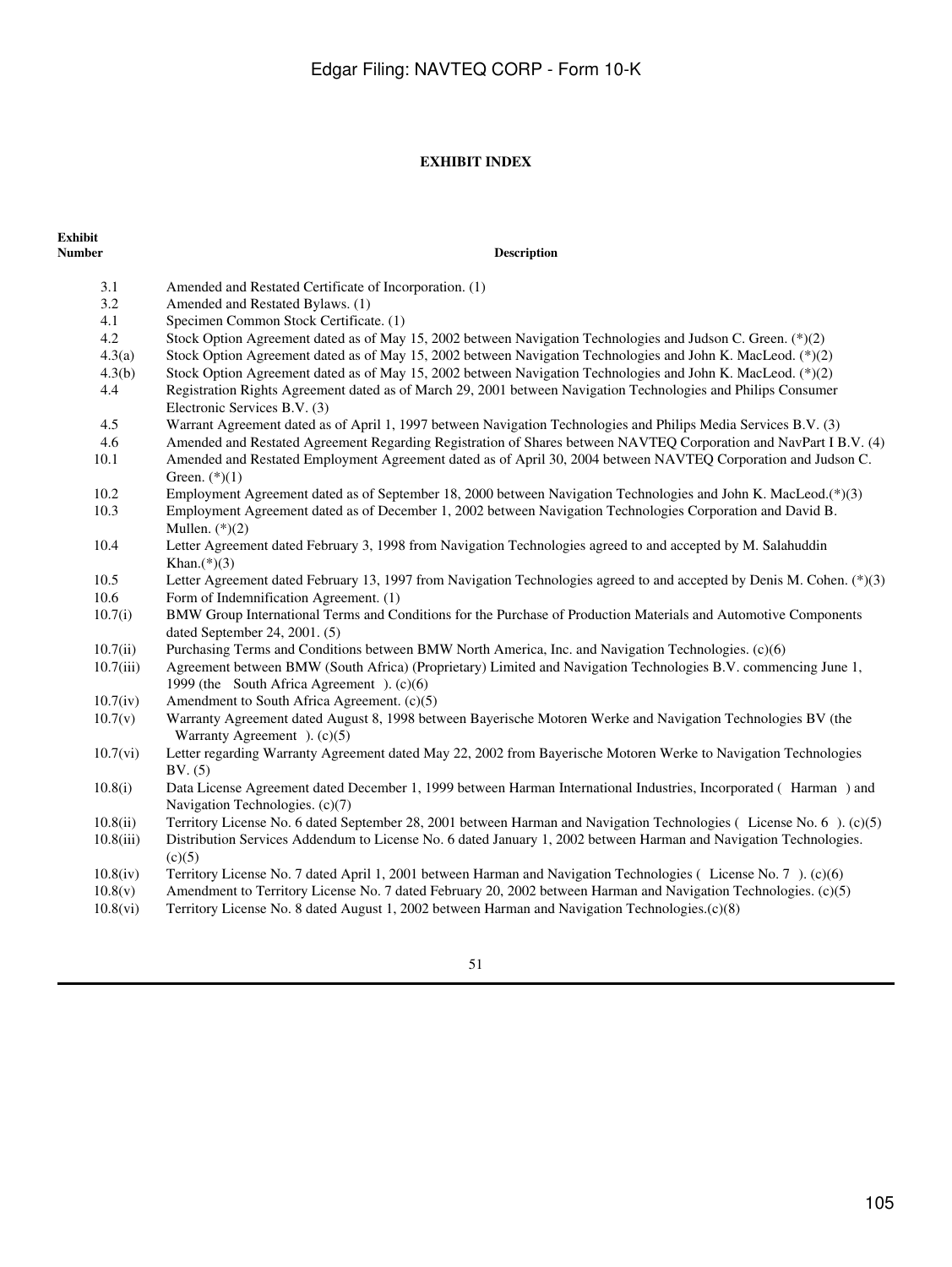| 10.8(vii) | Interim Amendment to Territory License No. 6 and Data License Agreement by and between NAVTEQ North America,         |
|-----------|----------------------------------------------------------------------------------------------------------------------|
|           | LLC and Harman International Industries, Incorporated $(c)(15)$                                                      |
| 10.9      | Deposit Agreement dated May 21, 2002 between Navigation Technologies Corporation and Koninklijke Philips Electronics |
|           | N.V.(9)                                                                                                              |
| 10.10     | Assignment and Amendment to Deposit Agreement by and among Navigation Technologies Corporation, Navigation           |
|           | Technologies North America, LLC and Koninklijke Philips Electronics N.V. (10)                                        |
| 10.11     | Deposit Agreement by and among Navigation Technologies B.V., and Koninklijke Philips Electronics N.V. (11)           |
| 10.12     | Amendment to Deposit Agreements dated as of May 18, 2004 by and among NAVTEQ B.V., NAVTEQ North America              |
|           | LLC, and Koninklijke Philips Electronics N.V. (1)                                                                    |
| 10.13     | \$15,000,000 364 Day Revolving Credit Agreement dated as of November 10, 2003, by and between Navigation             |
|           | Technologies North America, LLC and JPMorgan Chase Bank. (12)                                                        |
| 10.14     | Guaranty made by Navigation Technologies Corporation dated as of November 10, 2003 in favor of JPMorgan Chase        |
|           | Bank. (12)                                                                                                           |
| 10.15     | Deal Request by Navigation Technologies to Koninklijke Philips Electronics N.V. dated April 22, 2003 (10)            |
| 10.16     | Letter Agreement regarding Cross Currency Swap between Navigation Technologies B.V. and Koninklijke Philips          |
|           | Electronics N.V. dated May 23, 2003 (10)                                                                             |
| 10.17     | Letter Agreement regarding Cross Currency Swap between NAVTEQ B.V. and ABN AMRO Bank N.V. dated July 27,             |
|           | 2004. (1)                                                                                                            |
| 10.18     | Confirmation between ABN AMRO Bank N.V. and NAVTEQ B.V. regarding Swap Transaction dated July 27, 2004. (13)         |
| 10.19     | Master Separation Agreement between Koninklijke Philips Electronics, N.V. and NAVTEQ Corporation. (1)                |
| 10.20     | Credit Agreement dated as of November 9, 2004 between NAVTEQ North America, LLC and LaSalle Bank, National           |
|           | Association. (14)                                                                                                    |
| 10.21     | Guaranty by NAVTEQ Corporation dated as of November 9, 2004 in favor of LaSalle Bank, National Association. (14)     |
| 10.22     | Memorandum regarding Director Compensation                                                                           |
| 10.23     | Form of Stock Option Agreement under NAVTEQ Corporation's 2001 Stock Incentive Plan.                                 |
| 10.24     | Form of Restricted Stock Unit Agreement under NAVTEQ Corporation's 2001 Stock Incentive Plan.                        |
| 21        | Subsidiaries of NAVTEQ.                                                                                              |
| 23        | Consent of KPMG LLP                                                                                                  |
| 24        | Power of Attorney by the Directors and Certain Officers.                                                             |
| 31.1      | Certification of Principal Executive Officer pursuant to Section 302 of the Sarbanes Oxley Act of 2002.              |
| 31.2      | Certification of Principal Financial Officer pursuant to Section 302 of the Sarbanes Oxley Act of 2002.              |
| 32.1      | Certification of Principal Executive Officer pursuant to Section 906 of the Sarbanes Oxley Act of 2002.              |
| 32.2      | Certification of Principal Financial Officer pursuant to Section 906 of the Sarbanes Oxley Act of 2002.              |

(\*) Indicates management employment contracts or compensatory plans or arrangements.

(c) Portions omitted pursuant to a request for confidential treatment.

(1) Filed with NAVTEQ s Registration Statement on Form S-1 (Registration No. 333-114637), as amended, and incorporated herein by reference.

(2) Filed with NAVTEQ s Annual Report on Form 10-K for the year ended December 31, 2002 and incorporated herein by reference.

(3) Filed with NAVTEQ s Registration Statement on Form 10, Registration No. 000-21323 and incorporated herein by reference.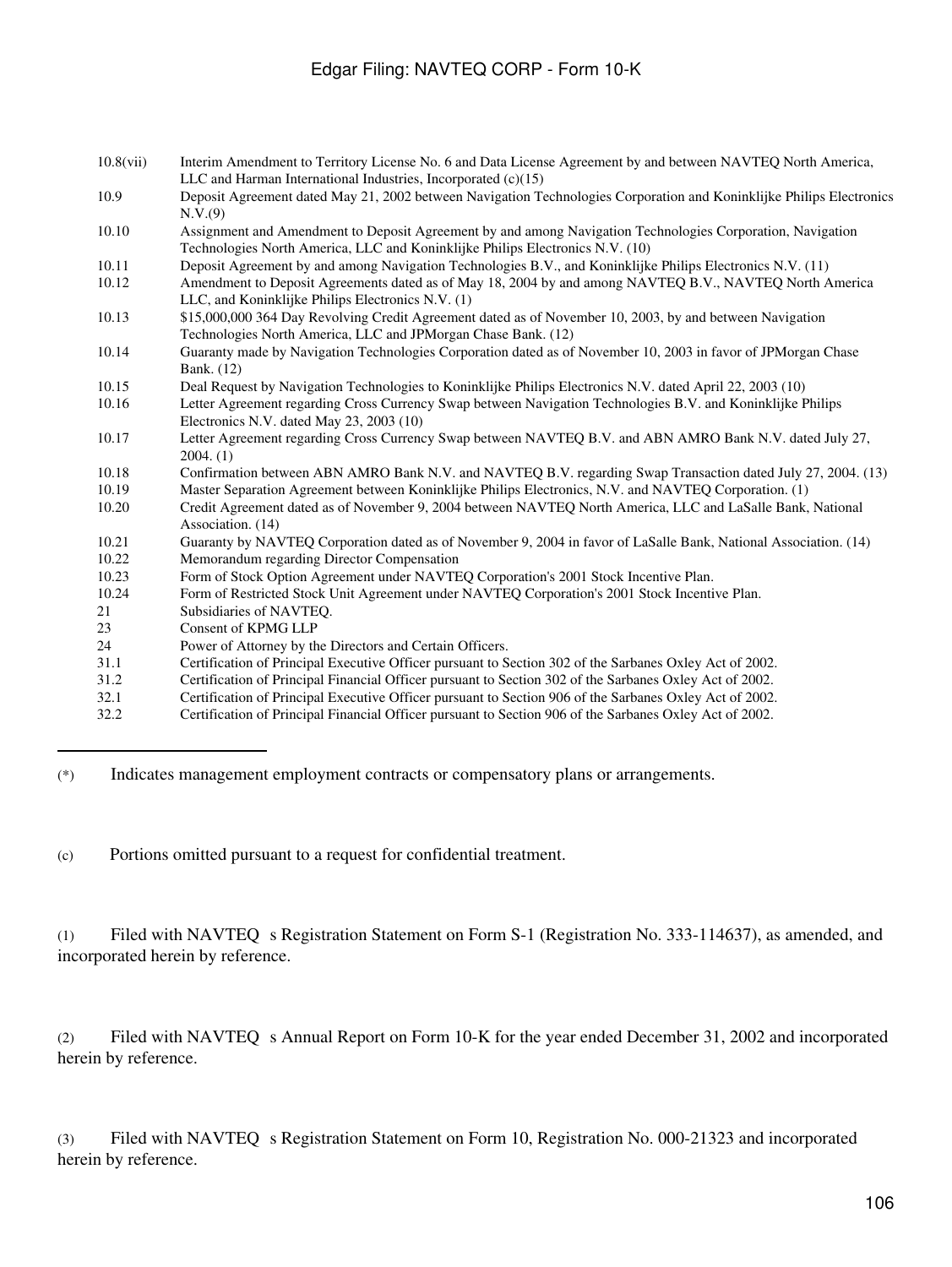(4) Filed with NAVTEQ s Quarterly Report on Form 10-Q for the quarter ended June 27, 2004 and incorporated herein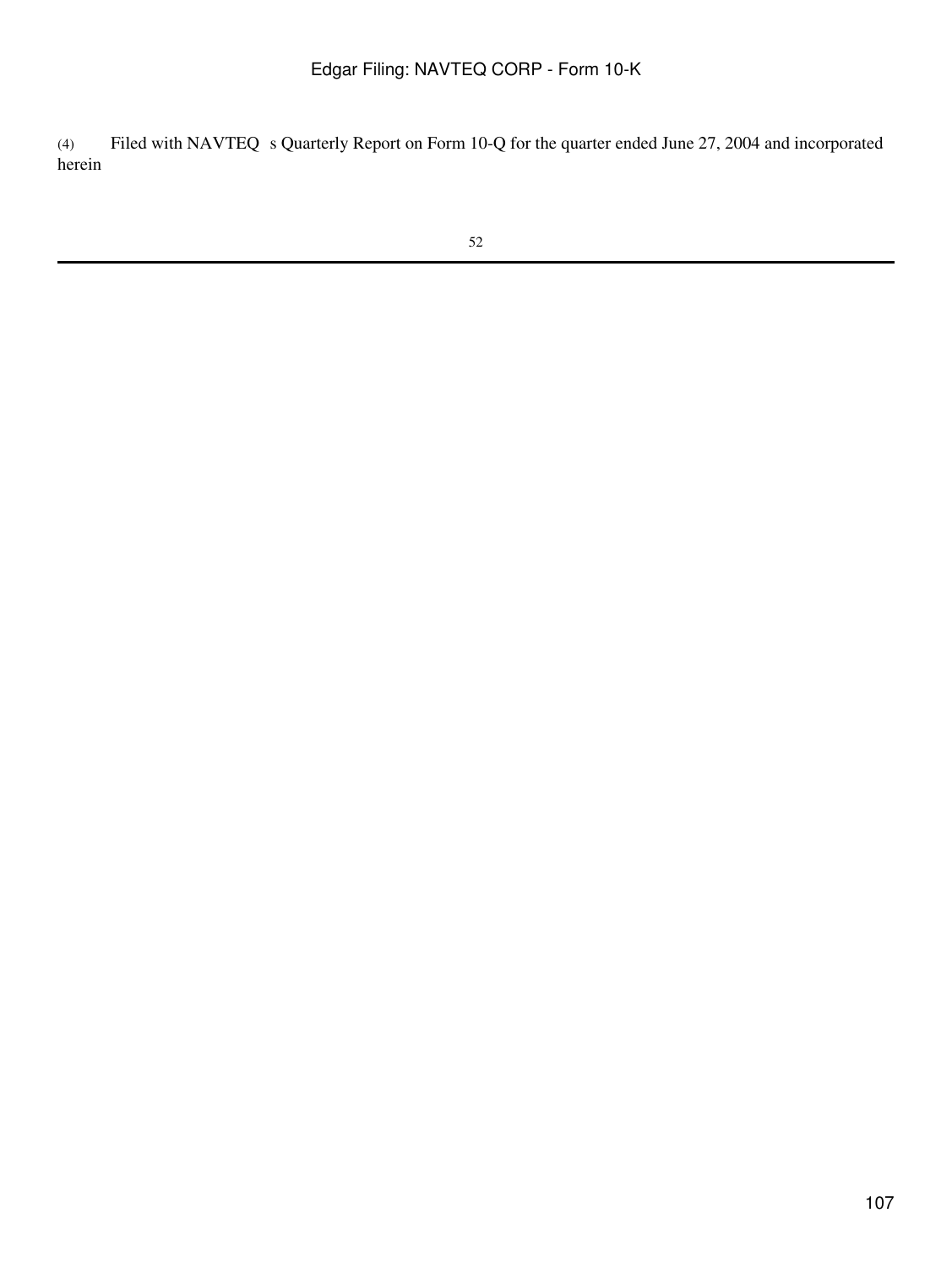by reference.

(5) Filed with NAVTEQ s Amendment No. 2 to Annual Report on Form 10-K/A for the fiscal year ended December 31, 2001 and incorporated herein by reference.

(6) Filed with NAVTEQ s Amendment No. 3 to the Annual Report on Form 10-K/A for the fiscal year ended December 31, 2001 and incorporated herein by reference.

(7) Filed with NAVTEQ s Amendment No. 4 to Annual Report on Form 10-K/A for the fiscal year ended December 31, 2001 and incorporated herein by reference.

(8) Filed with NAVTEQ s Amendment No. 2 to Annual Report on Form 10-K/A for the fiscal year ended December 31, 2003 and incorporated herein by reference.

(9) Filed with NAVTEQ s Quarterly Report on Form 10-Q for the quarter ended June 30, 2002 and incorporated herein by reference.

(10) Filed with NAVTEQ s Quarterly Report on Form 10-Q for the quarter ended June 29, 2003 and incorporated herein by reference.

(11) Filed with NAVTEQ s Quarterly Report on Form 10-Q for the quarter ended September 28, 2003 and incorporated herein by reference.

(12) Filed with NAVTEQ s Annual Report on Form 10-K for the year ended December 31, 2003 and incorporated herein by reference.

(13) Filed with NAVTEQ s Quarterly Report on Form 10-Q for the quarter ended September 26, 2004 and incorporated herein by reference.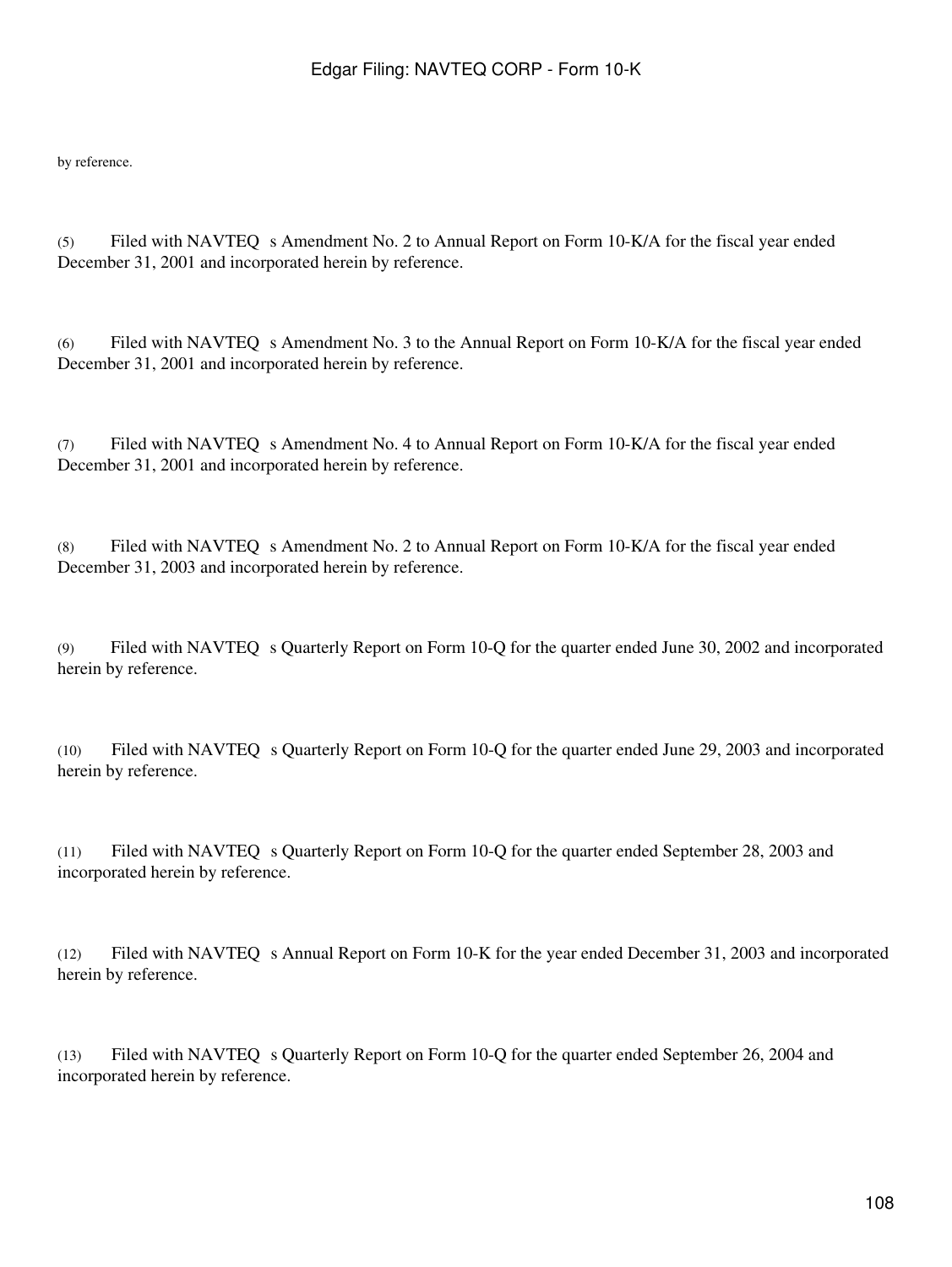(14) Filed with NAVTEQ s Current Report on Form 8-K filed on November 12, 2004 and incorporated herein by reference.

(15) Filed with NAVTEQ s Current Report on Form 8-K filed on December 22, 2004, and incorporated herein by reference.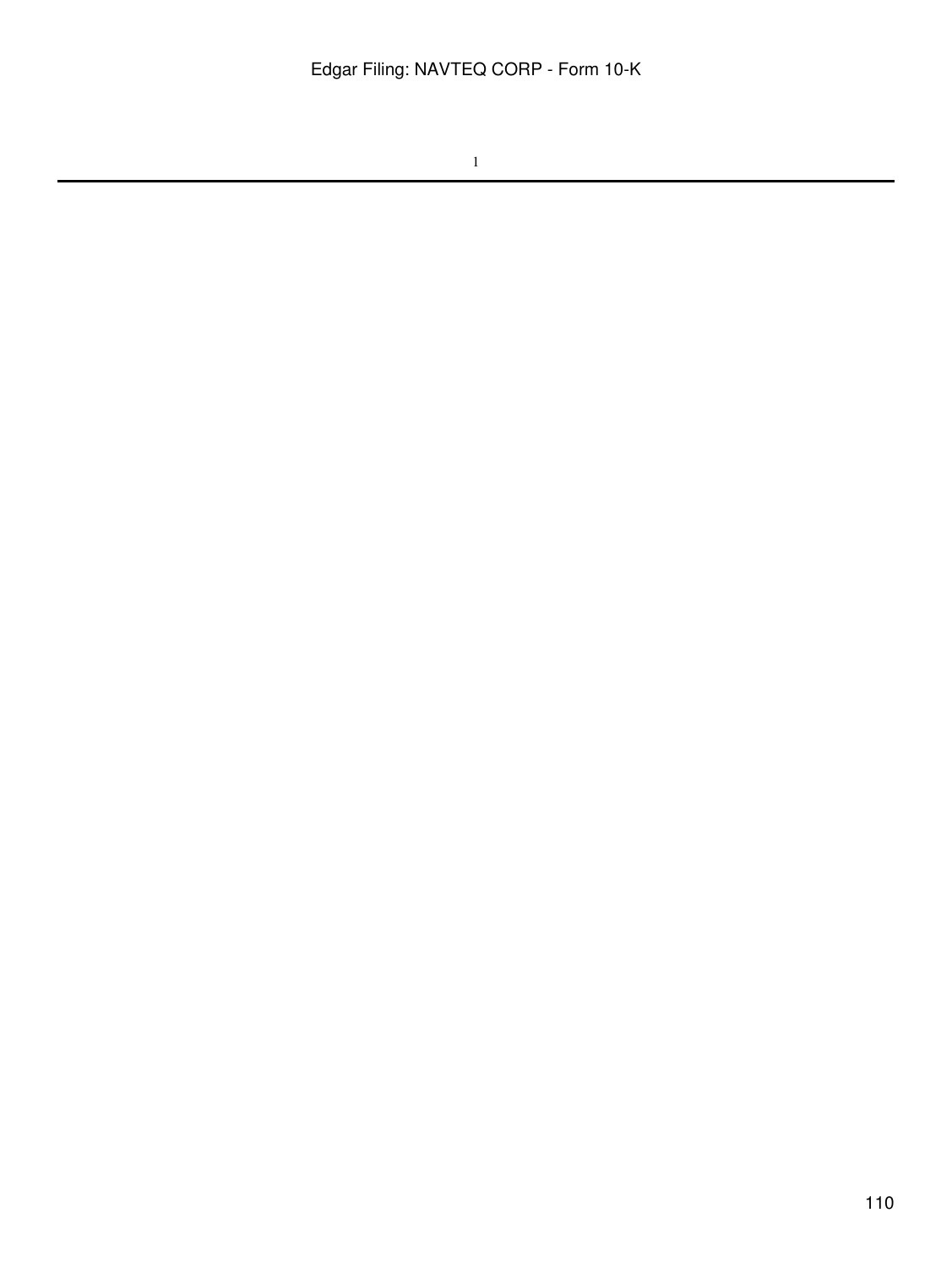### **NAVTEQ CORPORATION AND SUBSIDIARIES**

### **INDEX TO FINANCIAL STATEMENTS**

**Page**

| Report of Independent Registered Public Accounting Firm                                                                     | <u>F-2</u> |
|-----------------------------------------------------------------------------------------------------------------------------|------------|
| Consolidated Balance Sheets as of December 31, 2003 and 2004                                                                | $F-3$      |
| Consolidated Statements of Operations for the years ended December 31, 2002, 2003, and 2004                                 |            |
|                                                                                                                             | F-4        |
| Consolidated Statements of Stockholders Equity and Comprehensive Income (Loss) for the years ended December 31, 2002, 2003, |            |
| and 2004                                                                                                                    | $F-5$      |
| Consolidated Statements of Cash Flows for the years ended December 31, 2002, 2003, and 2004                                 | F-6        |
| Notes to Consolidated Financial Statements                                                                                  | F-7        |
| Schedule II Valuation and Qualifying Accounts                                                                               | $F-26$     |
|                                                                                                                             |            |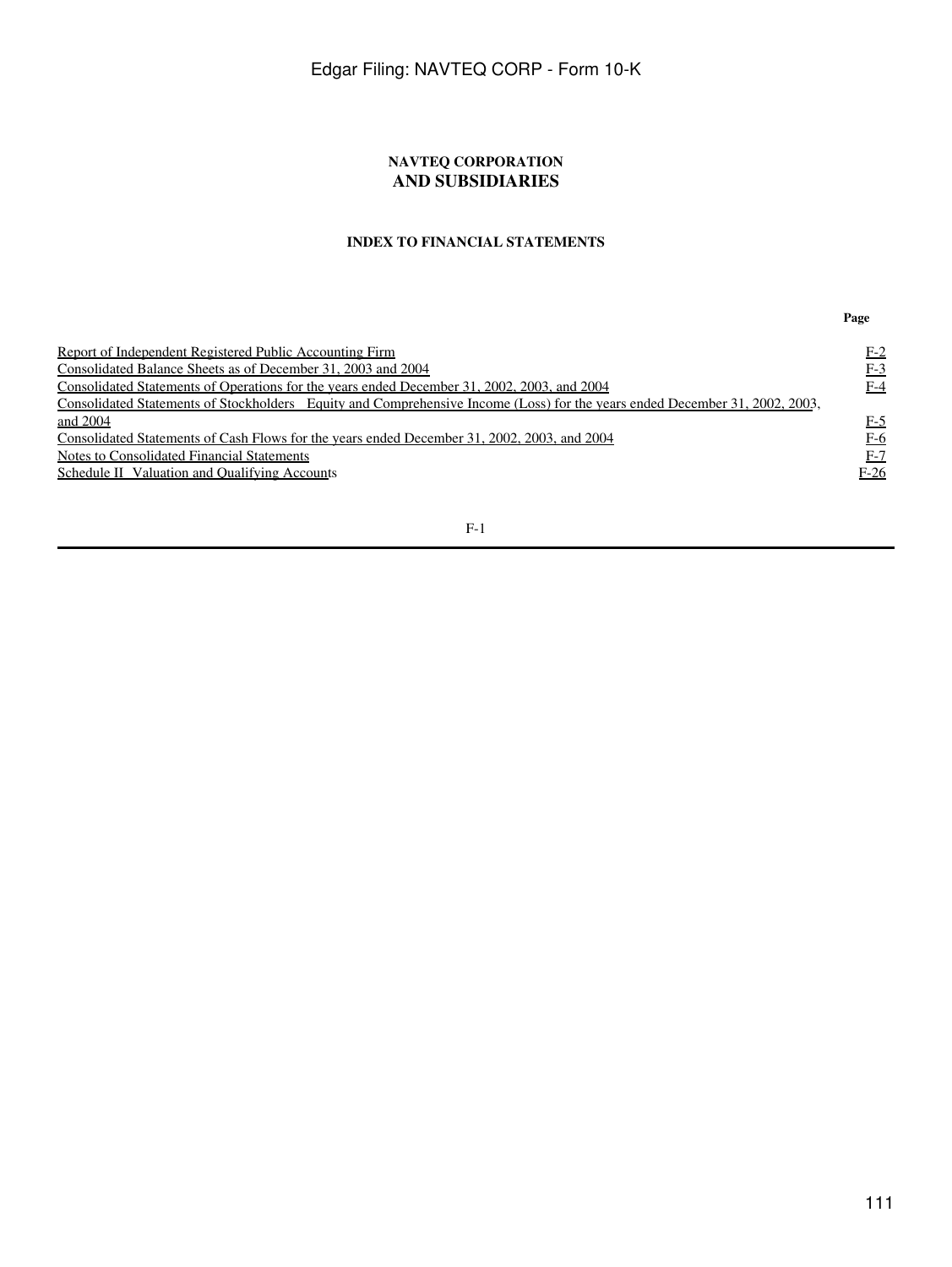### **Report of Independent Registered Public Accounting Firm**

<span id="page-111-0"></span>The Board of Directors

NAVTEQ Corporation:

We have audited the accompanying consolidated balance sheets of NAVTEQ Corporation and subsidiaries (the Company) as of December 31, 2003 and 2004, and the related consolidated statements of operations, stockholders equity and comprehensive income (loss), and cash flows for each of the years in the three-year period ended December 31, 2004. In connection with our audits of the consolidated financial statements, we have also audited the financial statement schedule as listed in the accompanying index. These consolidated financial statements and financial statement schedule are the responsibility of the Companys management. Our responsibility is to express an opinion on these consolidated financial statements and financial statement schedule based on our audits.

We conducted our audits in accordance with the standards of the Public Company Accounting Oversight Board (United States). Those standards require that we plan and perform the audit to obtain reasonable assurance about whether the financial statements are free of material misstatement. An audit includes examining, on a test basis, evidence supporting the amounts and disclosures in the financial statements. An audit also includes assessing the accounting principles used and significant estimates made by management, as well as evaluating the overall financial statement presentation. We believe that our audits provide a reasonable basis for our opinion.

In our opinion, the consolidated financial statements referred to above present fairly, in all material respects, the financial position of NAVTEQ Corporation and subsidiaries as of December 31, 2003 and 2004, and the results of their operations and their cash flows for each of the years in the three-year period ended December 31, 2004, in conformity with U.S. generally accepted accounting principles. Also, in our opinion, the related financial statement schedule, when considered in relation to the basic consolidated financial statements taken as whole, presents fairly, in all material respects, the information set forth therein.

/s/ KPMG LLP

Chicago, Illinois February 28, 2005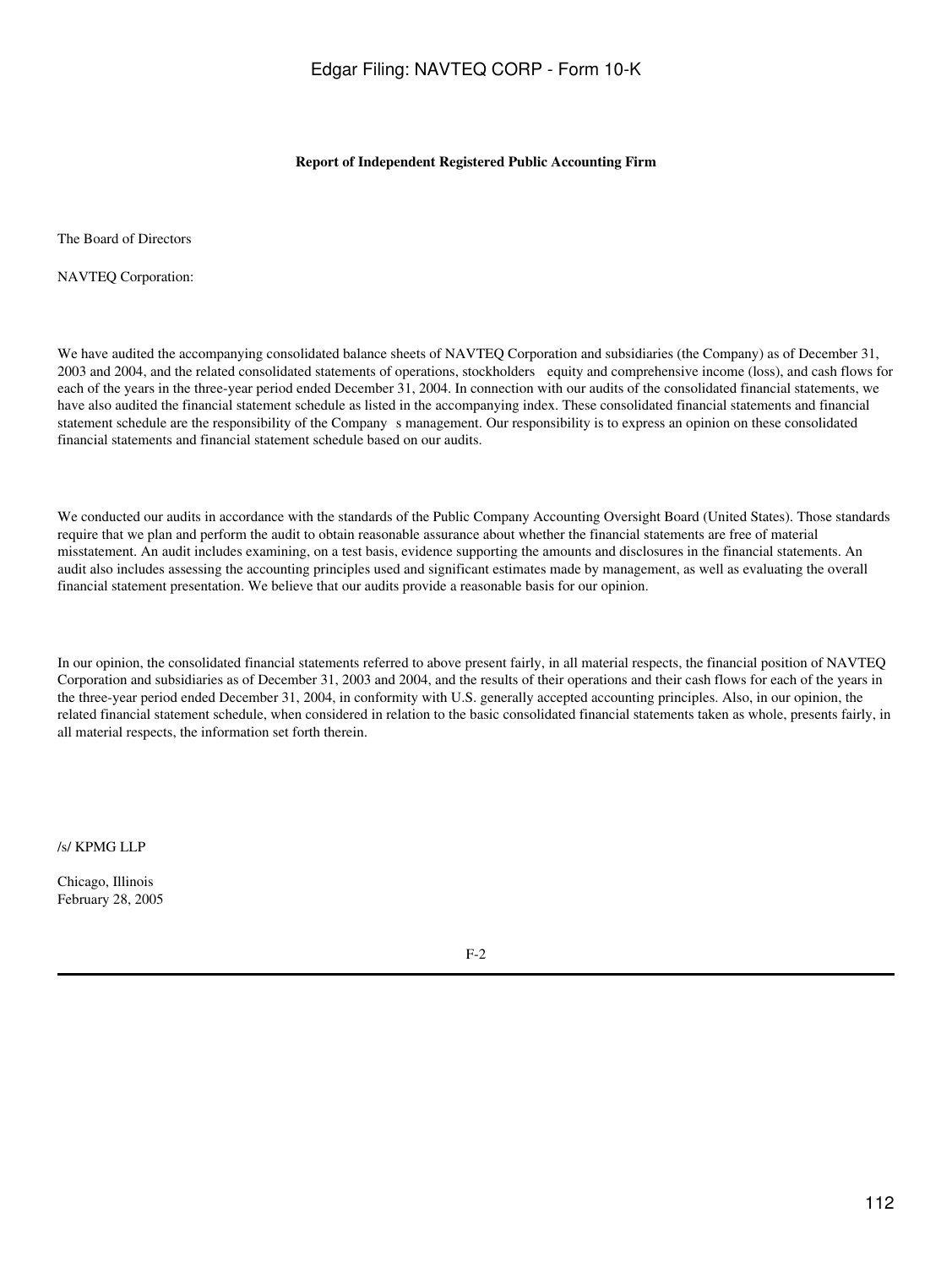### **NAVTEQ CORPORATION AND SUBSIDIARIES Consolidated Balance Sheets (In thousands, except per share amounts)**

<span id="page-112-0"></span>

|                                                                                            | December 31,<br>2003 | December 31,<br>2004 |
|--------------------------------------------------------------------------------------------|----------------------|----------------------|
| <b>Assets</b>                                                                              |                      |                      |
| Current assets:                                                                            |                      |                      |
| Cash and cash equivalents                                                                  | \$<br>1,982          | 30,101               |
| Cash on deposit with affiliate                                                             | 65,307               |                      |
| Short-term marketable securities                                                           |                      | 45,650               |
| Accounts receivable, net of allowance for doubtful accounts of \$4,365 and \$3,571 in 2003 |                      |                      |
| and 2004, respectively                                                                     | 44,545               | 56,582               |
| Deferred income taxes                                                                      | 41,049               | 50,696               |
| Prepaid expenses and other current assets                                                  | 6,466                | 8,348                |
| Total current assets                                                                       | 159,349              | 191,377              |
| Property and equipment, net                                                                | 11,918               | 18,220               |
| Capitalized software development costs, net                                                | 22,605               | 26,243               |
| Long-term deferred income taxes                                                            | 131,016              | 92,069               |
| Long-term marketable securities                                                            |                      | 27,280               |
| Deposits and other assets                                                                  | 277                  | 9,519                |
| Total assets                                                                               | \$<br>325,165        | 364,708              |
| Liabilities and Stockholders Equity                                                        |                      |                      |
| Current liabilities:                                                                       |                      |                      |
| Accounts payable                                                                           | \$<br>15,539         | 13,962               |
| Accrued payroll and related liabilities                                                    | 20,344               | 28,054               |
| Other accrued expenses                                                                     | 16,410               | 20,609               |
| Deferred revenue                                                                           | 24,968               | 31,165               |
| Total current liabilities                                                                  | 77,261               | 93,790               |
| Fair value of derivative                                                                   | 23,799               | 21,616               |
| Long-term deferred revenue                                                                 | 3,582                | 13,342               |
| Other long-term liabilities                                                                | 2,612                | 3,142                |
| <b>Total liabilities</b>                                                                   | 107,254              | 131,890              |
| Stockholders equity:                                                                       |                      |                      |
| Common stock, \$0.001 par value; 400,000 shares authorized; 84,153 and 87,741 shares       |                      |                      |
| issued and outstanding in 2003 and 2004, respectively                                      | 1,178                | 88                   |
| Additional paid-in capital                                                                 | 767,709              | 741,448              |
| Note receivable for common stock                                                           | (219)                |                      |
| Deferred compensation expense                                                              | (2,332)              | (12, 403)            |
| Accumulated other comprehensive loss:                                                      |                      |                      |
| Cumulative translation adjustment                                                          | (26, 645)            | (28, 503)            |
| Unrealized holding loss on available-for-sale marketable securities, net of tax            |                      | (98)                 |
| Total accumulated other comprehensive loss                                                 | (26, 645)            | (28,601)             |
| Accumulated deficit                                                                        | (521,780)            | (467, 714)           |
| Total stockholders equity                                                                  | 217,911              | 232,818              |
| Total liabilities and stockholders equity                                                  | \$<br>325,165        | 364,708              |

See accompanying notes to consolidated financial statements.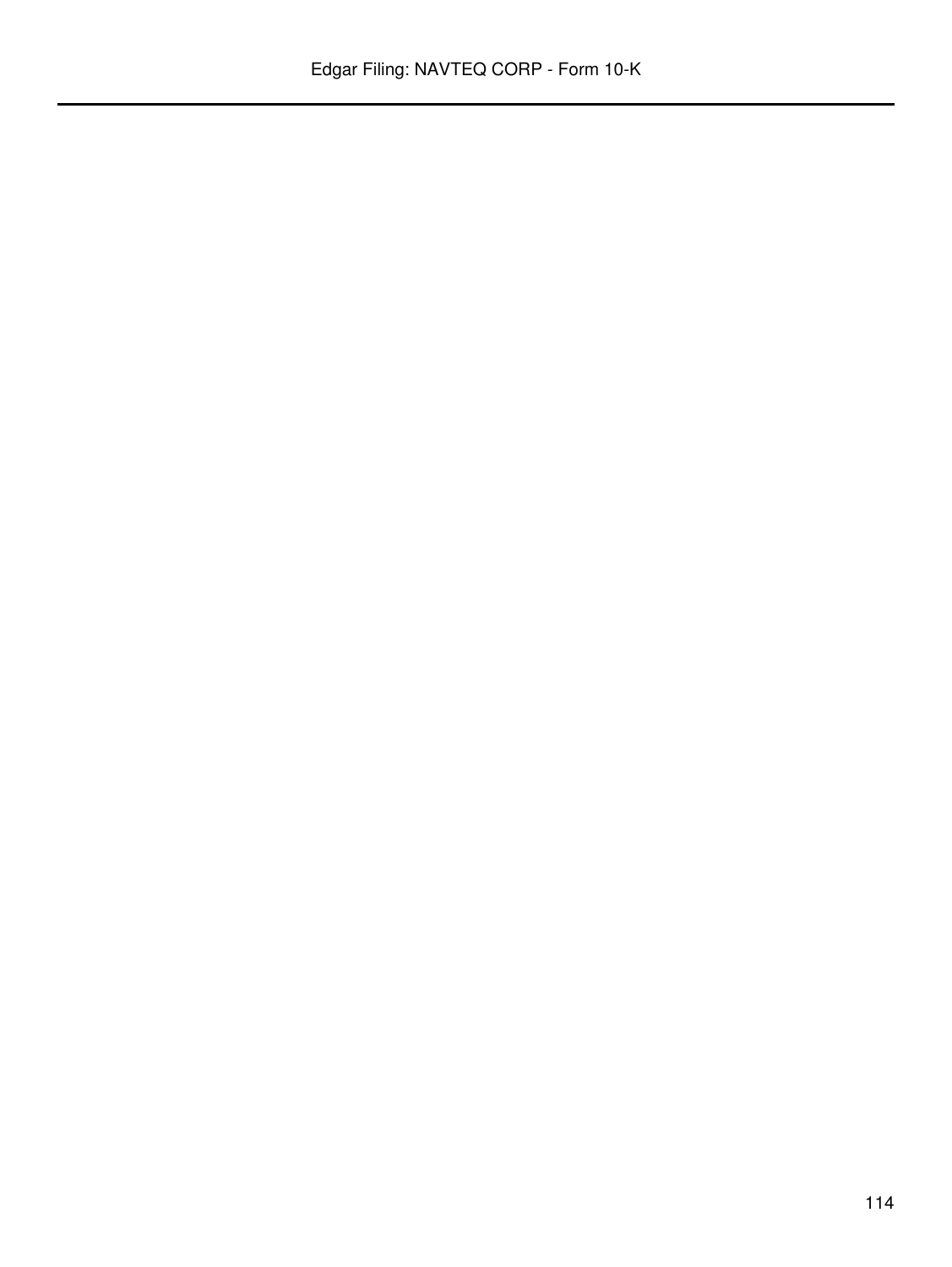### **NAVTEQ CORPORATION AND SUBSIDIARIES Consolidated Statements of Operations (In thousands, except per share data)**

<span id="page-114-0"></span>

|                                                      | <b>Years Ended December 31,</b> |         |          |
|------------------------------------------------------|---------------------------------|---------|----------|
|                                                      | 2002                            | 2003    | 2004     |
| Net revenue                                          | \$<br>165,849                   | 272,623 | 392,858  |
| Operating costs and expenses:                        |                                 |         |          |
| Database creation and distribution costs             | 92,499                          | 125,841 | 186,330  |
| Selling, general, and administrative expenses        | 63.422                          | 83.024  | 111,942  |
| Total operating costs and expenses                   | 155,921                         | 208,865 | 298,272  |
| Operating income                                     | 9,928                           | 63,758  | 94,586   |
| Other income (expense):                              |                                 |         |          |
| Interest income                                      | 172                             | 414     | 1,158    |
| Interest expense                                     | (840)                           | (34)    | (24)     |
| Foreign currency gain (loss)                         | 134                             | 6,174   | (1,686)  |
| Other expense                                        | (134)                           | (11)    | (206)    |
| Income before income taxes                           | 9,260                           | 70,301  | 93,828   |
| Income tax benefit (expense)                         | (1,105)                         | 165,514 | (39,762) |
| Net income                                           | 8,155                           | 235,815 | 54,066   |
| Cumulative preferred stock dividends                 | (110, 464)                      |         |          |
| Net income (loss) applicable to common stockholders  | \$<br>(102, 309)                | 235,815 | 54,066   |
| Earnings (loss) per share of common stock:           |                                 |         |          |
| <b>Basic</b>                                         | \$<br>(2.41)                    | 2.81    | 0.62     |
| Diluted                                              | \$<br>(2.41)                    | 2.69    | 0.59     |
| Weighted average shares of common stock outstanding: |                                 |         |          |
| <b>Basic</b>                                         | 42,446                          | 84,062  | 86,509   |
| Diluted                                              | 42,446                          | 87,593  | 92,001   |

See accompanying notes to consolidated financial statements.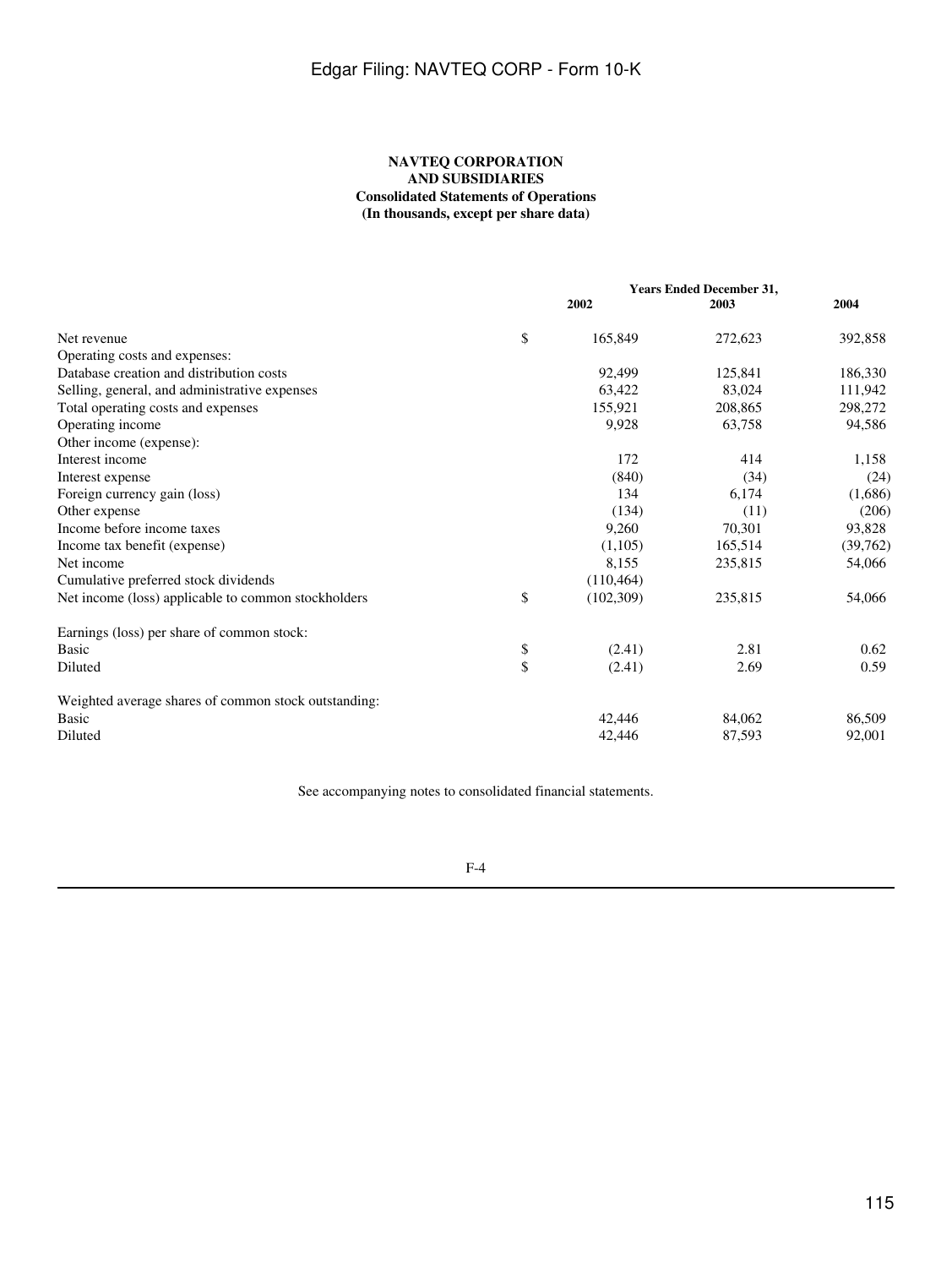<span id="page-115-0"></span>**NAVTEQ CORPORATION AND SUBSIDIARIES Consolidated Statements of Stockholders Equity and Comprehensive Income (Loss) (In thousands)**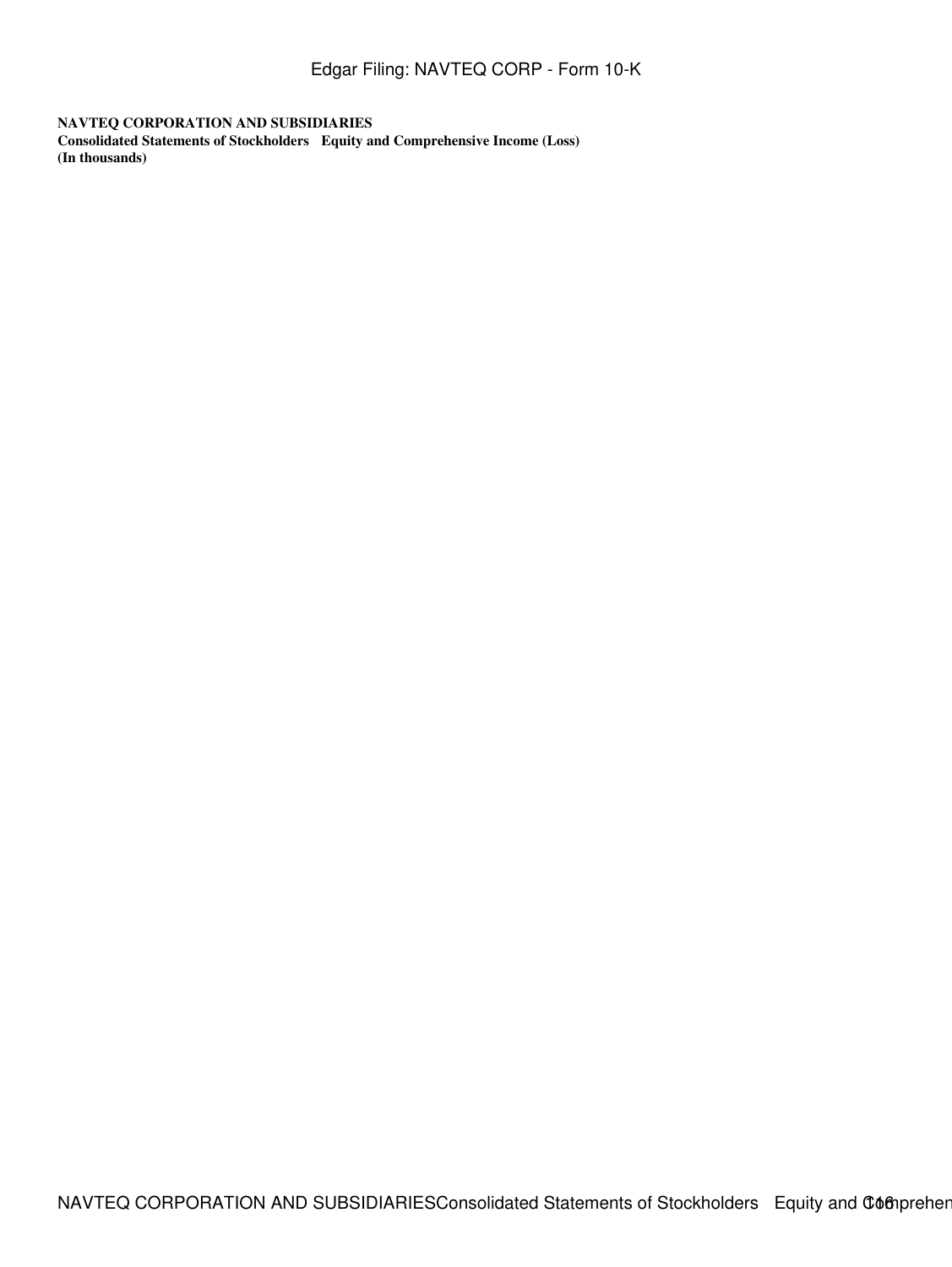|                                                                                                 |               | Series A<br>cumulative<br>convertible<br>preferred stock | Series B<br>cumulative<br>convertible<br>preferred stock |       | Common<br>stock  |                       | Note<br>receivable     |                                     | Accumulated                                                      |            |                      |
|-------------------------------------------------------------------------------------------------|---------------|----------------------------------------------------------|----------------------------------------------------------|-------|------------------|-----------------------|------------------------|-------------------------------------|------------------------------------------------------------------|------------|----------------------|
|                                                                                                 | <b>Shares</b> | Amount Shares                                            | Amount Shares Amount capital                             |       |                  | Additional<br>paid-in | for<br>common<br>stock | Deferred<br>compensation<br>expense | other<br>comprehensive Accumulated stockholders<br>income (loss) | deficit    | Total<br>equity      |
| Balances as of<br>December 31,<br>2001                                                          |               | 286 \$40,027                                             | 3,043 \$425,527 28,450 \$398                             |       |                  | 299,422               | (219)                  |                                     | 4,166                                                            | (765, 750) | 3,571                |
| Exercise of stock<br>options                                                                    |               |                                                          |                                                          | 44    | $\mathbf{1}$     | 76                    |                        |                                     |                                                                  |            | 77                   |
| Conversion of<br>preferred stock<br>Comprehensive<br>income:<br>Foreign currency<br>translation | (286)         | $(40,027)$ $(3,043)$                                     | $(425,527)$ 55,477                                       |       | 777              | 464,777               |                        |                                     |                                                                  |            |                      |
| adjustment<br>Net income                                                                        |               |                                                          |                                                          |       |                  |                       |                        |                                     | (566)                                                            | 8,155      | (566)<br>8,155       |
| Total<br>comprehensive<br>income                                                                |               |                                                          |                                                          |       |                  |                       |                        |                                     |                                                                  |            | 7,589                |
| Balances as of<br>December 31,<br>2002                                                          |               |                                                          |                                                          |       | 83,971 1,176     | 764,275               | (219)                  |                                     | 3,600                                                            | (757, 595) | 11,237               |
| Exercise of stock<br>options<br>Grant of stock<br>options at                                    |               |                                                          |                                                          | 182   | $\boldsymbol{2}$ | 286                   |                        |                                     |                                                                  |            | 288                  |
| exercise prices<br>below fair market<br>value<br>Stock                                          |               |                                                          |                                                          |       |                  | 3,148                 |                        | (3,148)                             |                                                                  |            |                      |
| compensation<br>expense<br>Comprehensive<br>income:<br>Foreign currency                         |               |                                                          |                                                          |       |                  |                       |                        | 816                                 |                                                                  |            | 816                  |
| translation<br>adjustment<br>Net income                                                         |               |                                                          |                                                          |       |                  |                       |                        |                                     | (30, 245)                                                        | 235,815    | (30, 245)<br>235,815 |
| Total<br>comprehensive<br>income                                                                |               |                                                          |                                                          |       |                  |                       |                        |                                     |                                                                  |            | 205,570              |
| Balances as of<br>December 31,<br>2003<br>Exercise of                                           |               |                                                          |                                                          |       | 84,153 1,178     | 767,709               | (219)                  | (2, 332)                            | (26, 645)                                                        | (521,780)  | 217,911              |
| warrants<br>Reverse stock                                                                       |               |                                                          |                                                          | 3,384 | 47               | 427                   |                        |                                     |                                                                  |            | 474                  |
| split<br>Exercise of stock                                                                      |               |                                                          |                                                          |       | (1,140)          | 1,140                 |                        |                                     |                                                                  |            |                      |
| options<br>Dividends paid<br>Stock                                                              |               |                                                          |                                                          | 215   | 3                | 2,533<br>(47, 159)    |                        |                                     |                                                                  |            | 2,536<br>(47, 159)   |
| compensation<br>expense<br>Settlement of note<br>receivable for                                 |               |                                                          |                                                          | (11)  |                  | 17,087<br>(289)       | 219                    | (10,071)                            |                                                                  |            | 7,016<br>(70)        |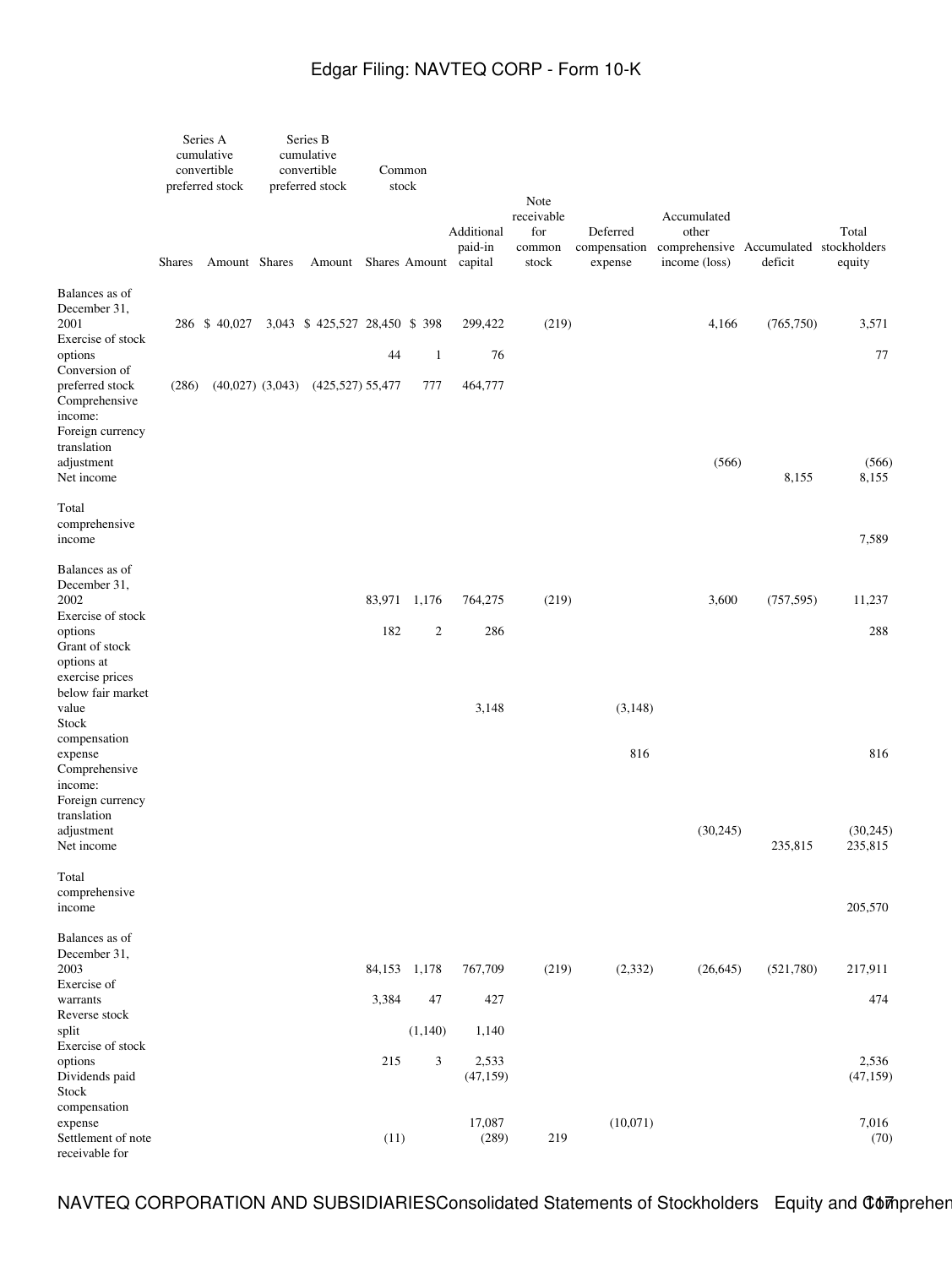| common stock       |          |           |    |         |           |          |           |         |
|--------------------|----------|-----------|----|---------|-----------|----------|-----------|---------|
| Comprehensive      |          |           |    |         |           |          |           |         |
| income:            |          |           |    |         |           |          |           |         |
| Foreign currency   |          |           |    |         |           |          |           |         |
| translation        |          |           |    |         |           |          |           |         |
| adjustment         |          |           |    |         |           | (1,858)  |           | (1,858) |
| Unrealized         |          |           |    |         |           |          |           |         |
| holding loss on    |          |           |    |         |           |          |           |         |
| available-for-sale |          |           |    |         |           |          |           |         |
| marketable         |          |           |    |         |           |          |           |         |
| securities (net of |          |           |    |         |           |          |           |         |
| taxes of $$61)$    |          |           |    |         |           | (98)     |           | (98)    |
| Net income         |          |           |    |         |           |          | 54,066    | 54,066  |
| Total              |          |           |    |         |           |          |           |         |
| comprehensive      |          |           |    |         |           |          |           |         |
| income             |          |           |    |         |           |          |           | 52,110  |
| Balances as of     |          |           |    |         |           |          |           |         |
| December 31,       |          |           |    |         |           |          |           |         |
| 2004               | \$<br>\$ | 87,741 \$ | 88 | 741,448 | (12, 403) | (28,601) | (467,714) | 232,818 |
|                    |          |           |    |         |           |          |           |         |

See accompanying notes to consolidated financial statements.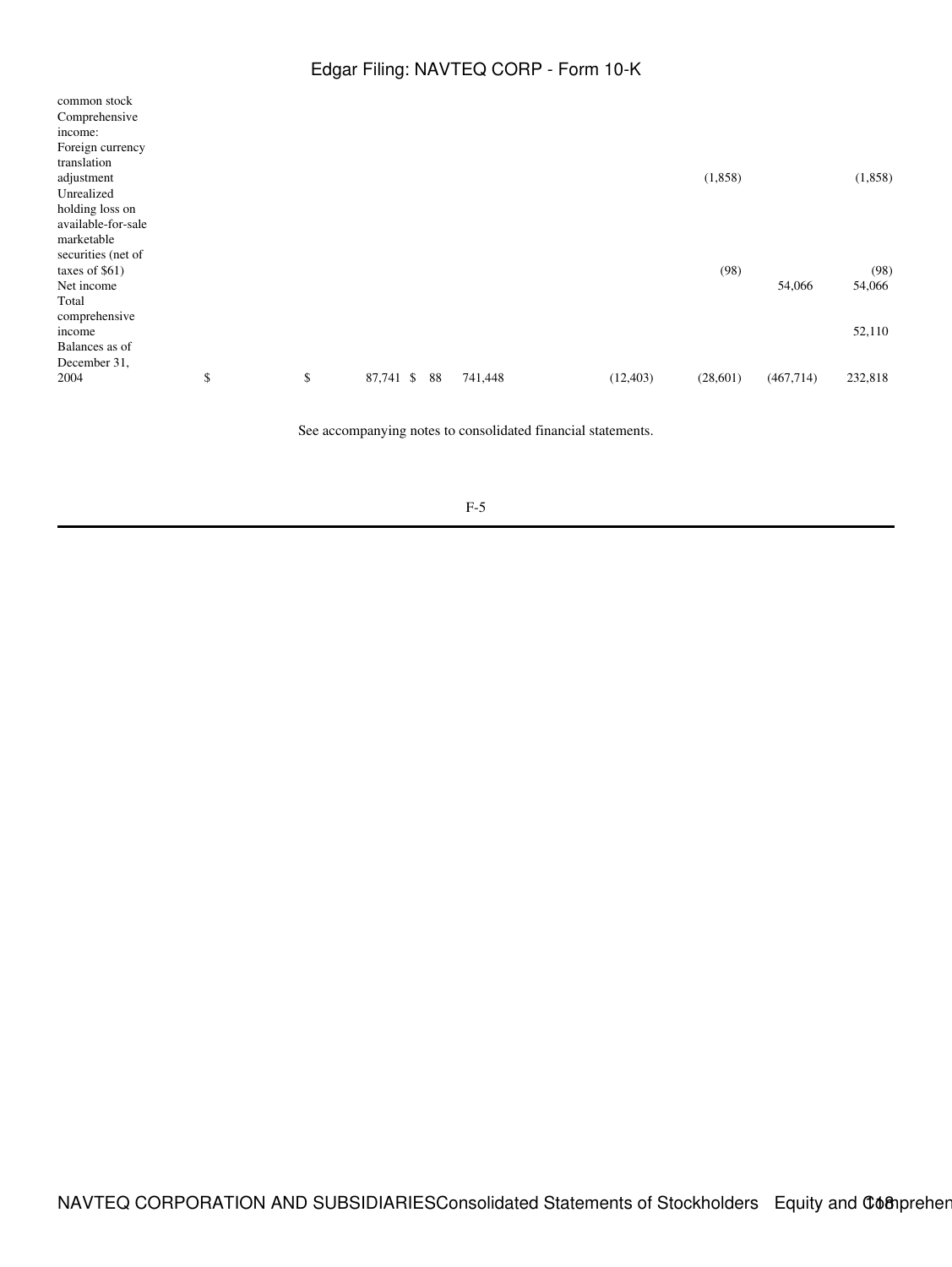### **NAVTEQ CORPORATION AND SUBSIDIARIES Consolidated Statements of Cash Flows (In thousands)**

<span id="page-118-0"></span>

|                                                                                   | <b>Years Ended December 31,</b> |           |           |           |  |  |
|-----------------------------------------------------------------------------------|---------------------------------|-----------|-----------|-----------|--|--|
|                                                                                   |                                 | 2002      | 2003      | 2004      |  |  |
| Cash flows from operating activities:                                             |                                 |           |           |           |  |  |
| Net income                                                                        | \$                              | 8,155     | 235,815   | 54,066    |  |  |
| Adjustments to reconcile net income to net cash provided by operating activities: |                                 |           |           |           |  |  |
| Deferred income taxes                                                             |                                 |           | (172,076) | 31,841    |  |  |
| Depreciation and amortization                                                     |                                 | 5,972     | 5,718     | 6,414     |  |  |
| Amortization of software development costs                                        |                                 | 4,591     | 6,312     | 9,154     |  |  |
| Foreign currency (gain) loss                                                      |                                 | (134)     | (6,174)   | 1,686     |  |  |
| Impairment of capitalized software development costs                              |                                 | 2,114     |           |           |  |  |
| Deferred interest expense on refundable license payments                          |                                 | 823       |           |           |  |  |
| Provision for bad debts                                                           |                                 | 1,795     | 2,071     | (461)     |  |  |
| Stock compensation expense                                                        |                                 |           | 816       | 7,016     |  |  |
| Tax benefit on non-qualified stock options                                        |                                 |           |           | 1,547     |  |  |
| Noncash other                                                                     |                                 | 33        | 36        | 308       |  |  |
| Changes in operating assets and liabilities:                                      |                                 |           |           |           |  |  |
| Accounts receivable                                                               |                                 | (9,634)   | (12,061)  | (10,086)  |  |  |
| Prepaid expenses and other current assets                                         |                                 | (165)     | (2,966)   | (1,705)   |  |  |
| Deposits and other assets                                                         |                                 | (87)      | 401       | (8,711)   |  |  |
| Accounts payable                                                                  |                                 | 136       | 9,876     | (2,198)   |  |  |
| Accrued payroll and related liabilities                                           |                                 | 1,813     | 3,231     | 6,536     |  |  |
| Other accrued expenses                                                            |                                 | 4,196     | 873       | (3,823)   |  |  |
| Deferred revenue                                                                  |                                 | 2,212     | (6,060)   | 14,431    |  |  |
| Other long-term liabilities                                                       |                                 | 414       | 136       | 407       |  |  |
| Net cash provided by operating activities                                         |                                 | 22,234    | 65,948    | 106,422   |  |  |
| Cash flows from investing activities:                                             |                                 |           |           |           |  |  |
| Acquisition of property and equipment                                             |                                 | (2,156)   | (9,269)   | (12, 875) |  |  |
| Capitalized software development costs                                            |                                 | (10,027)  | (9,966)   | (12,792)  |  |  |
| Purchases of marketable securities                                                |                                 |           |           | (118,100) |  |  |
| Sales of marketable securities                                                    |                                 |           |           | 44,934    |  |  |
| Investment in joint venture                                                       |                                 |           |           | (490)     |  |  |
| Cash on deposit with affiliate, net                                               |                                 | (5,000)   | (55,307)  | 65,199    |  |  |
| Net cash used in investing activities                                             |                                 | (17, 183) | (74, 542) | (34, 124) |  |  |
| Cash flows from financing activities:                                             |                                 |           |           |           |  |  |
| Issuance of common stock                                                          |                                 | 77        | 288       | 1,393     |  |  |
| Dividends paid                                                                    |                                 |           |           | (47, 159) |  |  |
| Repayment of refundable licensing advances                                        |                                 | (4,000)   |           |           |  |  |
| Net cash provided by (used in) financing activities                               |                                 | (3,923)   | 288       | (45,766)  |  |  |
| Effect of exchange rate changes on cash                                           |                                 | 793       | 861       | 1,587     |  |  |
| Net increase (decrease) in cash and cash equivalents                              |                                 | 1,921     | (7, 445)  | 28,119    |  |  |
| Cash and cash equivalents at beginning of year                                    |                                 | 7,506     | 9,427     | 1,982     |  |  |
| Cash and cash equivalents at end of year                                          | \$                              | 9,427     | 1,982     | 30,101    |  |  |
|                                                                                   |                                 |           |           |           |  |  |
| Supplemental disclosure of cash flow information:                                 |                                 |           |           |           |  |  |
| Cash paid during the year for interest                                            | \$                              |           | 18        | 24        |  |  |
| Cash paid during the year for income taxes                                        | \$                              | 555       | 3,290     | 2,569     |  |  |

See accompanying notes to consolidated financial statements.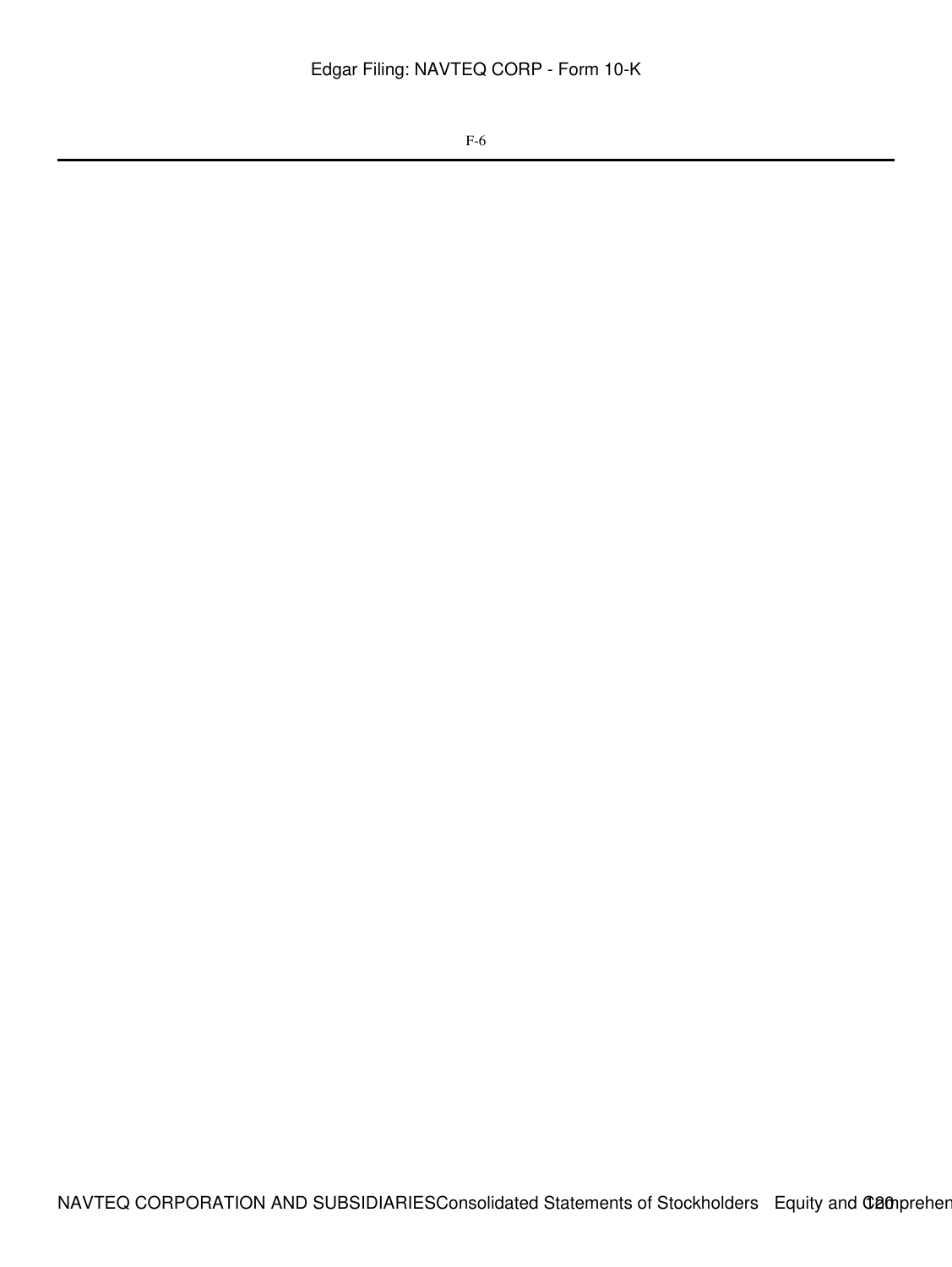### **Notes to Consolidated Financial Statements**

**(amounts in thousands, except per share amounts)**

#### <span id="page-120-0"></span>**(1)Description of the Business and Summary of Significant Accounting Policies**

### *(a) The Business*

NAVTEQ Corporation (the Company), formerly known as Navigation Technologies Corporation, is a leading provider of digital map information and related software and services used in a wide range of navigation, mapping and geographic-related applications, including products and services that provide maps, driving directions, turn-by-turn route guidance, fleet management and tracking and geographic information systems. These products and services are provided to end users by our customers on various platforms, including: self-contained hardware and software systems installed in vehicles; personal computing devices, such as personal digital assistants and cell phones; server-based systems, including internet and wireless services; and paper media.

The Company is engaged primarily in the creation, updating, enhancing, licensing and distribution of its database for North America and Europe. The Companys database is a digital representation of road transportation networks constructed to provide a high level of accuracy and the useful level of detail necessary to support route guidance products and similar applications. The Companys database is licensed to leading automotive electronics manufacturers, automotive manufacturers, developers of advanced transportation applications, developers of geographic-based information products and services, location-based service providers and other product and service providers. The Company is currently realizing revenue primarily from license fees charged to customers who incorporate the Companys database into their products or services.

#### *(b) Principles of Consolidation*

The accompanying consolidated financial statements include the accounts of the Company and its wholly-owned subsidiaries. All significant intercompany accounts and transactions have been eliminated in consolidation.

#### *(c) Use of Estimates*

The preparation of financial statements in conformity with accounting principles generally accepted in the United States of America requires management to make estimates and assumptions that affect the reported amounts of assets and liabilities and disclosure of contingent assets and liabilities at the date of the financial statements, and the reported amounts of revenue and expenses during the reporting period. Actual results could differ from those estimates.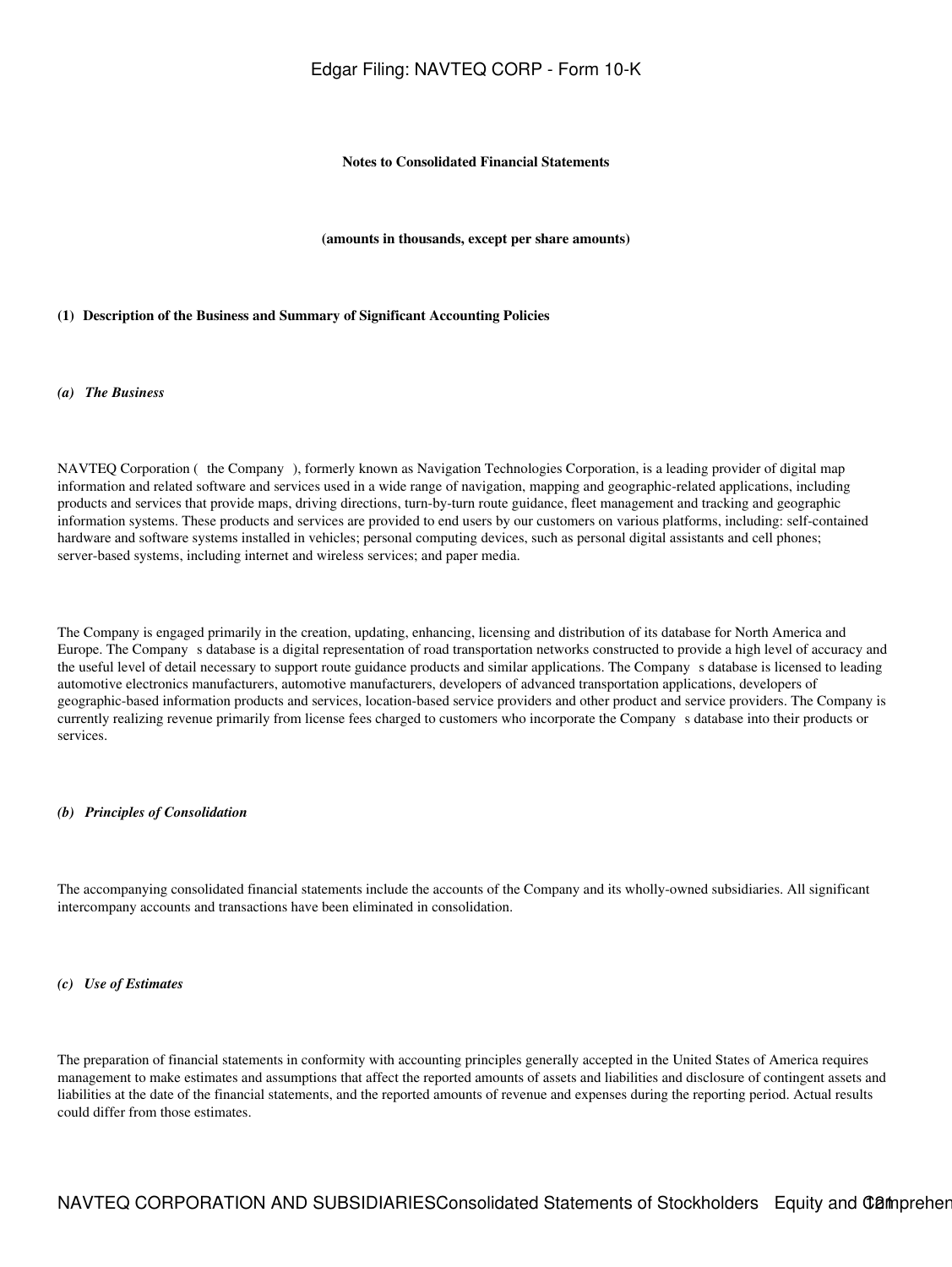### *(d) Cash Equivalents*

The Company considers all highly liquid debt instruments purchased with original maturities of three months or less to be cash equivalents.

### *(e) Marketable Securities*

The Company invests in marketable securities and classifies the securities as available-for-sale under Statement of Financial Accounting Standard (SFAS) No. 115, Accounting for Certain Investments in Debt and Equity Securities. In accordance with SFAS 115, available-for-sale marketable securities are accounted for at market prices, with the unrealized gain or loss, less applicable deferred income taxes, shown as a separate component of stockholders equity.

At December 31, 2004, the Company began to classify its investment in auction-rate securities as short-term marketable securities. These investments, totaling \$43,400, were included in cash and cash equivalents at September 26, 2004. None were held in periods prior to the quarter ended September 26, 2004. Such amounts will be reclassified in the interim financial statements for the third quarter of fiscal 2005 to conform to the December 31, 2004 classification. This change in classification will have no effect on the amounts of total current assets, total assets, net income, or cash flow from operations of the Company.

### *(f) Accounts Receivable*

Accounts receivable are recorded at the invoiced amounts and do not bear interest. The allowance for doubtful accounts is recorded to provide for estimated losses resulting from uncollectible accounts, and is based principally upon specifically identified amounts where collection is deemed doubtful. Additional non-specific allowances are recorded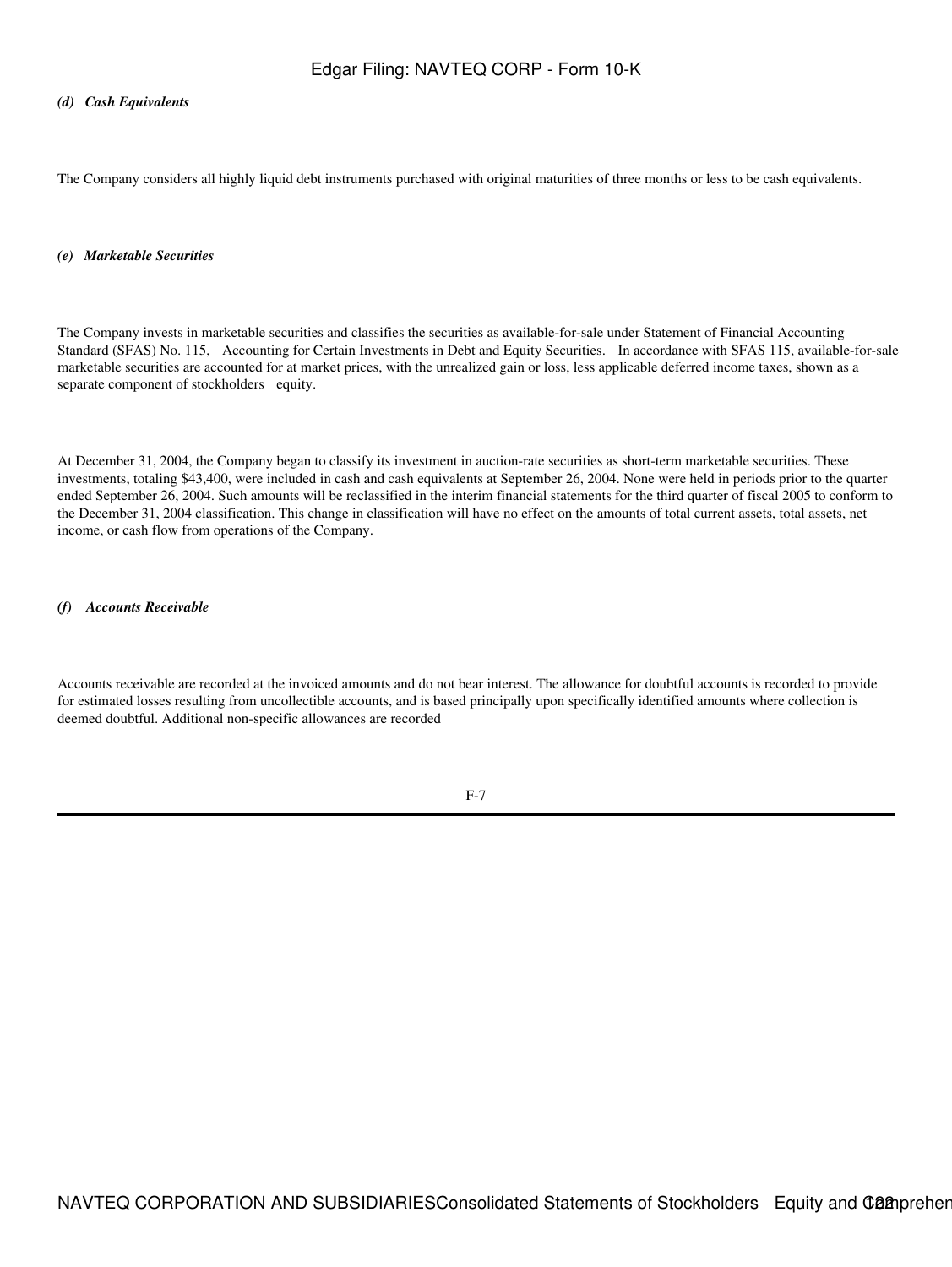based on historical experience and management s assessment of a variety of factors related to the general financial condition and business prospects of the Company s customer base. The Company reviews the collectibility of individual accounts and assesses the adequacy of the allowance for doubtful accounts monthly. Account balances are charged off against the allowance after all means of collection have been exhausted and the potential for recovery is considered remote. The Company does not have any off-balance-sheet credit exposure related to its customers.

### *(g) Fair Value of Financial Instruments*

The carrying values of cash equivalents, cash on deposit with affiliate, receivables, payables and accrued expenses approximate their fair values due to the short maturity of these instruments.

### *(h) Property and Equipment*

Property and equipment are stated at cost. Depreciation and amortization are computed using the straight-line method over the estimated useful lives of the assets. Computers and equipment and purchased software are amortized over three years. Furniture and fixtures are amortized over five years. Leasehold improvements are amortized over the lesser of their estimated useful lives or the remaining lease terms.

#### *(i) Derivatives*

The Company uses a derivative financial instrument to manage foreign currency exchange rate risk. Derivative instruments are stated at fair value in the consolidated balance sheet. The Company did not designate the derivative as a hedge as defined by SFAS No. 133, Accounting for Derivative Instruments and Hedging Activities. Therefore, the changes in fair value of the derivative are recognized in the consolidated statements of operations.

#### *(j) Revenue Recognition*

Revenue is recognized when evidence of an arrangement exists, delivery has occurred, the fee is fixed or determinable and collection is probable, following the guidance in Securities and Exchange Commission (SEC) Staff Accounting Bulletin (SAB) 104, Revenue Recognition. Where arrangements have multiple elements, the Company applies the guidance prescribed by Emerging Issues Task Force (EITF) Consensus 00-21, Revenue Arrangements with Multiple Deliverables.

The Company derives a substantial majority of its revenue from licensing its database. Revenue is recognized net of provisions for estimated uncollectible amounts and anticipated returns. Database licensing revenue includes revenue associated with nonrefundable minimum licensing fees, license fees from usage (including license fees in excess of nonrefundable minimum fees), prepaid licensing fees from distributors and customers and direct sales to end users. Nonrefundable minimum licensing fees are recognized as revenue ratably over the period of the arrangement. License fees from usage (including license fees in excess of nonrefundable minimum fees) are recognized in the period in which

## NAVTEQ CORPORATION AND SUBSIDIARIESConsolidated Statements of Stockholders Equity and Camprehen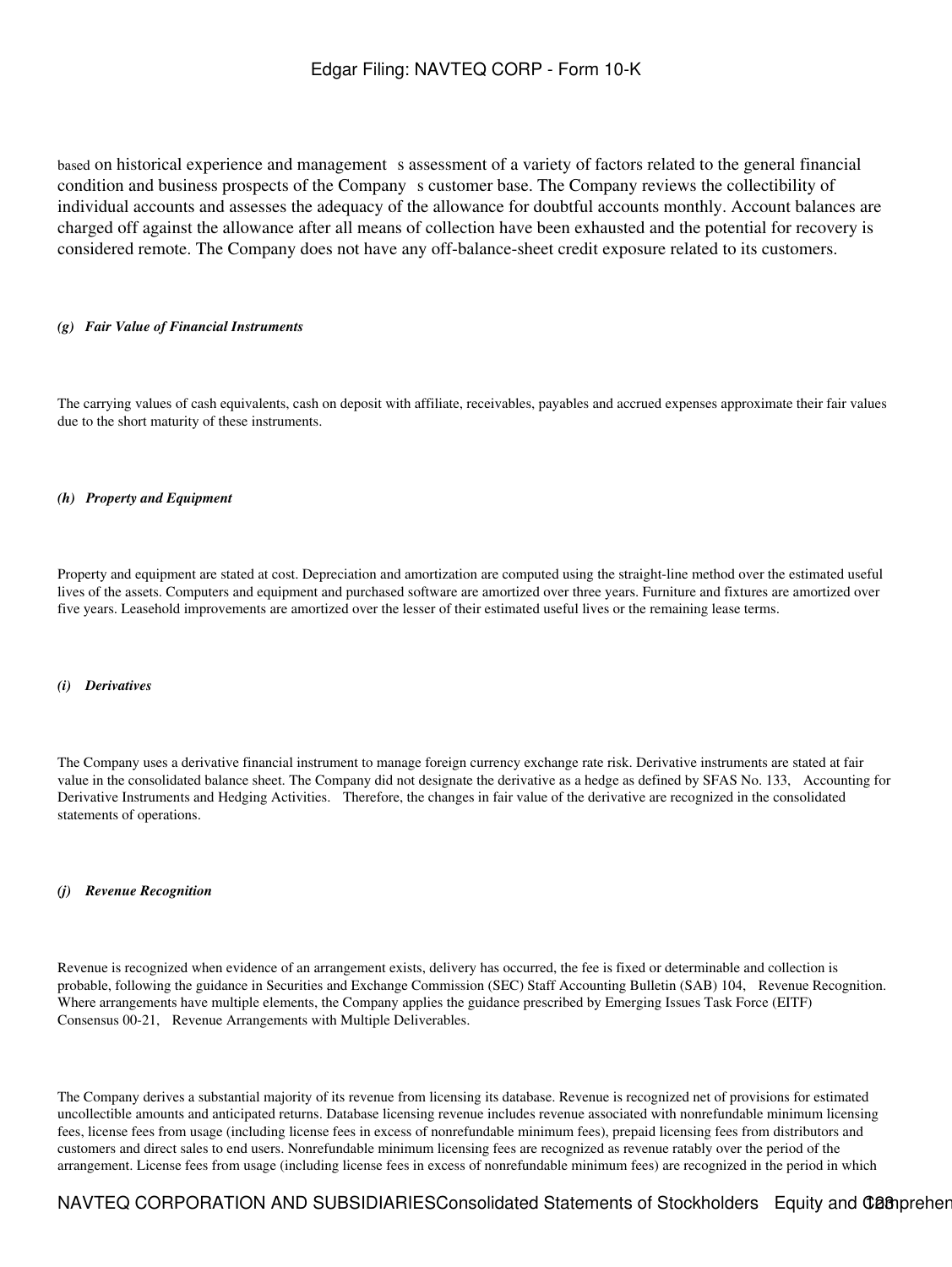the customer reports them to the Company. Prepaid licensing fees are recognized in the period in which the distributor or customer reports that they have shipped the database to the end user. Revenue for direct sales of licenses is recognized when the database is shipped to the end user. Revenues from licensing arrangements including a second copy of the database are allocated equally to the two shipments of the database to the customer, which is consistent with their relative fair values. Licensing arrangements that entitle the customer to unspecified updates over a period of time are recognized as revenue ratably over the period of the arrangement.

### *(k) Database Creation and Distribution Costs*

Database creation and distribution costs include the costs of database creation and updating, database licensing and distribution, and database-related software development. Database creation and updating costs of \$57,206, \$69,609, and \$89,584 in 2002, 2003, and 2004, respectively, include the direct costs of database creation and validation, costs to obtain information used to construct the database and ongoing costs for updating and enhancing the database content. Database creation and updating costs are expensed as incurred, except costs of internal-use software, which are capitalized in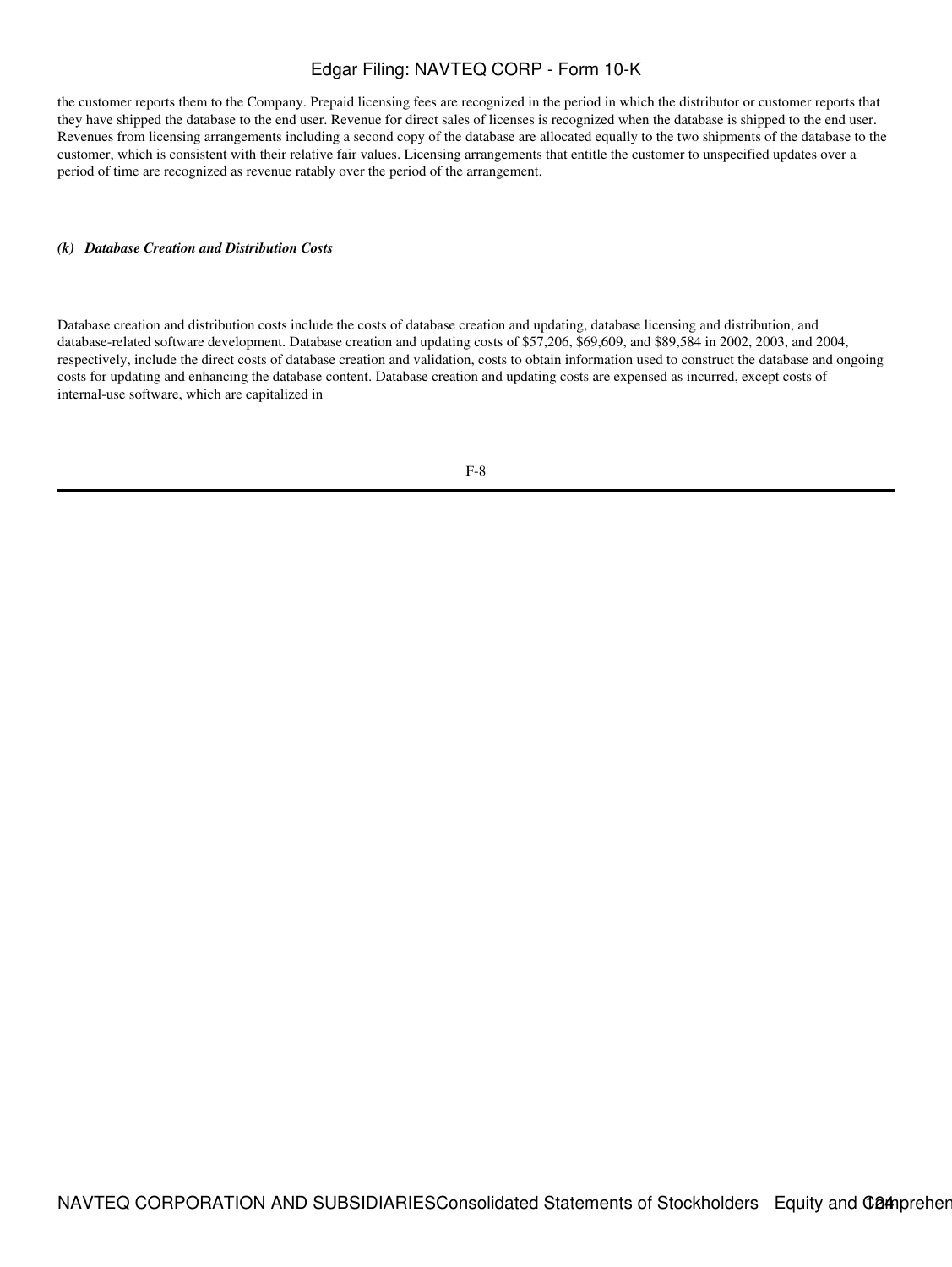accordance with American Institute of Certified Public Accountants (AICPA) Statement of Position No. 98-1 (SOP 98-1), Accounting for the Costs of Computer Software Developed or Obtained for Internal Use, and are then amortized on a straight-line basis over their estimated useful life, generally three to five years.

Database licensing and distribution costs of \$21,243, \$40,560, and \$72,073 in 2002, 2003, and 2004, respectively, include direct costs related to reproduction of the database for licensing, professional services, and per copy sales (including shipping and handling costs of \$2,881, \$4,772, and \$5,351 in 2002, 2003, and 2004, respectively). Database licensing and distribution costs are expensed as incurred.

Database-related software development costs consist primarily of costs for the development of software as follows: (i) applications used internally to improve the effectiveness of database creation and updating activities, (ii) enhancements to internal applications that enable the Company s core database to operate with emerging technologies, and (iii) applications to facilitate usage of the Company s map database by customers. Costs of internal-use software are accounted for in accordance with SOP 98-1. Accordingly, certain application development costs relating to internal-use software have been capitalized and are being amortized on a straight-line basis over the estimated useful lives of the assets, generally three to five years. The Company capitalized \$10,027, \$9,966, and \$12,792 of internal-use software development costs during 2002, 2003, and 2004, respectively. Included in database creation and updating costs is the amortization of internal-use software costs of \$4,591, \$6,312, and \$9,154 for the years ended December 31, 2002, 2003, and 2004, respectively. Software development and maintenance costs of \$14,050, \$15,672, and \$24,672 in 2002, 2003, and 2004, respectively, did not qualify for capitalization and were expensed as incurred.

The Company performs strategic reviews of its software development initiatives, including a comprehensive assessment of its internal-use software development projects to ensure that projects with capitalized costs are expected to provide substantive future service potential. Based on this review, during the third quarter of 2002, management determined that certain capitalized software development costs were impaired, and it was necessary to write-down the balance by \$2,114. This write-down is recorded within database creation and distribution costs in the accompanying 2002 consolidated statement of operations. Management believes that the remaining capitalized software development costs after this write-down are recoverable. In reaching this conclusion, management considered the progress of each of the Company s internal-use software development projects to date, expected completion timelines, and budgeted future expenditures for each of the projects.

### *(l) Income Taxes*

Income taxes are accounted for under the asset and liability method. Deferred tax assets and liabilities are recognized for the future tax consequences attributable to differences between the financial statement carrying amounts of existing assets and liabilities and their respective tax bases and operating loss and tax credit carryforwards. Deferred tax assets and liabilities are measured using enacted tax rates expected to apply to taxable income in the years in which those temporary differences are expected to be recovered or settled. The effect on deferred tax assets and liabilities of a change in tax rates is recognized in operations in the period that includes the enactment date. A valuation allowance is recorded for deferred tax assets if it is more likely than not that some portion or all of the deferred tax assets will not be realized.

### *(m) Foreign Currency Translation*

The financial statements of the Company s foreign subsidiaries are measured using the local currency as the functional currency. Foreign assets and liabilities in the accompanying consolidated balance sheets have been translated at the rate of exchange as of the balance sheet date. Revenue and expenses are translated at the average exchange rate for the year. Translation adjustments are reported as a component of accumulated other comprehensive income (loss) in stockholders equity. Foreign currency transaction gains and losses are included in the consolidated statements of operations.

NAVTEQ CORPORATION AND SUBSIDIARIESConsolidated Statements of Stockholders Equity and COB prehen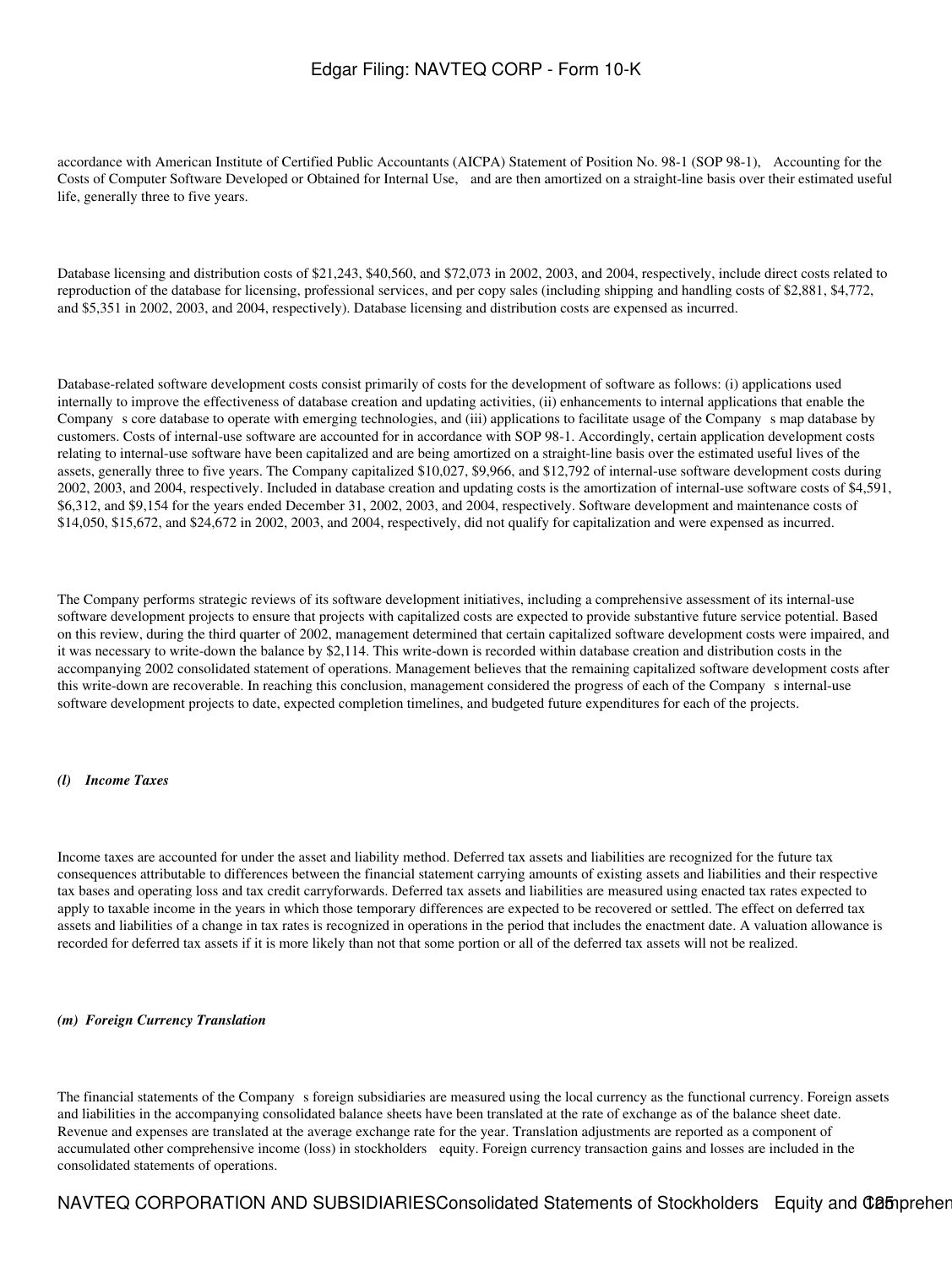### *(n) Impairment of Long-lived Assets*

The Company accounts for long-lived assets in accordance with the provisions of SFAS No. 144, Accounting for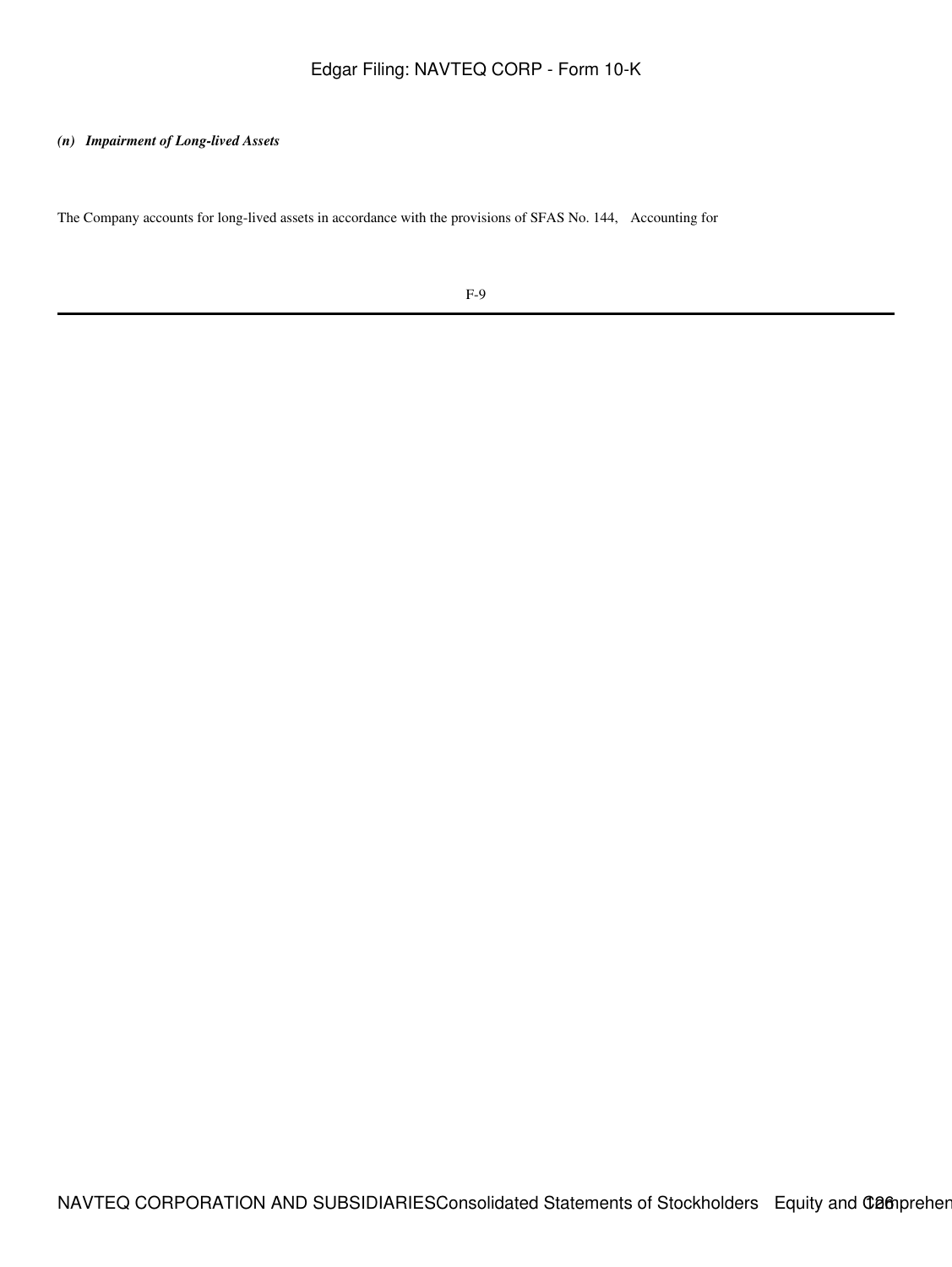Impairment or Disposal of Long-lived Assets, which provides a single accounting model for long-lived assets to be disposed of. The Company adopted SFAS No. 144 on January 1, 2002. The adoption of SFAS No. 144 did not affect the Company s consolidated financial statements.

In accordance with SFAS No. 144, long-lived assets, such as property, plant, and equipment, capitalized software development costs and intangibles subject to amortization, are reviewed for impairment whenever events or changes in circumstances indicate that the carrying amount of an asset may not be recoverable. Recoverability of assets to be held and used is measured by a comparison of the carrying amount of an asset to estimated undiscounted future cash flows expected to be generated by the asset. If the carrying amount of an asset exceeds its estimated future cash flows, an impairment charge is recognized equal to the amount by which the carrying amount of the asset exceeds the fair value of the asset. Assets to be disposed of would be separately presented in the consolidated balance sheet and reported at the lower of the carrying amount or fair value less costs to sell, and are no longer depreciated.

### *(o) Stock-Based Compensation*

The Company applies the intrinsic value-based method of accounting prescribed by Accounting Principles Board (APB) Opinion No. 25, Accounting for Stock Issued to Employees, and related interpretations, including Financial Accounting Standards Board (FASB) Interpretation No. 44, Accounting for Certain Transactions involving Stock Compensation, an interpretation of APB Opinion No. 25, to account for its fixed plan stock options. Under this method, compensation expense is recorded on the date of grant only if the fair value of the underlying common stock exceeds the exercise price of the option. Prior to 2003, under the Company s stock option plan, options were granted at exercise prices that were equal to the fair value of the underlying common stock on the date of grant. Therefore, no stock-based compensation expense was recorded in the consolidated statements of operations. During 2003, the Company granted options at exercise prices below the fair value of the underlying common stock on the date of grant. Accordingly, the Company recorded compensation expense related to these option grants of \$816 and \$792 for the years ended December 31, 2003 and 2004, respectively. Prior to the completion of the Companys initial public offering in August 2004, the fair value of the underlying common stock was determined by the Company s Board of Directors based on an internally-prepared valuation analysis using comparable companies, comparable merger transactions and discounted cash flow methodologies.

During 2004, the Company granted 769 restricted stock units to certain directors and employees under the Companys 2001 Stock Incentive Plan. The restricted stock units are securities that require the Company to deliver one share of common stock to the holder for each vested unit. Compensation expense is recognized ratably over the vesting periods of each tranche of the restricted stock units using a fair value equal to the fair market value of the Company s common stock on the date of grant. The weighted-average grant-date fair value of the restricted stock units was \$22.19. The Company recognized \$6,224 of compensation expense related to these restricted stock units during the year ended December 31, 2004. The expense is reported in both Database Creation and Distribution Costs and Selling, General and Administrative Expenses in the consolidated statements of operations. There were 769 restricted stock units outstanding as of December 31, 2004.

SFAS No. 123, Accounting for Stock-Based Compensation established accounting and disclosure requirements using a fair value based method of accounting for stock-based employee compensation plans. As allowed by SFAS No. 123, the Company has elected to continue to apply the intrinsic value-based method of accounting described above and has furnished the pro forma disclosures required by SFAS No. 123, as amended by SFAS No. 148, Accounting for Stock Based Compensation Transition and Disclosure. The compensation expense for stock options included in the pro forma disclosures is recognized over the vesting period using a straight-line method. The following table illustrates the effect on net income (loss) and earnings (loss) per share if the fair value based method had been applied in each period.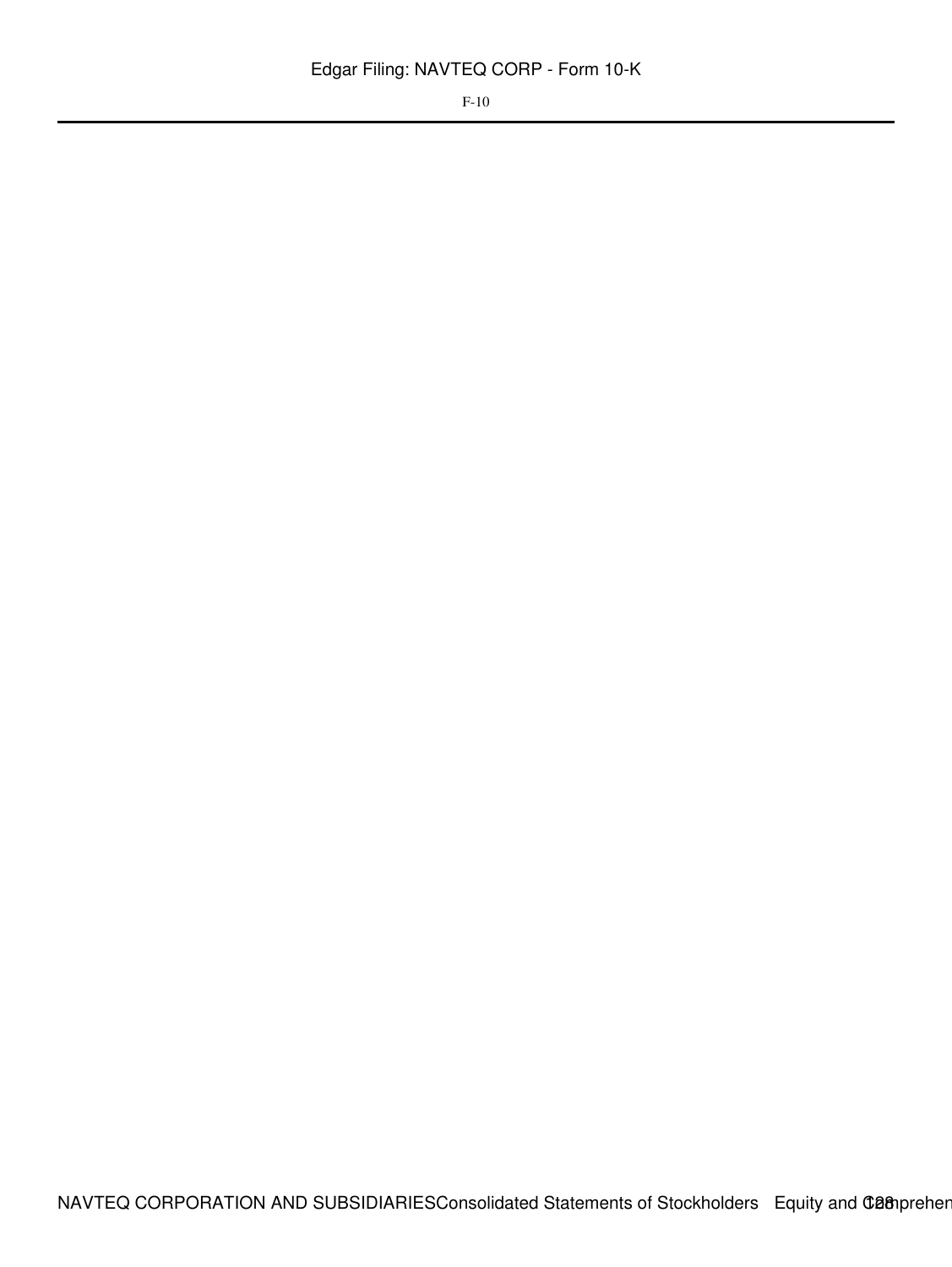| 2002             | 2003    | 2004                          |
|------------------|---------|-------------------------------|
| \$<br>8,155      | 235,815 | 54,066                        |
|                  |         |                               |
|                  | 506     | 4,310                         |
|                  |         |                               |
|                  |         |                               |
| (4,268)          | (1,952) | (5,610)                       |
| 3,887            | 234,369 | 52,766                        |
| (110, 464)       |         |                               |
|                  |         |                               |
| \$<br>(106, 577) | 234.369 | 52,766                        |
|                  |         |                               |
| (2.41)           | 2.81    | 0.62                          |
| (2.41)           | 2.69    | 0.59                          |
| (2.51)           | 2.79    | 0.61                          |
| \$<br>(2.51)     | 2.67    | 0.57                          |
| \$<br>\$<br>\$   |         | <b>Year Ended December 31</b> |

The per share weighted-average fair value of stock options granted during 2002, 2003, and 2004 was \$0.92 \$6.92, and \$13.38, respectively, for options granted with an exercise price that equals the fair value of the underlying common stock on the date of grant. The per share weighted-average fair value of stock options granted in 2003 for options granted with an exercise price less than the fair value of the underlying common stock on the date of grant was \$8.19. The fair value of all options was computed as of the date of grant using the Black-Scholes method with the following weighted-average assumptions:  $2002$  no dividends,  $75\%$  volatility,

risk-free interest rate of 2.94%, and expected life of 5.6 years; 2003 no dividends, 67% volatility, risk-free interest rate of 3.19%, and expected life of 4.9 years; 2004 no dividends,  $67\%$  volatility, risk-free interest rate of 3.41%, and expected life of 4.9 years.

### *(p) Comprehensive Income (Loss)*

Accumulated other comprehensive loss is related to the Company s foreign currency translation adjustments and unrealized holding losses on available-for-sale marketable securities.

### *(q) Income (Loss) Per Share*

Basic and diluted earnings (loss) per share is computed based on the net income (loss) after deducting cumulative preferred stock dividends, divided by the weighted average number of shares of common stock and dilutive common stock equivalents outstanding for the period, in accordance with SFAS No. 128, Earnings Per Share.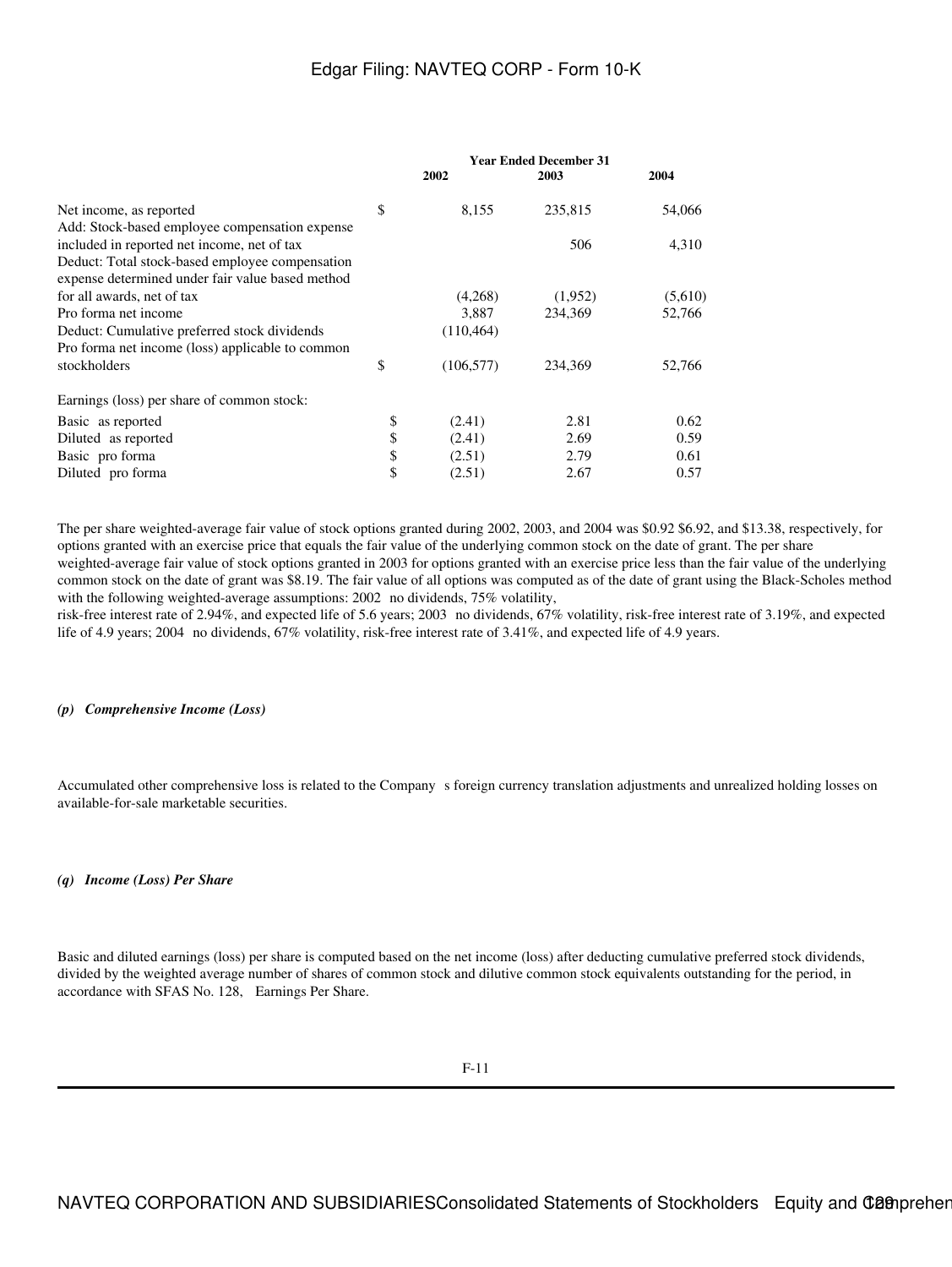The following table sets forth the computation of earnings (loss) per share for the years ended December 31,:

|                                                       | 2002             | 2003    | 2004   |
|-------------------------------------------------------|------------------|---------|--------|
| Numerator:                                            |                  |         |        |
| Net income                                            | \$<br>8,155      | 235,815 | 54,066 |
| Less: cumulative preferred stock dividends            | (110, 464)       |         |        |
| Net income (loss) applicable to common stockholders   | \$<br>(102, 309) | 235,815 | 54,066 |
| Denominator:                                          |                  |         |        |
| Denominator for basic earnings (loss) per             |                  |         |        |
| share weighted-average shares outstanding             | 42,446           | 84,062  | 86,509 |
| Effect of dilutive securities:                        |                  |         |        |
| Employee stock options                                |                  | 478     | 4,238  |
| Restricted stock units                                |                  |         | 131    |
| Warrants                                              |                  | 3,053   | 1,123  |
| Denominator for diluted earnings (loss) per           |                  |         |        |
| share weighted-average shares outstanding and assumed |                  |         |        |
| conversions                                           | 42,446           | 87,593  | 92,001 |
| Earnings (loss) per share:                            |                  |         |        |
| Basic                                                 | \$<br>(2.41)     | 2.81    | 0.62   |
| Diluted                                               | \$<br>(2.41)     | 2.69    | 0.59   |

Options to purchase 7,783, 1,073, and 4 shares of common stock were outstanding at December 31, 2002, 2003, and 2004, respectively, but were not included in the computation of diluted earnings per share because the effect would be antidilutive. Warrants to purchase 3,384 shares of common stock were outstanding at December 31, 2002, but were not included in the computation of diluted earnings per share because the effect would be antidilutive. There were 286 shares of Series A cumulative convertible preferred stock and 3,043 shares of Series B cumulative convertible preferred stock which were converted into common stock as of October 1, 2002. The shares of preferred stock were not included in the computation of diluted earnings per share during 2002 because the effect would be antidilutive (See Note 8).

### *(r) Reclassifications*

Certain 2002 and 2003 amounts in the consolidated financial statements have been reclassified to conform to the 2004 presentation.

#### **(2)Recent Accounting Pronouncements**

In December 2004, the FASB issued SFAS No. 123(R), Share-Based Payment, to be effective for interim or annual periods beginning after June 15, 2005. SFAS No. 123(R) supercedes APB Opinion No. 25 and requires all share-based payments to employees, including grants of employee stock options, to be recognized as an operating expense in the income statement. The cost will be recognized over the requisite service period based on fair values measured on grant dates. The Company will adopt the new standard using the modified prospective transition method which permits recognition of expense on or after the effective date for the portion of outstanding awards for which the requisite service has not yet been rendered. The adoption of SFAS 123(R) will result in additional expense being recorded in future years related to the Company s share-based employee compensation programs.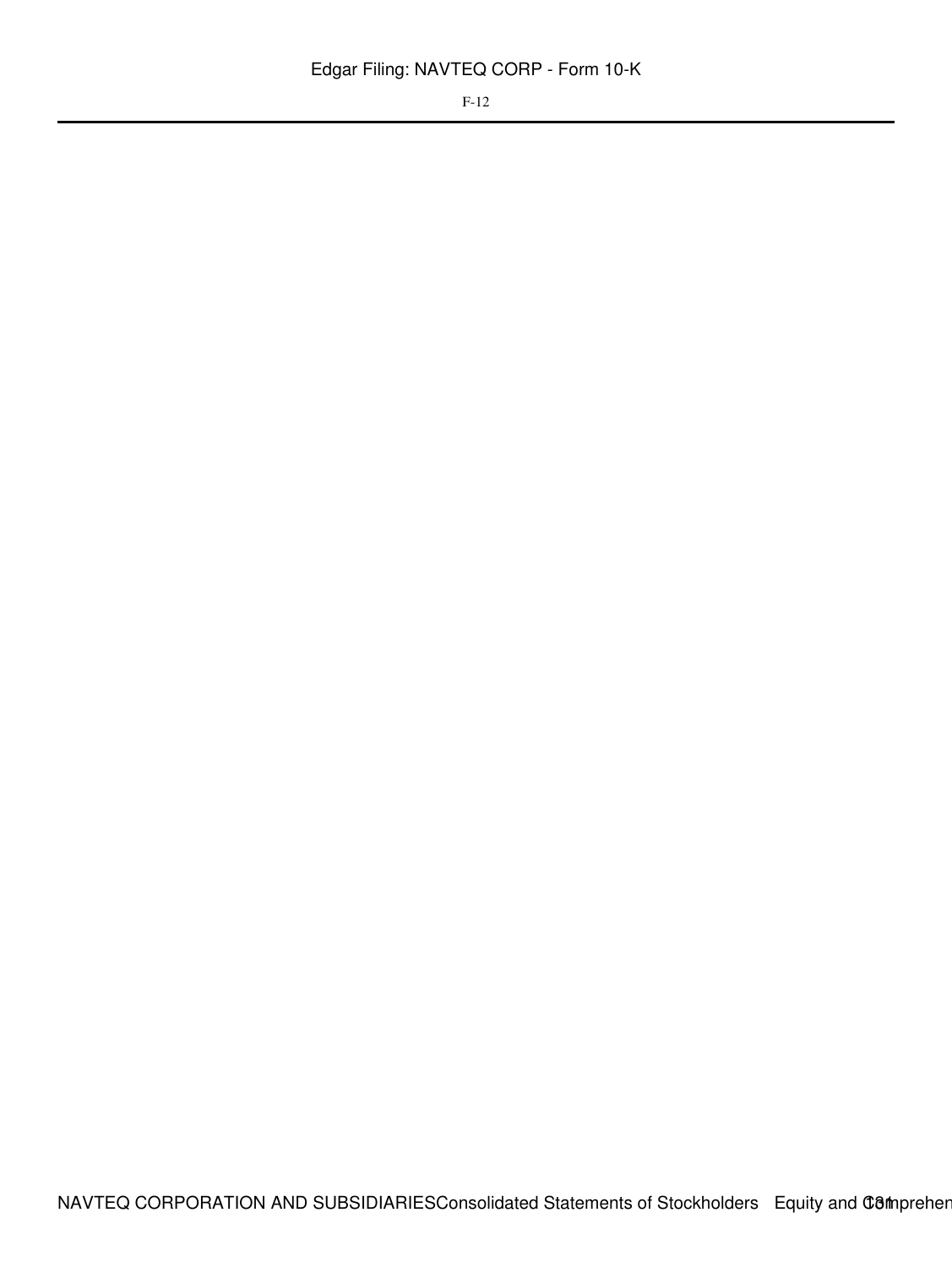### **(3)Marketable Securities**

At December 31, 2004, available-for-sale marketable securities consisted of the following:

|                                        | Amortized<br>Cost | <b>Unrealized</b><br>Loss | <b>Market</b><br><b>Value</b> |
|----------------------------------------|-------------------|---------------------------|-------------------------------|
| Short-term marketable securities:      |                   |                           |                               |
| Commercial paper                       | \$<br>2,000       |                           | 2,000                         |
| Preferred stock                        | 4.000             |                           | 4,000                         |
| Municipal bonds                        | 39,650            |                           | 39,650                        |
| Total short-term marketable securities | 45,650            |                           | 45,650                        |
| Long-term marketable securities:       |                   |                           |                               |
| Corporate bonds and notes              | 13,939            | (101)                     | 13,838                        |
| U.S. Government and agency securities  | 13,500            | (58)                      | 13,442                        |
| Total long-term marketable securities  | 27,439            | (159)                     | 27,280                        |
|                                        | \$<br>73,089      | (159)                     | 72,930                        |

The Company s marketable securities consist of marketable securities of high credit quality and have contractual maturities of up to 39 years.

Other-than-temporary impairments are recognized if the market value of the investment is below its cost basis for an extended period of time or the issuer has experienced significant financial declines or difficulties in raising capital to continue operations. There were no other-than-temporary impairments for the year ended December 31, 2004. All of the marketable securities that have an unrealized loss have had that loss for less than twelve months.

### **(4) Property and Equipment**

The components of the Company s property and equipment as of December 31, 2003 and 2004 are as follows:

|                                                | 2003         | 2004     |
|------------------------------------------------|--------------|----------|
| Computers and equipment                        | \$<br>17.990 | 25,798   |
| Furniture and fixtures                         | 1.680        | 3,273    |
| Purchased software                             | 8.764        | 9,661    |
| Leasehold improvements                         | 3.756        | 5,003    |
|                                                | 32,190       | 43,735   |
| Less accumulated depreciation and amortization | (20,272)     | (25,515) |
|                                                | \$<br>11.918 | 18.220   |

### **(5)Long-term Deferred Revenue**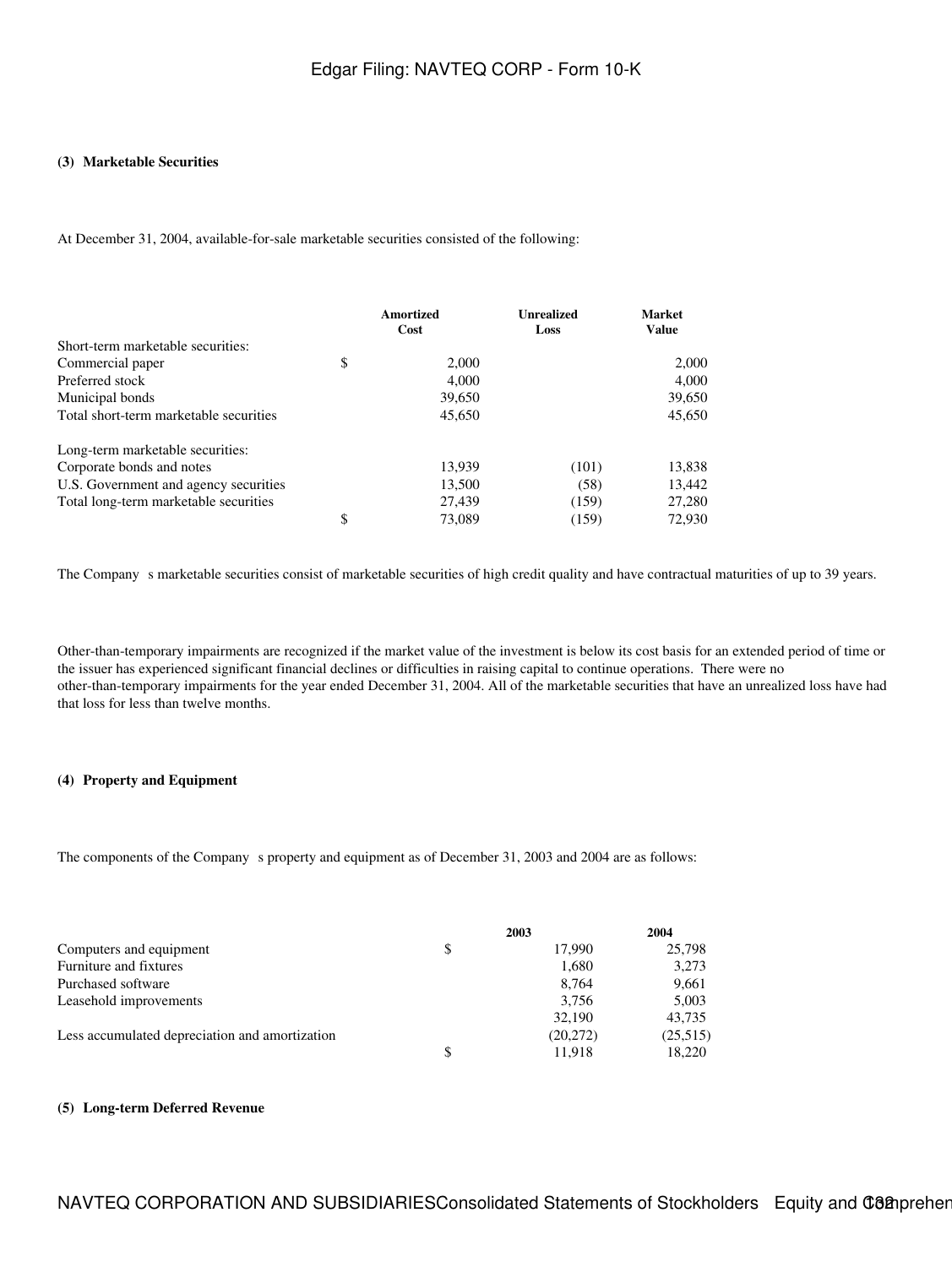During the first quarter of 2004, the Company entered into a five-year license agreement to provide map database information to a customer. Under the license agreement, the customer paid \$30,000 during the second quarter of 2004 related to license fees for the first three years of the agreement. The customer can use up to \$10,000 of the credits in each of 2004, 2005 and 2006. As of December 31, 2004, \$10,000 remained in the balance of short-term deferred revenue and \$10,000 remained in the balance of long-term deferred revenue related to this agreement. In addition, the customer has an obligation to the Company of \$20,000 payable on January 15, 2007 related to license fees in 2007 and 2008.

### **(6)Line of Credit**

On November 9, 2004, the Company obtained, through its operating subsidiary for North America, a new revolving line of credit that is scheduled to mature on December 1, 2005. Pursuant to the terms of the line of credit, the Company may borrow up to \$25,000 at an interest rate of either U.S. LIBOR plus 0.5% or the greater of the prime rate or the Federal funds rate plus 0.5%. The Company is required to pay to the bank a quarterly facility fee of 7.5 basis points per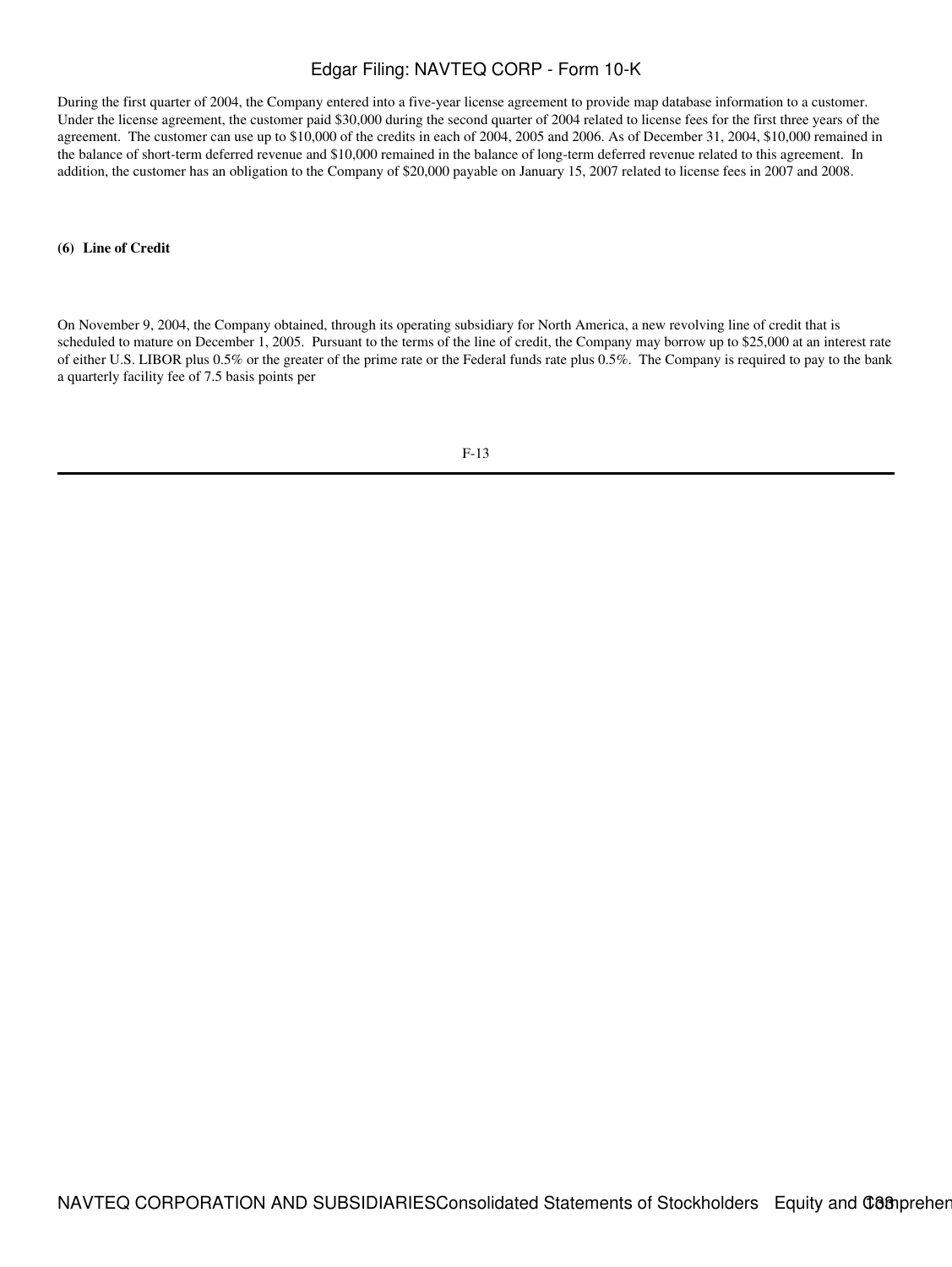annum on the average daily unused commitment. The Company has guaranteed its operating subsidiary s obligations under this facility. As of December 31, 2004, there were no outstanding borrowings against this line of credit.

### **(7)Income Taxes**

The domestic and foreign components of pre-tax income (loss) for the years ended December 31, 2002, 2003, and 2004 are as follows:

|                            | 2002     |        | 2004   |
|----------------------------|----------|--------|--------|
| Domestic                   | (14.055) | 9.915  | 2.716  |
| Foreign                    | 23.315   | 60.386 | 91.112 |
| Income before income taxes | 9.260    | 70.301 | 93,828 |

The current and deferred components of income tax expense (benefit) for the years ended December 31, 2002, 2003, and 2004 are as follows:

|                              | 2002 |       | 2003       | 2004   |
|------------------------------|------|-------|------------|--------|
| Current:                     |      |       |            |        |
| Federal                      | \$   |       |            | 123    |
| State                        |      |       | 15         | 89     |
| Foreign                      |      | 1,105 | 3,223      | 1,877  |
| Total current                |      | 1,105 | 3,238      | 2,089  |
| Deferred:                    |      |       |            |        |
| Federal                      |      |       | (73,089)   | (692)  |
| State                        |      |       | (8,513)    | (147)  |
| Foreign                      |      |       | (87, 150)  | 38,512 |
| Total deferred               |      |       | (168, 752) | 37,673 |
| Income tax expense (benefit) | \$   | 1,105 | (165, 514) | 39,762 |

Total income tax expense (benefit) differed from the amount computed by applying the U.S. Federal statutory tax rates of 34%, 34%, and 35% to the income before income taxes for the years ended December 31, 2002, 2003, and 2004, respectively, due to the following:

|                                                        | 2002        | 2003       | 2004   |
|--------------------------------------------------------|-------------|------------|--------|
| Tax expense at U.S. Federal statutory rate             | \$<br>3.148 | 23,903     | 32,839 |
| State tax expense (benefit), net of Federal tax effect | (527)       | 331        | 78     |
| Foreign withholding tax, net of Federal tax effect     |             | 1,288      | 444    |
| Impact of foreign rates and other permanent items      | 1.220       | (7,573)    | 2,148  |
| Impact of adjustments to deferred taxes due to         |             |            |        |
| changes in statutory tax rates                         |             |            | 3,824  |
| Decrease in valuation allowance                        | (2,736)     | (183, 463) | (24)   |
| Other                                                  |             |            | 453    |
| Income tax expense (benefit)                           | \$<br>1.105 | (165, 514) | 39,762 |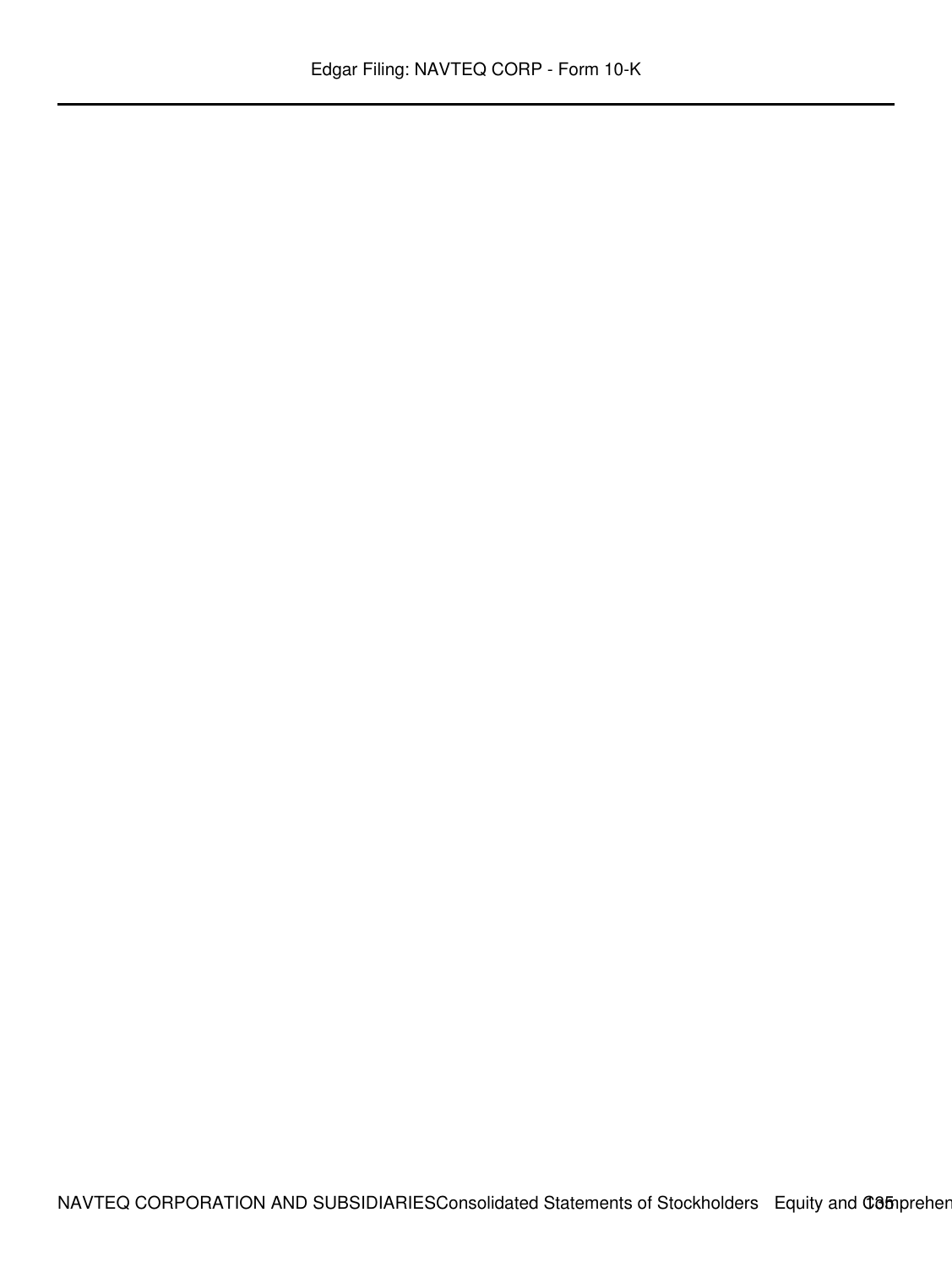Deferred tax assets and liabilities as of December 31, 2003 and 2004 are summarized as follows:

|                                               | 2003 |           | 2004      |
|-----------------------------------------------|------|-----------|-----------|
| Deferred tax assets:                          |      |           |           |
| Current:                                      |      |           |           |
| Net operating loss carryforwards              | \$   | 34,966    | 42,304    |
| Deferred revenue                              |      | 4,590     | 6,755     |
| Other deductible temporary differences        |      | 1,648     | 1,773     |
| Total current deferred tax assets             |      | 41,204    | 50,832    |
| Non-current:                                  |      |           |           |
| Research and development credit carryforwards |      | 6,716     | 6,456     |
| Interest not currently deductible             |      | 81,980    | 78,784    |
| Net operating loss carryforwards              |      | 127,466   | 83,562    |
| Deferred revenue                              |      | 1,221     | 5,147     |
| Other deductible temporary differences        |      | 2,974     | 8,501     |
| Total non-current deferred tax assets         |      | 220,357   | 182,450   |
| Gross deferred tax assets                     |      | 261,561   | 233,282   |
| Less valuation allowance                      |      | (85, 439) | (86, 478) |
| Net deferred tax assets                       |      | 176,122   | 146,804   |
| Deferred tax liabilities:                     |      |           |           |
| Current:                                      |      |           |           |
| Other deductible temporary differences        |      | (155)     | (136)     |
| Total current deferred tax liabilities        |      | (155)     | (136)     |
| Non-current:                                  |      |           |           |
| Capitalized software development costs, net   |      | (3,902)   | (3,903)   |
| Total non-current deferred tax liabilities    |      | (3,902)   | (3,903)   |
| Gross deferred tax liabilities                |      | (4,057)   | (4,039)   |
| Deferred income taxes                         | \$   | 172,065   | 142,765   |

During 2004, the deferred tax asset valuation allowance increased \$1,039.

In assessing the realizability of deferred tax assets, management considers whether it is more likely than not that some portion or all of the deferred tax assets will not be realized. The ultimate realization of deferred tax assets is dependent upon the generation of future taxable income during the periods in which those temporary differences become deductible. Management considers the scheduled reversal of deferred tax liabilities, projected future taxable income, and tax planning strategies in making this assessment.

Prior to 2003, the Company had provided a valuation allowance for the entire balance of deferred tax assets due to the uncertainty of generating future taxable income that would allow for the realization of such deferred tax assets. During 2003, the Company made the determination that it is more likely than not that it would be able to realize the benefits of the deferred tax assets related to net operating loss carryforwards and other temporary items in Europe and North America. In reaching the determination, the Company considered both positive and negative evidence. Positive evidence included the Company s strong recent revenue growth and operating performance, expectations regarding the generation of future taxable income, the length of available carryforward periods, the Companys market position and the expected growth of the market. Negative evidence included the Companys history of operating losses through 2001 and the likelihood of increased competition and loss of a significant customer. From that analysis, the Company determined that sufficient evidence existed to conclude that it was more likely than not that the benefits of certain of the deferred tax assets will be realized. Accordingly, the Company reversed the related valuation allowance resulting in the recognition of a deferred income tax benefit of \$168,752.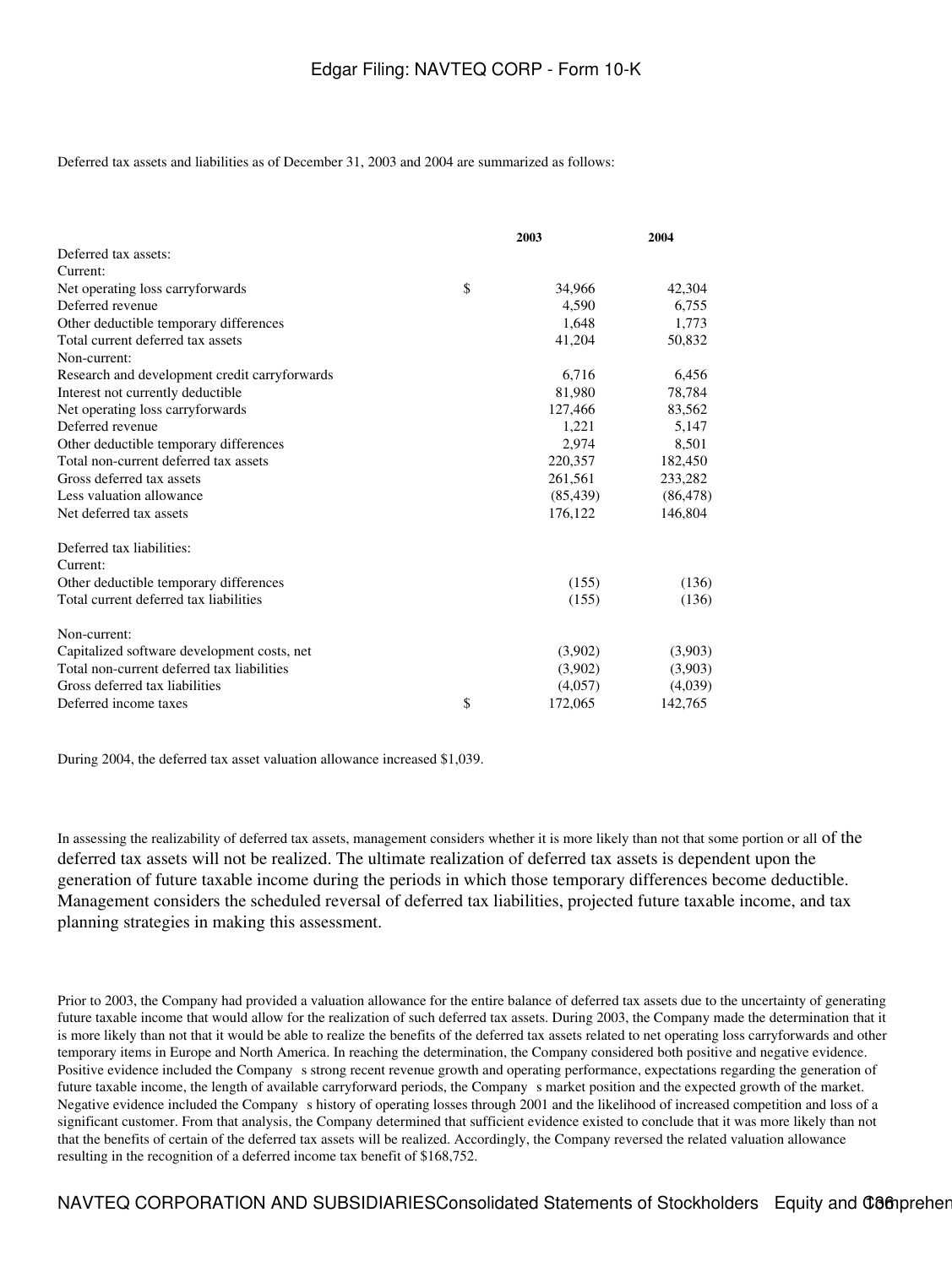In addition, as of December 31, 2004, the Company has U.S. interest expense carryforwards for both Federal and state income tax purposes of approximately \$204,237. As of December 31, 2003, the Company had fully reserved for the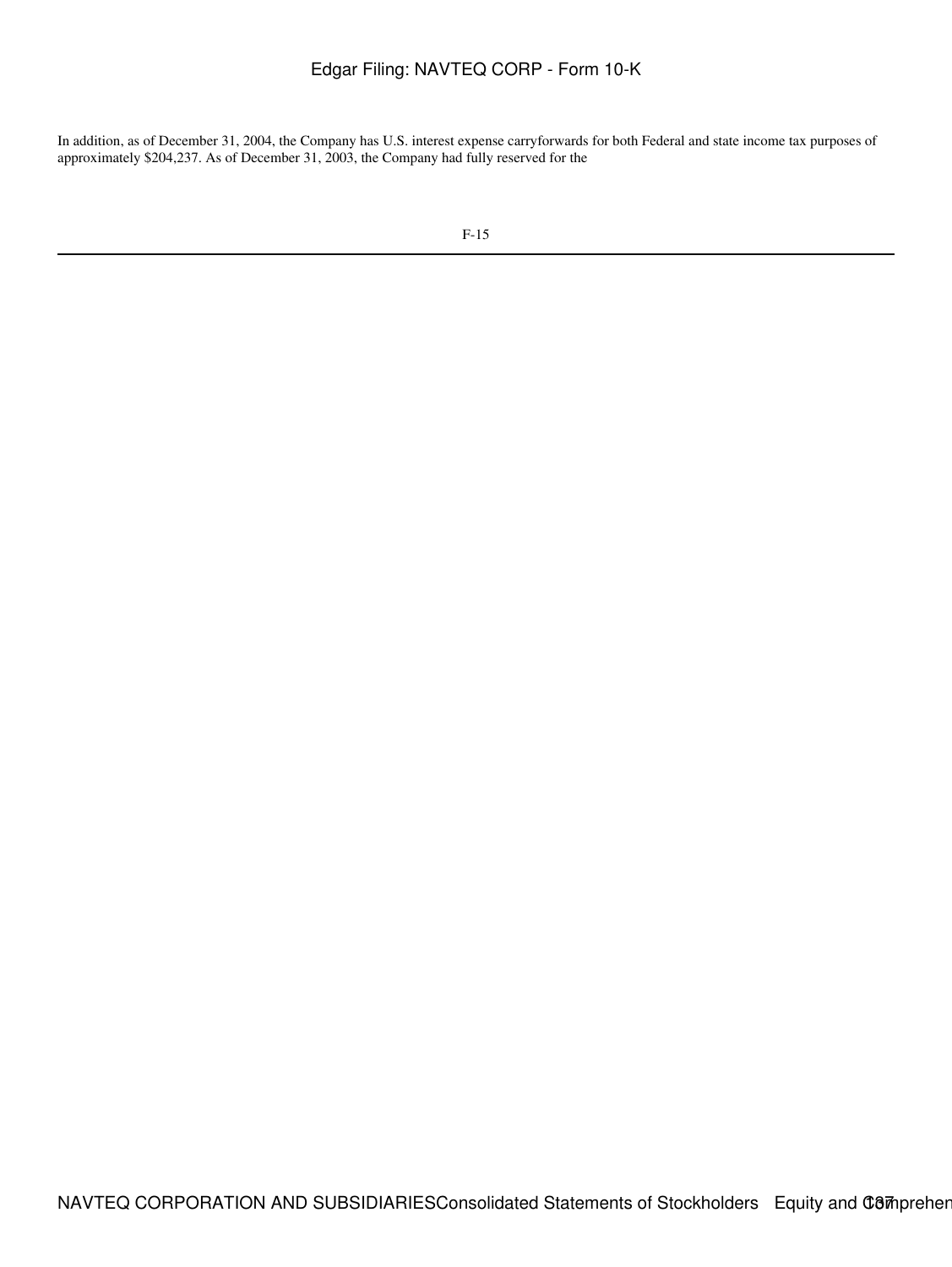tax benefits related to the interest expense carryforwards as management believed it was more likely than not that the benefits would not be realized. At such time, the Company believed it was more likely than not that the Company would not realize the benefit associated with the interest expense carryforwards due to (1) restrictions placed on the deductibility of the interest as a result of Philips controlling interest in the Company and (2) uncertainty about the Company s ability to generate sufficient incremental future taxable income in the United States to offset the additional interest expense deductions. During the third quarter of 2004, Philips relinquished its controlling interest in the Company following the initial public offering. As a result, the Company is now allowed to deduct the deferred interest expense in tandem with the net operating loss carryforwards. Following the initial public offering, the Company reevaluated whether it is more likely than not that the tax benefits associated with the U.S. net operating loss carryforwards together with the interest expense carryforwards will be realized. Based on that evaluation, the Company concluded that the recorded valuation allowance for deferred tax assets reflected the amount that management believes is more likely than not to expire before realization and, accordingly, that no adjustment to the balance of the related valuation allowance was required. As of December 31, 2004, the Company had a valuation allowance for deferred tax assets of \$86,478 related to a portion of the existing U.S. net operating loss and interest expense carryforwards, and Canadian net operating loss carryforwards.

As of December 31, 2004, the Company had net operating loss carryforwards for U.S. Federal and state income tax purposes of approximately \$191,777 and \$65,342, respectively. The difference between the U.S. Federal loss carryforwards and the state loss carryforwards results primarily from a 50% limitation on California loss carryforwards, capitalized research and development costs for California tax purposes, and a five-year limit on California net operating loss carryforwards. As of December 31, 2004, the Company also had net operating loss carryforwards in Europe of approximately \$176,583 with no expiration date and in Canada of approximately \$1,207 with generally a seven-year carryforward period.

The Company also has available tax credit carryforwards of approximately \$4,527 and \$1,930 for U.S.Federal and state tax purposes, respectively.

If not utilized, Federal and state net operating loss carryforwards expire through 2022 and Federal tax credit carryforwards expire through 2023, as follows:

| <b>Year of expiration</b> | <b>Federal net</b><br>operating loss<br>carryforwards | <b>State net</b><br>operating loss<br>carryforwards | <b>Federal tax</b><br>credit<br>carryforwards |
|---------------------------|-------------------------------------------------------|-----------------------------------------------------|-----------------------------------------------|
| 2005                      | \$                                                    | 888                                                 | 83                                            |
| 2006                      |                                                       | 2,085                                               | 75                                            |
| 2007                      |                                                       | 805                                                 | 152                                           |
| 2008                      | 5,514                                                 | 545                                                 | 114                                           |
| 2009                      | 5,715                                                 | 468                                                 | 28                                            |
| Thereafter through 2023   | 180,548                                               | 60,551                                              | 4,075                                         |
|                           | \$<br>191,777                                         | 65,342                                              | 4,527                                         |

There is no expiration date for state tax credit carryforwards and U.S. Federal interest expense carryforwards.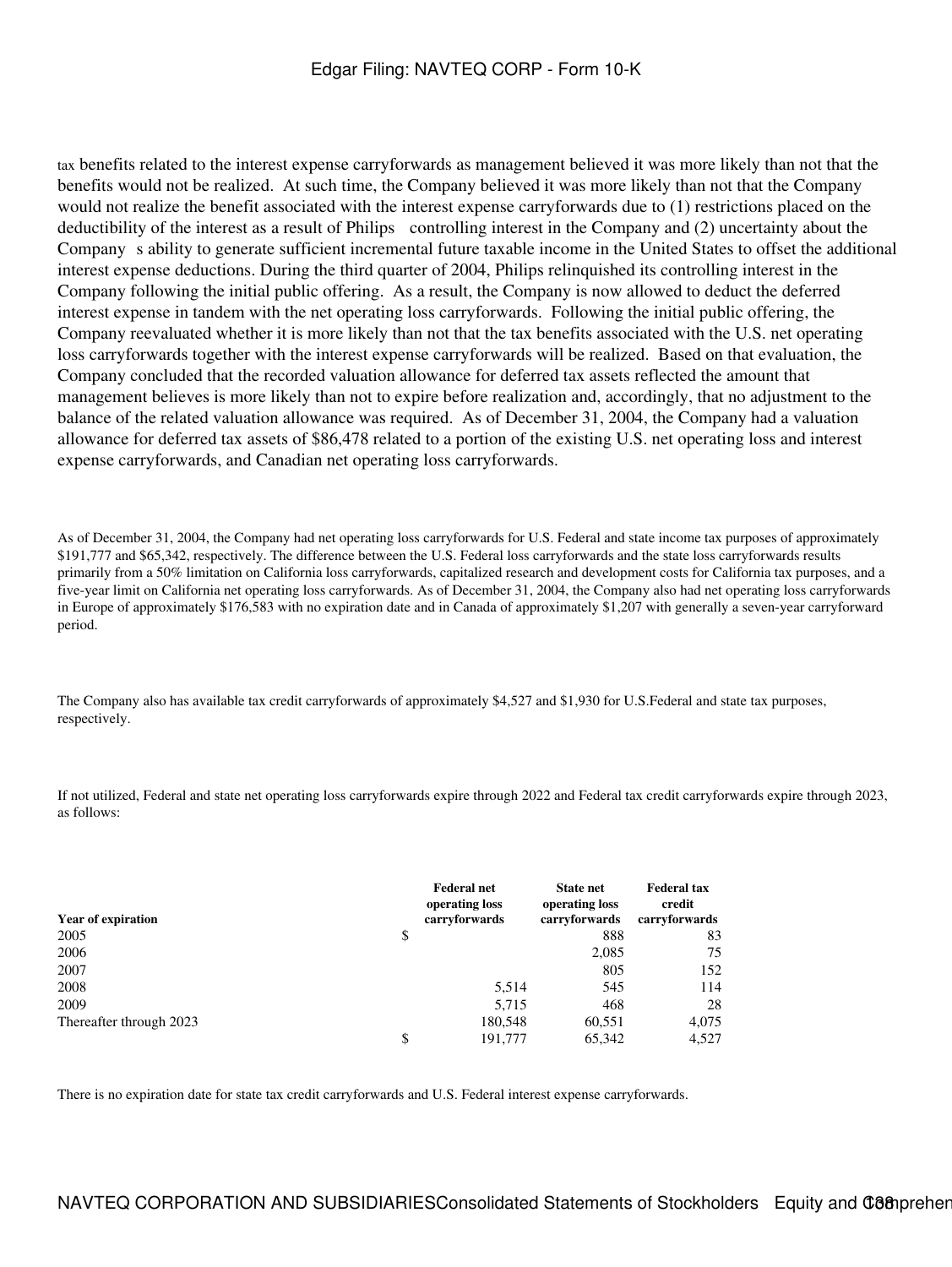### **(8) Stockholders Equity**

In connection with a registration rights agreement between Philips Consumer Electronic Services B.V. (Philips B.V.) and the Company, Philips B.V. exercised its first demand registration right on April 16, 2004. Pursuant to this request, the Company filed a Registration Statement on Form S-1 (Reg. No. 333-114637) on April 20, 2004 with the Securities and Exchange Commission to register the Companys common stock in an initial public offering, which became effective on August 5, 2004. The Companys initial public offering was completed on August 11, 2004. At closing, the Company s selling stockholders, Philips B.V. and NavPart I B.V., received all of the proceeds from the sale of shares in the offering. As of December 31, 2004, Philips B.V. owned 30,521 shares of common stock, or approximately 34.8%, of the Company. Philips B.V. has certain call rights with respect to 2,580 shares owned by NavPart II B.V (NavPart II), a wholly-owned subsidiary of NavPart I B.V (NavPart I). According to reports furnished to the Company pursuant to Sections 16(a) and 13(d) of the Securities Exchange Act of 1934, Philips B.V.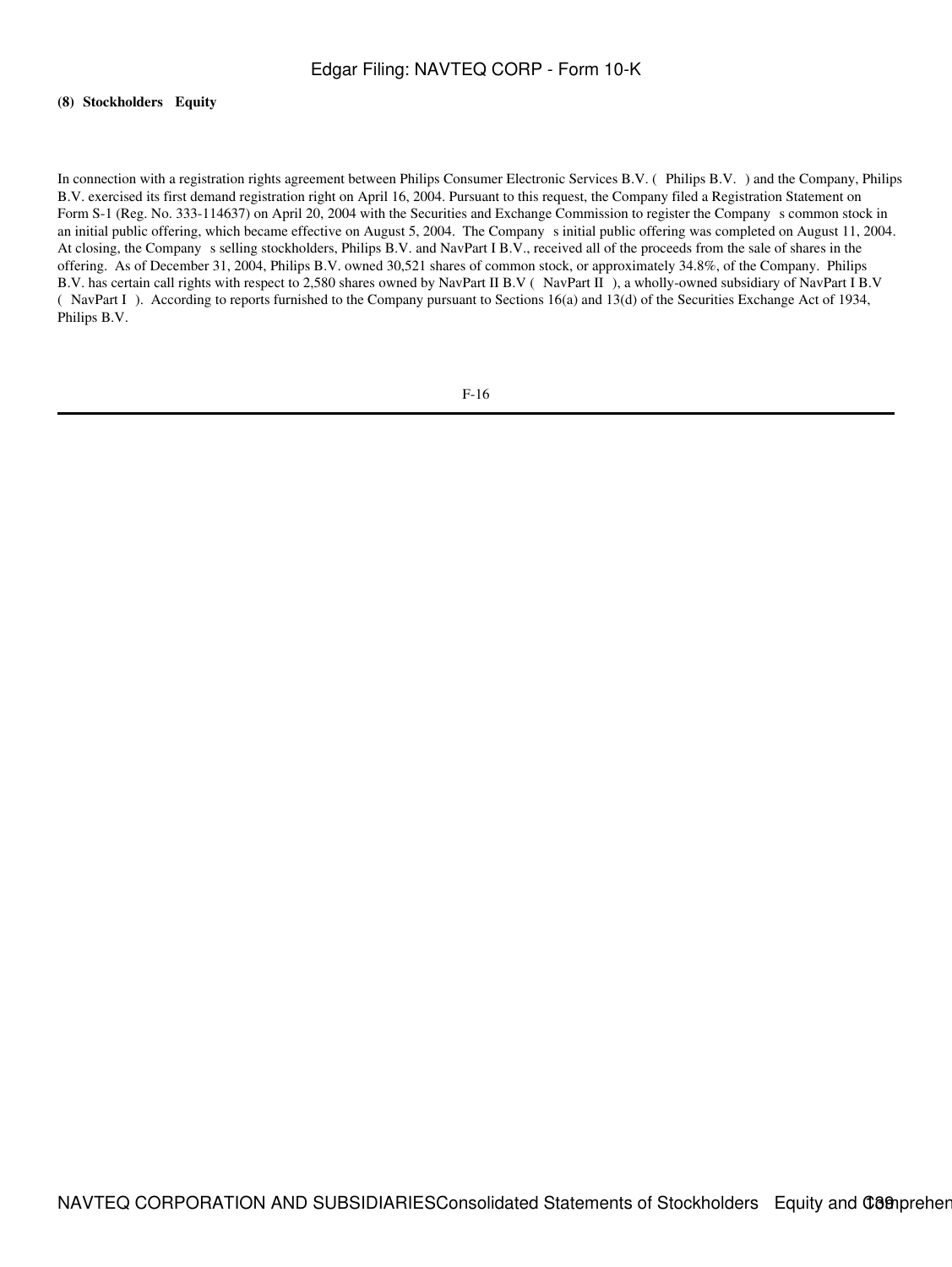delivered an exercise notice to NavPart I in August 2004 with respect to the aforementioned shares owned by NavPart II. The transfer of these shares was completed in March 2005. Philips B.V. s ownership as of December 31, 2004, including these shares, would be 33,101 shares of the Company s common stock, or approximately 37.7% of the shares outstanding.

In April 2004, the Company declared a special cash dividend to common stockholders of record as of April 19, 2004 in the amount of \$47,159, which was paid on June 18, 2004.

On April 27, 2004, the Company s board of directors and stockholders approved a reverse split of the Company s common stock. The ratio for the reverse split was 1-for-14, as determined by the Companys board of directors. The Company amended its amended and restated certificate of incorporation on August 5, 2004 to effect this reverse split and to change the number of authorized shares of common stock to 400,000. All previously reported share amounts have been retroactively adjusted to give effect to the reverse split.

On April 28, 2004, Philips B.V. exercised its warrants to acquire 3,384 shares of the Companys common stock at a purchase price of \$0.14 per share. The Company received \$474 in proceeds related to the exercise of the warrants. The shares issued upon exercise of the warrants were not included in Philips outstanding common stock for purposes of the special cash dividend paid to the Company s stockholders on June 18, 2004.

### *Preferred Stock Conversion and Related Litigation with Philips*

In March 2001, the Company entered into a stock purchase agreement with Philips B.V. pursuant to which Philips B.V. acquired 172 shares of the Company s Series A cumulative convertible preferred stock in exchange for promissory notes payable by the Company having an aggregate value of \$17,000 and \$7,100 in cash, and 3,043 shares of the Companys Series B cumulative convertible preferred stock in exchange for promissory notes payable by the Company having an aggregate value of \$426,000. Philips also agreed to purchase Series A shares in addition to the 172 shares, up to an aggregate of \$50,000 of Series A preferred shares as requested by the Company in accordance with the procedures set forth in the stock purchase agreement. After entering into the stock purchase agreement, Philips B.V. acquired an additional 114 shares of the Companys Series A cumulative convertible preferred stock for an aggregate purchase price of \$16,000 under the stand-by equity line. The terms of the Series A and Series B cumulative convertible preferred stock provided that these shares were to automatically convert into shares of common stock upon the earliest to occur of (i) the closing of a qualifying initial public offering of the Companys securities, (ii) the closing of a qualifying change of control transaction, or (iii) October 1, 2002. The conversion was to be made into the number of shares of common stock determined by dividing the liquidation preference, plus all cumulative but unpaid dividends per share, by the applicable per share conversion price. The terms of the stock purchase agreement were negotiated by a special committee of the Company s board of directors, which consisted of board members who were not employees of Philips. The Company believes that the terms were comparable to those that could have been obtained from an unaffiliated third party.

On September 20, 2002, Philips B.V. filed a complaint against the Company in the Chancery Court of the State of Delaware in and for New Castle County. The complaint alleged that the Company did not intend to comply with the Companys obligations under the certificates of designations for the Series A and Series B cumulative convertible preferred stock to convert this preferred stock into common stock pursuant to the terms of the preferred stock. A special committee of the Companys board of directors was formed to address the Companys defense to the complaint. On December 19, 2002, the special committee determined that the applicable per share conversion price of the Company s common stock as of October 1, 2002 was \$12.04 per share. Based on this determination, all of the Series A and Series B cumulative convertible preferred stock automatically converted pursuant to their terms as of October 1, 2002 into 55,477 shares of the Companys common stock. Upon conversion, the aggregate liquidation preferences of Series A and Series B cumulative convertible preferred stock were \$58,242 (including \$18,182 of dividends in arrears) and \$609,699 (including \$183,699 of dividends in arrears), respectively.

NAVTEQ CORPORATION AND SUBSIDIARIESConsolidated Statements of Stockholders Equity and C40 prehensive Income (Comprehensive Intervals) 1400 metal and C40 prehensive Income (Income Text) 1400 metal of the Unit of the Unit of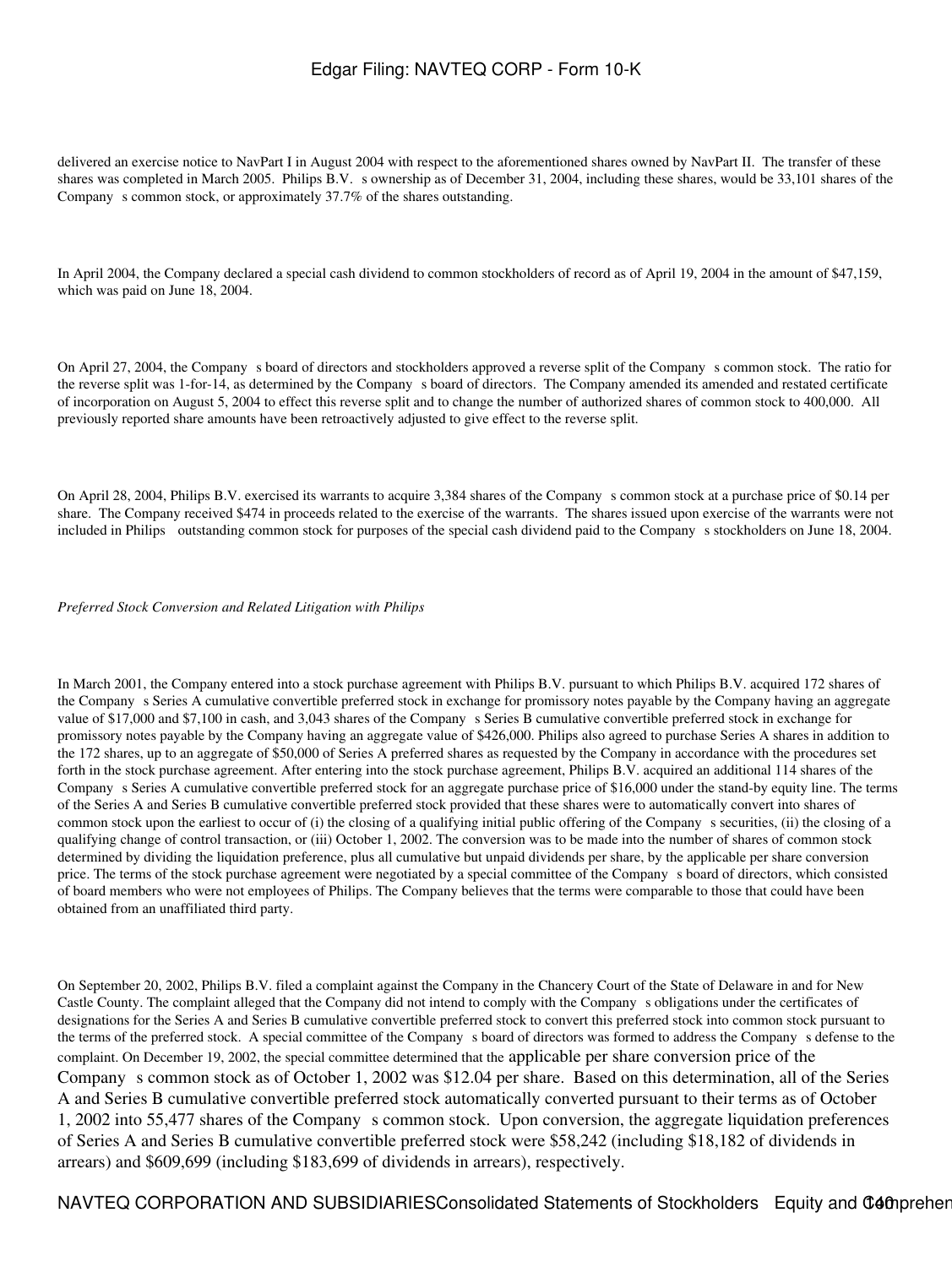Following unsuccessful settlement negotiations, in August 2003 Philips B.V. filed an amended and restated complaint against the Company and additionally named as defendants Mr. van Ommeren, one of the Company s directors, and T. Russell Shields, a former director, each of whom was a member of the special committee. Among other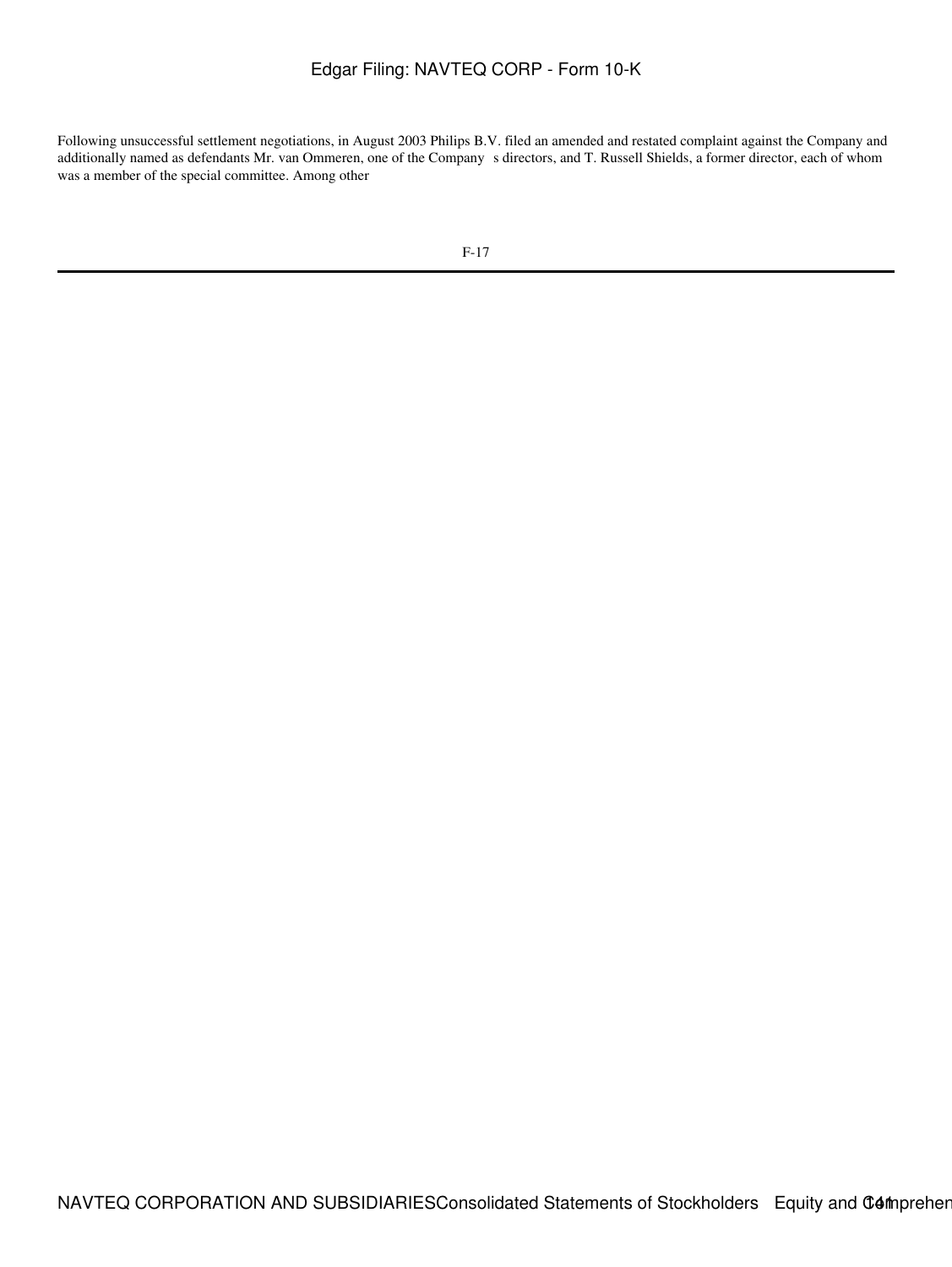claims, the amended and restated complaint disputed the \$12.04 per share conversion price of the preferred stock as of October 1, 2002, as determined by Mr. Shields and van Ommeren as the disinterested members of the board. Following further settlement negotiations, in December 2003, Philips B.V. accepted the per share conversion price of \$12.04 per share as of October 1, 2002 and, in March 2004, the litigation was dismissed.

### *Deferred Compensation Expense*

During 2003, the Company granted stock options to its employees where the exercise price was less than the fair value of the Company s common stock on the date of grant. The grant resulted in an aggregate measurement of compensation cost of \$3,148, which will be recognized over the vesting period of the awards. The Company expensed \$816 and \$792 of the total measured compensation cost during 2003 and 2004, respectively. During 2004, the Company granted restricted stock units to certain directors and employees (see Note 1 (o)). The Company recorded \$17,061 in deferred compensation and amortized to expense \$6,224 in compensation cost related to the grants. As of December 31, 2004, deferred compensation totaling \$12,403 remained and will be recognized over the vesting periods of the corresponding grants.

### *Other*

During 2000, the Company loaned a former employee \$219 to enable the individual to exercise options for the purchase of 18 shares of newly issued common stock. The loan was represented by a limited recourse promissory note with a November 20, 2004 maturity date. Interest accrued at 6.2% per annum and was payable at maturity. During 2004, the former employee tendered shares of the Company s common stock to satisfy the obligation.

#### **(9) Stock Option Plans**

In 1988, the Company adopted a stock option plan (1988 Plan). The total authorized shares under the 1988 Plan are 2,550. Options granted under the 1988 Plan are for periods not to exceed 10 years and may be either incentive stock options as that term is used in Section 422 of the Internal Revenue Code (Incentive Stock Options) or options which do not qualify as Incentive Stock Options (Supplemental Stock Options). All grants under the 1988 Plan must be at prices of not less than 100% of the fair value of the common stock as determined by the Companys Board of Directors at the date of grant in the case of Incentive Stock Options, and 85% of fair value in the case of Supplemental Stock Options. Options granted after July 1995 generally vest monthly over 48 months from the employee s date of hire, and options granted prior to July 1995 generally vest at 25% per year beginning with the anniversary of the employee s date of hire. All stock options granted under the 1988 Plan have a 10-year term.

In April 1996, the Company s Board of Directors approved the 1996 Stock Option Plan (1996 Plan). The 1996 Plan was amended and restated by the Company s Board of Directors in June 1996, and amended in August 2000. The 1996 Plan, as amended, provides for grants of incentive stock options, nonstatutory stock options, and stock purchase rights to employees (including employees who are officers) of the Company and its subsidiaries; provided, however, that no employee may be granted an option for more than 1,429 shares in any one fiscal year. The 1996 Plan also provides for grants of nonstatutory stock options and stock purchase rights to consultants. Stock options granted under the 1996 Plan prior to August 2000 generally have 10-year terms and vest monthly over 48 months. Stock options granted under the 1996 Plan after the amendment in August 2000 generally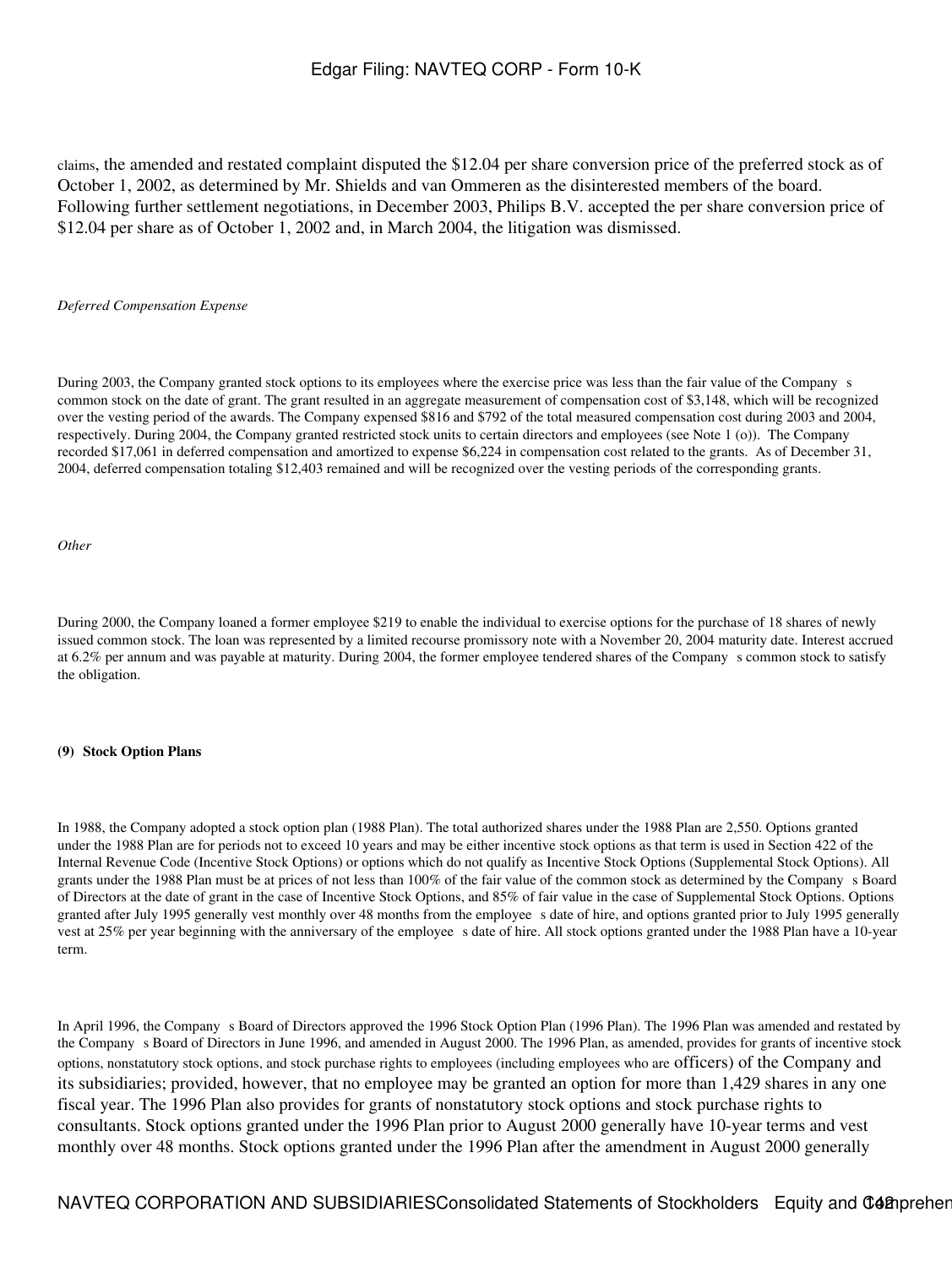have 10-year terms and vest as follows: 25% of the options granted vest on the first day of the month following the employee s date of hire and the remaining options vest monthly over 48 months.

In October 1998, the Company s Board of Directors approved the 1998 California Stock Option Plan (1998 Plan). The 1998 Plan was amended in August 2000. The 1998 Plan provides for grants of incentive stock options, nonstatutory stock options, and stock purchase rights to employees (including employees who are officers) of the Company and its subsidiaries. The 1998 Plan also provides for grants of nonstatutory stock options and stock purchase rights to consultants. Stock options granted under the 1998 Plan prior to August 2000 generally have 10-year terms and vest monthly over 48 months. Stock options granted under the 1998 Plan after the August 2000 amendment generally have 10-year terms and vest as follows: 25% of the options granted vest on the first day of the month following the employee s date of hire and the remaining options vest monthly over 48 months.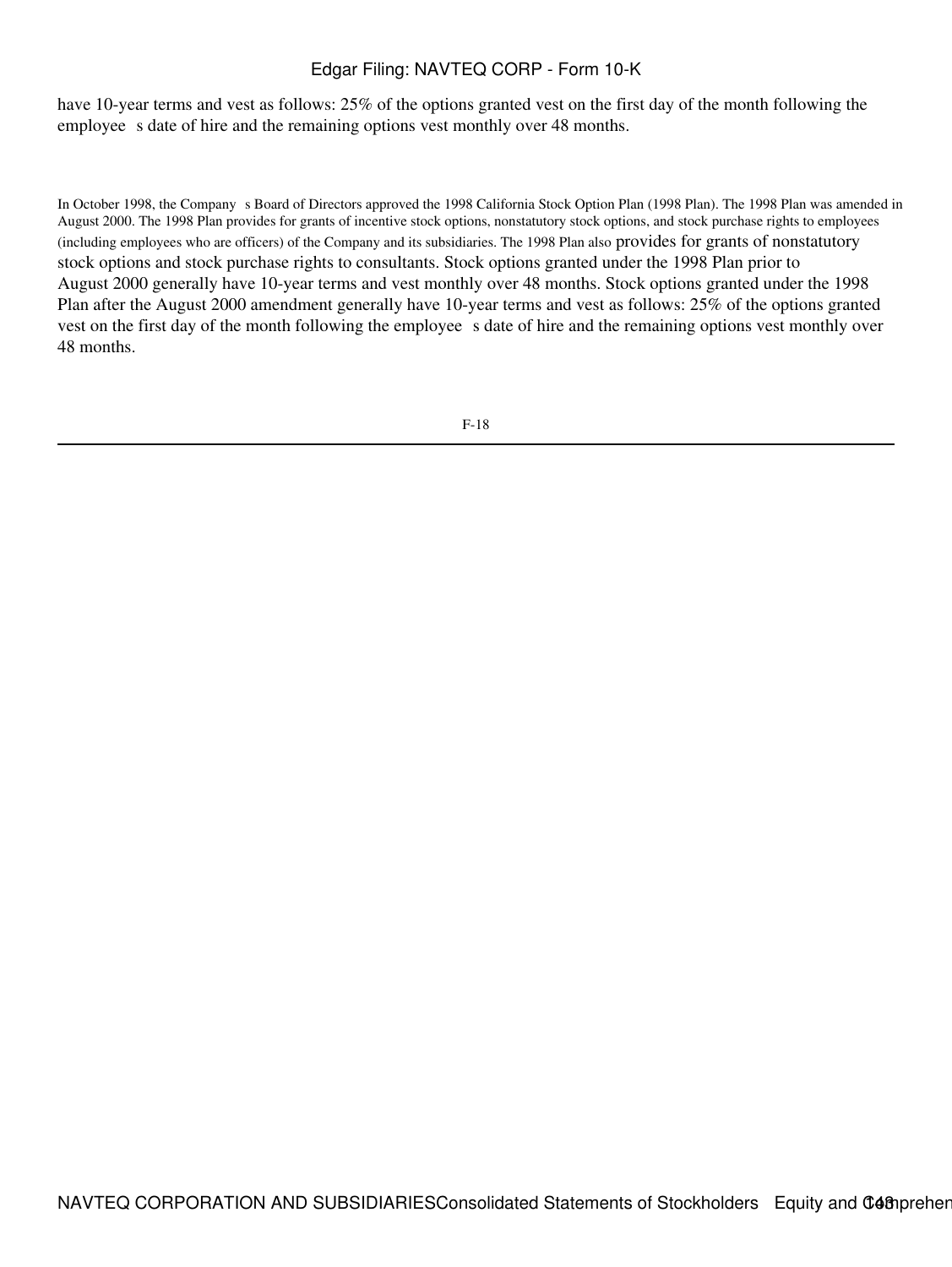During 2000, the Company s Board of Directors approved three separate Stock Option Agreements to three employees. The agreements provide for grants of stock options to these employees. Stock options granted under the first Stock Option Agreement total 2,500 shares of common stock, which have been reserved for issuance under this agreement. One fourth of the options under this Stock Option Agreement vest on the employee s date of hire. Thereafter, one fourth of the shares subject to this Stock Option Agreement vest on each of the first, second and third anniversaries of the employee s date of hire. Stock options granted under the remaining Stock Option Agreements total 750 shares of common stock, which have been reserved for issuance under these agreements. These options vest monthly over 48 months. All options issued under these Stock Option Agreements have 10-year terms and are adjusted pro rata for any stock dividends, stock splits and reverse stock splits. Upon termination of one of these employees, 536 shares of common stock reserved for issuance under one of the Stock Option Agreements were cancelled in 2001. The remaining two Stock Option Agreements were cancelled in October 2001 pursuant to the Company s exchange offer described below, and replacement options were granted to these two employees in May 2002.

In August 2001, the Company s Board of Directors approved the 2001 Stock Incentive Plan (2001 Plan). The 2001 Plan provides for grants of incentive stock options, nonstatutory stock options, and stock purchase rights to employees (including employees who are officers) of the Company and its subsidiaries. The 2001 Plan also provides for grants of nonstatutory stock options and stock purchase rights to consultants. Stock options granted under the 2001 Plan generally have 10-year terms and vest as follows: 25% of the options granted vest on the anniversary of the employee s date of hire and the remaining options vest monthly over 36 months. The Company has reserved 10,931 shares of common stock for issuance under the 2001 Plan. All options issued under the 2001 Plan are adjusted pro rata for any stock dividends, stock splits and reverse stock splits.

As of December 31, 2004, there were 10,432 shares available for grant under the 2001 Plan, and there were no shares available for grant under the 1988, 1996 or 1998 Plans. The Company has reserved 88, 7,360 and 3,571 shares of common stock for issuance under the 1988, 1996 and 1998 Plans, respectively. All options issued under the 1988, 1996, and 1998 Plans are adjusted pro rata for any stock dividends, stock splits and reverse stock splits.

### *Exchange Offer*

On October 1, 2001, the Company completed an offer to substantially all employees, other than employees resident in Canada, holding stock options having an exercise price of \$11.90 or \$15.40, that enabled such holders to cancel their options in return for a promise to grant new options to purchase an equal number of shares of common stock no sooner than six months and one day after such cancellation at an exercise price equal to the fair value of the Company s common stock on the date of grant. No options were granted to the Company s employees within six months prior to the cancellation. Pursuant to the exchange offer, options to purchase 4,372 shares of common stock with an exercise price of \$11.90 and options to purchase 1,657 shares of common stock with an exercise price of \$15.40 were canceled. The Company granted replacement options to purchase 5,995 shares of common stock to employees on May 15, 2002, with an exercise price equal to \$1.40 per share, which was determined to be the fair value of the Company s common stock on that date. In connection with the determination of fair value, the Board had the assistance of an independent valuation firm, considered information provided by the Companys principal stockholders, and reviewed such other information as deemed relevant. The Company did not enter into any agreements, formal or otherwise, to compensate its employees for increases in the fair value of the Company s common stock during the period between cancellation and the grant of the replacement awards.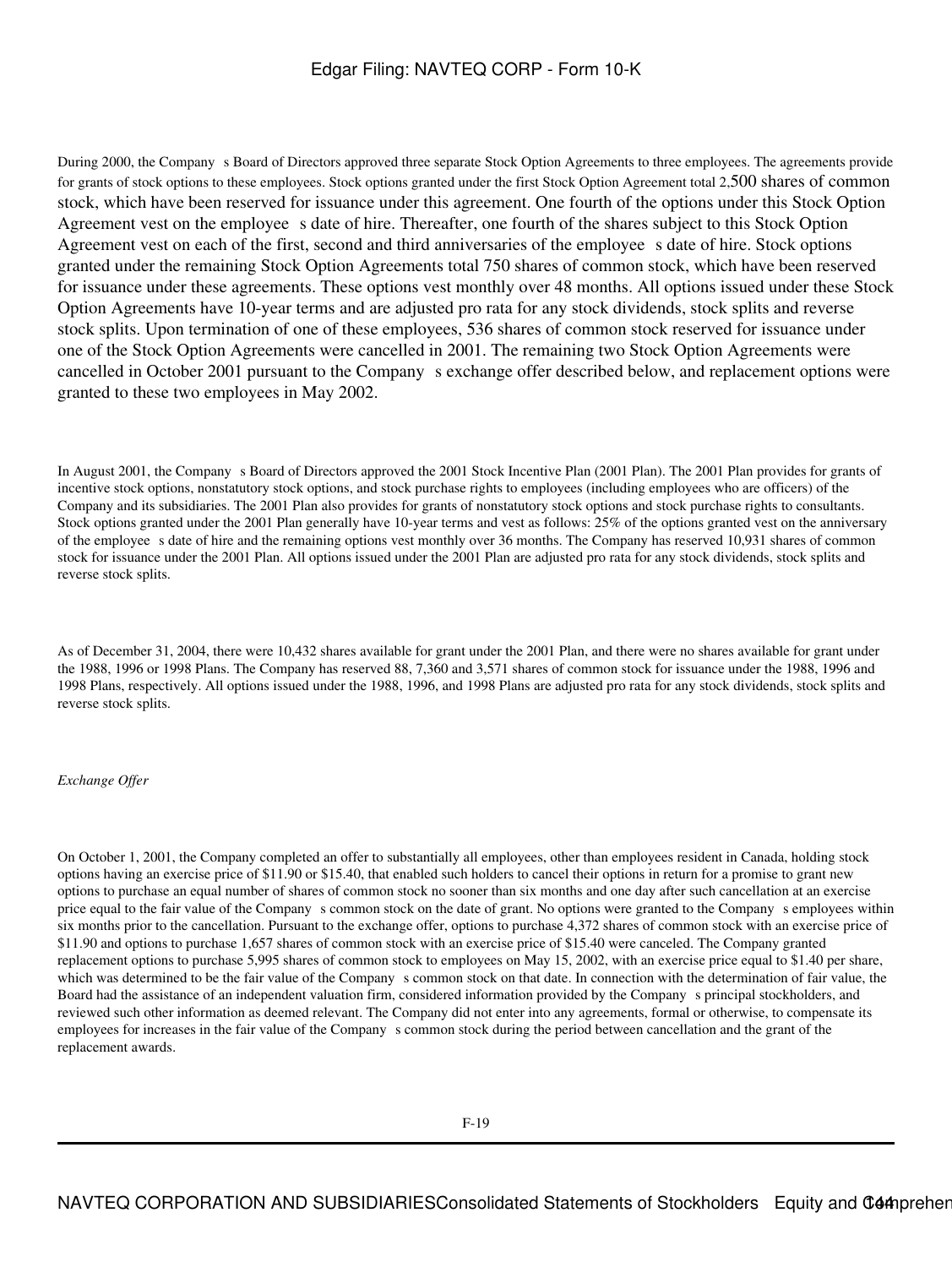### *Stock Option Activity*

Stock option activity during 2002, 2003 and 2004 is as follows:

|                                                          | <b>Number</b><br>of<br>options | Weighted-<br>average<br>exercise<br>price | <b>Options</b><br>exercisable | Weighted-<br>average<br>exercise<br>price |
|----------------------------------------------------------|--------------------------------|-------------------------------------------|-------------------------------|-------------------------------------------|
| Balance as of December 31, 2001                          | $1,176$ \$                     | 11.93                                     | 1,080                         | 11.62<br>- \$                             |
| Granted                                                  | 6,880                          | 1.40                                      |                               |                                           |
| Exercised                                                | (44)                           | 1.71                                      |                               |                                           |
| Forfeited                                                | (229)                          | 5.09                                      |                               |                                           |
| Balance as of December 31, 2002                          | 7,783                          | 2.88                                      | 5,704                         | 3.36                                      |
| Granted (with exercise price equal to fair value on the  |                                |                                           |                               |                                           |
| date of grant)                                           | 93                             | 12.04                                     |                               |                                           |
| Granted (with exercise price less than fair value on the |                                |                                           |                               |                                           |
| date of grant)                                           | 714                            | 7.63                                      |                               |                                           |
| Exercised                                                | (182)                          | 1.58                                      |                               |                                           |
| Forfeited                                                | (179)                          | 7.00                                      |                               |                                           |
| Balance as of December 31, 2003                          | 8,229                          | 3.34                                      | 6,851                         | 2.94                                      |
| Granted                                                  | 508                            | 23.12                                     |                               |                                           |
| Exercised                                                | (215)                          | 4.59                                      |                               |                                           |
| Forfeited                                                | (46)                           | 7.68                                      |                               |                                           |
| Balance as of December 31, 2004                          | 8,476                          | 4.46                                      | 7,379                         | 3.00                                      |

The following table summarizes information about stock options outstanding as of December 31, 2004:

|                        |                                     |                                                                  | <b>Options outstanding</b> |                                           |                                            | <b>Options exercisable</b> |                                           |       |
|------------------------|-------------------------------------|------------------------------------------------------------------|----------------------------|-------------------------------------------|--------------------------------------------|----------------------------|-------------------------------------------|-------|
| <b>Exercise prices</b> | Number of<br>options<br>outstanding | Weighted-<br>average<br>remaining<br>contractual<br>life (years) |                            | Weighted-<br>average<br>exercise<br>price | <b>Number</b><br>of options<br>exercisable |                            | Weighted-<br>average<br>exercise<br>price |       |
| \$1.40                 |                                     | 6,288                                                            | 7.38                       | \$                                        | 1.40                                       | 6,138                      | \$                                        | 1.40  |
| 4.20                   | 10.50                               | 689                                                              | 8.98                       |                                           | 7.59                                       | 310                        |                                           | 7.13  |
| 11.90                  | 15.40                               | 993                                                              | 3.02                       |                                           | 12.17                                      | 931                        |                                           | 12.18 |
| 22.00                  |                                     | 481                                                              | 9.60                       |                                           | 22.00                                      |                            |                                           |       |
| 38.06                  | 45.05                               | 25                                                               | 9.96                       |                                           | 44.42                                      |                            |                                           |       |
|                        |                                     | 8.476                                                            | 7.13                       | \$                                        | 4.46                                       | 7.379                      | \$                                        | 3.00  |

### **(10) Related Party Transactions**

### *(a) Philips and Affiliates*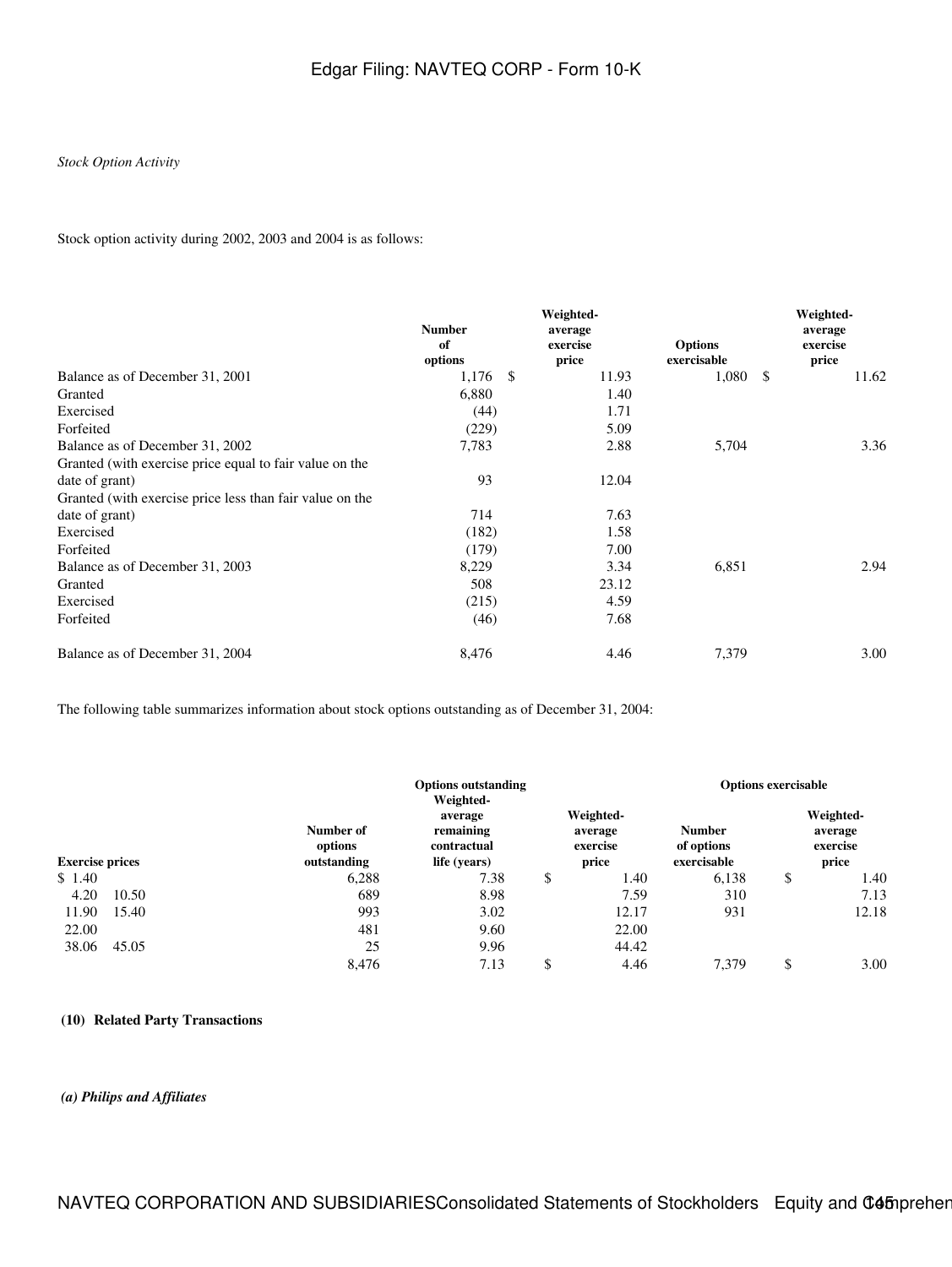As of December 31, 2004, Philips B.V. owned 30,521 shares of the Company s common stock, representing approximately 34.8% of the Companys outstanding common stock. Philips B.V. has certain call rights with respect to 2,580 shares owned by NavPart II, a wholly-owned subsidiary of NavPart I. According to reports furnished to the Company pursuant to Sections 16(a) and 13(d) of the Securities Exchange Act of 1934, Philips B.V. delivered an exercise notice to NavPart I in August 2004 with respect to the aformentioned shares owned by NavPart II. The transfer of these shares was completed in March 2005. Philips B.V. s ownership as of December 31, 2004, including these shares, would be 33,101 shares of the Company s common stock, or approximately 37.7% of the total outstanding.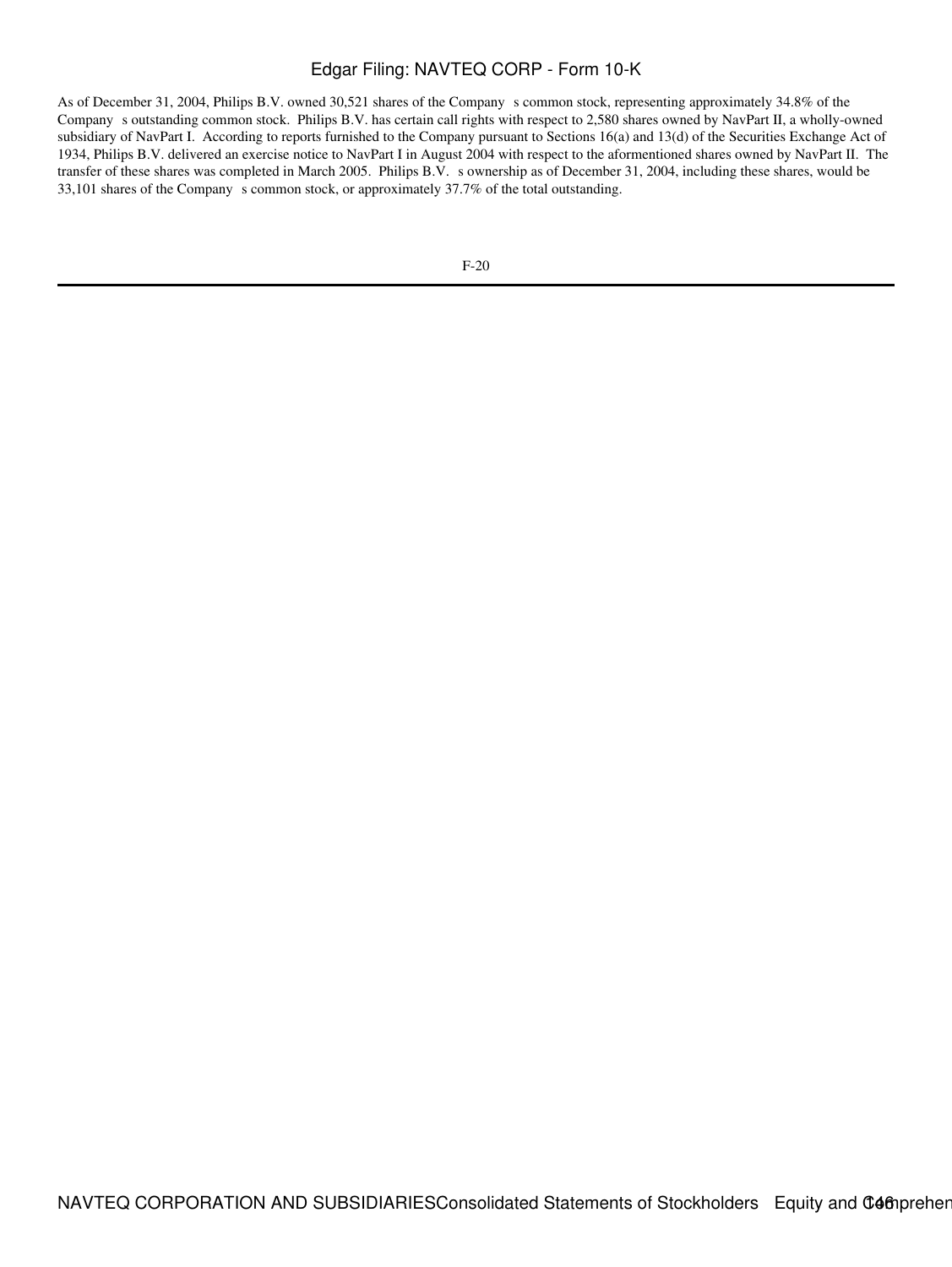As of December 31, 2002 and 2003, Philips B.V. held warrants to purchase 3,384 shares of the Companys common stock. The per share exercise price of the warrants was \$0.14. The warrants were granted on various dates between 1997 and 2000 pursuant to the loan agreement described below. The warrants were exercisable through and would have expired on April 1, 2007, were subject to adjustment for stock splits or dividends and had certain antidilution provisions for below market issuances. The warrants were exercised on April 28, 2004 as described in Note 8.

#### *Debt Extinguishment and Issuance of Preferred Stock*

Between January 19, 2001 and March 22, 2001, the Company issued demand promissory notes to Philips B.V. for cash proceeds of \$16,600. On March 29, 2001, the Company entered into a stock purchase agreement with Philips B.V. pursuant to which: (i) the \$16,954 balance of these promissory notes, including accrued and capitalized interest thereon, was settled in exchange for the issuance of 121 shares of Series A cumulative convertible preferred stock and (ii) all \$426,000 of outstanding borrowings under the amended and restated master loan agreement dated April 1, 1997, including accrued and capitalized interest thereon, were settled in exchange for the issuance of 3,043 shares of Series B cumulative convertible preferred stock. In conjunction with the closing of the stock purchase agreement, Philips B.V. purchased 51 additional shares of Series A cumulative convertible preferred stock for cash proceeds of \$7,100. As a result of this transaction, the master loan agreement and the security interest in the Company s assets thereunder were terminated. The Company incurred a \$69,568 loss upon extinguishment of the secured notes payable to Philips B.V., resulting from the unamortized debt discount on the notes as of March 29, 2001. Upon consummation of the stock purchase agreement, Philips B.V. owned approximately 79% of the combined voting power of the outstanding common and preferred stock of the Company, without giving effect to non-voting warrants that entitled Philips B.V. to purchase 3,384 additional shares of common stock. Philips B.V. is entitled to certain registration rights with respect to its shares of stock in the Company.

The stock purchase agreement stipulated that Philips B.V. would provide up to \$50,000 of financing to the Company in exchange for the issuance of Series A cumulative convertible preferred stock up to the earliest date on which a conversion event under the terms of the agreement occurred. The aggregate proceeds of \$24,054 received from the sale of Series A shares and conversion of demand promissory notes upon consummation of the stock purchase agreement were applied against the \$50,000 financing commitment. Between May 3, 2001 and December 31, 2001, the Company issued 114 shares of Series A cumulative convertible preferred stock for \$16,000 of cash proceeds. The Company did not issue any shares of Series A cumulative convertible preferred stock during 2002. As described in note 8, the Series A and Series B cumulative convertible preferred stock converted to common stock as of October 1, 2002.

The Company also entered into a Registration Rights Agreement with Philips B.V. dated as of March 29, 2001. Under this agreement, the Company granted Philips B.V. certain rights with respect to the registration, under the Securities Act of 1933, of shares of the Companys common stock owned by Philips B.V. The Company may be required to register, at the Company s expense, some or all of Philips B.V. s shares at any time. Philips B.V. is entitled to make up to four demands for registration. However, the Company is not required to effect any requested registration until a period of six months has elapsed from the effective date of the most recent previous registration. In addition to these demand registration rights, if the Company proposes to register any shares of its common stock for public sale under the Securities Act of 1933, either for its own account or the account of any other person, Philips B.V. may require that the Company include some or all of its shares in that registration. The Company is obligated to pay all of the expenses incurred in connection with the registration (other than certain selling expenses of Philips B.V.). The underwriter of an offering of the Companys securities proposed to be made under this provision may limit the number of shares of the Company s stock owned by Philips B.V. to be included in the registration under certain circumstances. The Company s obligations terminate with respect to the registration rights after the earlier of: (i) five years after an initial public offering or (ii) the date at which Philips B.V. is able to sell its registrable securities within a 180-day period in accordance with Rule 144 under the Securities Act of 1933.

*Letter of Credit Guarantee*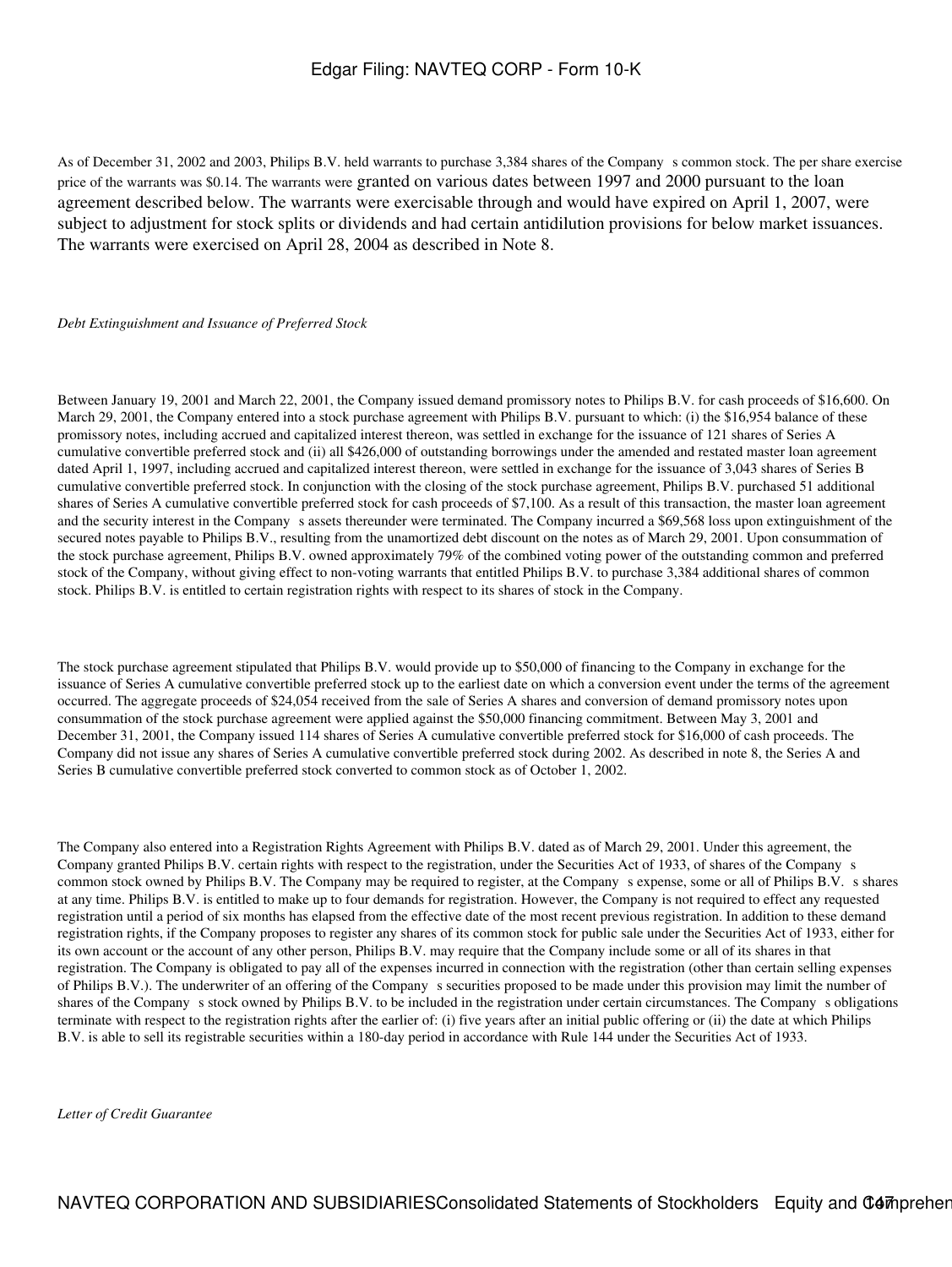The Company obtained an irrevocable standby letter of credit with LaSalle Bank N.A. in conjunction with one of its facility leases. The original face amount of \$2,000 declined annually until November 30, 2007, which is the end of the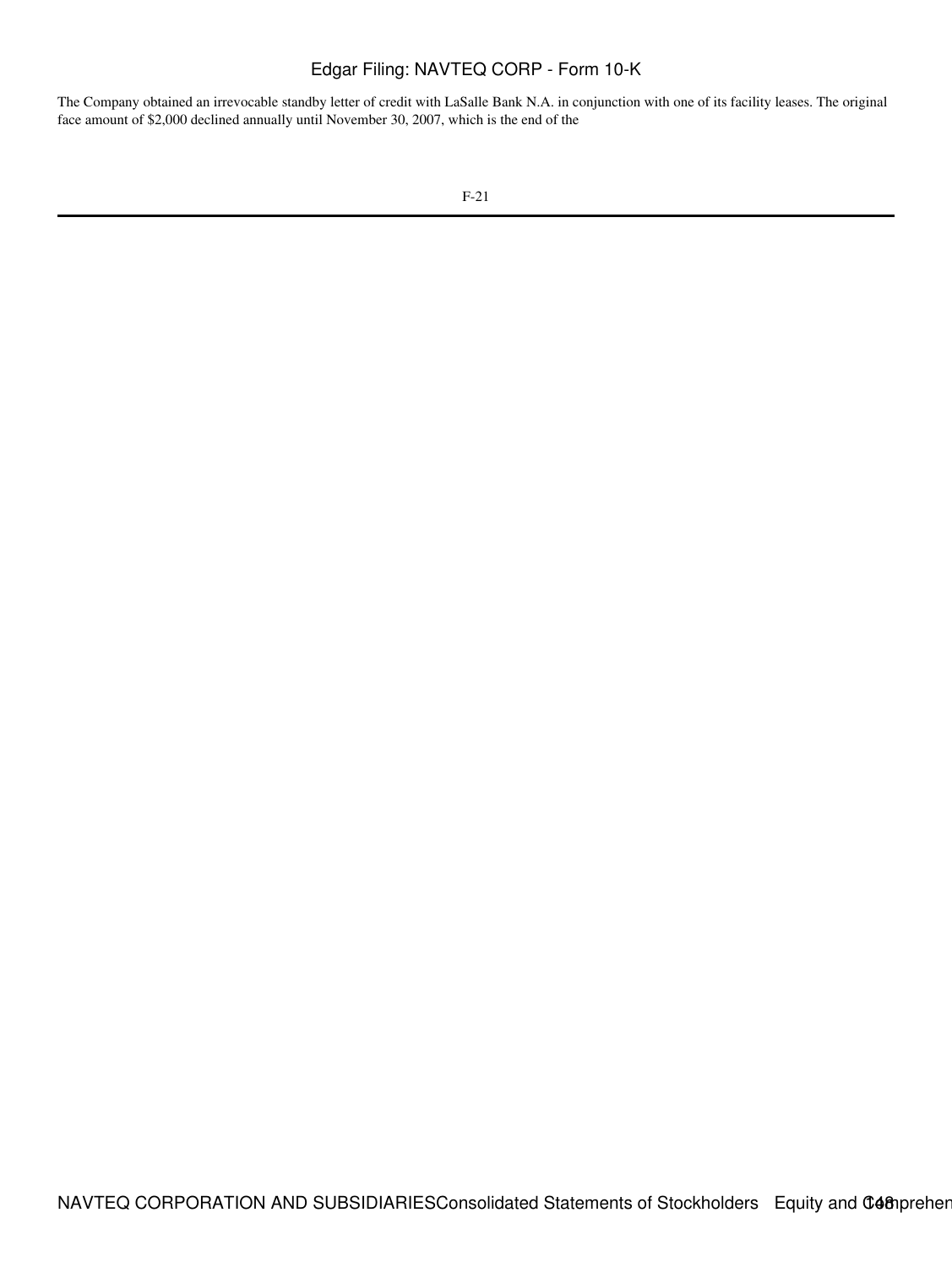facility lease. Philips N.V. issued an unconditional and irrevocable guarantee to the bank as the primary obligor, in accordance with the Company s obligations regarding this facility lease. The Company issued a counter guarantee to Philips N.V. in which it agreed to pay a fee of 1.5% per annum of the original \$2,000 face value amount of the stand-by letter of credit as reduced from time to time in accordance with its terms. In 2003, the Company paid \$60 related to the counter guarantee. The letter of credit, the Philips guarantee and the counter guarantee were cancelled in 2004.

#### *Cash on Deposit with Affiliate*

The Company entered into a deposit agreement dated as of May 21, 2002 with Koninklijke Philips Electronics N.V. (Philips N.V.), the parent company of the Company s majority stockholder prior to the Company s initial public offering, which was subsequently assigned to the Company s U.S. operating subsidiary. The Company s European operating subsidiary also entered into a deposit agreement with Philips N.V. dated as of September 26, 2003. These deposit agreements were for the purpose of optimizing the returns on temporary excess cash and earned interest at a rate of U.S. LIBOR minus ¼% for a U.S. dollar deposit and EURIBOR/EONIA minus ¼% for euro deposits.

The deposit agreements with Philips N.V. expired on August 11, 2004 upon completion of the Companys initial public offering, at which time the Company invested cash balances in excess of short-term operational needs in cash equivalents and marketable securities.

During 2003 and 2004, the Company received \$268 and \$256, respectively, in interest income related to the deposit agreements.

*Swap Agreement*

On April 22, 2003, the Company entered into a U.S. dollar/euro currency swap agreement (the Swap) with Philips N.V., which was subsequently assigned to an unaffiliated third party in the third quarter of 2004. The purpose of the Swap was to minimize the exchange rate exposure between the U.S. dollar and the euro on the expected repayment of an intercompany obligation. The intercompany balance is payable by one of the Companys European subsidiaries to the Company and one of its U.S. subsidiaries, and is due in U.S. dollars. Through December 31, 2002, this intercompany balance was considered permanent in nature, as repayment was not expected to occur in the foreseeable future. However, primarily as a result of improved operating performance in the Companys European business, management concluded that cash flows would be sufficient to support repayment over the next several years. Accordingly, effective January 1, 2003, the Company adopted a plan for repayment and the loan is no longer designated as permanent in nature.

Under the terms of the Swap, the Company s European subsidiary made payments to the other party to the Swap in euros in exchange for the U.S. dollar equivalent at a fixed exchange rate of \$1.0947 U.S. dollar/euro. The U.S. dollar proceeds obtained under the Swap will be utilized to make payments of principal on the intercompany loan. The outstanding principal balance under the intercompany loan was \$187,136 at April 22, 2003. The Swap has a maturity date of December 22, 2006 and provides for settlement on a monthly basis in proportion to the repayment of the intercompany obligation. As of December 31, 2004, the outstanding intercompany obligation was \$87,352 and the fair value of the Swap was a liability of \$21,616.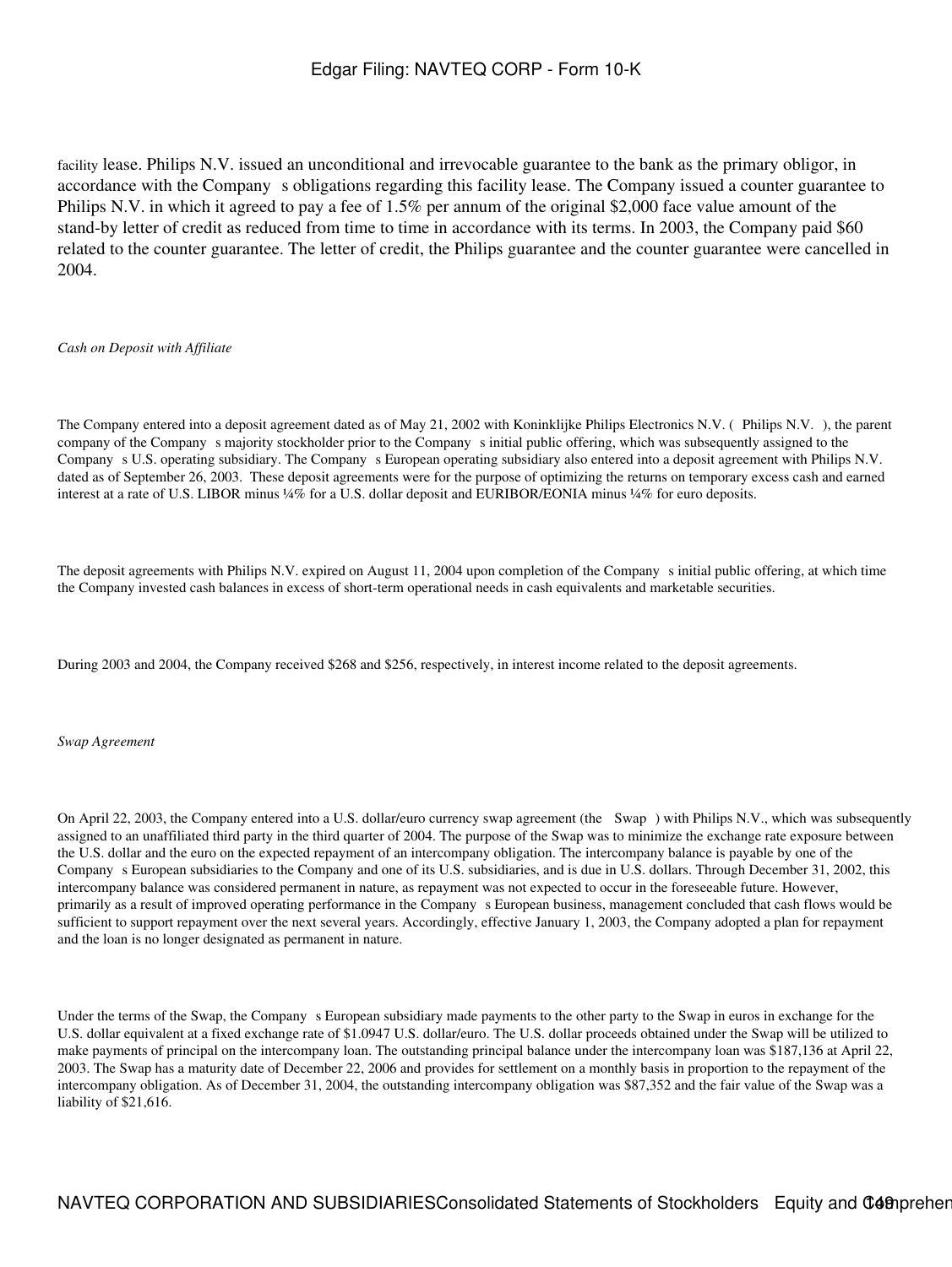The intercompany loan bears interest at one-month U.S. LIBOR. The Swap also provides that the European subsidiary of the Company will pay interest due in euros on a monthly basis to the other party to the Swap in exchange for U.S. dollars at the one-month U.S. dollar LIBOR rate.

*Software License*

In October 2004, the Company licensed certain software to Philips for development purposes and provided consulting services related to this software. The Company did not receive any license fees or consulting fees in 2004.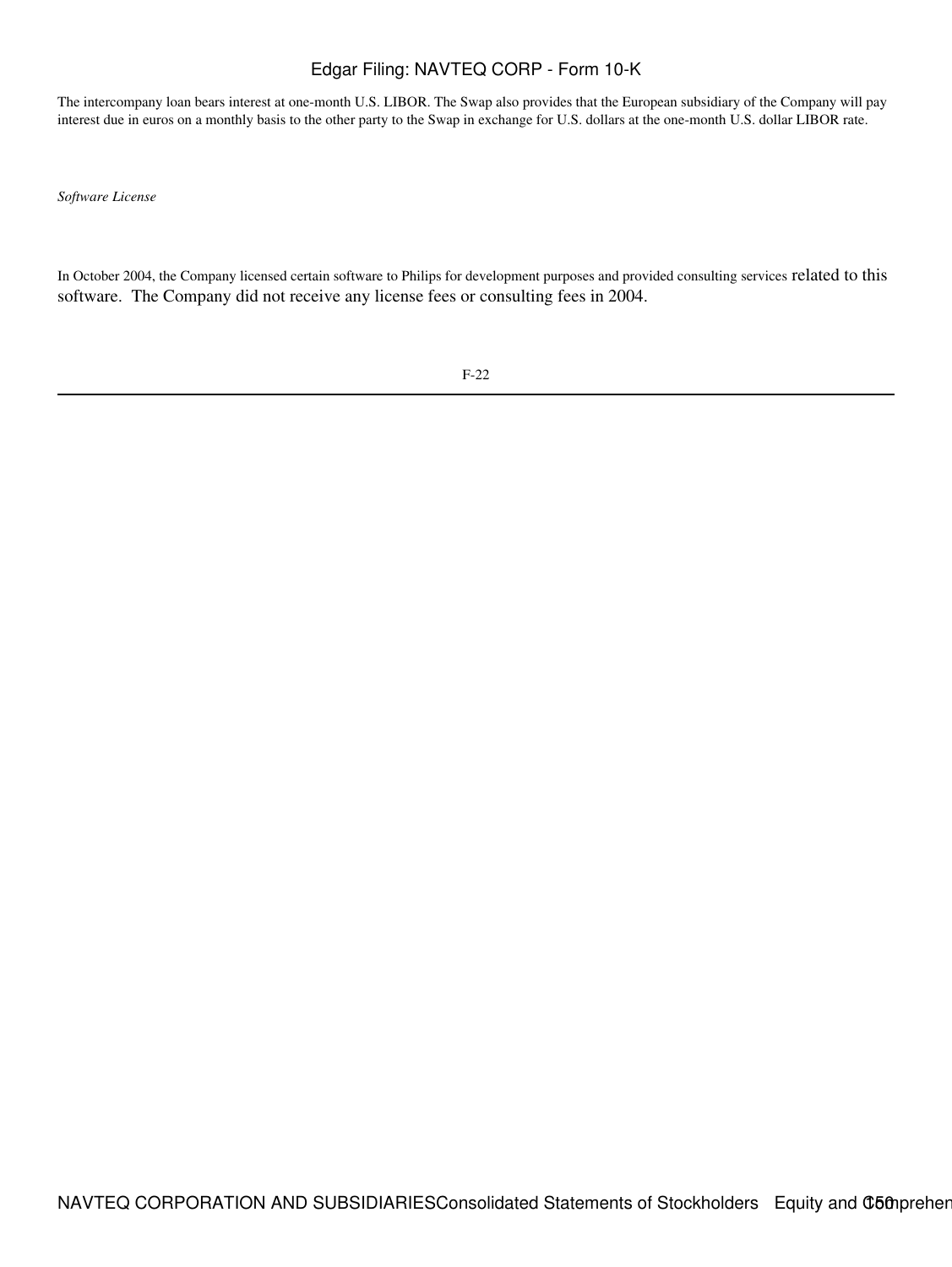*Other*

The Company entered into transactions with affiliates of Philips N.V., under which the Company received software, software-related consulting services, tax consulting services, fleet services, insurance services, and purchasing services. Total fees incurred for these services of \$1,791, \$1,026, and \$1,342 are included in operating costs and expenses for the years ended December 31, 2002, 2003, and 2004, respectively.

#### *(b) Other Related Party Transactions*

The Company has a consulting agreement with T. Russell Shields, a former member of the Companys Board of Directors, who resigned from the Board effective April 2004. In addition, Shields Enterprises, Inc. (SEI Information Technology), which is owned by Mr. Shields, provides technical support to the Company on a contractual basis for development of proprietary software and systems for database creation and updating.

Total fees incurred for services from SEI Information Technology were \$0, \$40, and \$176 for the years ended December 31, 2002, 2003, and 2004, respectively. Total fees incurred for services from Mr. Shields were \$25, \$32, and \$36 for the years ended December 31, 2002, 2003, and 2004, respectively.

#### **(11)Foreign Currency Derivatives**

On April 22, 2003, the Company entered into a U.S. dollar/euro currency swap agreement (the Swap) with Philips N.V. to minimize the exchange rate exposure between the U.S. dollar and the euro on the expected repayment of an intercompany obligation. The Swap was subsequently assigned to an unaffiliated third party in the third quarter of 2004. The terms of the Swap are described in Note 10 under the caption Swap Agreement.

The Swap was not designated for hedge accounting and therefore changes in the fair value of the Swap are recognized in current period earnings. A loss on the fair value of the Swap of \$21,997 and a gain on the fair value of the Swap of \$3,662 were recorded for the years ended December 31, 2003 and 2004, respectively. This loss was offset by foreign currency translation gains of \$22,915 and \$6,194 recognized as a result of the remeasurement of the outstanding intercompany obligation at December 31, 2003 and 2004, respectively, and foreign currency transaction losses of \$963 and \$9,812 recognized in earnings during the years ended December 31, 2003 and 2004, respectively, resulting from foreign currency exchange differences arising on the repayments of the intercompany obligation.

#### **(12)Employee Benefit Plans**

The Company sponsors a Savings and Investment Plan (the Plan) that qualifies as a thrift plan under Section 401(k) of the Internal Revenue Code. All of the Company s employees who have completed three months of service are eligible to participate in the Plan. The Plan allows participants to contribute up to 20% of eligible compensation, subject to the maximum amount allowable under Internal Revenue Service regulations. The Plan permits, but does not require, additional matching contributions by the Company. In addition, the Company has sponsored savings and investment plans in its European subsidiaries. The Company contributed \$580, \$1,602, and \$2,347 to these defined contribution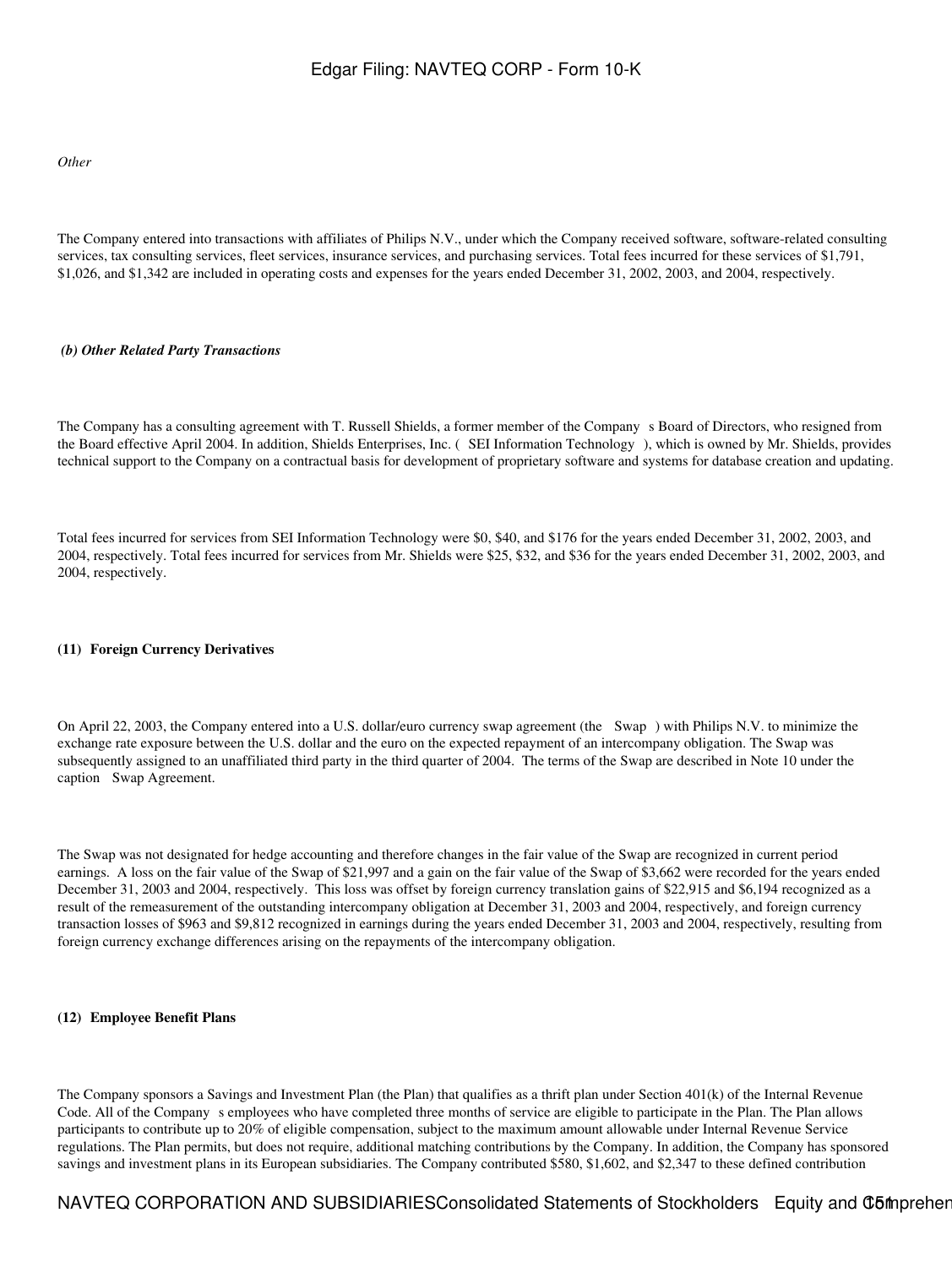employee benefit plans for the years ended December 31, 2002, 2003, and 2004, respectively.

#### **(13)Enterprise-wide Disclosures**

The Company operates in one business segment and therefore does not report operating income, identifiable assets and/or other resources related to business segments. The Company derives its revenues primarily from database license fees. Revenues for geographic data of the United States/Canada and Europe are attributed to North America (United States) and Europe (The Netherlands) based on the entity that executed the related licensing agreement. Revenues for geographic data for countries outside of the United States/Canada and Europe are attributed to Europe, which revenues are not material.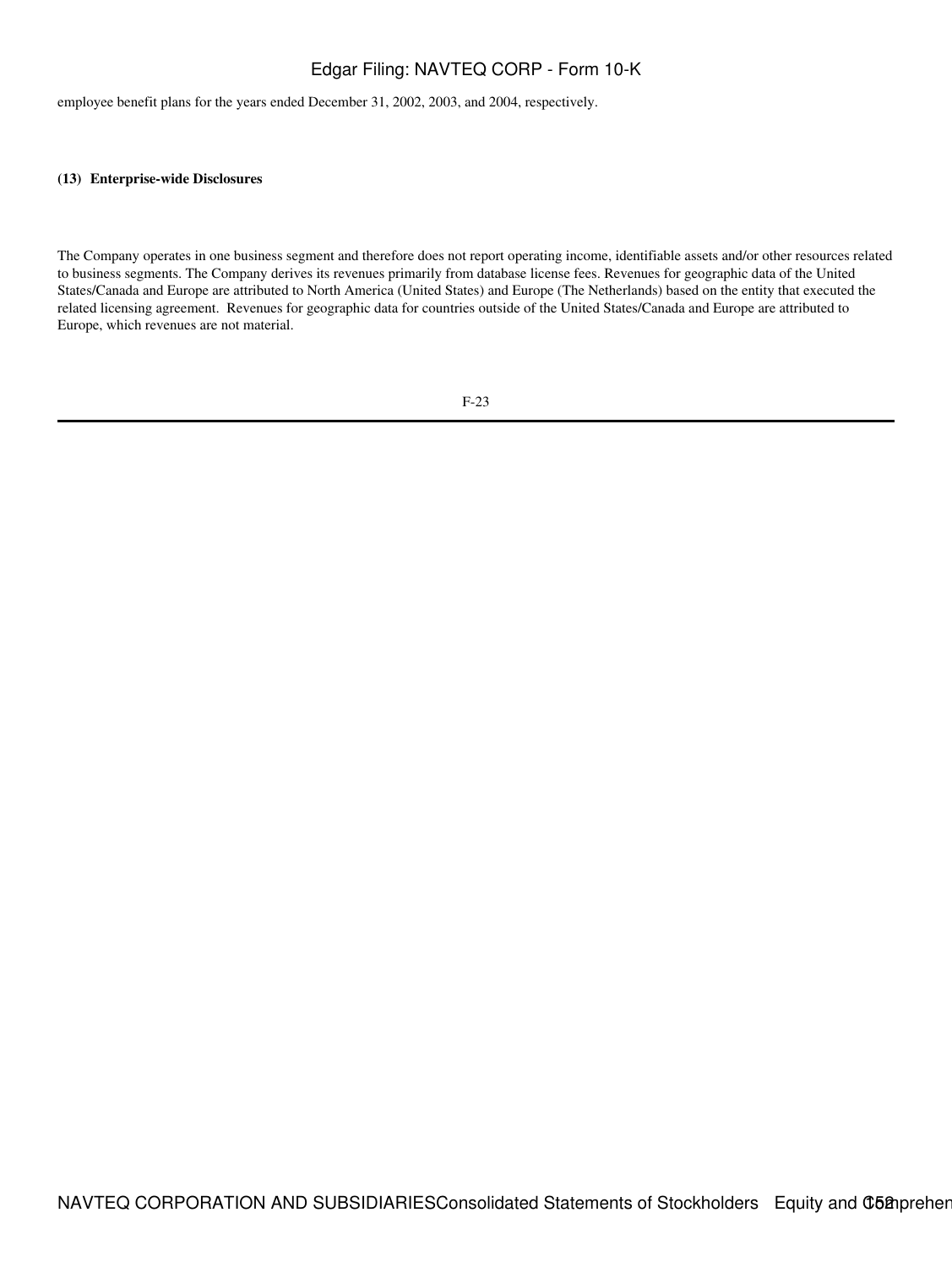The following summarizes net revenue on a geographic basis:

|                   | <b>Years ended December 31,</b> |         |         |  |  |  |
|-------------------|---------------------------------|---------|---------|--|--|--|
|                   | 2002                            | 2003    | 2004    |  |  |  |
| Net revenue:      |                                 |         |         |  |  |  |
| North America     | 52,807                          | 91.664  | 125.317 |  |  |  |
| Europe            | 113,042                         | 180,959 | 267,541 |  |  |  |
| Total net revenue | 165.849                         | 272,623 | 392,858 |  |  |  |

The following summarizes long-lived assets on a geographic basis as of:

|                                                   | December 31, |        |        |  |
|---------------------------------------------------|--------------|--------|--------|--|
|                                                   |              | 2003   | 2004   |  |
| Property and equipment, net:                      |              |        |        |  |
| North America                                     | \$           | 8.331  | 12,367 |  |
| Europe                                            |              | 3,587  | 5,853  |  |
| Total property and equipment, net                 | \$           | 11.918 | 18,220 |  |
| Capitalized software development costs, net:      |              |        |        |  |
| North America                                     | \$           | 22,605 | 26.243 |  |
| Europe                                            |              |        |        |  |
| Total capitalized software development costs, net | \$           | 22,605 | 26.243 |  |

#### **(14)Concentrations of Risk**

Approximately 26% of the Company s revenue for the year ended December 31, 2004 was from two customers, accounting for 16% and 10%, respectively, of total revenue. Approximately 29% of the Companys revenue for the year ended December 31, 2003 was from two customers, accounting for 18% and 12%, respectively, of total revenue. Approximately 28% of the Companys revenue for the year ended December 31, 2002 was from two customers, accounting for 15% and 13%, respectively, of total revenue.

#### **(15)Lease Obligations**

The Company leases its facilities, automobiles, and certain equipment under operating leases expiring through 2013. Monthly payments under certain facility leases are subject to fixed increases. For accounting purposes, rent expense is based on a straight-line amortization of the total payments required over the lease term. The leases require the Company to pay property taxes, insurance, maintenance, and repair costs.

The Company s aggregate future minimum lease obligations as of December 31, 2004 are as follows:

#### **Year ending December 31:**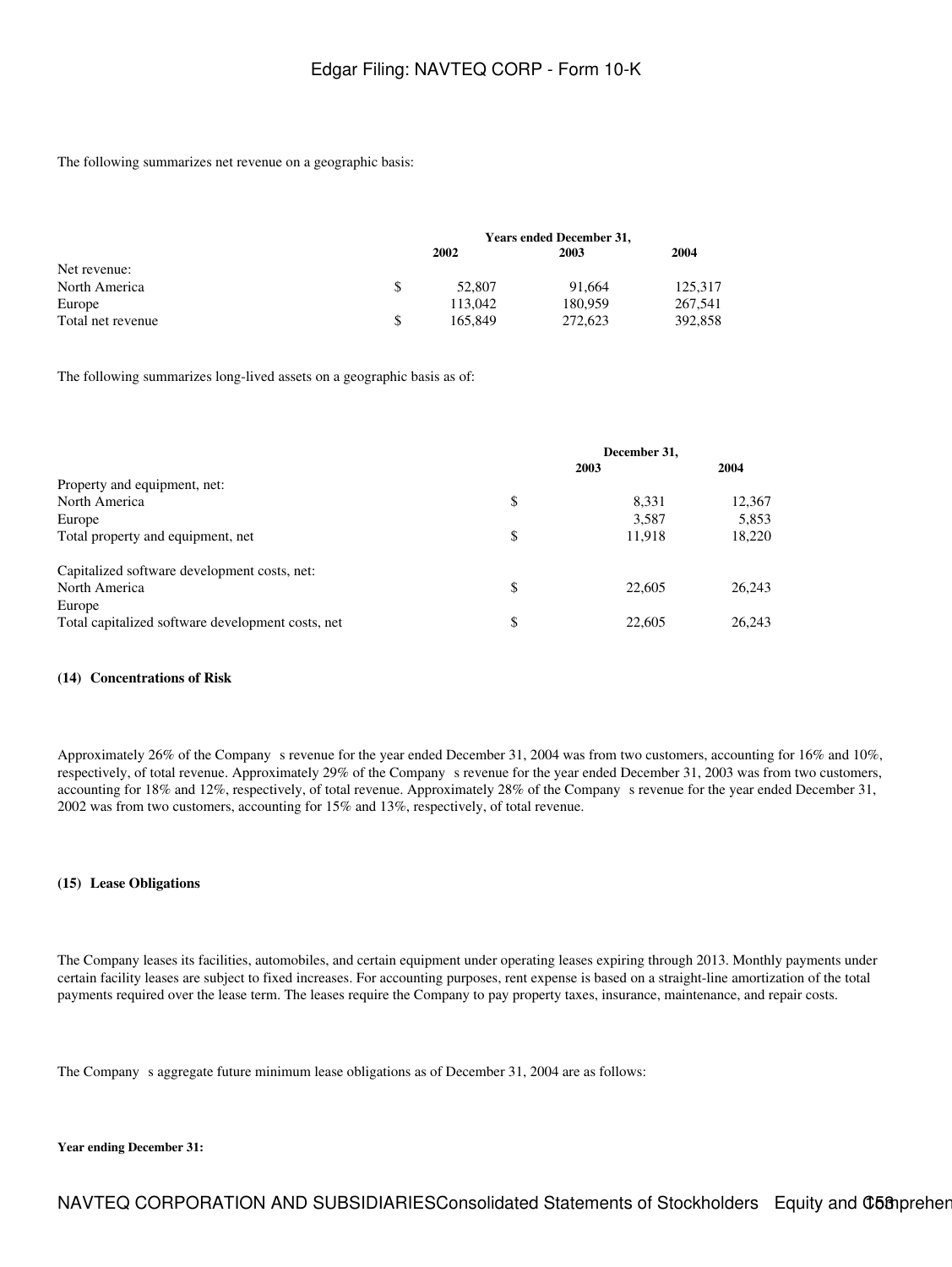| 2005       | 11,996<br>\$ |
|------------|--------------|
| 2006       | 8,963        |
| 2007       | 6,073        |
| 2008       | 1,915        |
| 2009       | 1,630        |
| Thereafter | 2,625        |
|            | 33,202<br>\$ |

Total rent expense under operating leases for facilities and equipment was \$8,301, \$8,850, and \$10,795 for the years ended December 31, 2002, 2003, and 2004, respectively.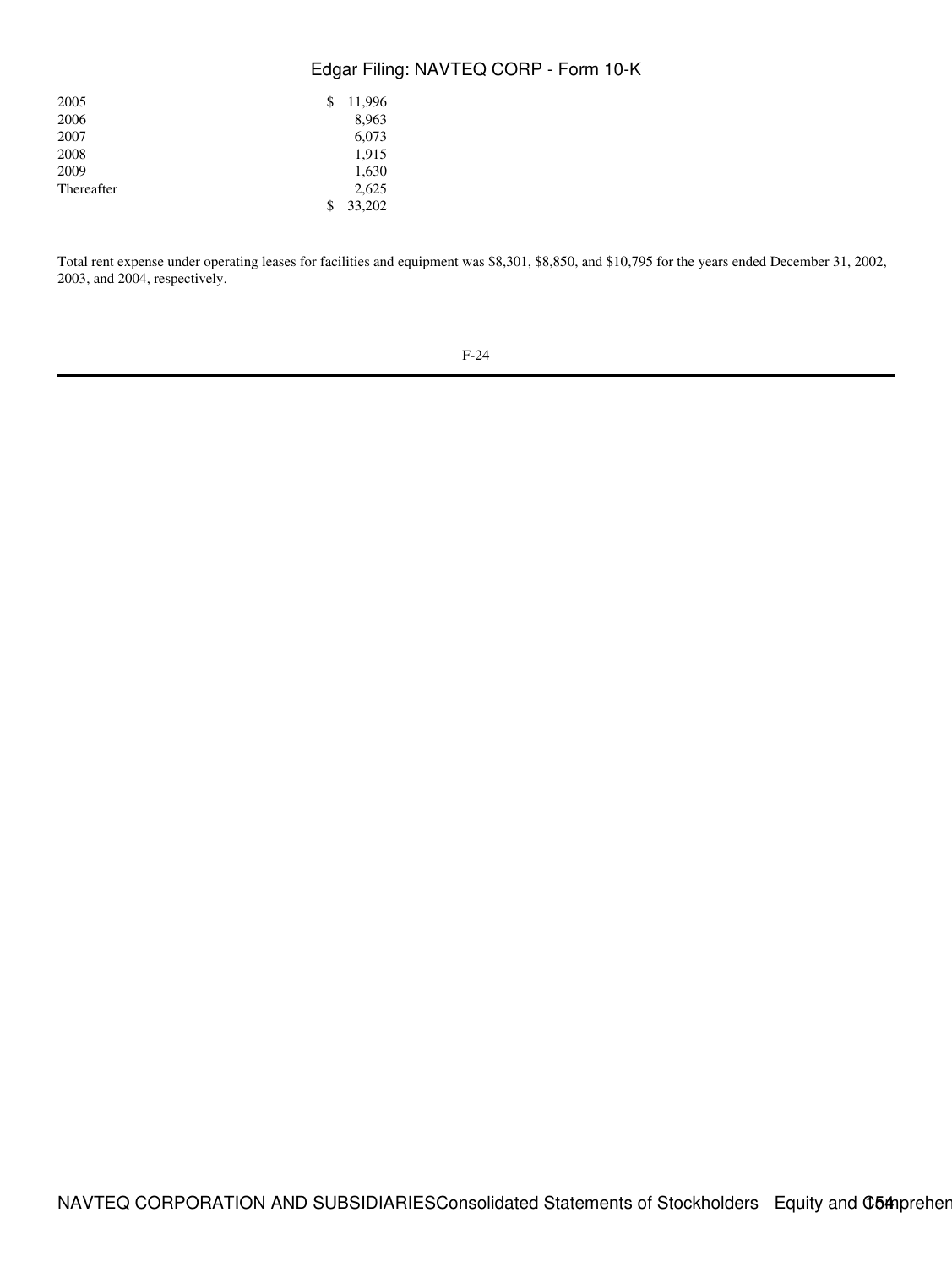### **(16) Quarterly Results (unaudited)**

The following table presents the Company s selected unaudited quarterly results:

|                                              | First          |        | Second         | <b>Third</b>   | Fourth         |
|----------------------------------------------|----------------|--------|----------------|----------------|----------------|
|                                              | <b>Ouarter</b> |        | <b>Ouarter</b> | <b>Ouarter</b> | <b>Ouarter</b> |
| For the year ended December 31, 2003         |                |        |                |                |                |
| Net revenue                                  | \$             | 52,035 | 67.534         | 71,320         | 81,734         |
| Operating income                             |                | 11,628 | 20,703         | 19,483         | 11,944         |
| Net income                                   |                | 15,477 | 22,773         | 18,693         | 178,872        |
| Net income applicable to common stockholders |                | 15.477 | 22,773         | 18.693         | 178,872        |
| Basic earnings per share of common stock *   |                | 0.18   | 0.27           | 0.22           | 2.13           |
| Diluted earnings per share of common stock*  |                | 0.18   | 0.26           | 0.21           | 2.01           |
| For the year ended December 31, 2004         |                |        |                |                |                |
| Net revenue                                  | \$             | 79,465 | 96,600         | 97,793         | 119,000        |
| Operating income                             |                | 15,934 | 24,845         | 22,099         | 31,708         |
| Net income                                   |                | 9.719  | 15,323         | 13,596         | 15.428         |
| Net income applicable to common stockholders |                | 9.719  | 15,323         | 13,596         | 15,428         |
| Basic earnings per share of common stock*    |                | 0.12   | 0.18           | 0.16           | 0.18           |
| Diluted earnings per share of common stock*  |                | 0.11   | 0.17           | 0.15           | 0.17           |

*\** The earnings per share computation for the year is a separate, annual calculation. Accordingly, the sum of the quarterly earnings per share amounts does not necessarily equal the earnings per share for the year.